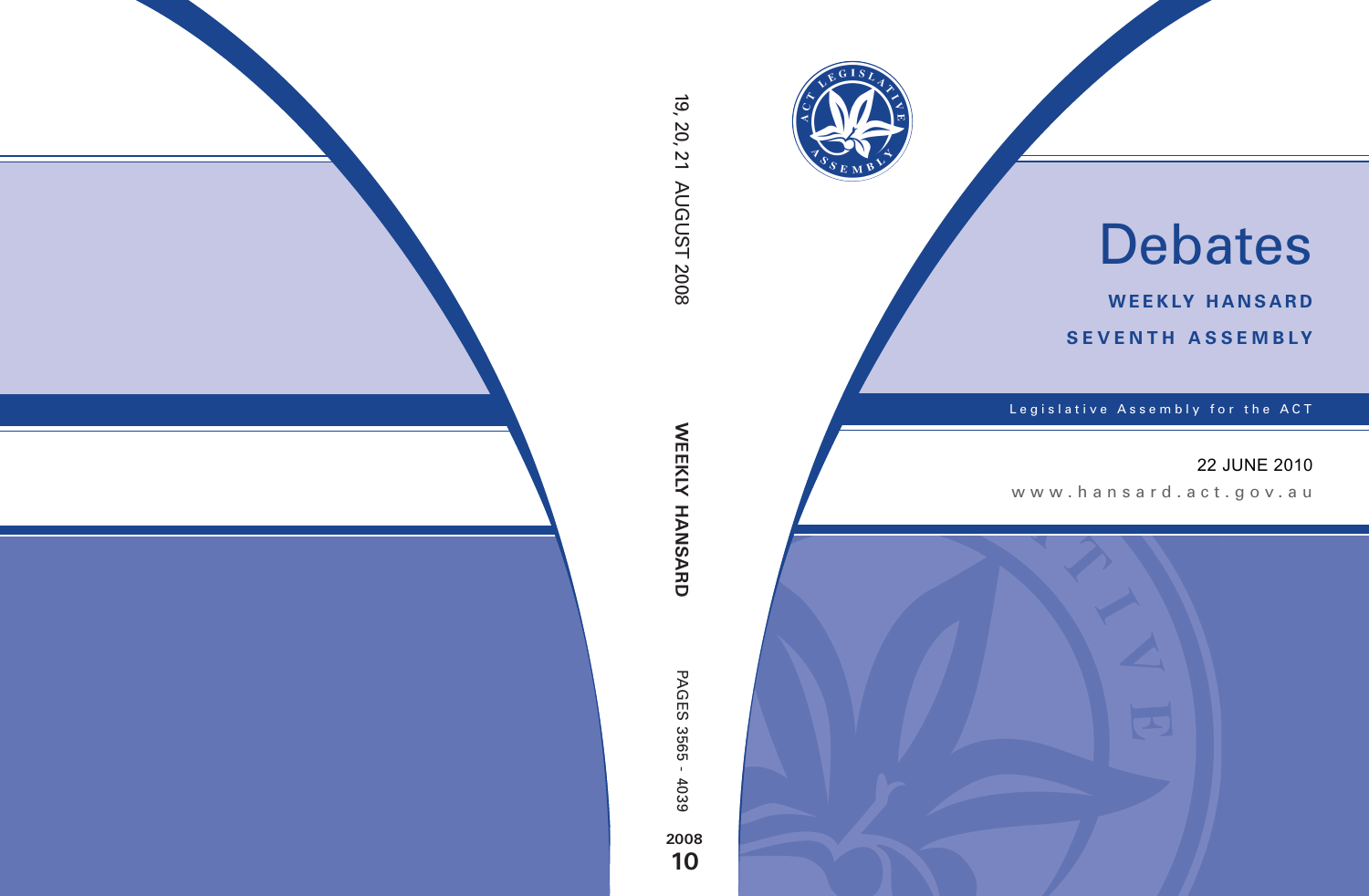# **[Tuesday, 22 June 2010](#page-3-0)**

| Petitions:                                                                 |       |
|----------------------------------------------------------------------------|-------|
| Proposed changes to parking time limits on Elder and Farrer Streets,       |       |
|                                                                            |       |
| Relocation of Hawdon Street, Dickson, Municipal Depot-                     |       |
|                                                                            |       |
|                                                                            |       |
|                                                                            |       |
| Planning, Public Works and Territory and Municipal Services-               |       |
|                                                                            |       |
|                                                                            |       |
|                                                                            |       |
|                                                                            |       |
| Questions without notice:                                                  |       |
|                                                                            |       |
|                                                                            |       |
|                                                                            |       |
| Questions without notice:                                                  |       |
|                                                                            |       |
|                                                                            |       |
|                                                                            |       |
|                                                                            |       |
|                                                                            |       |
|                                                                            |       |
|                                                                            |       |
|                                                                            |       |
|                                                                            |       |
|                                                                            |       |
|                                                                            |       |
|                                                                            |       |
|                                                                            |       |
|                                                                            |       |
| Health, Community and Social Services—Standing Committee 2159              |       |
|                                                                            | .2162 |
|                                                                            |       |
| ACT government infrastructure plan 2010 (Matter of public importance) 2168 |       |
|                                                                            |       |
|                                                                            |       |
|                                                                            |       |
|                                                                            |       |
| Adjournment:                                                               |       |
|                                                                            |       |
|                                                                            |       |
|                                                                            |       |
|                                                                            |       |
|                                                                            |       |
|                                                                            |       |
|                                                                            |       |
|                                                                            |       |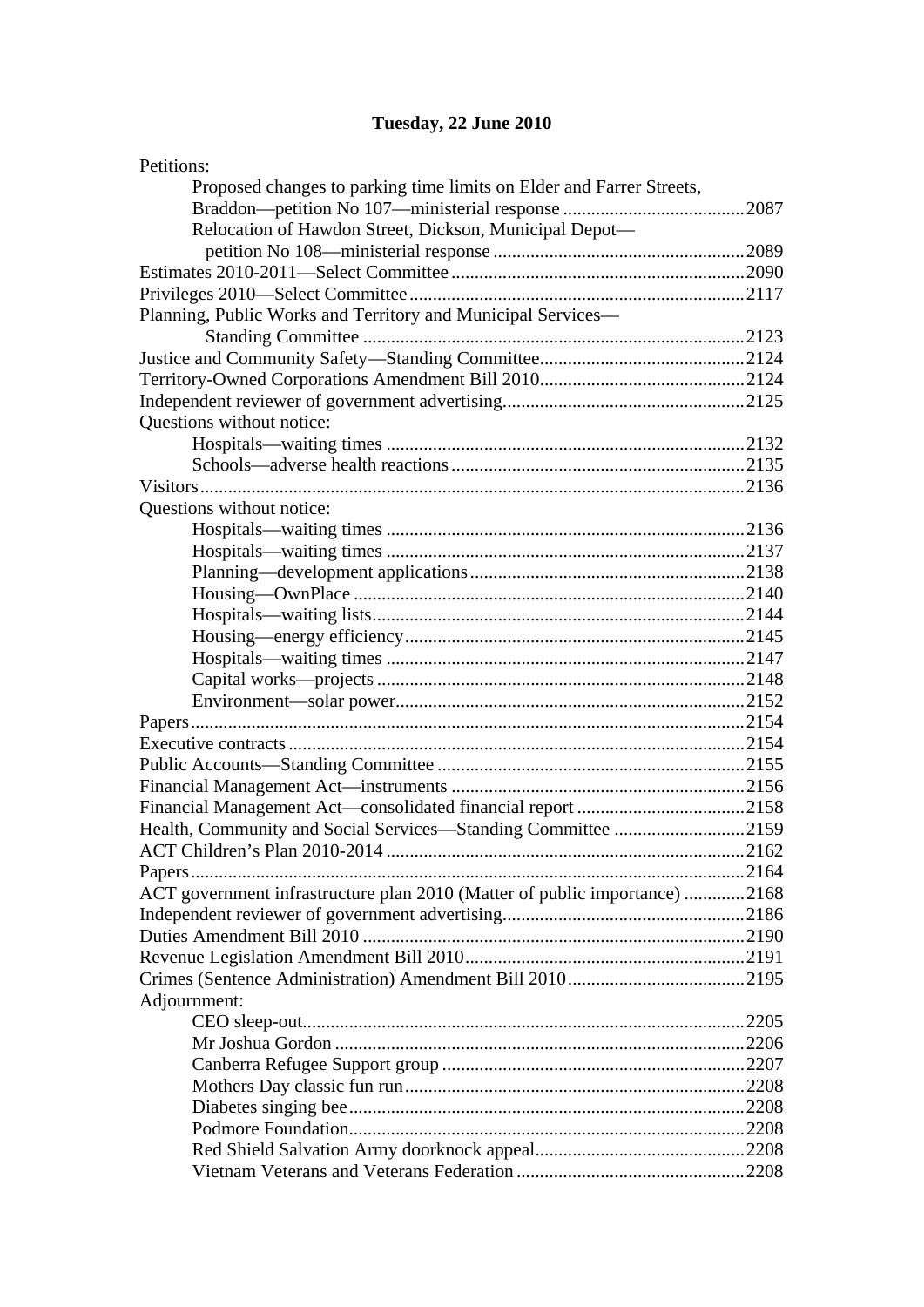| Schedule of amendments:                                              |  |
|----------------------------------------------------------------------|--|
| Schedule 1: Crimes (Sentence Administration) Amendment Bill 20102211 |  |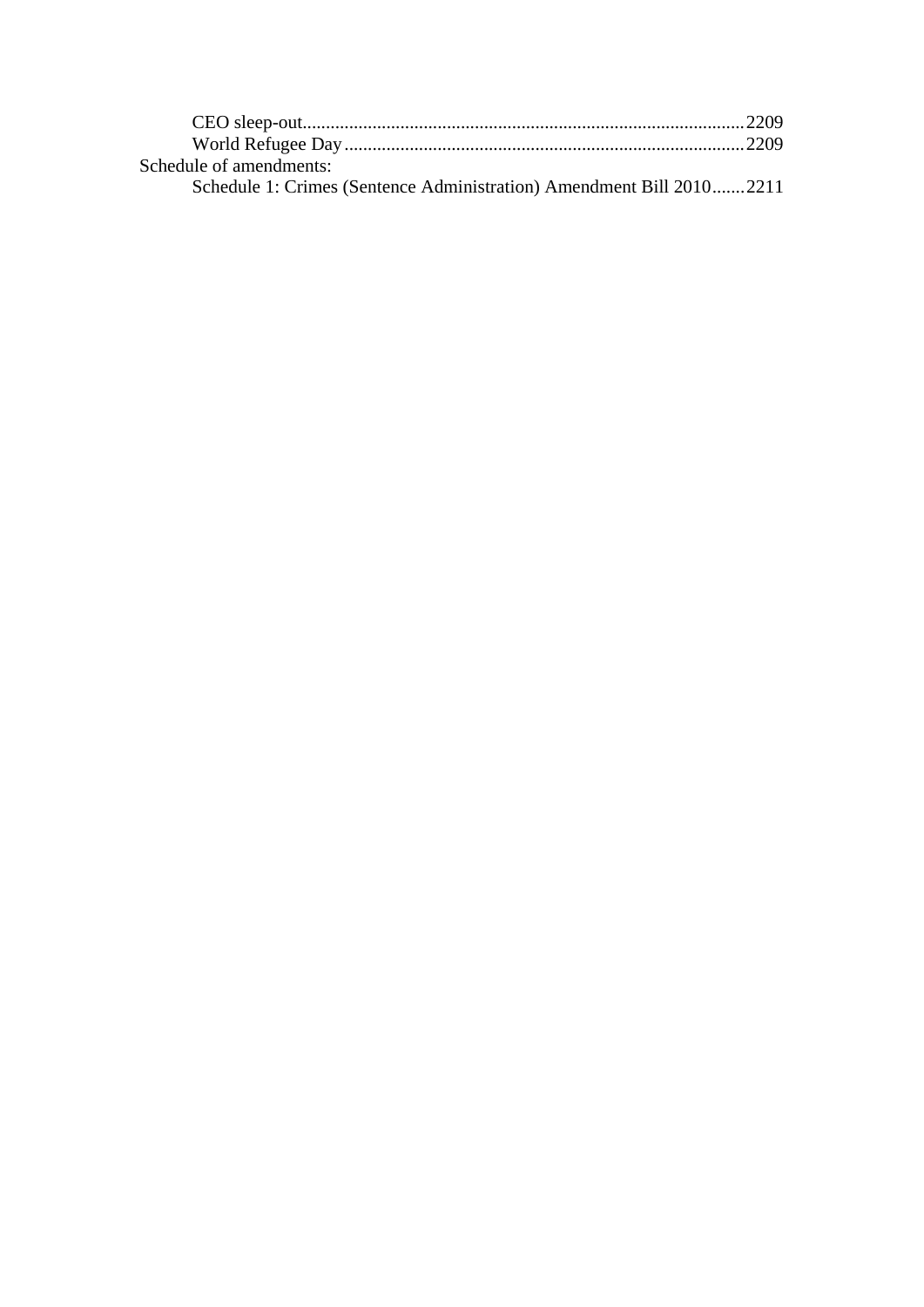# <span id="page-3-0"></span>**Tuesday, 22 June 2010**

**MR SPEAKER** (Mr Rattenbury) took the chair at 10 am, made a formal recognition that the Assembly was meeting on the lands of the traditional custodians, and asked members to stand in silence and pray or reflect on their responsibilities to the people of the Australian Capital Territory.

## <span id="page-3-1"></span>**Petitions Ministerial responses**

**The Clerk**: The following responses to petitions have been lodged by a minister:

By Mr Stanhope, Minister for Transport, dated 6 May 2010, in response to a petition lodged by Mr Rattenbury on 23 February 2010 concerning parking arrangements in Elder and Farrer Streets, Braddon.

By Mr Stanhope, Minister for Territory and Municipal Services, dated 13 May 2010, in response to a petition lodged by Mr Rattenbury on 24 March 2010 concerning relocation of the Hawdon Street, Dickson municipal depot.

The terms of the responses will be recorded in *Hansard*.

#### <span id="page-3-2"></span>**Proposed changes to parking time limits on Elder and Farrer Streets, Braddon—petition No 107**

*The response read as follows*:

The ACT Government notes the petition submitted by the petitioners, tabled by Mr Shane Rattenbury MLA on 23 February 2010 and makes the following comments:

- Mr Hargreaves, MLA, and Roads ACT received requests for more parking in the vicinity of the bowling club and elsewhere on Elder and Farrer Street; complaints regarding people parking on the verge, drivers continually obstructing the driveway at No. 11, and concerns for the safety of the Ainslie Primary School students when vehicles are parked on both sides of Elder Street.
- The existing parking restrictions (Attachment A) on Elder Street include:
	- No Parking on the north side of the street, except for a three hour 7.30am to 6pm Monday-Friday zone adjacent to houses 9, 11 and 11A;
	- On the south side of the street:
		- No Parking 9am to 11am Monday Friday at the City end;
		- Four hour parking 7.30am to 6 pm Monday Friday opposite the tennis and bowling clubs;
		- Disabled and 15 minute parking adjacent to the school access;
		- Two hour parking 7.30am to 6pm Monday Friday between the children's crossing and Limestone Avenue.
- Existing parking restrictions (Attachment A) on Farrer Street include:
	- No Parking 7.30am to 6pm Monday Friday on the north side of the street except for a three hour parking zone 7.30am to 6 pm Monday - Friday adjacent to St Columbas Uniting Church;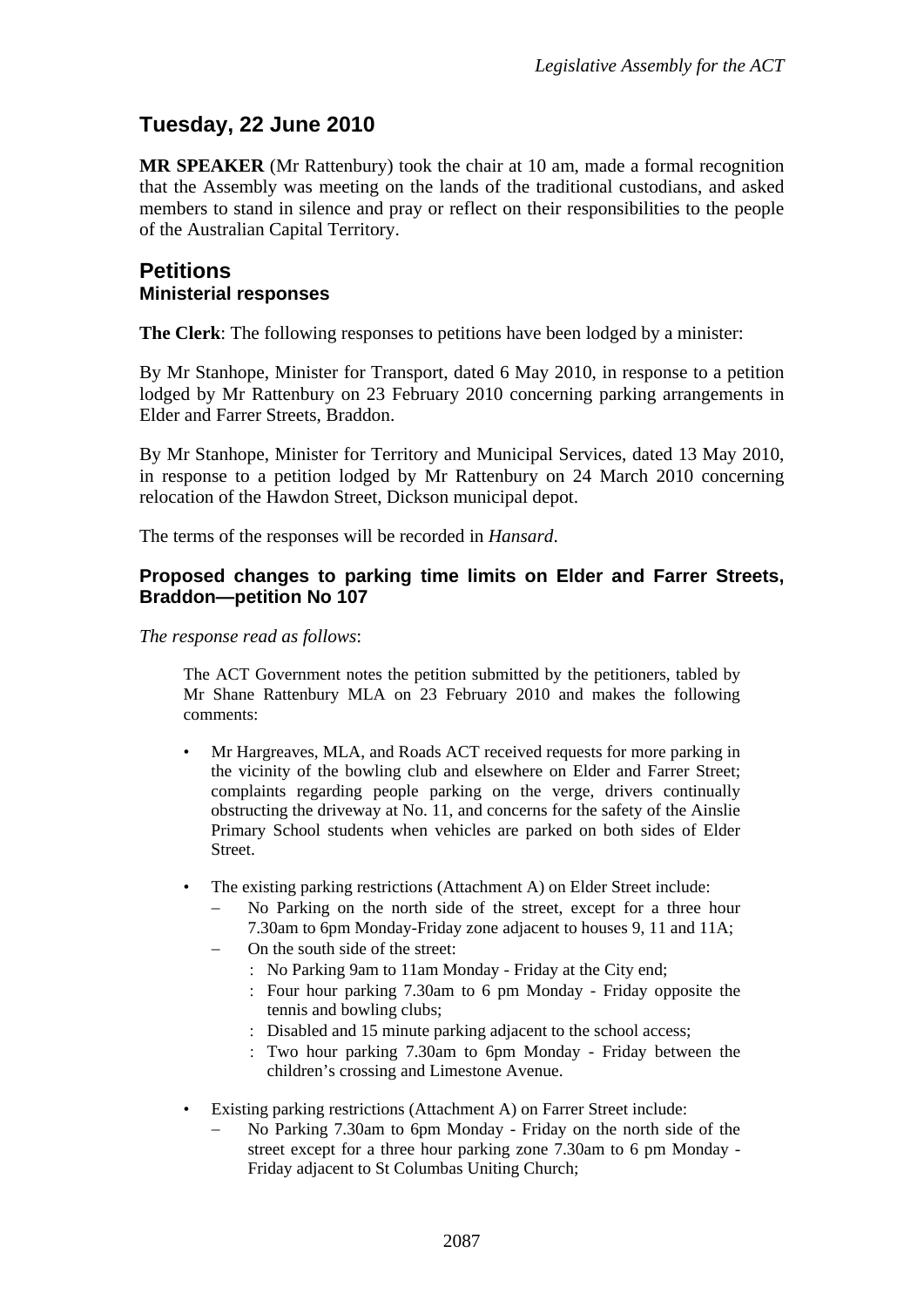- On the south side of the street:
	- Contiguous No Parking 7.30am to 6pm Monday Friday and No Parking 9am to 11am Monday - Friday zones between Fawkner Street and the childcare centre;
	- Five minute parking Monday Friday adjacent to the childcare centre;
	- Four hour parking 7.30am to 6pm Monday Friday adjacent to the bowling club; and
	- No Parking 9am to 11am Monday Friday from the bowling club to Limestone Avenue.
- These arrangements reflect the varying needs of the residents of both streets, the bowling club, tennis club, childcare centre, school and church whilst trying to restrict City and Braddon workers parking in both streets.
- The demand for all day parking is evident by the number of vehicles using pay parking at the tennis club and the Ainslie Arts Centre, parking on verges and flouting of parking time restrictions.
- Roads ACT surveyed parking on both streets at school finishing time and observed that approximately 75% of available spaces on Farrer Street, and 100% on Elder Street, was occupied. Up to 26 cars parked on the northern verge of Elder Street, between the tennis club and Limestone Avenue with the majority observed to be parents. Parents attempted to park in the "No Stopping" zone at the school crossing.
- The bowling club holds ladies tournaments at 10 am on Tuesday and Thursday mornings and men's tournaments at 12 noon on Wednesday, Saturday and Sunday afternoons. The President of the bowling club advised that Wednesday is their only problem day for parking. A game of bowls takes around three and a half to four hours to complete. According to the club, members rely upon the four hour zones for parking although, unrestricted parking is provided within 200 metres of the club after 1am Monday-Friday. Many members have disabilities and struggle to carry their bowls too far.
- In the past ten years there have been two recorded vehicle crashes on Farrer Street and one on Elder Street. Our of those, one crash involved a vehicle sideswiping two parked vehicles on Farrer Street at midnight.
- Drive through inspections at other times during the week revealed the majority of the four hour zone on Elder Street was already full by 8.30am whilst only a couple of vehicles were parked in the four hour zone on Farrer Street.
- The bowling club has three greens and is zoned CZ6 Leisure and Accommodation. The Territory Plan's Parking and Vehicle Access General Code requires a total 60 car parking spaces to be provided on site or within 200 metres. The club has 35 on-site spaces. The four hour zones would provide another 26 spaces.
- Proposed revised parking arrangements were distributed to each property on these streets on 16 December 2009 and 5 January 2010 proposing, amongst other things, amendments to the existing three hour and four hour parking provisions.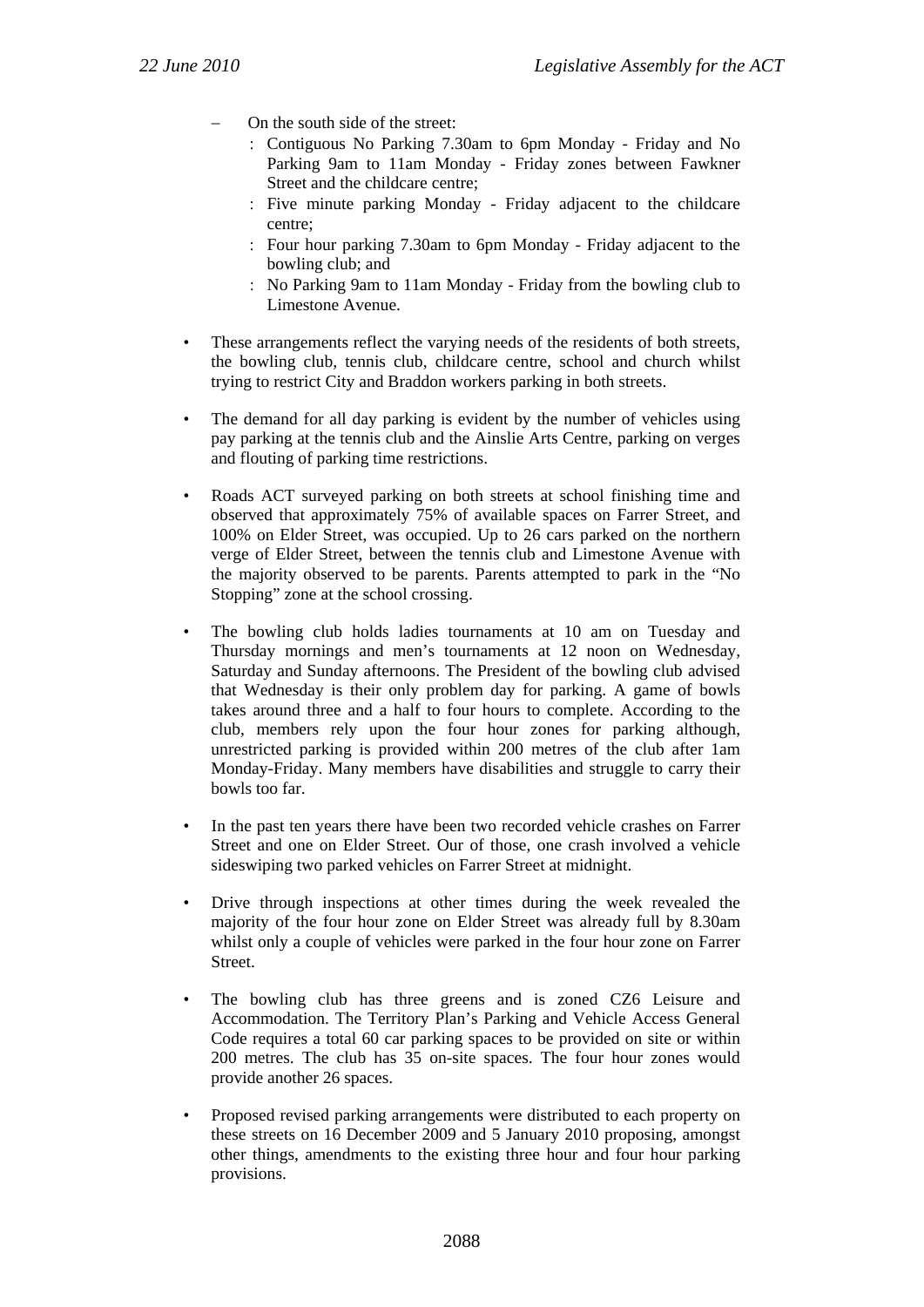- 23 representations were received from approximately 75 notices issued. Ten want to retain the status quo (including the bowling club); 11 agreed with all the proposed changes and two agreed with the changes to three hour parking only.
- On the basis that there is only a marginal consensus for/against change, Roads ACT will not implement these proposals. Roads ACT will, however, separately consult with the bowling club and the residents at No. 11 and take further action if required. Parking Operations will also be requested to more regularly patrol the area to address the issue of "parking on the verge".

#### <span id="page-5-0"></span>**Relocation of Hawdon Street, Dickson, Municipal Depot—petition No 108**

#### *The response read as follows*:

The ACT Government notes the petition submitted by the petitioners, tabled by Mr Shane Rattenbury MLA on 24 March 2010 and makes the following comments:

- The Hawdon Street Depot is leased by Parks, Conservation and Lands (PCL) in the Department of Territory and Municipal Services to provide horticultural and cleaning services to the Inner North region of Canberra, including the suburb of Dickson.
- The depot has been used for these operations since the early 1960's and there are ten similar depots located throughout Canberra.
- The depot is located on land allocated for this purpose under the Territory Plan.
- The current depot location enables the contractor for horticultural and cleaning services to effectively carry out these operations in North Canberra in a timely and cost efficient manner.
- For PCL to continue to provide its services to the inner north it requires a depot in the vicinity of its current location from which to base its operations.
- A wetland is proposed to be constructed on the Hawdon Neighbourhood Oval for which a Development Application has been submitted.
- The community consultation meetings held in December 2009 and February 2010 indicated that the Dickson community is very supportive of the wetland development.
- The issue of relocating the depot adjacent to the proposed wetland was raised by the community at the community consultation session in December 2009. The Department of Environment, Climate Change, Energy and Water (DECCEW) committed to discuss the issue with TAMS and a note was made on the preliminary plans regarding possible relocation.
- The Department of Environment, Climate Change, Energy and Water (DECCEW) has advised that the funding allocated to the Dickson Wetland Project is for the design and construction of the wetland within the existing site only.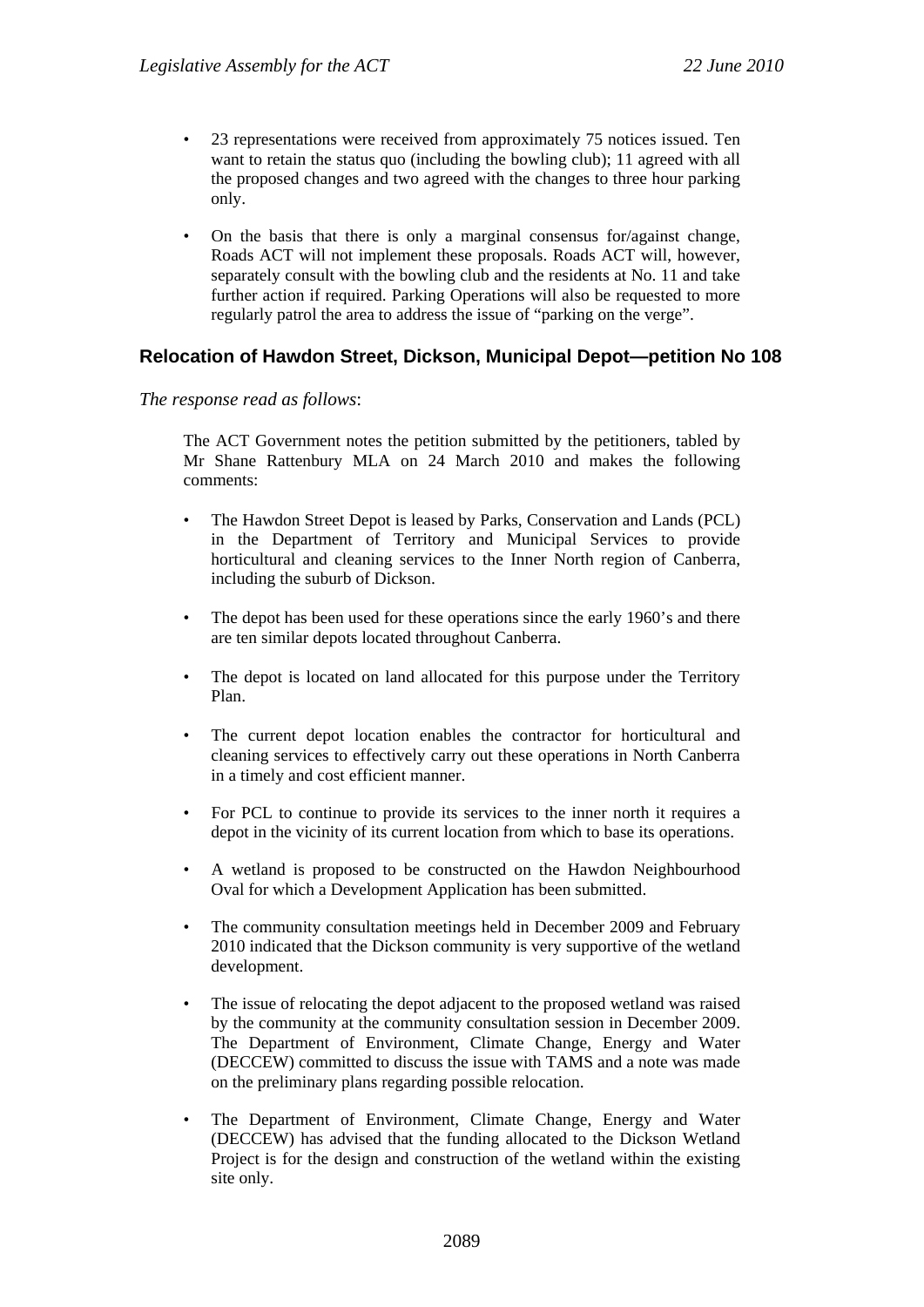- However, DECCEW has committed to include fast growing screening plants as part of the landscaping of the site to reduce the visual impact of the depot.
- Horticulture staff commence work at 7.00 am and undertake to comply with the Noise Environment Protection Policy 2010.
- The contractor has been reminded of these policies and instructed that the heavy vehicles garaged at the depot are to utilise Hawdon Street instead of travelling along Dumaresq Street to minimise impacts on local residents.
- Illegally dumped waste, ie, household furniture, is temporarily stored at the depot until the quantity reaches a volume to fill a truck. It is then removed from the depot to recycling or landfill. It is anticipated that screen plantings will help to alleviate residents concern in this regard.

## <span id="page-6-0"></span>**Estimates 2010-2011—Select Committee Report**

**MS HUNTER** (Ginninderra—Parliamentary Convenor, ACT Greens) (10.03): Pursuant to order, I present the following report:

Estimates 2010-2011—Select Committee—Report—*Appropriation Bill 2010-2011* (2 volumes)*,* dated 22 June 2010, including a dissenting report *(Mr Seselja, Mr Smyth)*, together with a copy of the relevant minutes of proceedings and answers to questions on notice and questions taken on notice.

I move:

That the report be noted.

The estimates committee process has become a central feature of the annual parliamentary process. Every year as the budget grows, there is more to review and analyse but only the same amount of time to do it in. It follows, therefore, that we need to improve the efficiency of the inquiry process and ensure that time is well spent on the most significant issues. The reporting cannot grow in volume as the budget does, and we need to be mindful of this. The more important point is, of course, to identify the contentious issues and provide an analysis of them.

This year, the committee attempted to improve the efficiency of the process. We created surveys for community groups, to hopefully encourage concise statements of issues for the committee to work with. We set a schedule to ensure that each output class was given time for questioning, to ensure that no part of the budget went unquestioned. We adopted a new style of report, one which is consistent with almost all other jurisdictions, to ensure that all the important issues raised in the hearings were recorded and review facilitated.

The result is a comprehensive report that provides a quick reference guide to the many issues raised, with full reference to the transcript of evidence and reference to relevant questions taken on notice included for further reading. In addition to this, particularly significant issues that the committee has a view on for improvement and that the committee thought warranted further discussion have had a more detailed analysis and the reasons for the committee's views are clear.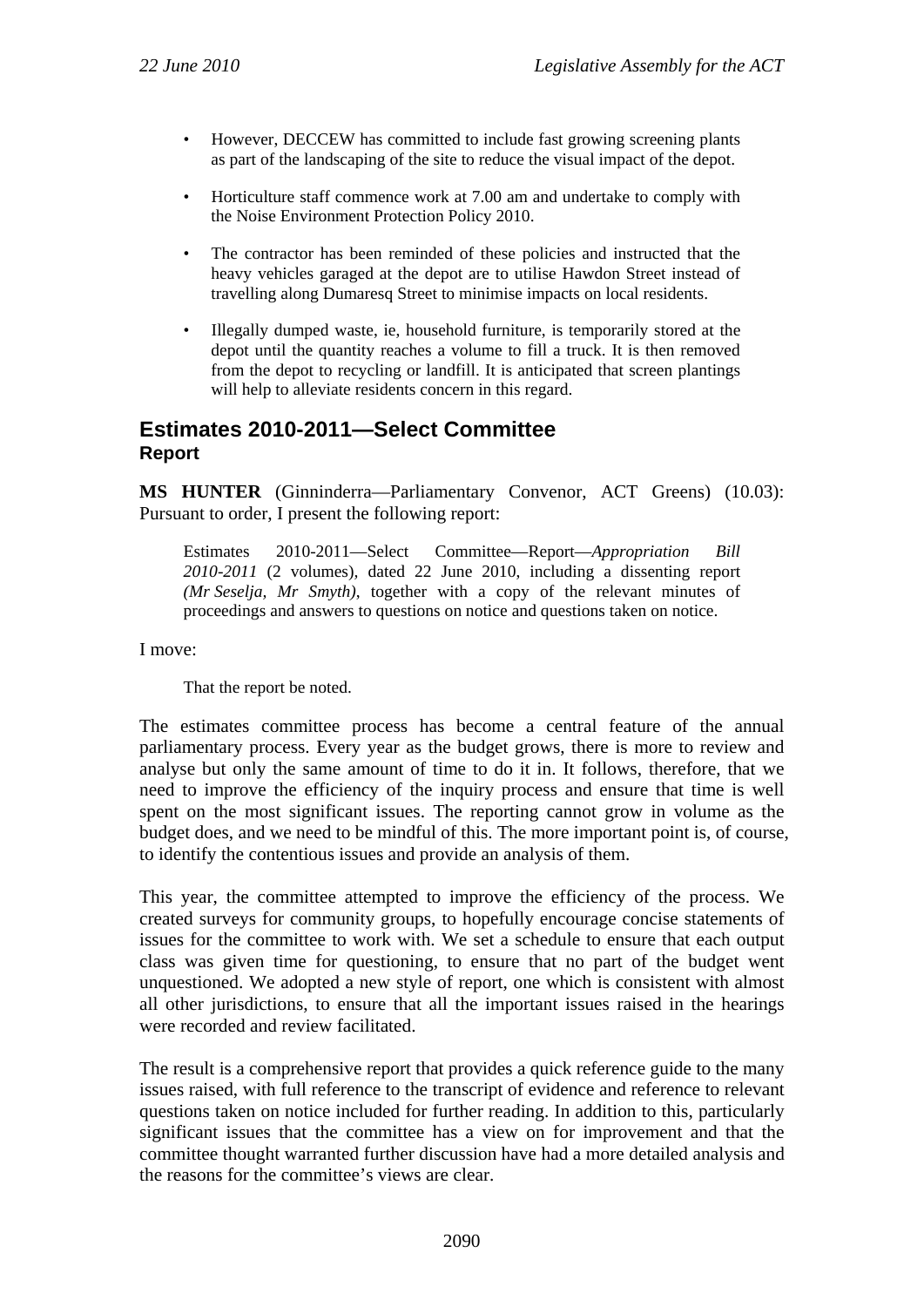The committee received a comprehensive report from ACIL Tasman, the company selected to provide expert advice and review the ACT budget. The findings of the review assisted members throughout the hearings and the report is appended to the committee's report. I note with disappointment that the dissenting report fails to engage with, or even reference or acknowledge, statements in the ACIL report that contradict the position they have adopted.

This year, in light of questions raised in the past, the committee attempted to streamline and improve the questions on notice process. This included an increase in the number of hearing days to facilitate direct rather than on notice questioning and a template for questions on notice. However, the number of questions was at a record high: 469 questions on notice and an additional 344 questions taken on notice—a 33.6 per cent increase on the total for the previous year.

In addition, a temporary standing order, 253A, was adopted by the Assembly for this inquiry to deal with outstanding answers to estimates questions. There are currently 120 outstanding responses.

There is a limit to public resources and a significant public cost in providing answers to all these questions. Especially given the tight time frame, it must be accepted that the demands of the estimates process for information divert resources from the ordinary operation of departments. Of course, the demands for information are in a good cause and scrutiny of executive action is a primary responsibility of all members in this place. It is a balancing exercise. It should not be the case that around 15 per cent of the questions are unanswered, but equally it is unfortunate that so many of the questions do little to aid our evaluation of the proposals. The committee has no clear answer for this but raises it merely as an issue that will have to be grappled with.

As the main vehicle for the scrutiny of government revenue and expenditure, the committee is keen to ensure that the process is not compromised. The future of estimates inquiries is discussed in chapter 1, noting the recommendations made by previous estimates committees in attempting to improve the process.

The committee recognised, in light of what I said earlier, that the efficiency and effectiveness of the process must continue to develop to ensure that we are delivering the best possible outcomes and acquitting the task asked of us to the highest possible standard with the resources available. To this end, the committee has recommended that the Standing Committee on Administration and Procedure investigate the effectiveness of the select committee model and the adequacy of procedural guidelines, with reference to the standing orders and the referral motion.

The primary issues before us are whether the existing standing committees should be allocated their corresponding portfolio responsibilities, as is the case for annual reports. This would allow for a level of continuity between the accountability processes and would spread the load to the MLAs who have developed greater expertise in particular areas.

The other issue is that of the presentation of appropriation bills and budget papers. Would it be more appropriate to have a process similar to the commonwealth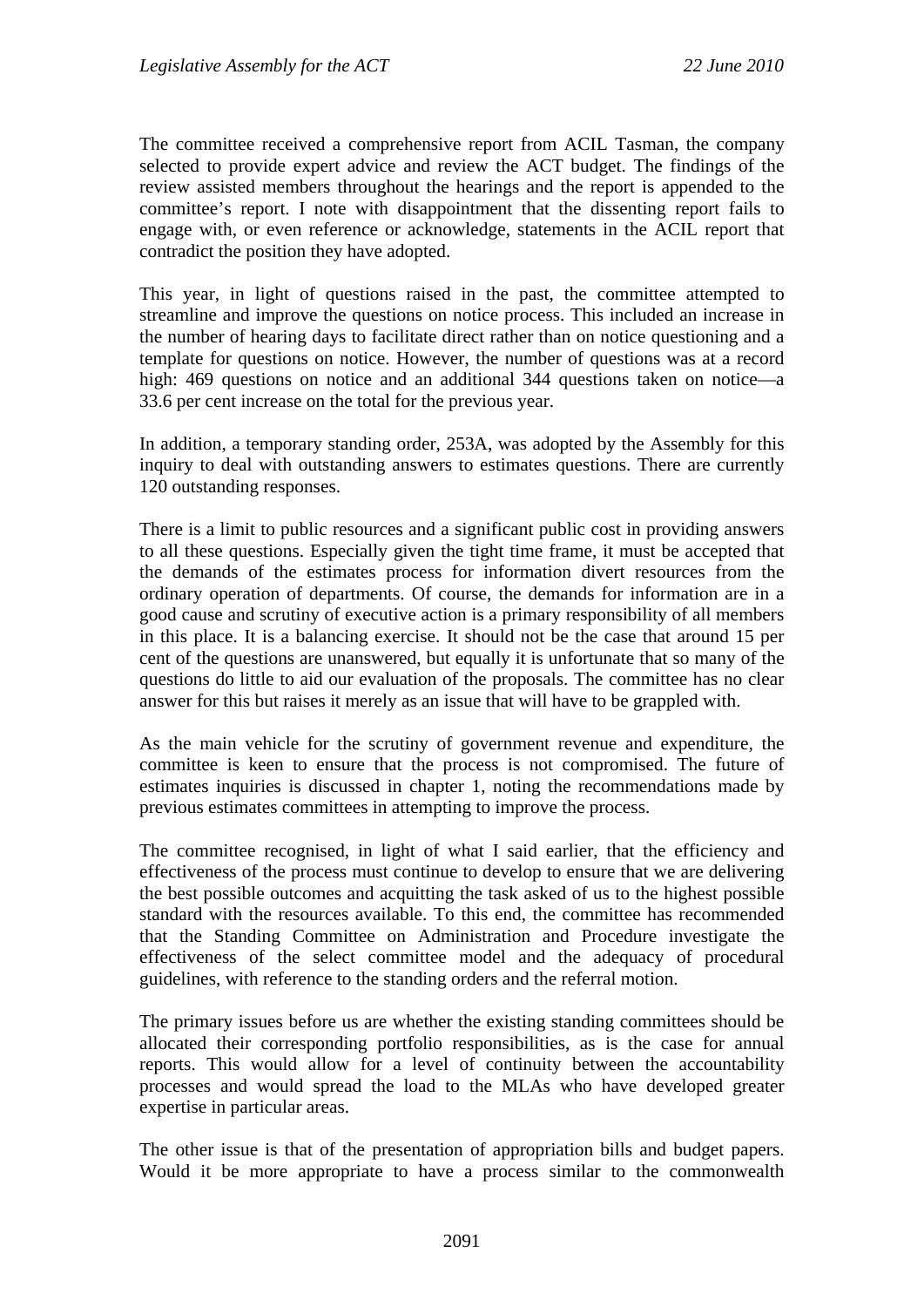parliament, where ordinary initiatives are the substance of the first appropriation bill and new initiatives and capital works are the subject of a different bill? Would this help to identify and focus on the discretionary issues rather than intermingling the expenditure proposals? Again, the committee expresses no clear view on this issue, but rather offers it as an issue that the Assembly should consider.

The committee made a further 46 recommendations, including:

- additional information to be included in budget papers such as agency workforce employment and diversity data and a new chapter addressing annual updates on the strategic direction for the ACT economy to achieving zero net target emissions by 2050;
- improvements to accountability indictors and strategic indicators across a number of agencies;
- requirement for departments to undertake energy efficiency audits and to work to a set carbon budget;
- building growth funding into mental health and disability funding in line with annual growth rates;
- the development of specific accountability issues for Aboriginal and Torres Strait Islander people;
- improvements to the ACT government ICT system; and
- increased funding for the Human Rights Commission to enable it to meet its operational requirements.

The role of the estimates committee is to evaluate expenditure proposals and revenue measures. The committee looks to promote value for money, ensure economy, efficiency and effectiveness and prevent waste and mismanagement. The review of the budget estimates is intended mainly to deal with the future, whereas review of annual reports involves the evaluation of past conduct. However, it must be said that the scope of estimates committees has expanded significantly over the last 40 years; so much so that accountability for past conduct takes up a significant part of the estimates hearings. Again this year, the committee has identified many real problems and shortcomings in the budget estimates that should be addressed.

On the topic of the estimates process, Paul Thomas, in a paper published in the *Australian Journal of Public Administration* last year entitled "Parliamentary scrutiny of government performance", observed:

It would be naive to expect senators to approach the review of estimates and annual reports as an objective search for the truth about performance and how it might be improved.

I think this is something that we should all reflect on. I am sure all of us agree that there is a problem that independent observers are making this type of observation. On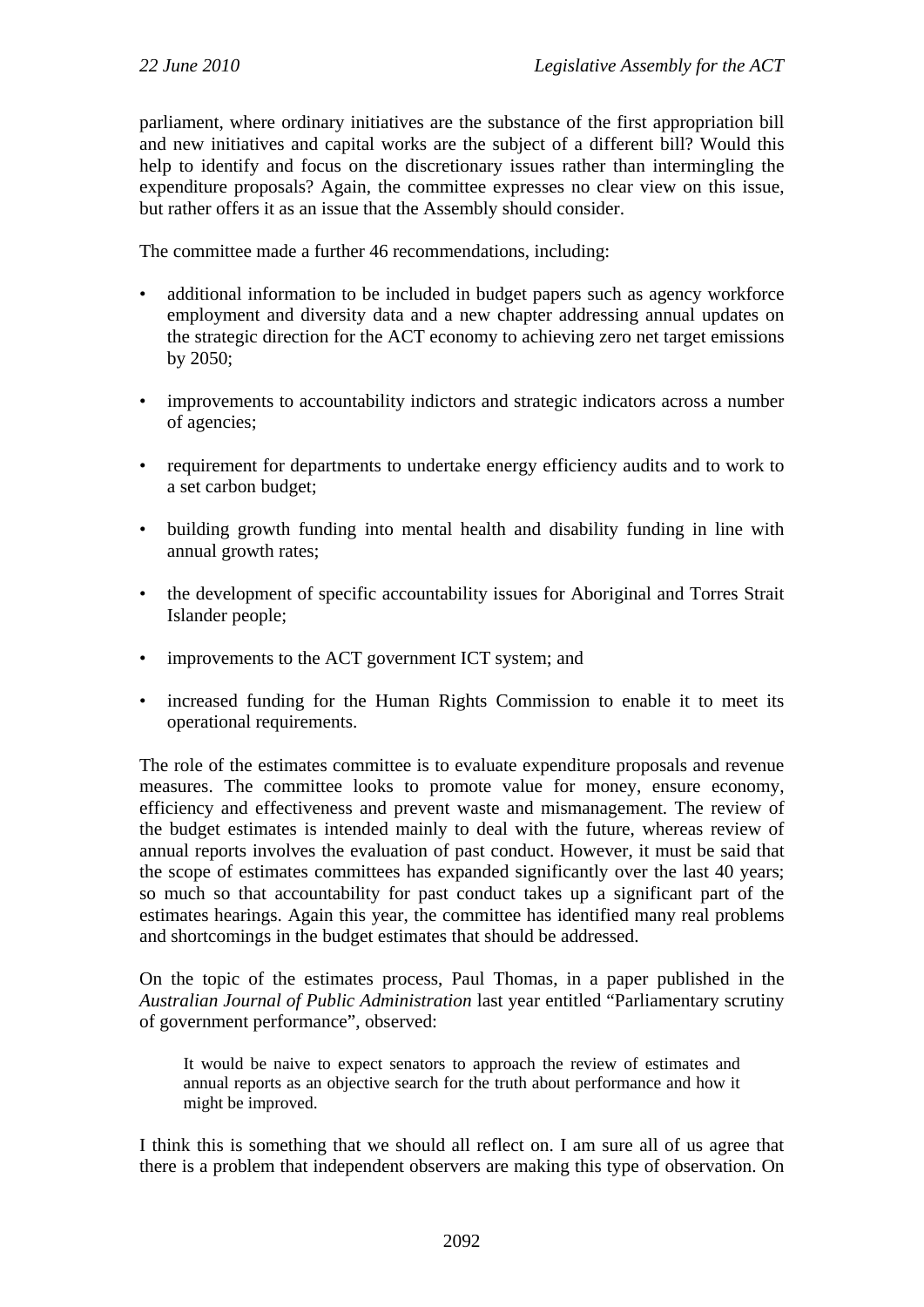this point, there is no clear answer. However, it does give us pause for thought and add weight to the need for a review of our process.

I feel it is appropriate for me to make some brief comments on the dissenting report, particularly given the strong criticisms of both the committee and me personally. The accusation that we failed to acquit the task of scrutinising the budget or present an honest appraisal of the proposed expenditure is simply false. The committee does not pretend that it has all the answers or that more could not be done with greater resources. However, the committee is confident that it has captured all of the substantive issues and provided constructive and reasoned explanations for proposals for change.

It should be noted that a number of the dissenting recommendations closely reflect the recommendations of the committee, and I am at a loss to explain why the dissenting members would not wish to put their names against what are essentially the same recommendations.

I note that the dissenting report on a number of occasions refers to a view held by the committee. This is, of course, not the case, and it is very remiss of the dissenting members to use this terminology in a dissenting report. The committee had not seen this document prior to the final copy being delivered to committee members late yesterday afternoon.

A further general comment that I would like to make is that the dissenting report is very poorly referenced and makes countless assertions with no source to back up their veracity. I think it is very poor that there are many direct quotes that are not referenced, let alone supported by information such as economics figures.

I would like to briefly reflect on a couple of substantive matters raised in the dissenting report. Firstly, on the issue of employment forecasts, I note that page 4 of the ACIL Tasman report says:

… a forecast of –¼ per cent for 2009-10 appears reasonable.

No mention of this is made in the dissenting report.

Secondly, the dissenting report at page 38 asserts that, because of the error in the employment growth forecast, we "can expect to collect more payroll tax revenue than has been forecast in the budget". Interestingly, no reference is provided for this in the dissenting report. It is interesting because this does not reflect at all the evidence given to the committee. I refer the Assembly to page 1635 of the transcript. When asked about the impact of changed employment figures on other forecasts in the budget, and specifically payroll tax, Mr Broughton replied:

… employment growth is happening for employers who do not pay payroll tax. That could either mean the commonwealth, which does not pay payroll tax, or the small business sector, which fits below the threshold for payroll tax.

Mr Seselja asked:

So the updated figures on payroll tax to this financial year—are they up on what is forecast for the estimated outcome or are they tracking at the same levels?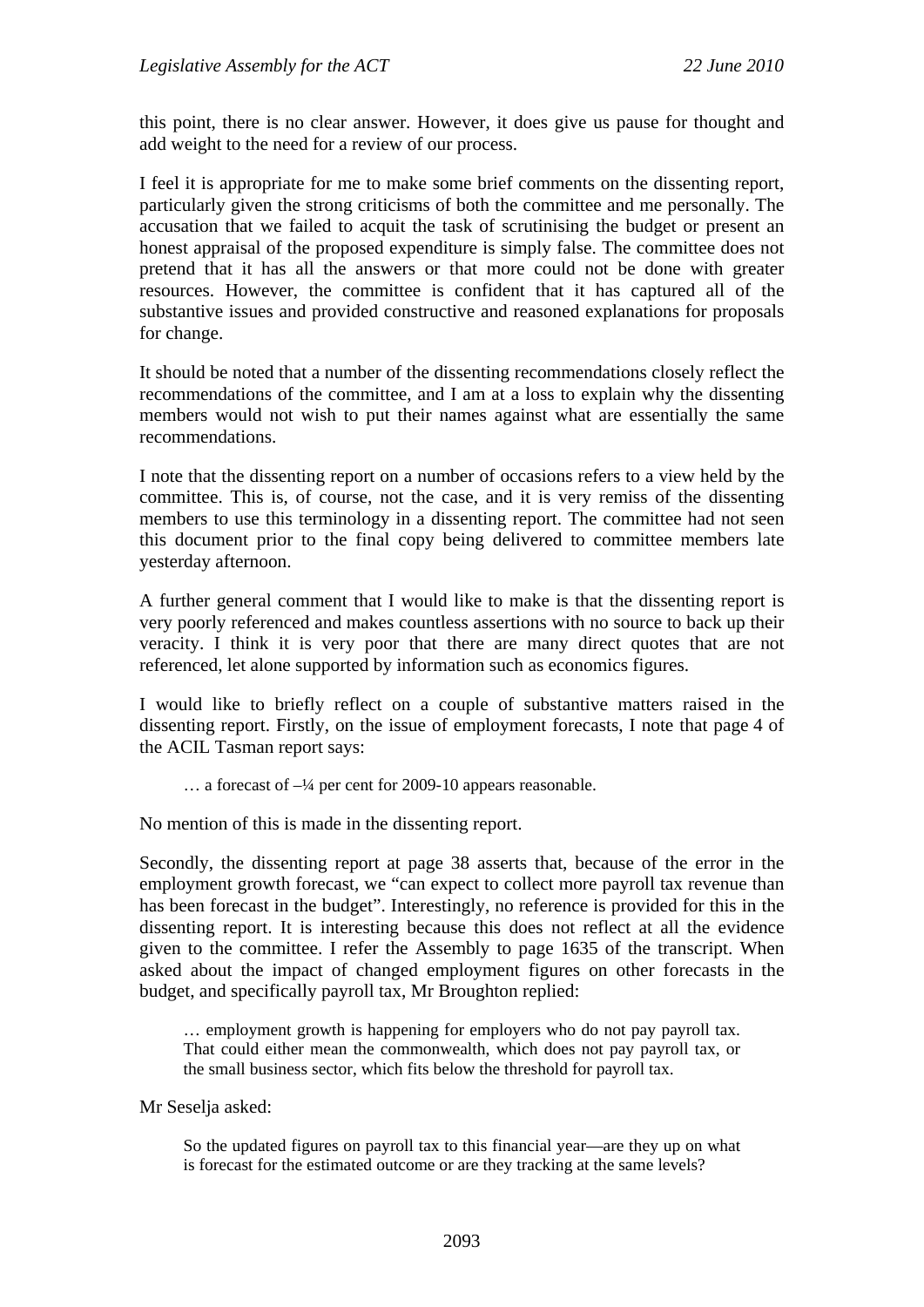Mr Broughton replied:

Actually, they are tracking slightly below.

Mr Seselja asked:

So we are expecting less payroll tax this financial year than what is actually in the budget?

Mr Broughton replied:

We may get less, but at the moment it is still difficult to say.

Yet the dissenting report now asserts, in direct contradiction to the evidence the committee was given and with no reference to any other information, that we can now expect to collect more. Page 39 of the dissenting report expresses concern at the growth forecasts in the budget papers. Again, I refer to the ACIL Tasman report, which states at page 3:

A forecast of 3¾ per cent for 2009-10 appears reasonable …

Again, there is no acknowledgement of the expert advice that the committee received.

Having expressed those disappointments, I would like to make the point that a number of significant issues have been identified. There is no need to make up more or to use hyperbole and make mountains out of issues that do have reasonable explanations. Doing this only detracts from the real concerns and real issues.

I would, on behalf of the committee, like to thank the ministers and officials who appeared at the public hearings and the departmental staff who assisted in the overall process. I refer in particular to the preparation of the responses to the high volume of questions on notice and questions taken on notice; all the staff at Hansard and, of course, the secretariat staff, and particularly Dr Sandra Lilburn, who did a fantastic job researching and collecting all the information and assisting the committee in the preparation of the report.

Just going back to the format of the report, it is a comprehensive report. What it has done for each of the hearings is to take the key issues and put some of those key issues down in dot point form with a very clear reference to the *Hansard*. This is a document that will live beyond this estimates process. It will be a very useful document for those who want to follow up on issues during annual reports hearings, for instance, or who want to follow up in other ways through questions on notice or through changes to legislation. In a whole lot of ways this report will be a great reference for members of this place.

I think we have come up with a good list of recommendations. There are 46 recommendations in the report that cover a good range of issues.

I would also like to thank those community organisations who gave their time to appear before the committee and give evidence to the committee. A number of those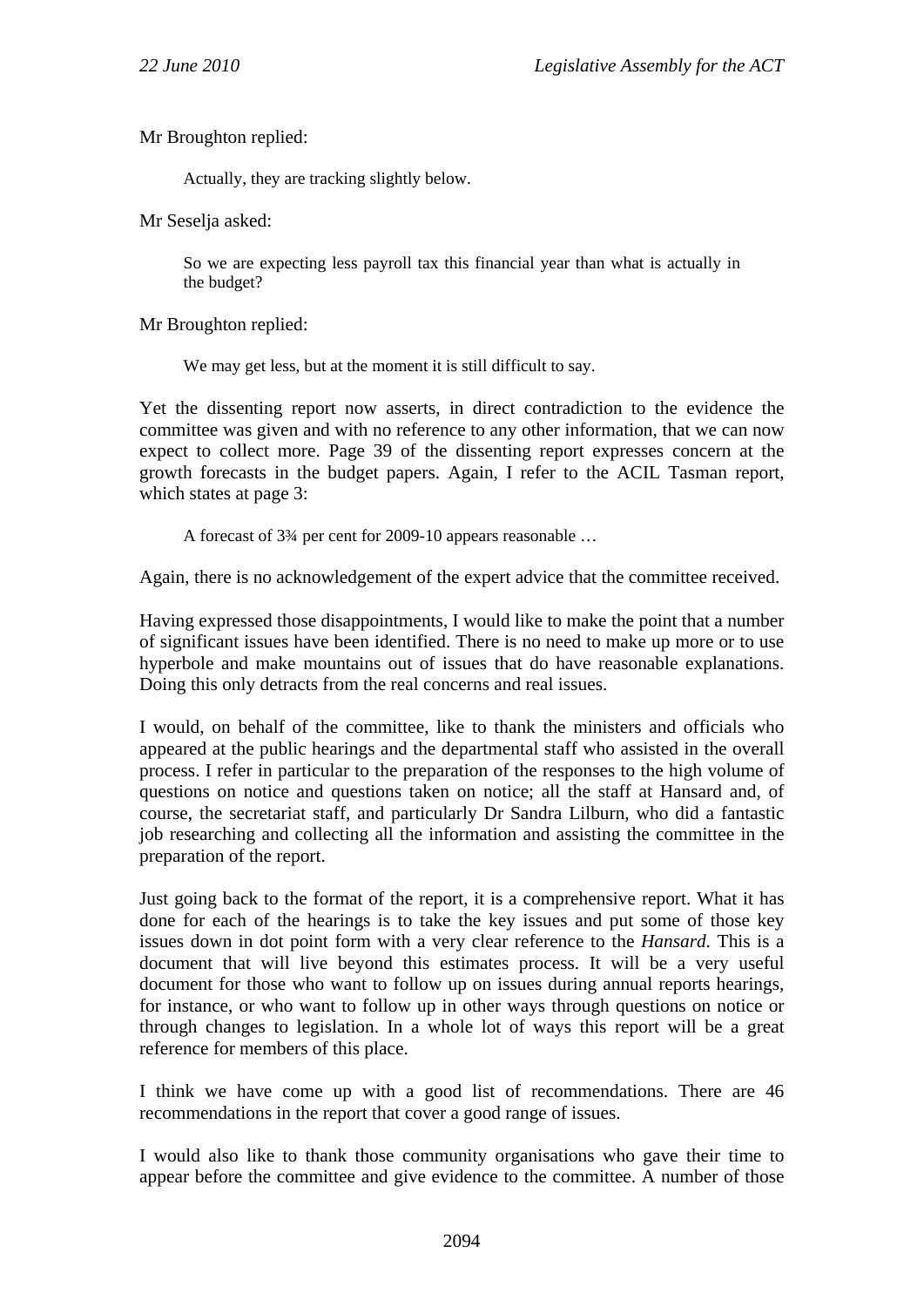issues that were raised have also been picked up by the committee and included in recommendations that have been made in the report that I have just tabled.

I would like to thank my fellow committee members. It is disappointing that we had a dissenting report and that we did not have the full participation of all members in the process. But I say, to those who did participate, thank you for your input and the work that you put into this exercise.

I would also like to thank the other members of this place who participated in the public hearings. There were, obviously, some more tumultuous times that occurred or robust points in the public hearings, but I think that, overall, it was quite a smooth process. Certainly, as chair, my role is to facilitate the hearings, to ensure that people have a chance to raise issues—firstly, members of the committee and, after that, other members of this place. I was very clear that I would keep speaking lists to ensure that people were noted down and were given a go.

I would note that, if people go and check the *Hansard*—and you might want to use the estimates committee's report to be able to follow that through—they will see that there was free rein at times with respect to being able to follow a particular issue at greater length. If we go to the issue of the new healthcare reforms and the issue around GST, this involved something like 44 pages of *Hansard*, which is an example to show that people were not restrained but were able to follow through and pick up on issues that were dear to their heart.

Obviously, as chair, it is my role to ensure that everybody gets a go. Not everybody has the same priority issues. It is also important that, when we have called in officials and we have a schedule, we ensure that we get through all of those output classes, give respect to those officials who have attended and show that we will give them time. *(Time expired.)*

**MR SESELJA** (Molonglo—Leader of the Opposition) (10.18): I thank Ms Hunter for her words. This is a report that, unfortunately, I think is a mile wide and an inch deep. It is most notable for what is not in it as much as for what is in it, and I will get to that in a moment in terms of what is in it, what is not in it and why we felt the need to deliver a very comprehensive dissenting report as an alternative to the Greens-Labor view of the world as expressed in this report.

Ms Hunter devoted a lot of time to Mr Smyth's and my dissenting report. We saw last year Ms Hunter stand on budget day holding the budget above her head and saying: "This is a great budget. This is a great budget for Canberra. This is a great budget for the Greens." She tied herself closely to the government's budgetary process and the budget they delivered last year. It turns out that that was not a great budget, and that became apparent as the estimates committee did its work last year.

I do note a very significant difference from last year in relation to the estimates committee doing its work—that is, last year Ms Le Couteur, in particular, spent time analysing the budget and critiquing the government and the budget, along with the opposition. That led, of course, to us being able to deliver a report which contained a lot of criticism of the government, as you would expect from a report that was looking at the government's spending measures and looking at a government that has so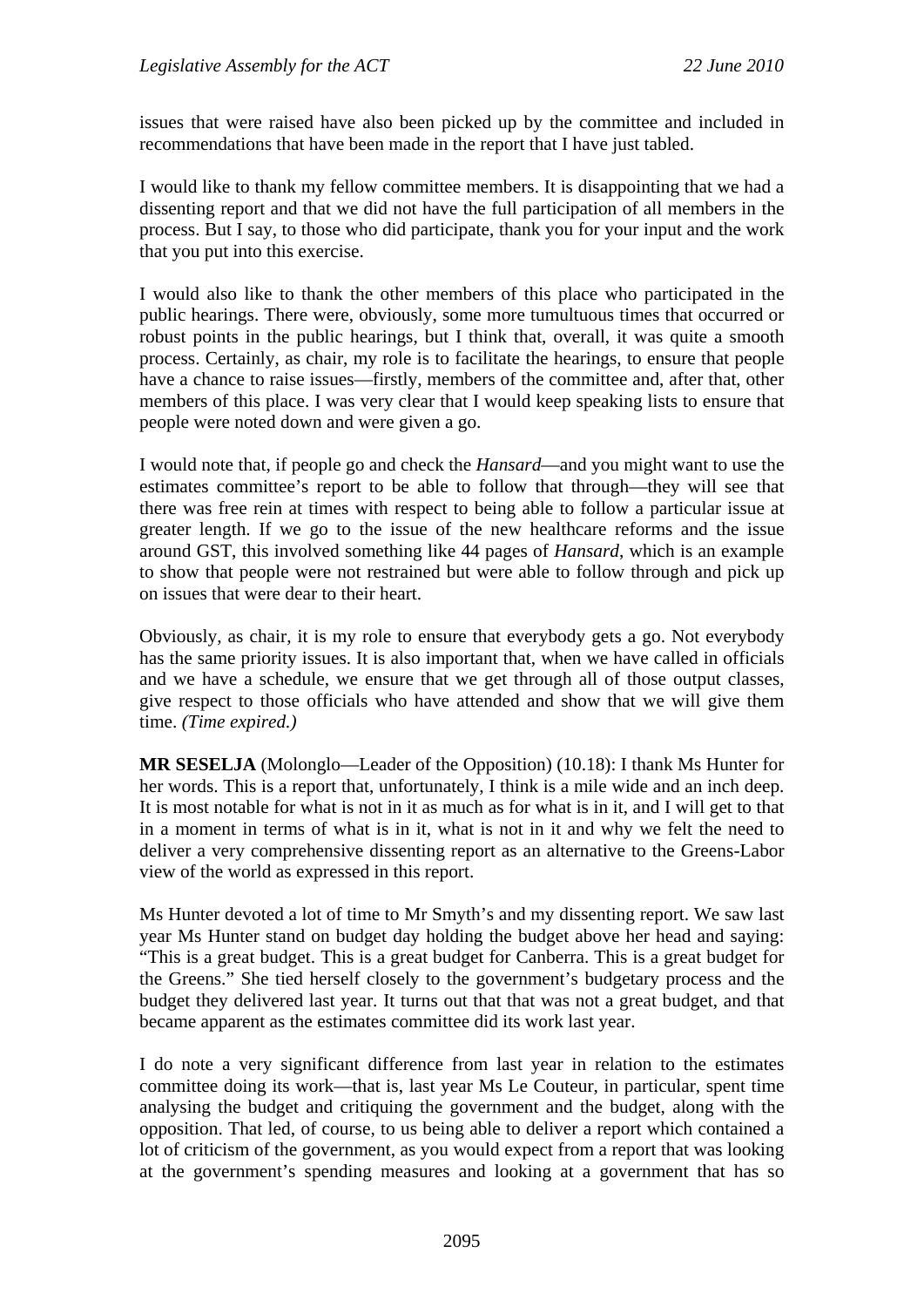comprehensively failed to manage the budget over many years. And I think that was the problem. I think that was why Ms Hunter had to change tack this year. Instead of sending Ms Le Couteur to ask hard questions and analyse, she decided that it would be better if she took the chair; it would be better if she came in and did the scrutiny herself.

What a wonderful example it was—from start to finish, we saw a majority of the committee that was determined to shut down the scrutiny. We saw, in fact, a chair who actually wanted to prevent us from asking detailed or multi-part questions. That was what the chair wanted at the beginning. In fact, it was only because the balance of power—Mr Hargreaves—did not support her on that one that we actually were allowed to ask some detailed and multi-part questions.

One would have thought that it would be the Greens who had the balance of power in a situation like this, but apparently not. So it started with that, and it ended with a draft report which Mr Hargreaves referred to as being great for the government. No wonder he referred to it as being great for the government, because, if ever there was a crystallisation of the fact that, under Ms Hunter's leadership, this is a Greens-Labor alliance, this process demonstrated that right across the board.

It is worth going into some of what is not in the report and why we got to the point where we had to develop our own report. Ms Hunter, in fact, engaged in what was described by Mr Hargreaves as a radical departure. In terms of the draft report, she talked about doing things as other jurisdictions do them where there tends to be a majority government, where there is less scrutiny. We have had a long and proud tradition in this Assembly of strong scrutiny of the government. Unfortunately, Ms Hunter decided in the report process to go down the path that was designed to limit that scrutiny.

Ms Hunter said the previous reports were too broad and that that sort of broad scrutiny should occur in other forms like annual reports hearings. They were too broad, too long, had too many questions, too much scrutiny and she was having none of it. We were left with no choice but to develop our own report which actually looked at all of the issues that we saw as particularly significant or controversial or notable within the committee process this year.

Ms Hunter mentioned some of the community groups. It is worth actually reflecting on some of the sanitisation of the evidence of some of the community groups. The kinship carers came, and Ms Le presented very strong evidence to the committee. This was noteworthy for a number of reasons. It was noteworthy for the strength of conviction expressed by Ms Le, but it was also noteworthy because of the respect that Ms Le has for her advocacy for many disadvantaged people in our community, including refugees, over many years.

Ms Le's evidence was shocking; it was confronting. But that is not reflected in the main report. Ms Le said:

Do you know how serious I think this is? I spoke out about children in detention, and I said that that was abusive. I believe that what is going on here—this is very strong, and I will stand by it—is abusive. I believe it is systematic and institutionalised abuse. And people do not even see it any more.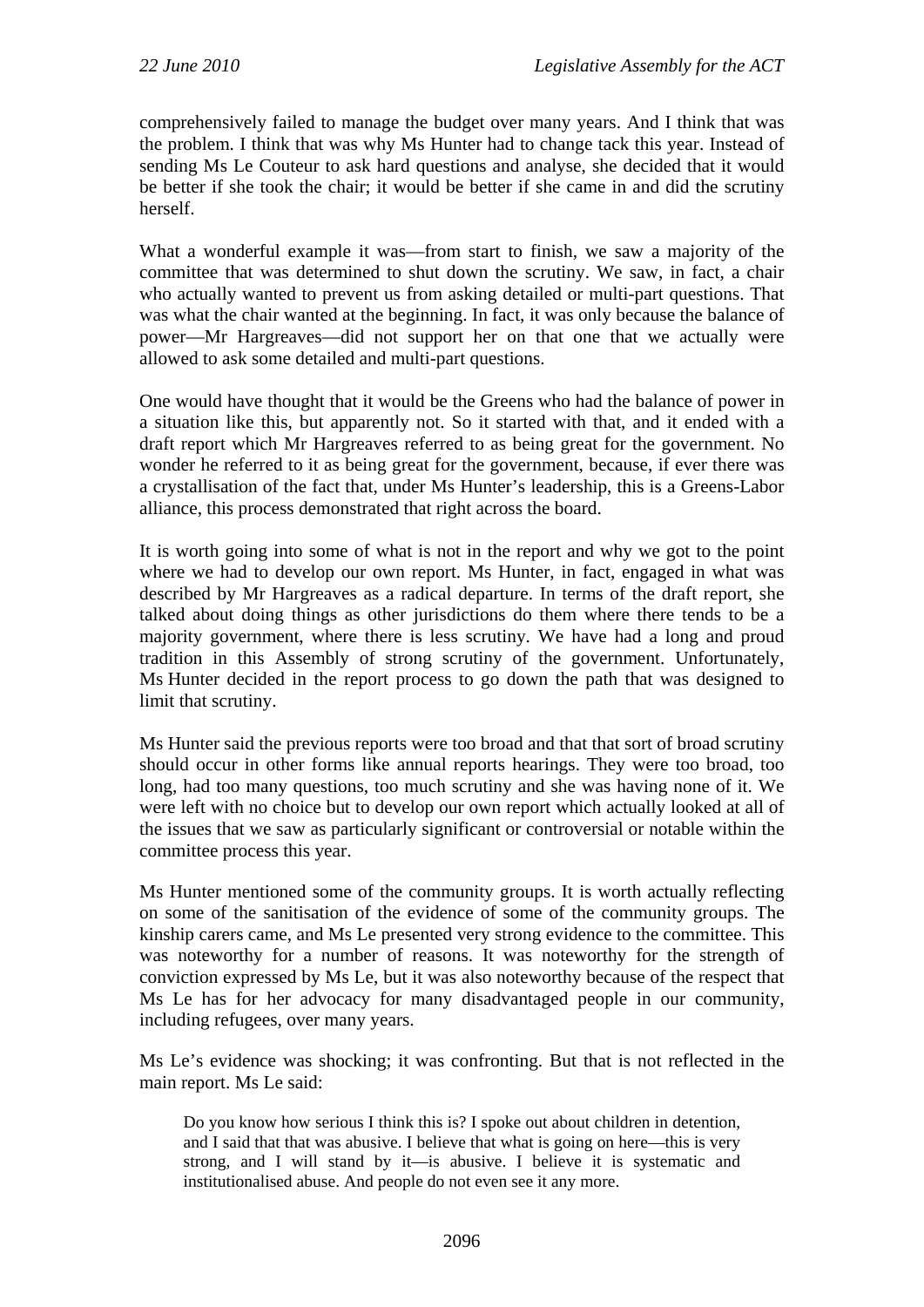We saw such a sanitising of that evidence by the committee that it could have been written by the department. Ms Le's evidence was amended beyond recognition. I do not know if there was anything on kinship carers in the original draft, which was noted. But in the final report, nowhere do we see any of that damning evidence from Ms Le.

The role of the committee is not to make the government's arguments for them; the role of the committee is to accurately reflect what was put to the committee, give ministers the opportunity to respond and draw conclusions and make recommendations. There is none of that here. The kinship carers have been silenced in this report, along with other groups.

We see it also in relation to other groups. We heard, indeed, about Indigenous funding. We had Mr Terry Williams, the chair of the Indigenous body, stating that the gap is only getting wider. He said:

As to the funds that have been put into the budget at the moment, all I can say is that, truly, the allocation of funds directed to Indigenous people in the ACT is horrific.

It is horrific, but it is not reflected in the committee's report. Mr Williams's evidence is silenced; Mr Williams's point of view is not reflected. It is not even quoted. The government has the opportunity to respond; others have the opportunity to respond. We should actually put that out there for people to read so that someone reading this report will know that these are the views of the Indigenous community and these are the views of the government in response to that. We do not have that; it is not reflected.

This report is a whitewash. It is a reflection, unfortunately, of a process that seemed more about protecting the government than scrutinising the government; more about protecting the alliance partners than actually asking the hard questions that the government needs to be asked and that the community wants us to ask on their behalf.

There are a number of other things that are not in the report. I do not believe the word "deficit" appears anywhere in the report. We have got a budget that is going to be delivering a lot of deficits—hundreds of millions of dollars worth of deficits are projected. We have a committee process that is meant to look at the budget and the implications for the ACT. The many deficits that we see projected would be something that perhaps others would see as noteworthy, but there is no room for that in the report.

It is worth going to some of what was outlined in the dissenting report, which makes the case in relation to some of our real concerns about the budget and about what came out of the estimates process. One is the issue around the amount of GST that has been given up by the ACT—that has been withheld from the ACT—as opposed to other jurisdictions. Ms Hunter mentioned in her speech that there was something like 44 pages of *Hansard* in relation to that, yet there is nothing in relation to a recommendation that actually calls on the government to do anything substantive. I could not see anywhere in there where it actually used the amount of GST that is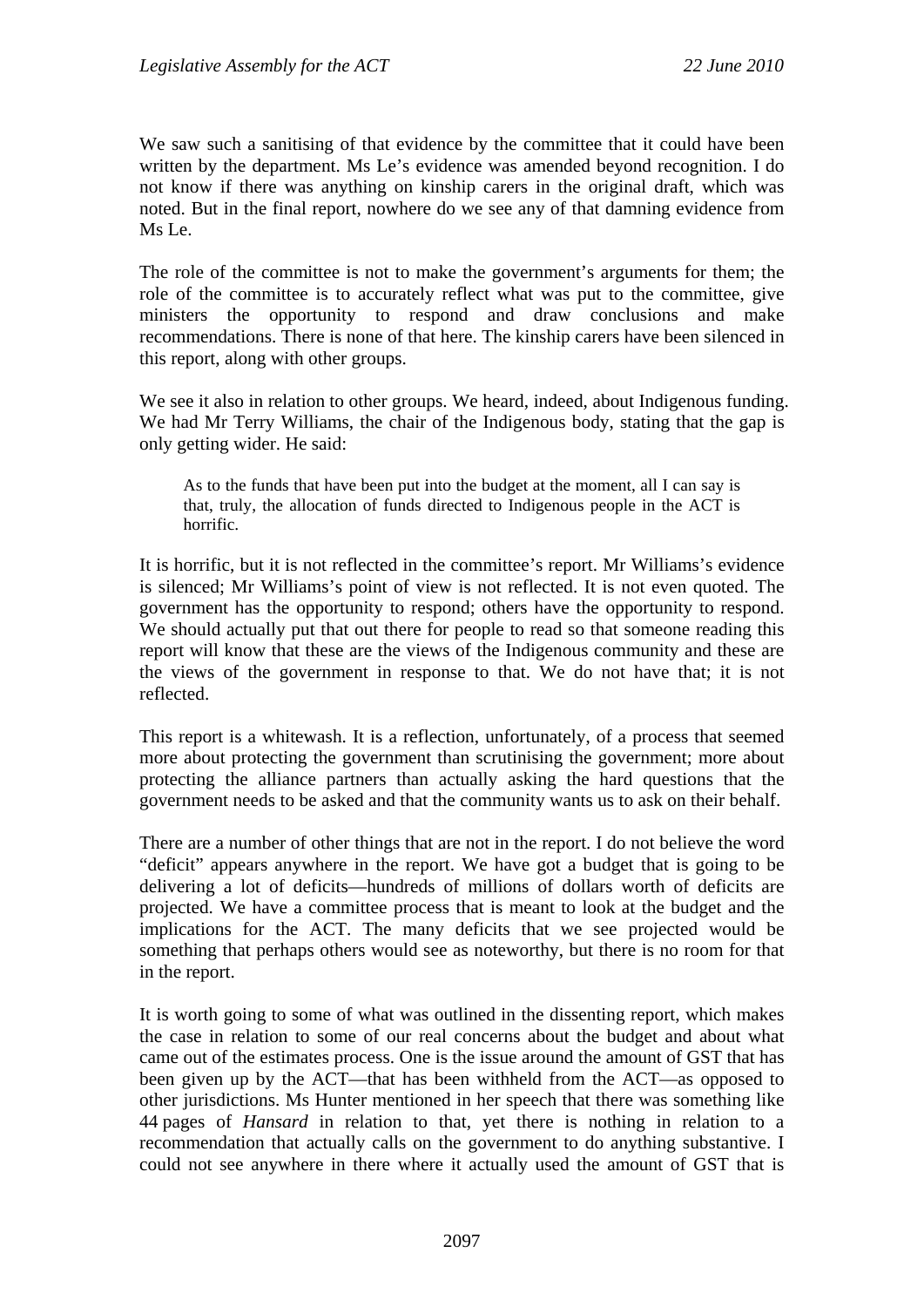being withheld. There was a lot of discussion about that. What we saw was a sanitising of that evidence.

We do have concerns that the ACT government have signed up to give up and have withheld from them far more GST than other jurisdictions. We saw Colin Barnett speaking again yesterday. He has held out. Other states held out and then signed up, but they held out for more; they held out for something. This government signed it over and signed over more than everyone else. They did not sign over 30 per cent; they did not sign over 40 per cent; they signed over around 50 per cent of our GST, and it became very clear in the hearings that the government do not know what they have signed up to. In fact, the Rudd government do not know what they have signed up to, because we see that even in recent weeks they have been changing it again. One of the keys elements of the reform has had to be changed because they have not got the details right, yet we signed up at the first opportunity to give up 50 per cent of our GST when other states were giving up 30 per cent for exactly the same commitment from the commonwealth.

We also have the situation of the impact of this budget on families. We see it in relation to parking; we see it in relation to this massive tax on homes which is going to be imposed on buyers of units. It is interesting that the main report does not actually cover off on the evidence of Mr Ahmed, where he acknowledged that it can go three ways. He did not put a figure on where it is going to go, but we know it is going to go amongst these three groups: owners, builders or buyers, or all three or two of the three. We know that this tax will affect potentially all three of those groups. It may well, as is often the case, affect buyers the most. It may well affect first homebuyers the most, those who cannot any more afford the dream of owning a house in the suburbs and whose only way into ownership is to buy a unit. They will now be slapped with a \$30,000 tax or a \$40,000 tax or a \$50,000 tax, depending on where they buy.

This is critical to this budget; this is critical to how we grow the ACT; this is critical to those who will be forced to pay far more than they pay at the moment. We know that Canberrans are already being asked to pay more, and we know that they continue to get less in so many areas.

In the short time I have left I will comment on what I think reflects on the priorities of this government—\$26 million extra for the arboretum, less money for street trees. There are so many other areas where we see the government not getting the funding mix right. We can point to all sorts of areas, but this one crystallises just how out of touch this government is. This is a government that says that it is important that Jon Stanhope's legacy project be upgraded and grown and has \$26 million injected into it at a time when it is failing and ripping money out of the street trees program, the street trees that people hold so dear. That epitomises and crystallises the lack of priorities of the government and how out of touch this government is. It is only the Canberra Liberals who will hold this government to account for its actions and its lack of priorities.

**MR HARGREAVES** (Brindabella) (10.33): It has been both a contributing and illuminating estimates process we have just been through. It was a contest not unlike the World Cup between politics and parliamentarians with the score being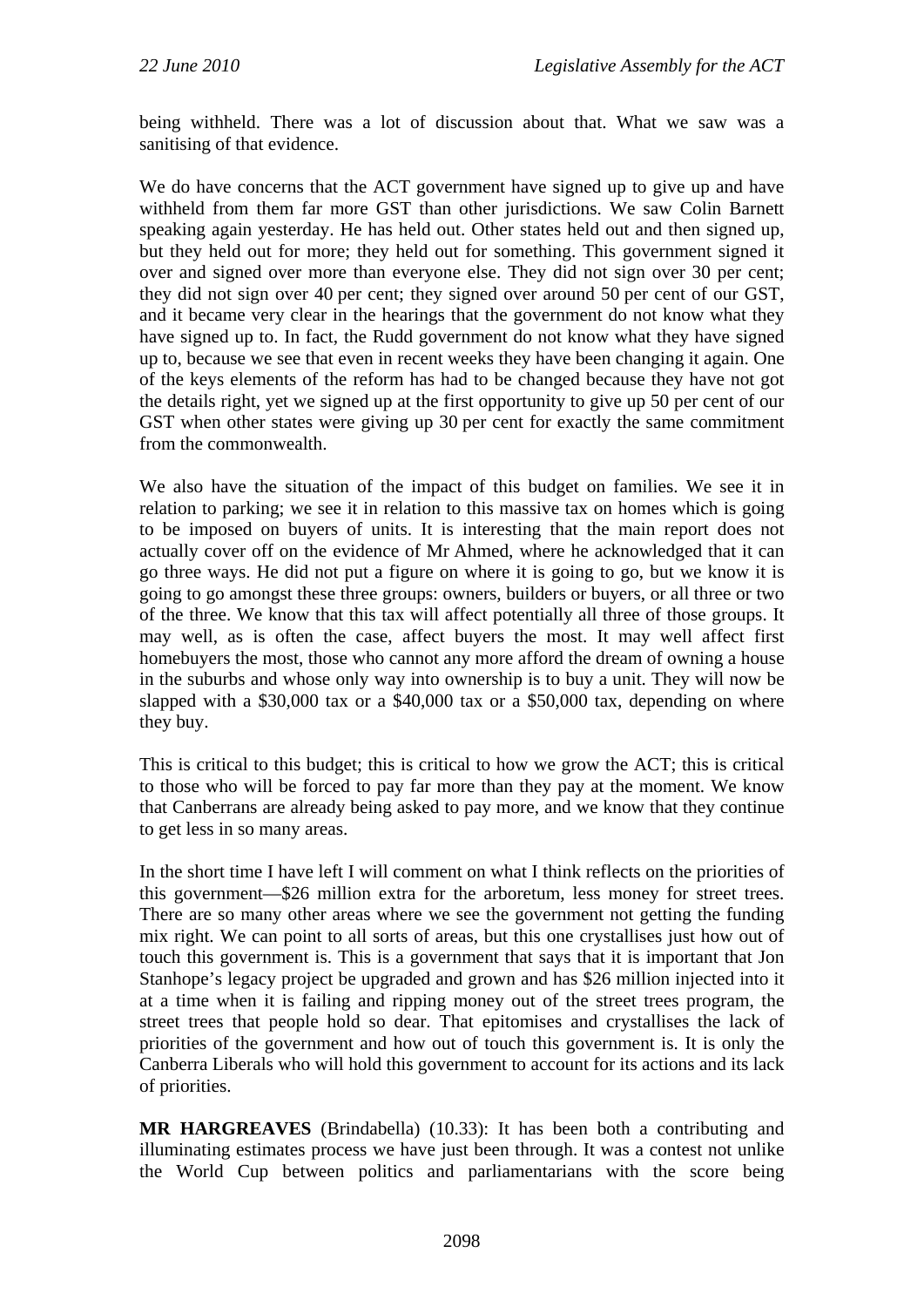parliamentarians three, politicians two. In 1999, the now Senator Gary Humphries described the then Labor opposition's report as the worst ever. This is possibly the best report yet. I thought I was going to get a rise out of them then. What a blow!

It is the best report except, I have to say, for the Booker prize for fiction known as the Liberal's dissenting report, attached quite appropriately—

**Mr Hanson**: We would expect you to be happy with this report, John.

**MR HARGREAVES**: Thank you, Huey. It is attached quite appropriately, Mr Speaker, at the rear where it belongs. I was struck by the variation in workload of various members. Some concentrated on the inquisition of ministers and officials, some concentrated on questions on notice and others were missing in action.

Some members were well prepared and some members were not. Generally speaking, the contribution of the Liberals, excluding Mr Smyth, was a pretty ordinary and miserable effort, I thought. I need to acknowledge the amount of detailed work Mr Smyth put in. His contribution was mainly budget related, in stark contrast to that dynamic duo, those caped crusaders, Captain Seselja and his first mate, Mrs Dunne.

What struck me about Mr Seselja's contribution was his technological brilliance. It was puppeteering by remote control. That electronic marionette received instructions from a puppeteer on the first floor, arriving on his laptop, to be quickly followed by a question delivered in a fashion reminiscent of a schoolyard bully. His badgering and hectoring of ministers and officials was consistent. It was nearly surpassed by Mrs Dunne, whose process was short of valid content and heavy on personal attack and unsubstantiated insinuation.

It was Mrs Dunne's behaviour that prompted me to remind everyone of the provisions of the standing orders. It is this appalling, counterproductive and bordering—

#### *Opposition members interjecting—*

**MR HARGREAVES**: I will start again, because I am enjoying this. It is this appalling, counterproductive and bordering on unparliamentary behaviour of the Liberals—both committee members and visiting members—which led to my frustration and anger. It prompted me to remind members and visitors of the contents of standing orders 234 and 235. I will ask members to look them up rather than read them out. I digress very briefly.

Some of the accusations in the dissenting report are very serious indeed. They say that some of the contradictory evidence was so severe that wilful misleading or rank incompetence are the only available explanations. They talk about the criticism of Ms Hunter and, I guess, by extension, myself. They talk about closing things down. They talk about evidence critical of the government being sanitised beyond the point of recognition.

These are serious issues, Mr Speaker, and I challenge those opposite if they think that this is valid to bring a privileges committee on. Bring a privileges committee on and test yourself, because what is said in there is unsubstantiated drivel. It is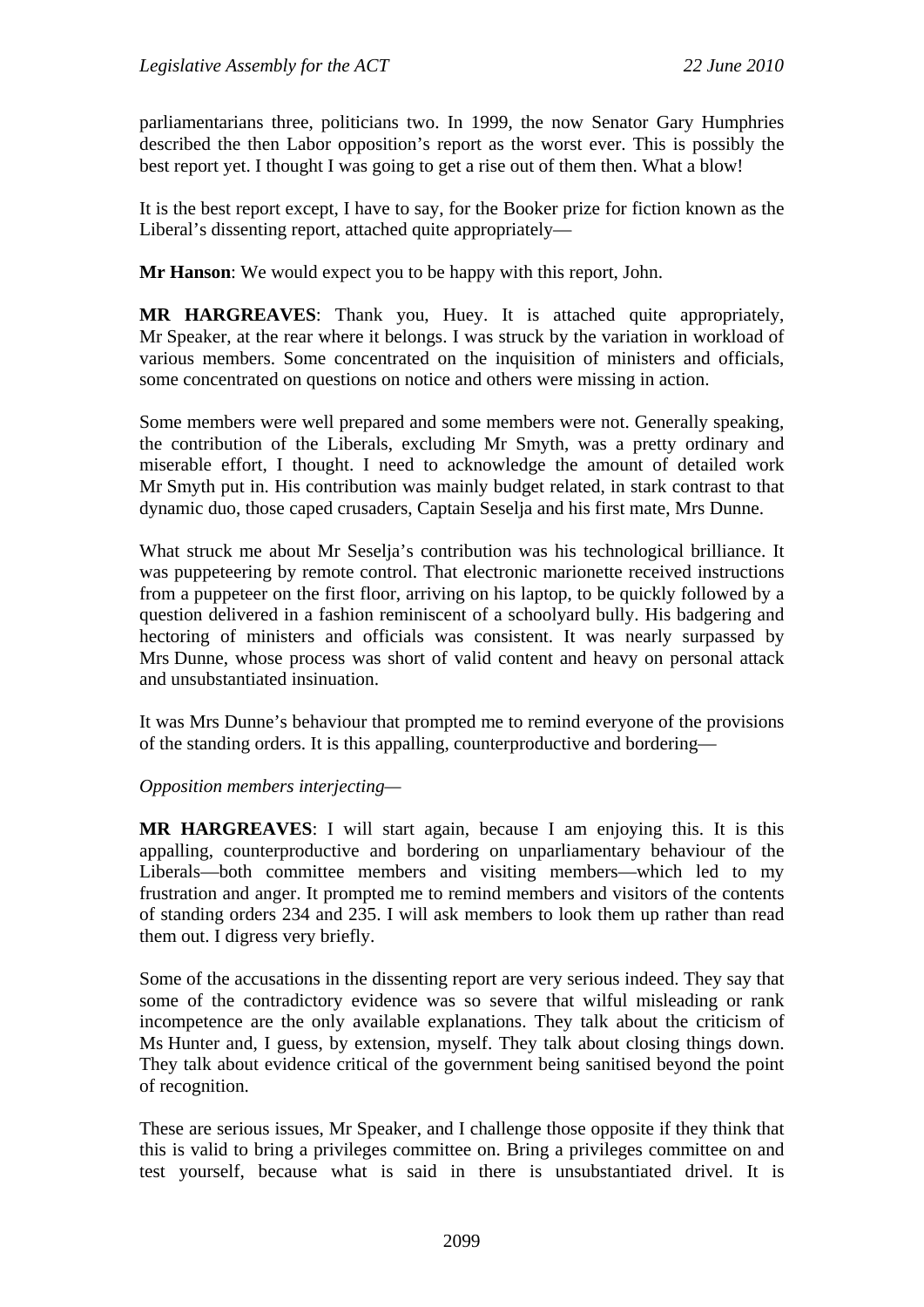unsubstantiated drivel. There is not one piece of evidence to back it up. Not even the howling banshee Mr Hanson can over-talk the facts and the truth of this matter.

Mr Speaker, some comment has to be made about questions placed on notice. Mr Seselja was responsible for just under 50 per cent of questions placed on notice, and 25 per cent of questions were required to be taken on notice. Remember that there are 12 members participating in the budget estimates process and Mr Seselja was responsible for a third of all questions placed on the notice paper. His office was churning them out at a great rate. The problem, of course, is that Captain Seselja over here and all the rest of them have gone into a catatonic state, Mr Speaker—a complete catatonic state. Talk about missing in action—Jeremy Hanson MIA.

**Mr Smyth**: CSC—Conspicuous Service Cross.

**MR HARGREAVES**: I think I am right. At the beginning of this process the committee asked its members and visitors to be reasonable in the placement of questions on notice. This request was totally and entirely ignored with a 30 per cent increase in QNs, a goodly number of which had subsets of between six and 55 subquestions. Very rarely has the ACT seen the use of such a tactic. It was designed to show how hard they can work with little substantive outcome. In my view, it is an abuse of the committee system.

I never cease to be amazed at how the Liberals often turn what is an episodic event into a dramatic systemic failure. This process was, in fact, started by Mrs Burke, continued by Mr Pratt and now is employed systemically by the Liberal Party. For example, Mrs Dunne quoted an episode at Bimberi where an officer was spat upon by a resident, saying that the officer was in danger of contracting hep C. Mrs Dunne had to correct her comments as it is not possible to contract hep C in this way. This did not stop her, though, claiming that there were systemic security failures at that facility. And the Liberal Party considered quite clearly—

**Mrs Dunne**: No, I asked a question which the minister still has not answered.

**MR HARGREAVES**: The truth hurts, doesn't it? Stabbed in the heart! Stabbed in the heart! And what happens when Mrs Dunne is stabbed in the heart? She drivels through her mouth. Most of us just complain. No, Mrs Dunne drivels through her mouth.

I have to say, Mr Speaker, that the Liberal Party considered quite clearly that the estimates committee was a research resource for the political imperatives of that sector of the chamber. What was disappointing, however, was that on receipt of the chair's draft, those Liberal members felt the format did not suit their purpose. They felt disinclined to contribute to a collegiate development of the parliamentary consideration of the government's expenditure plans.

That they felt compelled to develop their own report showed me that they preferred to be partisan politicians. Surprising? No. Disappointing? Yes. Contrast this with the Greens' approach. Their approach was one—

**Mr Hanson**: Oh, look—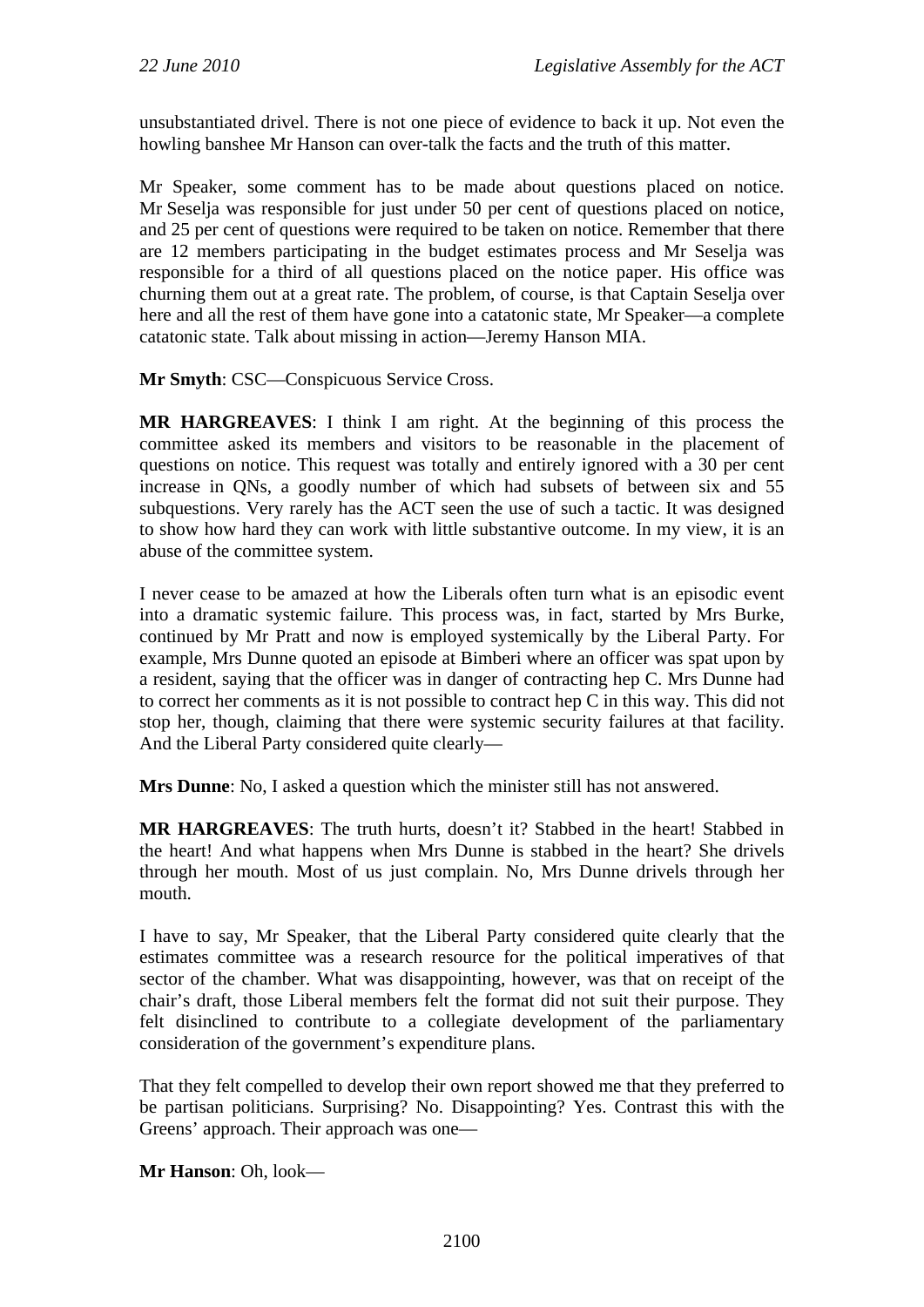**MR HARGREAVES**: You guys can just sit there, be quiet and you might learn something. I doubt it, but you might.

**Mr Hanson**: I doubt it too.

**MR HARGREAVES**: So do I because you guys have heads full of cement; solid as a rock. The whole Flintstone family sits here before me. Contrast this, Mr Speaker, with the Greens' approach. Their approach was one of examination and scrutiny with suggestions for improvement. Do not, however—I say this again—make the mistake of thinking this is a Greens report.

As it turned out, the report tabled today is not a representation of crossbench scrutiny but the product of partial, collegiate parliamentarianism, as it happens. You guys cannot even spell it. You do not even know it. You cannot even spell it. That the Assembly-elected members of a Select Committee on Estimates chose to disengage in the way these members did showed their contempt for our parliament and its processes.

It is a sad day in our short history. I now turn to the report. A close reading of the recommendations will reveal a preponderance of positive suggestions.

*Opposition members interjecting—* 

**MR HARGREAVES**: I just love when they do that. They just go down, down, down. The remaining committee felt that it was the job of the parliament to contribute to the positive governance of the territory, not necessarily to engage in self-indulgent political point scoring and a mere search for perceived failings and inaccuracies. This benefits no-one. A large part of the recommendations talk about a need for a greater depth and clarity in information to support the items in the budget papers. It seeks to increase the—

**Mr Hanson**: No failings of this government? No bullying in Health? Elective surgery is going tickety-boo?

**Mr Smyth**: Everything is fine.

**MR HARGREAVES:** If you are trying to over-talk me, Mr Hanson, so the media do not pick any of this up, I suggest to you that you could put your mute button on.

**MR SPEAKER**: Thank you, members. Let us focus on—

**MR HARGREAVES**: I am really getting sick of this, Mr Speaker. These guys are unbelievable. A large part of the recommendations talks about a need for greater depth and clarity in the information to support the items in the budget papers. It seeks to increase the essential understanding of the intricacies of the budget and for the Assembly to engage with the government of the day in the budget estimates process rather than to have opposition merely for opposition's sake.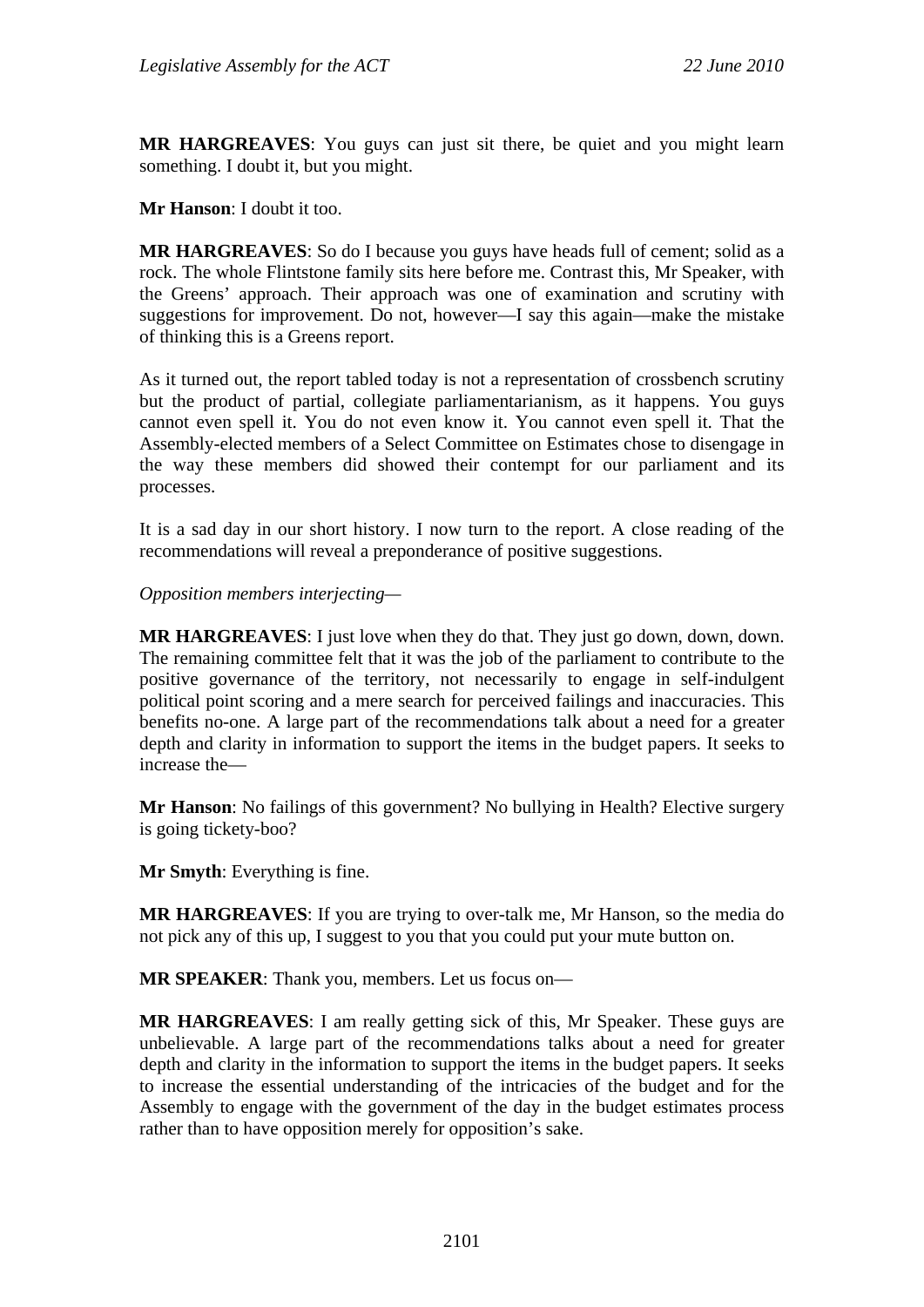The recommendations were developed through conversation between parliamentary colleagues, supported by the research skills of the committee office and individual members' offices. No doubt, the time will come to discuss the individual recommendations in the detail stage of the appropriation bill. I will not waste valuable time here. I will do it later.

I will expect all members to forensically examine the reports. I would like to express my appreciation to my fellow committee members, in particular the committee chair, who presided effectively in sometimes difficult situations. I thank those opposite for their entertainment. During my absence as a minister I had forgotten just how entertaining it could be on the inquisitor's side of the table.

I also thank my colleague Ms Porter for her valuable assistance. It is incumbent upon me, of course, to express my appreciation to the ministry and to the officers that supported them. Lastly, or almost lastly, I would like to thank the following support staff: the committee secretary, Sandra Lilburn, assistant secretaries, Grace Concannon, Andrea Cullen, Samara Henriksen, Hanna Jaireth, Nicola Kosseck, Margie Morrison and, of course, our administrative assistant, Lydia Chung.

I would also like to say a big thank you to all the good folk in Hansard and for the technical support in the recording studio, led by that legendary fisho Ray Blundell. I would also like to thank my own staff, Jim Mallett and Ian McNeil, for their support.

Mr Speaker, I measure this 100-and-something recommendation report against the 48-recommendation report here. Blind Freddy can work out this one is a little light on justification, substantiation and validation. It is a bit sort of selective. Did you note, interestingly, Mr Speaker, that those opposite criticise the government, the Greens, me personally, Ms Hunter personally, the budget, the report, yet they did not do two important things?

The first was to contribute positive criticism, to offer an alternative, other than just say, "Take money off the arboretum and stick it into street trees." That was a great one to lead off with. It really offered a precis of Liberal Party policy and it sought the government to do its work for it. It is a policy statement. That is what you have got here; a policy statement.

The other thing they did not do, Mr Speaker, was to acknowledge the existence of the consultant's report. The ACIL Tasman report to the committee, the review of the ACT budget 2010-11, essentially praised the budget, actually. It did not whack it up in big lights but it said that it was a solid budget. It used the word "reasonable" constantly when it talked about the methodology and assumptions. It confirmed, of course, that the AAA credit rating is well deserved.

Interestingly for me, they left off all the good stuff and put in what they perceived to be all the bad stuff. Really, all they did was to take their bat and ball and go home. These tablets of stone are an absolute waste of trees. You cannot stand there and say, "Take the money off the arboretum and put it into the street trees," when you come up with a piece of garbage like that printed on paper. You cannot do that.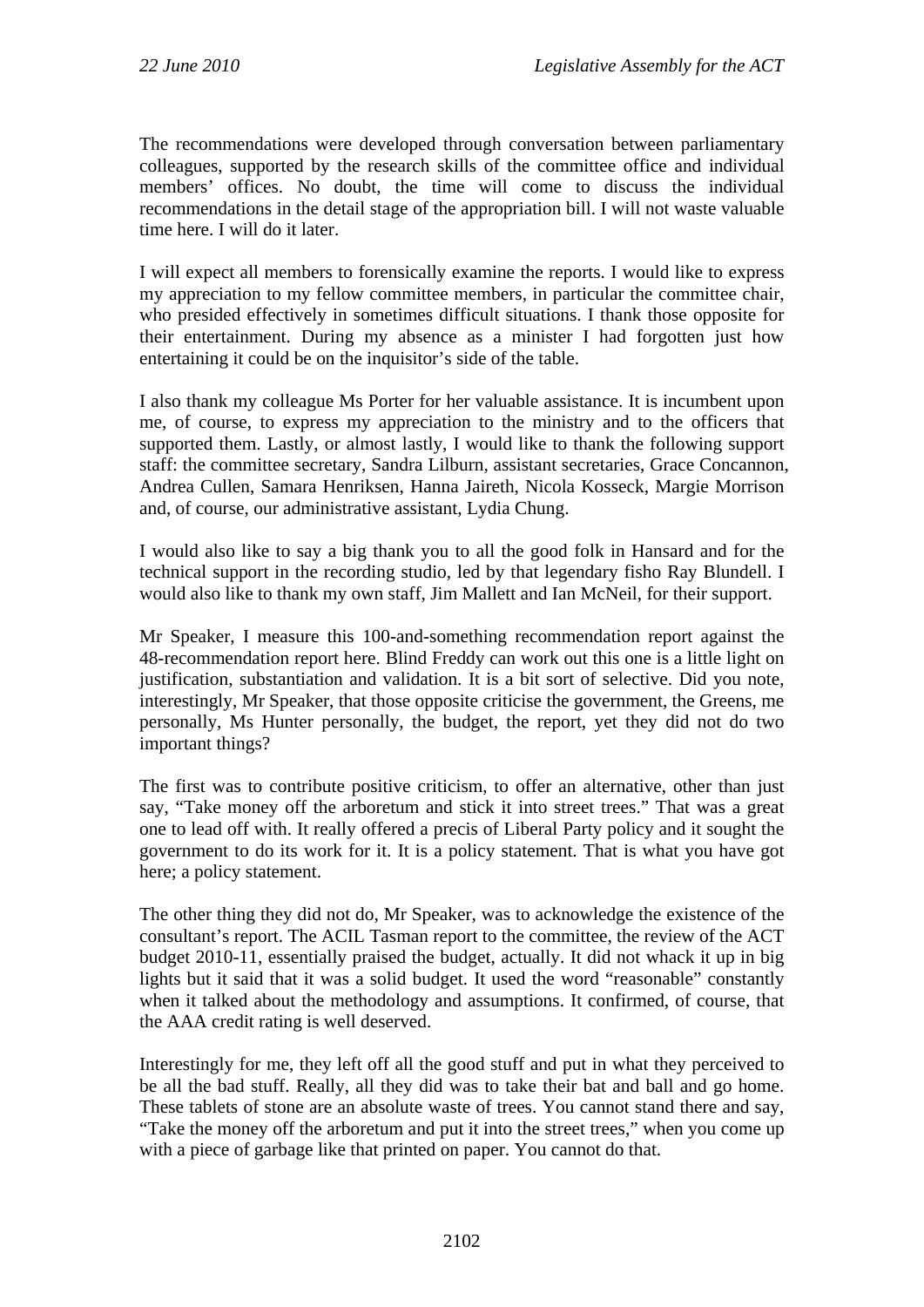Let us get serious for a quick minute and a half, Mr Speaker. I have to tell you that one of the things I thought was really poor after being involved in about 11 of these things, maybe 12—

**Mr Doszpot**: Too many by the sounds of it—too many.

**MR HARGREAVES**: That is the first time I have heard Mr Doszpot speak in six months. He has actually found his voice. He had lost his voice but now he has found it again. It was down in the bottom drawer.

Mr Speaker, the behaviour of members in badgering people, in not taking directions from the chair, which was a legitimate request, was the worst performance that I have seen since I have been here—from both sides. These people here have had the temerity in years gone by to attack me and to attack my ministerial colleagues of the day for their responses. If their behaviour from that side of the table elicited any response they were quite lucky. Their bullying, their badgering, was just unacceptable and unparliamentary. Quite frankly, they contributed absolutely nothing.

The point is that they were led, and the fish rots from the head. What happened here was that Mr Seselja led the charge and Mrs Dunne followed. To their credit, Mr Doszpot and Mr Coe did not engage in that tactic and I salute them for that. Mr Hanson is as guilty as the other two caped crusaders. They do not know how to act as parliamentarians. Apart from that, I have got nothing to say. *(Time expired.)*

**MS BRESNAN** (Brindabella) (10.48): First, I would like to thank Ms Hunter, the committee chair. She did an excellent job in chairing the hearings and particularly in allowing all members to ask questions about particular issues for them. I would also like to thank the rest of the committee. It was an interesting process, as always—as last year's was. I would particularly like to thank the secretariat staff. They do a magnificent job through this estimates process. It is not easy; it is a long couple of weeks. They have to go through these hearings and then put together the report. They did a fantastic job in doing that, and I cannot thank them enough for it. I would also like to thank all our staff across the Greens' offices for the work they did throughout this whole process in terms of questioning and going through and analysing the budget.

I rise today to speak in support of the report that has been handed down by the estimates committee and reflect on the 2010-11 estimates process. In doing so, I wish to reflect on the manner in which MLAs hold the government to account and scrutinise the government's spending of taxpayer funds.

Accountability is more than a newspaper headline. What difference does it make to the Canberra taxpayer if the story that is pursued is sensationalist in nature or contains mistruths? How does it actually improve the lives of Canberrans? Or what dedication—

**Mr Hanson**: It is the only way that Health actually manage patients these days, Amanda.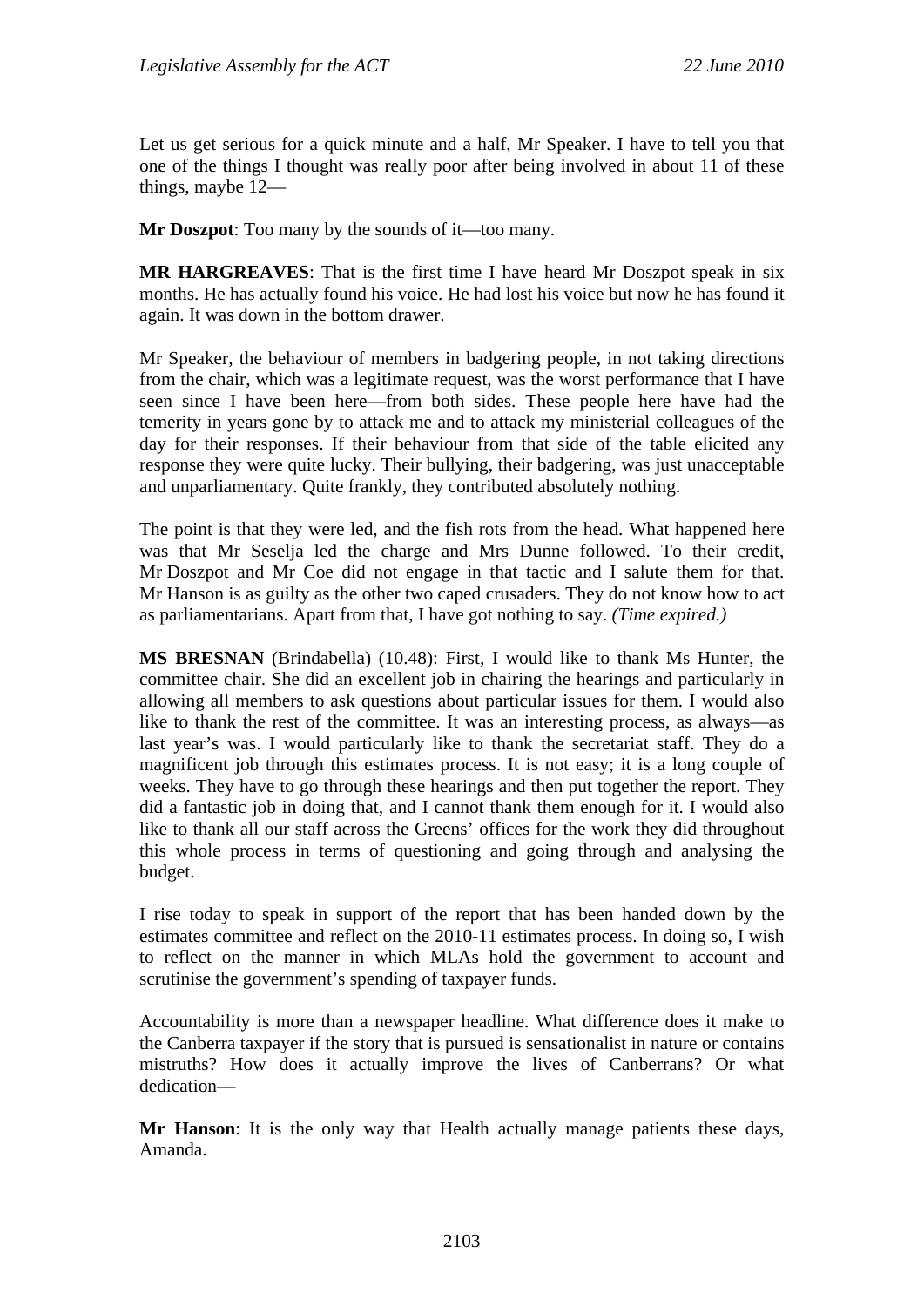**MS BRESNAN**: Would you like to repeat that for the *Hansard*?

**Mr Hanson**: I said that it is the only way that Health actually manages patients these days.

**MS BRESNAN**: Or, better, I ask: what dedication do different political parties here have in relation to not only those problems in the community that are visible and can be reported in the paper but also those issues which are hidden and which no journalist can report on? There are many measures of accountability, but I do not think any academic would tell you that loudness or headlines are true measures.

The Liberal Party have claimed that they were shut down through the committee process. I claim that the opposite is true, for the lines of questioning that were pulled for the sake of media attention shut down the effectiveness of the estimates committee. Take, for example, the morning of Tuesday, 18 May when the committee was meant to be asking questions about the government's funding of mental health. People who have a mental illness and require the services of Mental Health ACT are amongst the most vulnerable in our community. In fact, some measures of social exclusion show that they are the most vulnerable.

Here was a chance for the opposition, the Greens and Labor representatives to question the government about what is planned for the provision of services for people with mental illness. However, the primary line of questioning from the Liberals was on matters regarding obstetrics, a matter that had already been discussed in the chamber. Whenever the rest of the committee tried to bring the questioning back to mental health, the Liberals claimed they were being shut down. Such a statement is hypocritical given that they had effectively prevented the committee from asking half of its questions about mental health funding, an area which features the greatest mortality and morbidity for people under the age of 45 years. In fact, the Liberals did not appear to have prepared any questions in relation to mental health funding. One must wonder what the Liberal Party cares more about. Is it vulnerable people or is it media headlines?

Another key example of the Liberals' hypocrisy on the shutdown of the estimates committee was their discussion regarding the federal health reforms. Ms Hunter mentioned this in her speech this morning. Again, the Liberals claim that they were prevented from bringing the government to account on the issue of GST; however, it has already been noted that about 44 pages of *Hansard* from health was taken up on this matter alone. That is 44 pages on one question.

Then there is an example from the recall day. Eight times in 58 minutes the Liberals asked the exact same question over and over again—a question which was irrelevant to the point and to which an answer was given.

There were many questions which I and my Greens colleagues would have liked to ask through the committee hearings. Take, for example, the issue of homelessness, an area in which significant federal and ACT government funds are being applied and in which changes in policy are occurring. The Greens did not get to ask any questions on this through the hearings as there was no time left. I also had a number of transport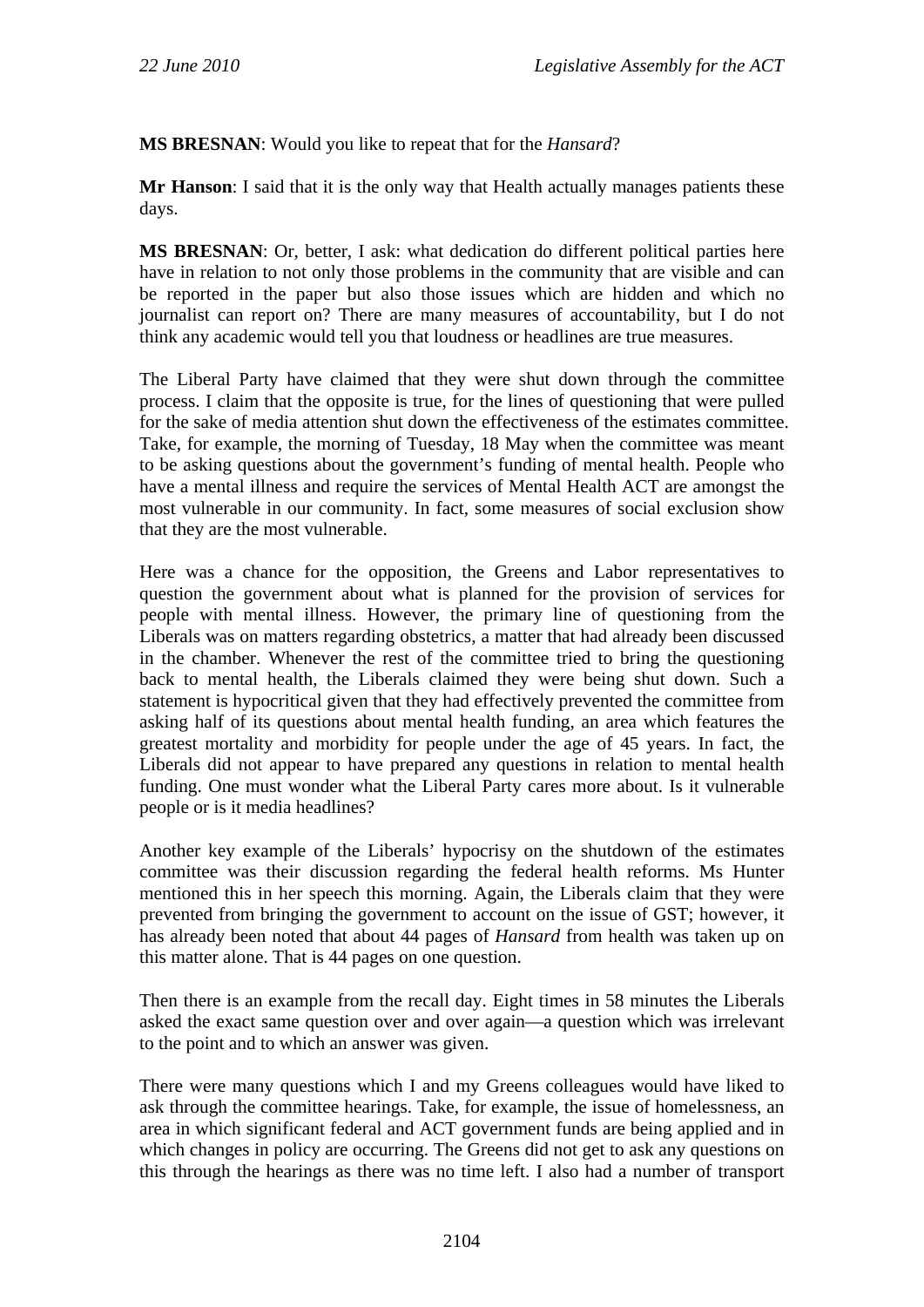questions that I did not get to ask. But that is what happens with the estimates process. Both committee members and other MLAs should get the chance to ask questions. For that to occur, not everyone gets to ask each and every question they want to ask. We had to put all of our homelessness questions on notice. As I understand it, that is usually accepted by all members in this place; I know that was the case in last year's estimates committee hearings.

In relation to questions on notice, I have to say that, while it does pain me somewhat to say this, I have some sympathy with the Chief Minister saying that some questions go beyond that which is manageable for the public service within the time frame given to them. For example, question on notice 98 asked the Minister for Health what specialist skills are required for each staff member for each and every program or initiative run by ACT Health under each and every output. This type of question was also asked of almost every other department. Effectively, the Liberal Party is asking for every single public servant's job description. Whether the public service could pull out every job description is questionable at best.

There are also questions to which answers are available in annual reports—such as how many staff are appointed at each level in a department.

Then there is a question that publicly asks, through the publicly available question on notice process, what is in the "security in confidence" standing operating procedure regarding the AMC that cannot be made public. That was question on notice No 541 from Mr Hanson. Just so that Mr Hanson knows, as any corrections spokesperson should know, let me say that, as a corrections spokesperson, he can ask for that information. All he has to do is ask the minister's office for a confidential copy of the document, and they have to provide it to him. No-one is preventing him from questioning the minister; he just needs to have the mind to manage the question in a sensitive manner.

The winning question must go to Mr Coe for asking on notice how many roundabouts the government owns. There is, no doubt, a public servant somewhere who badly wants four hours of their life back and wants to never look at a road map of Canberra again.

The dissenting report states on a number of occasions that it was required because the committee report was sanitised, because it was lacking in substance, because the recommendations were not detailed enough et cetera. The dissenting report—to make just one point—makes a great deal about being a lengthy report. I would like to note that it is lengthy, at 139 pages—as is the committee's report, at 129 pages.

Some of the dissenting report recommendations are good, I will note, particularly those which are the same as or similar to the ones in the committee report. I will not read them all out, but I mention recommendations 6, 8, 9, 14, 26, 32, 40, 57, 71 and 115 from the dissenting report.

The committee report that Ms Hunter mentioned lists every issue raised in the committee process—issues raised by Liberal, Labor and Greens members. All members' issues are mentioned.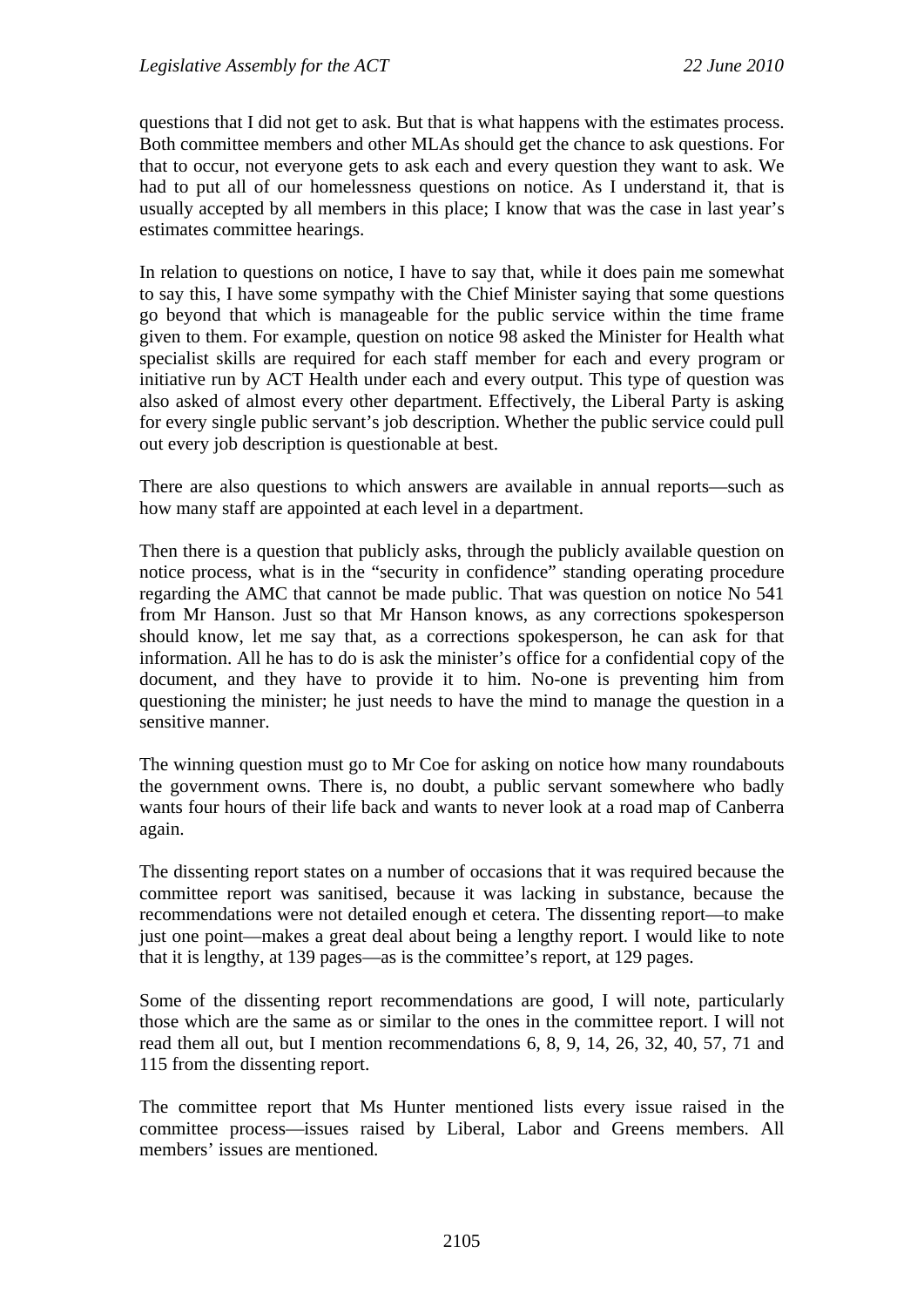Mr Seselja has made much of what the committee report does not mention. I would like to note some of the things the dissenting report does not mention. There is no mention of mental health, community health, aged care, rehabilitation or early intervention and prevention. In corrections, there is nothing on programs run in the prison or on recidivism. In disability services, one issue is mentioned—one issue: portable long service leave. No other issues in relation to disability are mentioned. There is nothing on services to students with a disability, which two committees are looking into. What about therapy services and the lack of funding for people with a disability? There is no mention made of these issues.

The committee report has a summary of community group issues; all the community groups that appeared before the committee are mentioned. The Liberals' report—sorry, I should have said dissenting report, but we know that it is the Liberals' report makes no mention of issues from Advocacy for Inclusion, the Tuggeranong Community Council, the Property Council, the ACT parents and citizens group, the Youth Coalition, ACTCOSS, the Gungahlin Community Council, the Australian Education Union or ADACAS. None of those groups have their issues mentioned at all.

Let me wrap up quickly. This process was about developing a collaborative report that allowed all parties to have their say. That is why the approach was taken to list all those issues—because the issues raised by all parties are then there for people to see. Unfortunately, the Liberal members came into this process from the start with a very adversarial stance and literally refused to cooperate. I think we know what it all goes back to. It all stems from that first meeting when Mr Seselja was not given the chair; he basically spent the rest of the entire estimates process carrying on, frankly, like a pouting schoolboy bully.

**MR SMYTH** (Brindabella) (10.58): Mr Speaker, it is quite apparent that the Greens and Labor members of the estimates committee have forgotten what the estimates committee is about. The estimates committee is about scrutiny. We have had three speeches—one from Mr Hargreaves and two from the Greens, from Ms Bresnan and Ms Hunter—and there has not been a single mention of a single flaw in the budget. There is a \$4 billion budget and a volume of papers, but apparently the Greens and the Labor member were unable to find—and mention in this place in the last half hour—a single thing wrong with the budget. That is what is wrong with the report.

This was not about scrutiny. It has never been about scrutiny by the Greens, because the Greens are not interested in scrutiny. They will pass this budget, as they did last year. They held up the box and said, "This is a great budget." Our dilemma was that when we were presented with the chair's draft, she said, in her own words, "It is a quick reference guide." And that is all it was. It was not a report; it was the budget index. It did not scrutinise the government. It did not tell us what the chair thought. It did not highlight what the chair believed to be the critical issues. It did not have any analysis from the chair. And it had only a handful of recommendations from the chair, none of which were of great substance.

That is the problem with the committee's main report. It is not a report. In Ms Hunter's own words, "It is a quick reference guide." It is. It is an index. As an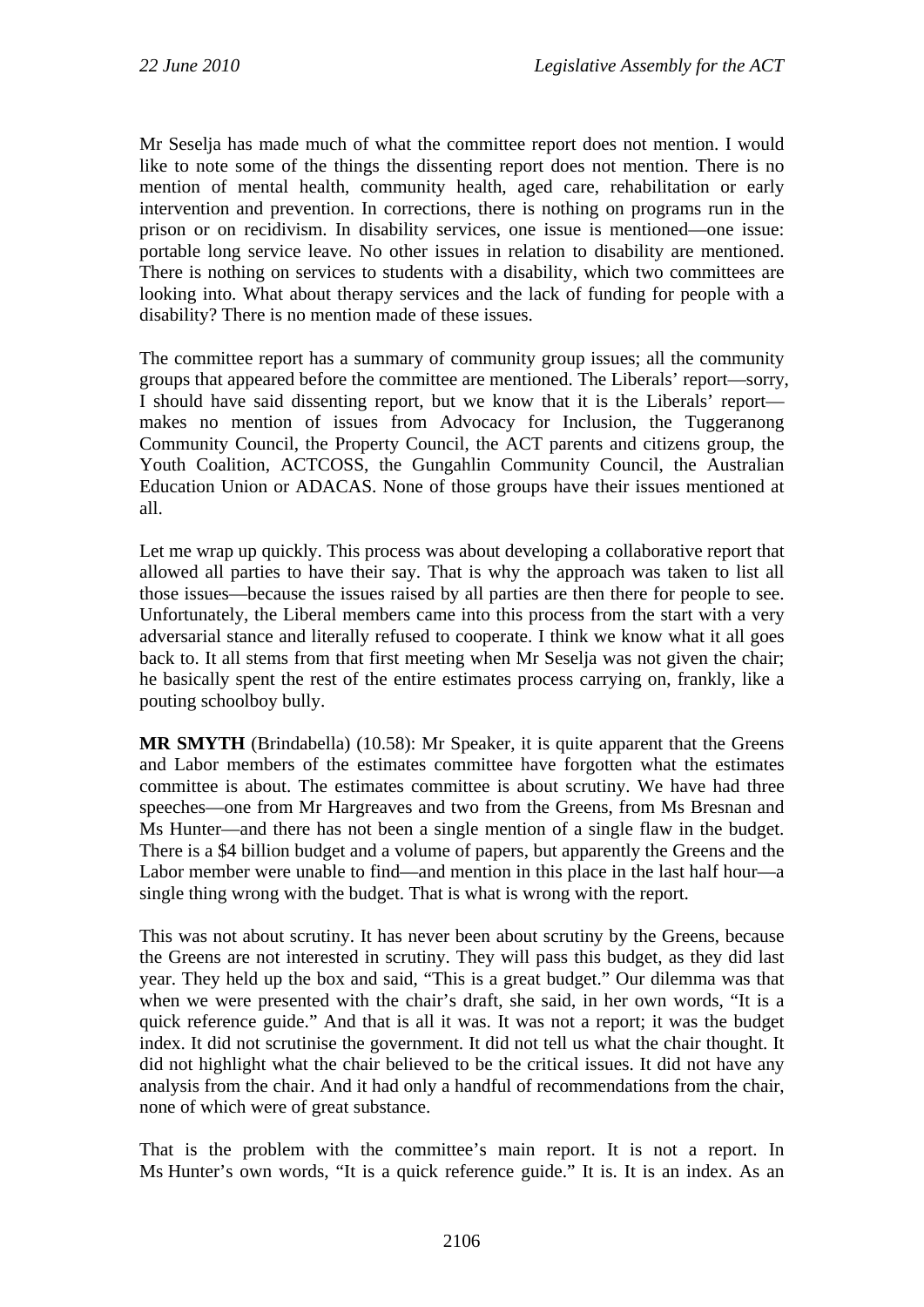index, it was excellent. As a report, it was woeful. That is why none of the Labor and Greens members have been able to stand up in this place this morning and offer a single piece of scrutiny. There has been no scrutiny, and it is because they have not done the work. This is in fact a patsy report delivered by the financial patsy of the government.

You have to look at what we were asked to do and ask what the chair delivered. Remember that the chair gets paid for this. From February to today, the chair gets paid. The chair gets paid to deliver leadership, to deliver guidance, to show where we should be going, to critique what has been done and to work with the committee in that regard. But it was never done. That did not happen. What we got was a quick reference guide.

What did the chair do? The chair said, "I don't think we should have broad inquiries." What else is a budget? This was a broad inquiry into the expenditure for the year. It looks at every single piece of expenditure. In many cases, it compares it with last year, but it looks forward certainly at one year and in the main at three years. Its purpose is to critique the budget, but it did not happen. What did the chair do? The chair said, "I do not want to do that work." She probably felt that she was incapable of doing that work; she certainly proved that she was incapable of doing the work. What did she offer? She offered a list of what was discussed. That is not analysis. Giving a quick reference guide is not the job.

The chair said, "I have wound it back. I have looked at what all the other jurisdictions do and we are going to do the same." Isn't that surprising? Eight out of nine other jurisdictions are run by Labor governments. Eight out of nine of the other jurisdictions I believe have government chairs of committees and eight out of nine of the other jurisdictions deliver a chronology or a list of what was discussed and then say, "Just pass the budget." That is the failure.

Until this report came along, the ACT estimates committee had a long and honourable tradition from both sides of parliament. We were critiqued and criticised by Labor committees and we did the same to them. This time we abandoned that process because we had a chair who either was not up to the job or did not want to do the job.

That is the problem at the heart of this. That is the problem with this report. That is the problem with the process that the chair used. That is the problem that we were confronted with in the committee. You only have to read volume 1 to see that that is true. And you only had to listen to the three speeches from the non-Liberal members in this place to know that there is no criticism, there is no critique. They could not raise a single point in this debate this morning.

Ms Hunter said that she did not want the report to get bigger. The report is going to get bigger. The budget gets bigger; the issues get bigger; the areas covered get bigger; the degree of complexity gets greater. To say that you are going to simplify it by giving us a run-through of what was talked about without going to the heart of the matter is an abrogation of your responsibility.

Mr Hargreaves started by saying, "Parliamentarians three, politicians two." What about the people, Mr Hargreaves? What about the taxpayers who fund this budget and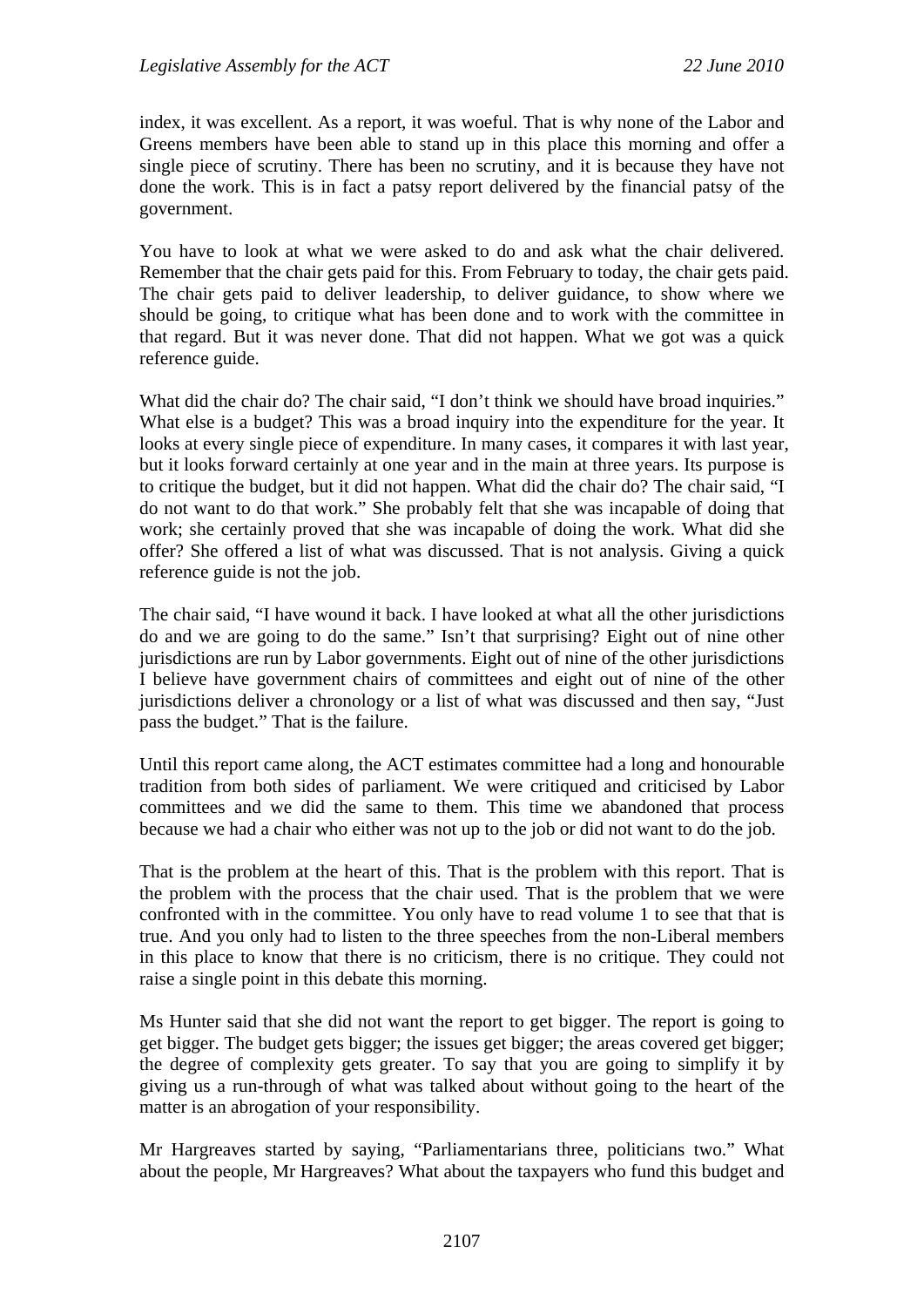get very little from it? What about them? What about the people, for instance, who sent their children to the Shepherd Centre? Where is the redress for them? What about the people who are kinship carers? Where is the mention of kinship carers in this? And they said that there is systematic child abuse. That is not addressed. What about the Indigenous people of this jurisdiction? They said: "We are not being represented by this government. We are not being given the resources that we are entitled to and the funding is a disgrace." What about the people with disability? What about those in the suburb who simply want a street tree that is alive and flourishing? They are not mentioned. It is glib to say, "Parliamentarians, three; politicians, two." Mr Hargreaves and the Greens failed to address the need of the people. They were there to stand up for the people of the ACT and ask the hard questions, hold the government to account.

In the case of the Greens, perhaps they could be third-party insurance, but yet again, in this report and in their behaviour during the committee, what they perpetrated on the people of the ACT is third-party insurance fraud. On a number of occasions, when we were getting close to things that the government were clearly uncomfortable about, we were shut down. Indeed, on a number of occasions Ms Hunter answered the questions for ministers. I asked a question in education when I said, "Minister, of the 13 per cent that do not go on in education, do we know what is happening with them?" I asked:

Where are they going? How many are going to CIT or TAFE? How many are going to a non-govie and how many are not continuing …

The chair butts in and the exchange continues:

**THE CHAIR:** You will get some of that information in the school census, but—

**Mr Barr**: Yes.

**MR SMYTH**: Thank you.

**THE CHAIR:** I would be interested to know—

She tries to go on to another question. The questioning continues:

**MR SMYTH**: I am intrigued that you are answering the minister's questions, Madam Chair.

**THE CHAIR:** Only because I have been studying this document.

**Mr Barr**: Chair, if you want to move over—

So Andrew knows they are in alliance. He says: "Come on over. Come on over, Meredith." And it just goes on:

**MR SMYTH**: But the question is not to you. If you want to move over and assist the government, go and sit on their benches.

**THE CHAIR:** No, it is just that I know there are some important questions to get through.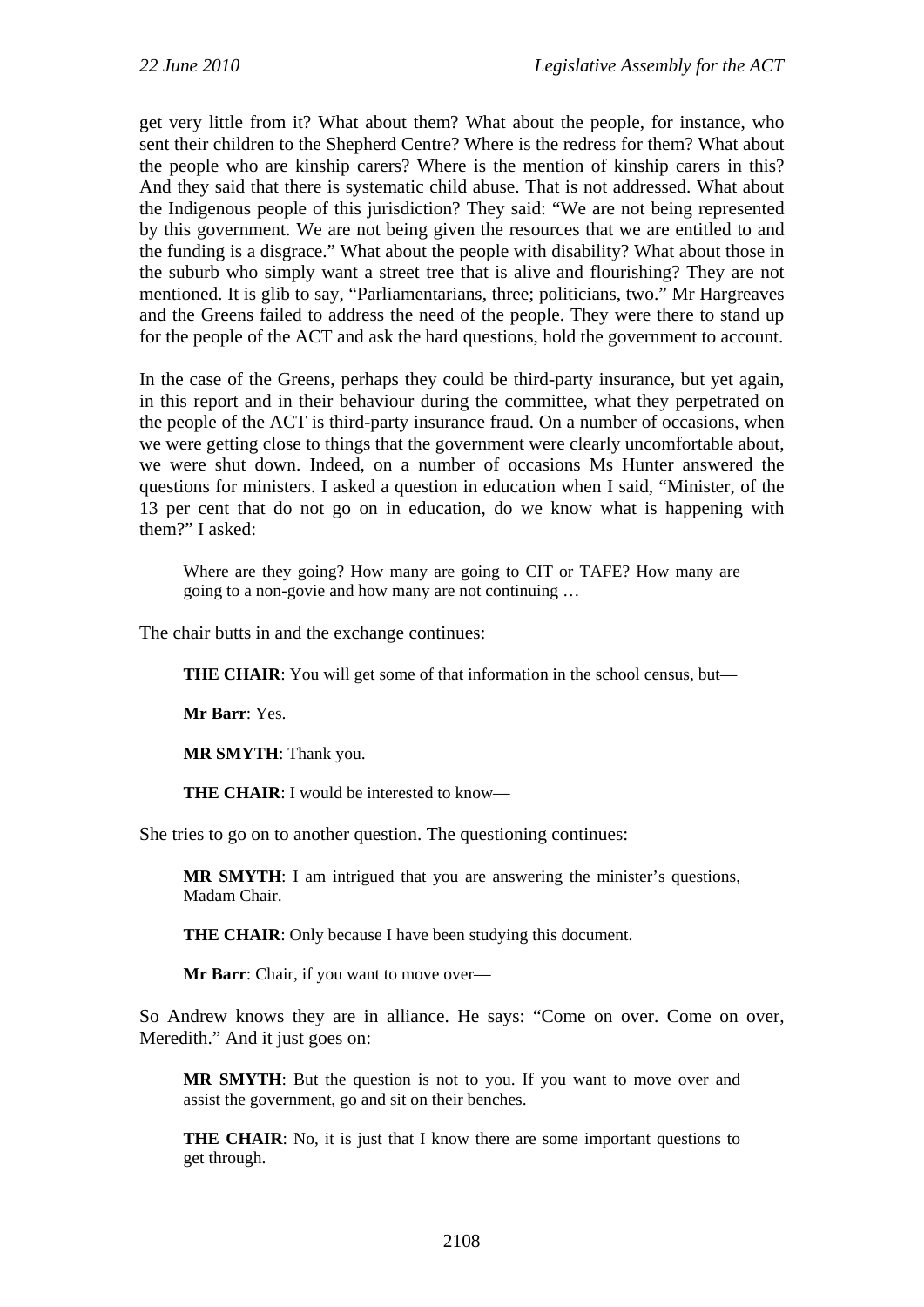What is more important than continuing education and kids dropping out of school? What is more important than that? We had a chair who did not want the minister to answer. And there are numerous examples of this; just as things got interesting or started to warm up, the chair would move it on.

There is only one conclusion that one can draw from the report of the committee that the Greens-Labor alliance is alive and well in this place and we still have a majority government. What they have perpetrated on the people of the ACT is third-party insurance fraud, because there is no example of them standing up to the government and making recommendations that bring the government to task—asking the hard questions, doing the hard work.

We are criticised for asking too many questions. Perhaps you should look at yourselves and ask why you did not ask the same questions. Where was your work ethic? What were you doing? What you did not do is show leadership. And ultimately, in your report, what you did not do—and the reason we dissent—is stand up for the ordinary person in the street: the taxpayer, the recipient of the services that are covered in this budget of almost \$4 billion. You dismissed the concerns of the kinship carers without discussing them. You do not speak up for Indigenous people; you do not speak up for the disability sector. We did.

The problem here is this. Ms Bresnan says: "You talk about headlines. All the Liberal Party was interested in was getting a headline." Isn't that interesting? When you ask questions in the chamber, and even when you ask questions in estimates, nothing happens if it does not get reported. In the last week we have seen instances of two gentlemen who got the headline and got the surgery. That is the new admissions process from the Minister for Health. Welcome back, minister; it is good to have you back to look after the Treasury. I think you will notice that the word "deficit" is not actually mentioned in the committee report.

Ms Bresnan needs to reassess what she is saying. The issue is this: is it wrong to highlight the failure of the government and let it appear in the daily paper or on the radio or TV when it comes to a better outcome for that individual? Two gentlemen who were apparently bumped off the health list—ignored—had their category changed. We asked questions about this, but when it is reported and when people come forward—*(Time expired.)*

**MRS DUNNE** (Ginninderra) (11.09): It is instructive to listen to the Greens and to Mr Hargreaves in their futile and feeble attempt at defending a fairly indefensible report. I will start where the estimates committee began, by going to the kinship carers.

The kinship carers were the first group to appear before the estimates committee and what they had to say was a searing indictment of the administration of care and protection services in the ACT. When we are talking about what governments are supposed to be doing, first and foremost they are supposed to be protecting the vulnerable. Who are more vulnerable in this community than children who cannot be raised by their own parents for whatever reason?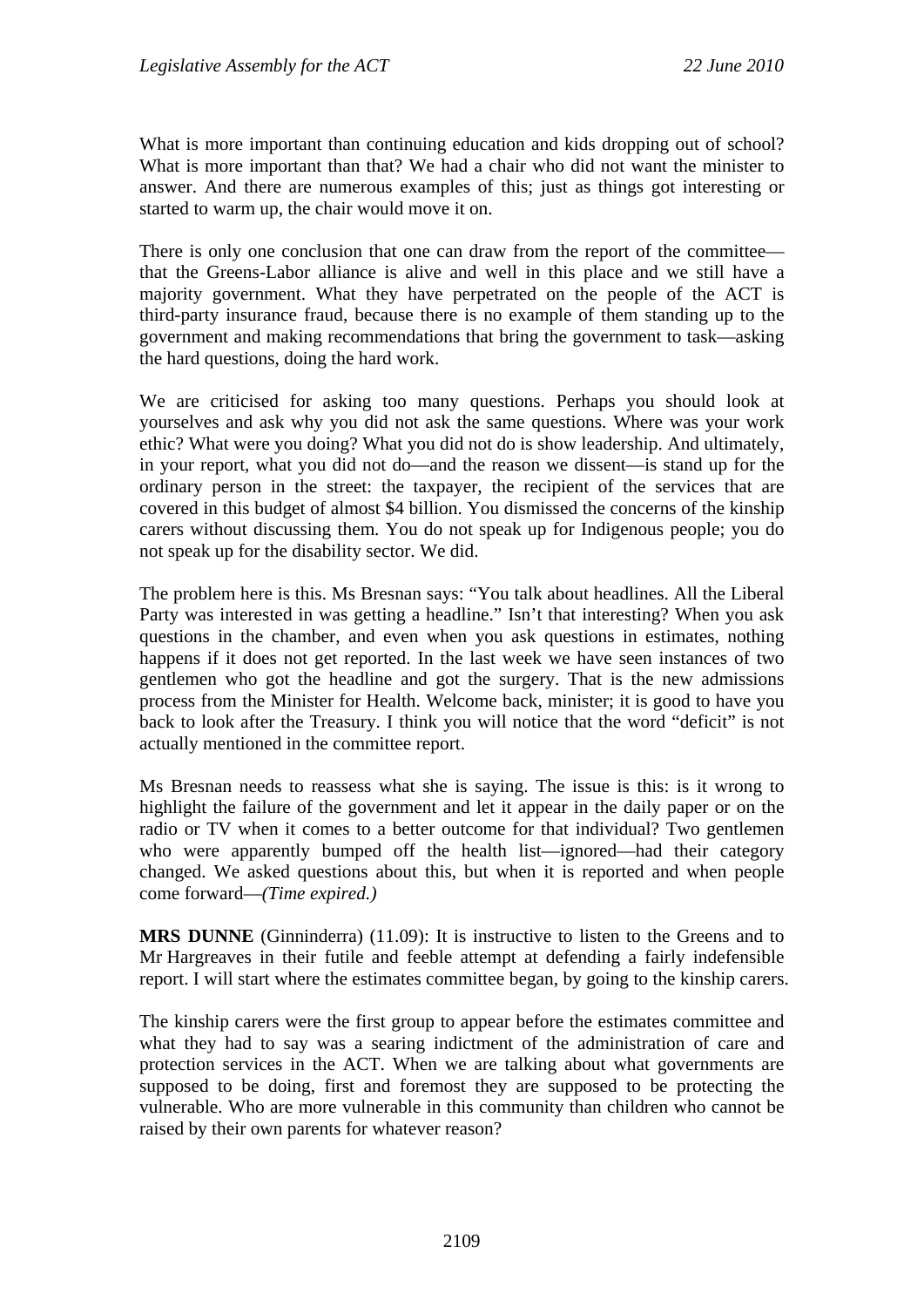The representatives of the kinship carers, who represent slightly more than half of those people who look after children in the care and protection system in out-of-home care situations, came to this committee and made two substantial complaints. One was that in 2008 they had been promised money by this ACT Labor government to provide non-government services to kinship carers, support services to kinship carers and, as at the time that this committee had congregated and this group came to the committee, they had received none of the money. Of all the money allocated, \$20,000 had gone to Marymead. No-one objects to the \$20,000 going to Marymead. But \$800,000 was promised and \$780,000 was still ungranted to the community sector. That was their first complaint.

Their second complaint, a much more serious complaint, as a group was that the children that they look after and the people whom they represent are the victims of systematic, institutionalised abuse. They characterised that by: "We cannot get answers. We ask for assistance and we cannot get it." These people have possibly the hardest jobs in the ACT—often these are people in their 60s and their 70s who have taken on responsibility for children who have lived through extraordinarily traumatic circumstances—and what they are asking for is assistance to look after their nieces, nephews or grandchildren in a way that will make them whole human beings again and probably will not kill the aunts and uncles, and particularly the grandparents, in the process.

What they said to the committee was that they were subject to institutionalised abuse. The person who said that is a person that I have known for 30 years in a range of community organisations and who has the highest reputation in this town for her advocacy for disadvantaged people, especially refugees. She is a person who has said to me, privately—but she will not mind it being said here—that in all the years that she has worked with the bureaucracy she has never found a bureaucracy more difficult to deal with than the bureaucracy in care and protection. That is saying something for someone who has been a refugee advocate and who has beaten her head against the walls of immigration departments for 30 years to say that she has never had a harder job. And this is someone who knows her way around the bureaucracy.

And what has been the response to that? It characterises everything that is wrong with this report. It was interesting to hear Ms Hunter and Ms Bresnan interject their comments when Mr Smyth and Mr Seselja criticised them for their lack of attention to this important issue, and it is emblematic of what is wrong with this report. They said, "There are two recommendations there, so you can't criticise."

Let us listen to the recommendations. On the back of this organisation saying that \$780,000 was promised by this government, which is outstanding, has not been given as it was promised at the election, and that they were subject to institutionalised abuse, these are the recommendations that come from this. Recommendation 40:

The Committee recommends that the Department of Disability Housing and Community Services ensure that adequate support and appropriate written information, including contact details of support services, is provided to all kinship carers who come into contact with the care and protection system.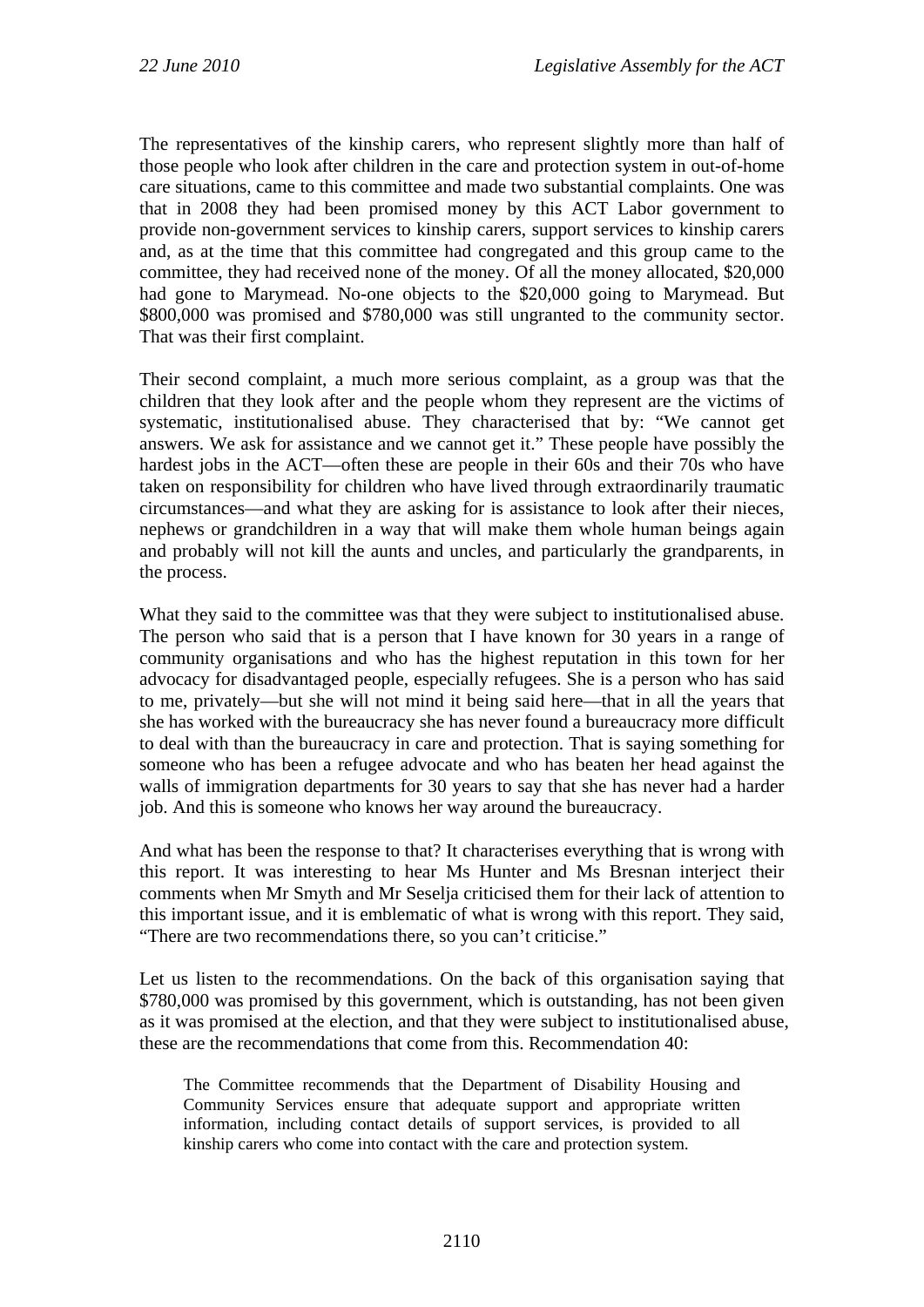That is very laudable—if it were not for the gravity of the evidence brought before us. It is a watering down. It is a slap in the face for those people. These are extraordinary recommendations. The next recommendation is:

The Committee recommends that the Department of Disability, Housing and Community Services ensure that kinship carers are able to access foster carers training modules, should they wish to do so, until specific kinship carers training becomes available.

I think that is quite laudable. But, again, it ignores the gravity of the evidence brought by the people at the coalface—my constituents, people who pay my salary, who came to this place pleading for help. And what did they get from John Hargreaves, Meredith Hunter and Amanda Bresnan? They got the brush-off.

There are substantial recommendations in the dissenting comments. These are the substantial recommendations, by contrast, because we in the Liberal Party take the evidence of these people—these people at the front line, doing the hardest job, possibly the hardest job in this town—seriously.

Let us look at the great analysis and just take one place; for example, the courts and tribunals, output class 3 in JACS. The government has put forward a substantial proposal for change, which has been roundly criticised. What have we got? We have got two numbered paragraphs and a few dot points, which amount to slightly more than half a page, which tell us what the minister says. They do not refer to any of the questions asked, the line of questioning by Mr Seselja and me which highlighted the criticisms. All they do is tell us what the minister says. Again, it is a symptom of what this report by the majority of the committee is about: it is about nothing more than putting together a litany of what is in the budget.

There is no analysis of the minister's proposal. There is no questioning as to whether this is an appropriate expenditure. What estimates committees of this place have done for 20 years, during the history of this Assembly, has been to scrutinise, criticise and make recommendations about whether it is appropriate to spend money in particular areas—until along came Meredith Hunter, who last year became an apologist for the budget and was embarrassed so this year decided, just to make sure there was no criticism of the government, that she would become the chairman of the committee and then she would have control of the report.

#### *Ms Hunter interjecting—*

**MRS DUNNE**: It is not about who gets paid; it is about what you actually do for your money. The person who is the chairman of the committee has control of the report and the report that this member had control of is a complete departure from everything that has been done in this place over 20 years. It shows no sense of history, no understanding of how this Assembly and this estimates committee have worked.

What do we have here? We have recommendations that the admin and procedure committee help Ms Hunter out, so that we can come up with a different approach to estimates, because she does not like what has happened for the past 20 years; she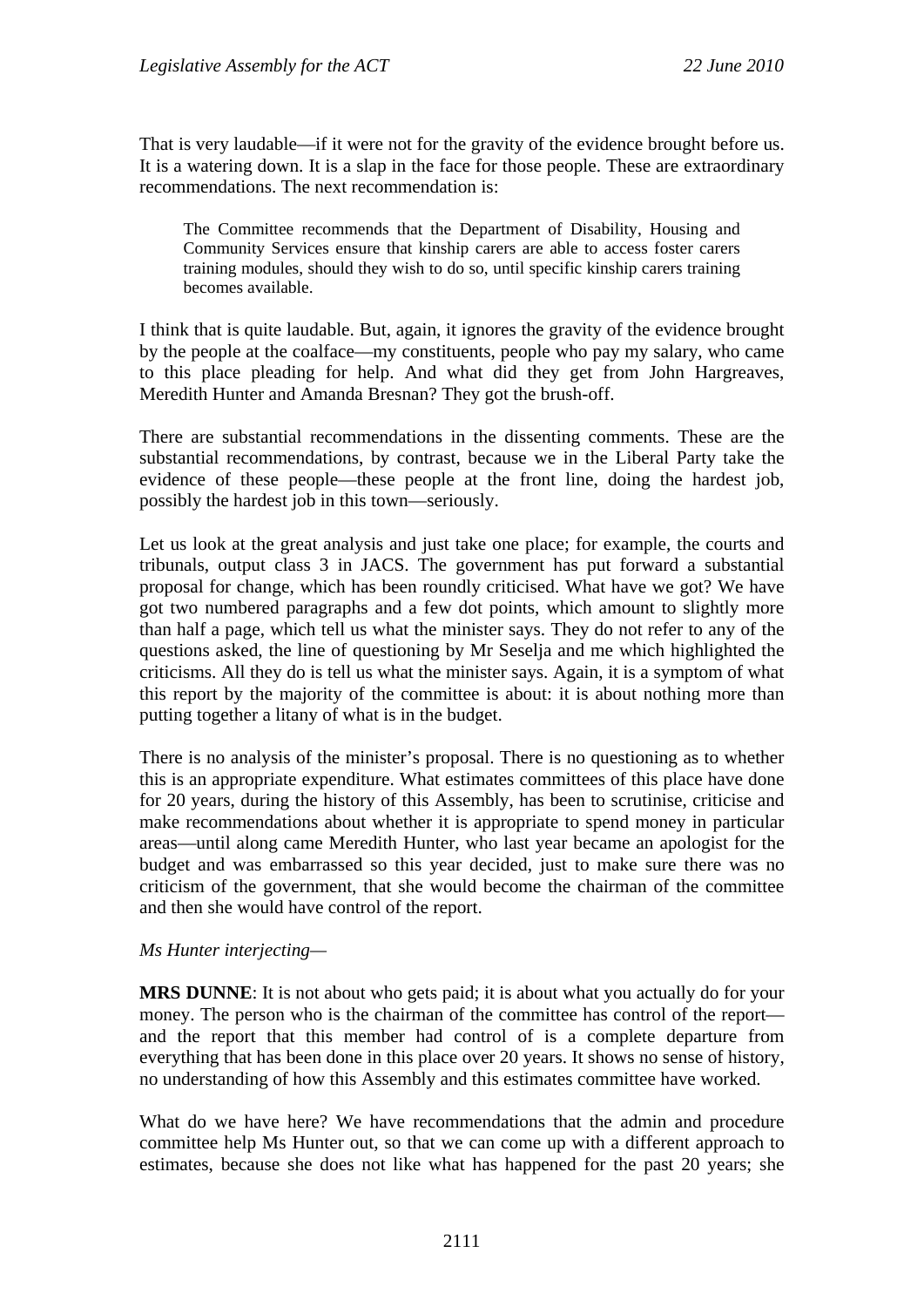thinks there should be a change because Ms Hunter does not actually like to criticise the Labor Party, the Labor government and the Labor budget brought down by her mate Katy Gallagher. It is all about minimising the criticism. And what we have seen here today is a pathetic attempt that does nothing more than give cross-referencing to where things were discussed.

The other day Ms Le Couteur had a good comment about the infrastructure report when she said it was really the budget with pictures. Well, this is now the index for the budget. That is all it is—and Ms Hunter should stand condemned for it.

**MS LE COUTEUR** (Molonglo) (11.19): I will only speak very briefly, because I was not a member of the estimates committee, but I would just like to comment on a few of the points that have been made by specifically the Liberal members.

Mr Smyth, I remember, said that because the budget was bigger in dollars this year then the budget report should be longer. I think there is a bit of a problem with this. There are a limited number of trees in the world and we do not wish to cut them all down to become budget reports, as Mr Hargreaves pointed out. The report just simply cannot grow in volume at the same rate as the dollars do. We have inflation for dollars but not inflation for trees. By this logic, the commonwealth would need to produce 10,000 pages of reports on the budget to provide the same level of scrutiny as in the Assembly, which of course is not possible.

The issue is what is in the report, not the size of the report. And that is where I think that what has happened this year has been particularly sad. I suppose I am still a bit naive; I have only been here a year and a half. I would really like to see the Assembly working as a whole and the non-executive members of the Assembly working as a whole to scrutinise the budget, to scrutinise what the government is saying.

One of the reasons this is particularly disappointing is that, as I am sure the Liberal Party know, the government are required to provide a response to the recommendations in the estimates report, but not to the recommendations in the dissenting report. So it means that, if there were any recommendations in the dissenting report which in fact could have been part of the main report—I have not read them all, but I would imagine that there are some—what the Liberal members have done is ensure that the government does not have to respond to those recommendations. What the Liberal Party have done by taking their bat and ball and getting out of the process has, unfortunately, been to reduce the scrutiny of the government, not increase the scrutiny of the government.

The Liberal Party have been talking about showing leadership. Unfortunately, by removing themselves from the process, they have not shown leadership. They have shown that if they are not the leader, if they are not the chair of the process, they do not want to even be part of it, and I think this is really sad in terms of the Assembly's processes. We should be working together. We should be working together to get the best outcomes for the people of the ACT, for the families of the ACT, which the Liberal Party mentioned, instead of saying, "We don't like some of this; therefore we are not going to be part of it." That is not an approach which helps the government of the ACT, and I am really sad to see that this is what seems to have happened.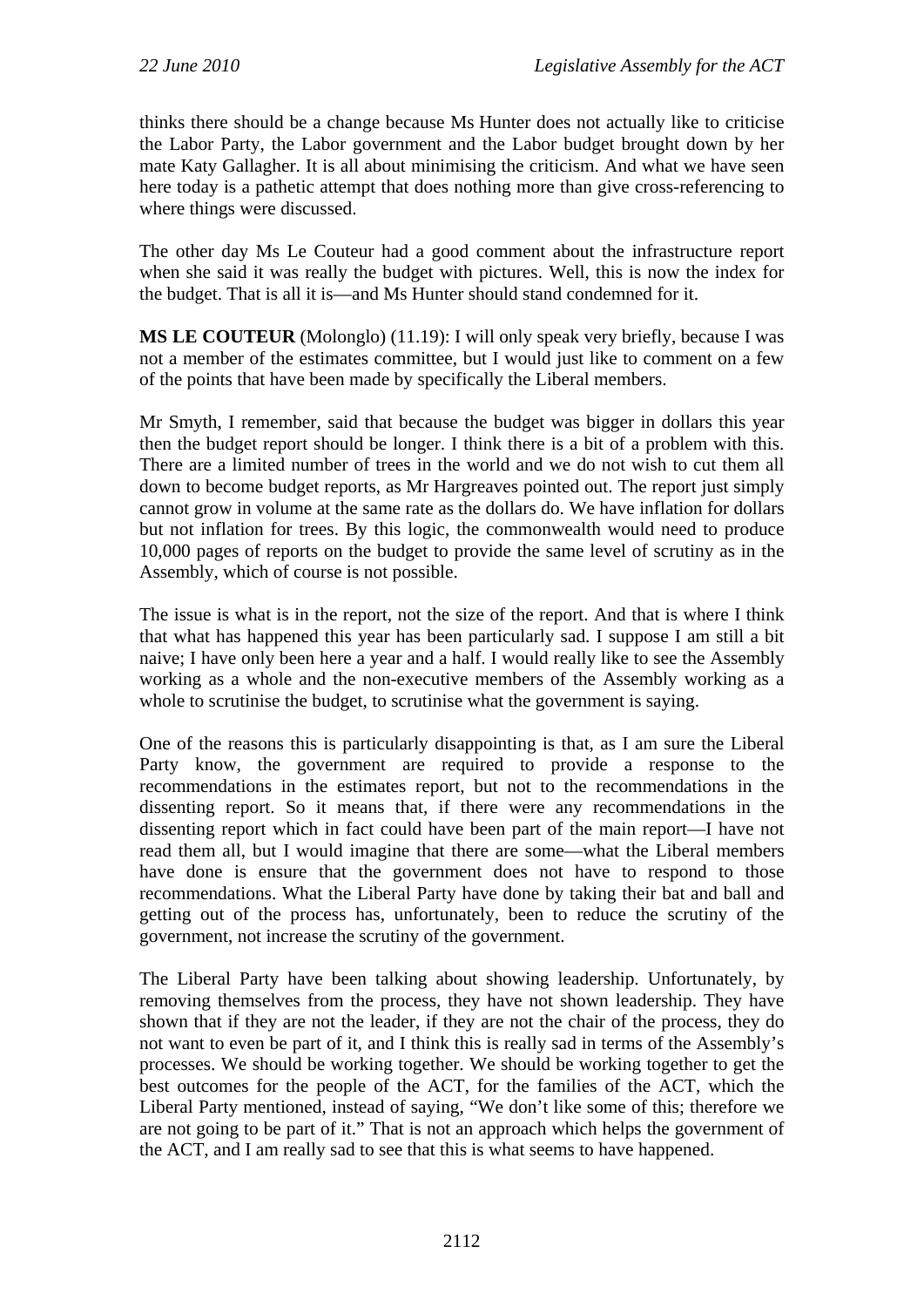**MR HANSON** (Molonglo) (11.22): I agree with what Ms Le Couteur said—that the focus today should be on the scrutiny of the government. The focus should be on the scrutiny of the government, but it is not. Why is it not? That is the question. We should be going into the detail of the failings of this government. When I look at the areas under my portfolios I see the litany of problems in health and corrections. The disaster that has become corrections under Simon Corbell is the conversation that we should be having. Why we are not is the direct responsibility of Meredith Hunter and the report that she has tabled here today, which has utterly failed to scrutinise the government.

John Hargreaves is up the back there laughing his head off. The ministers sitting there probably have a bit of a smirk on their faces because they know full well that the report that has been tabled by Meredith Hunter, the chair of this committee, fails to provide any reasonable scrutiny of their government. That is why we are having a conversation about the report rather than a conversation about the government, which is where the comments from the Liberals and the Greens should be directed. But there has not been one single comment from the three members of the crossbench who have spoken today about the government. They have not even provided any commentary on the budget. Their entire commentary was about defending their report and attacking the Liberals.

If you need any evidence, Madam Deputy Speaker, of where the priorities of the Greens sit, you might ask: is it about defending their pack? Is it about defending the government and attacking the Liberals? I think the comprehensive evidence here today on where the priorities of the Greens sit is very disappointing. There is no doubt in my mind that this is a government that has become uncaring and self-serving. It is, by and large, incompetent. There is no question that the government, through this budget, is failing the community in those specific areas and as a whole by failing to provide any reasonable plan for this territory in the coming years.

I hear the Greens chattering up the back there, but I do wonder—and the community is starting to wonder—what the Greens stand for under Meredith Hunter. One thing they do not stand for is scrutiny of this government. If it is not scrutiny of the government, what is it that they stand for? That is the question that I increasingly get asked. People on my side of politics were concerned that with the advent of the Greens we would see some radicalisation of the policy, but we have not seen that. What we have seen, almost, is nothing. We have seen nothing in regard to scrutiny and we have seen very little from the Greens in terms of comprehensive policy. Again, we see evidence of that today in this chamber.

As a consequence of the failures in the report, the Liberals have provided—and I commend Zed Seselja, the Leader of the Opposition, and the shadow treasurer, Brendan Smyth, for the report they have provided—a report that I will look forward to going through in significant detail. But let me address some of the failings that I have gone through, both from my involvement within the committee process and by scanning through the report.

Turning firstly to health, what is clear from the report and from my involvement in the committee process is that there has been no improvement in health under the guidance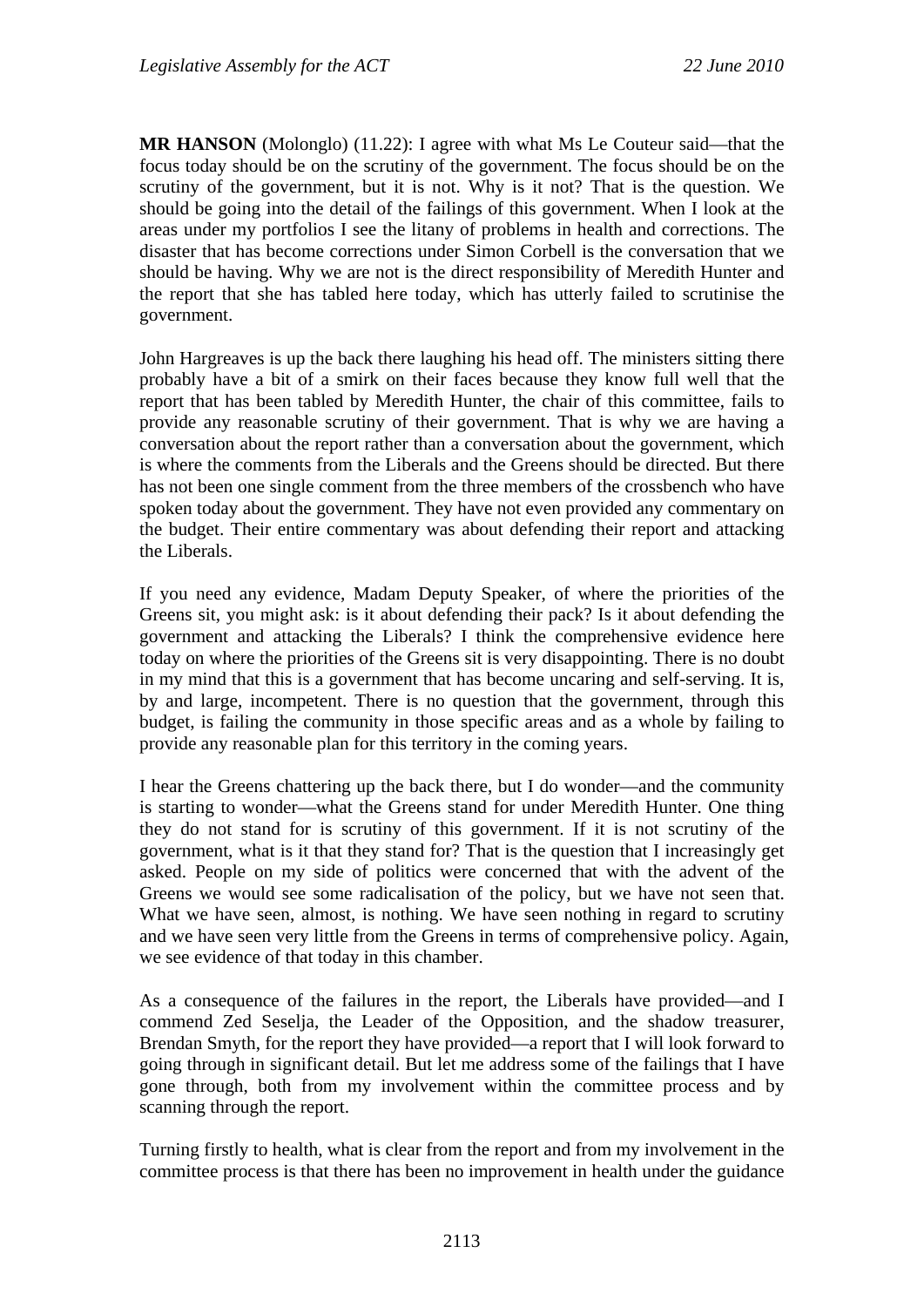of the minister, Katy Gallagher. Since we all sat down through the estimates process last year there has been no improvement in health. There is certainly more money going in. I question some of the priority areas where it is going. I would agree with the Greens in some areas that there are gaps as to where the priorities are in terms of where that money is going. Where is the money for mental health? Where is the money for preventive health? Why is it that we are rolling over another \$50 million in infrastructure and so on? Why is it that we are not getting the results that we need in health? The many hundreds of Canberrans waiting for elective surgery, the many thousands of Canberrans that struggle to see a GP and the people that, on a daily basis, struggle in our emergency departments are seeing no improvement in those vital areas of health.

We talked much throughout the process of estimates about the national health and hospitals reform. It is quite clear that the minister does not really understand the full impact of those reforms in a number of areas, particularly the local hospital networks. Although I would like to put all the blame on the minister, I think it would be unfair to do so. It is quite clear that these are not reforms. This has been something that has been cobbled together at very late notice by Kevin Rudd and his gang up on the hill as a conversation changer away from pink batts and other fiascos they are experiencing.

The ACT health minister and other health ministers are now struggling to make sense of what it is that is proposed under these reforms. How much GST is going to be provided? That was certainly an element that came out and surprised everybody. It is not 30 per cent; it is 50 per cent. I criticise the minister for hiding that from the community, for failing to address that issue with the community and say: "We'll be surrendering 50 per cent rather than 30 per cent of our GST. We were clearly misled." She does not really know what is going on. Every time we asked questions it was quite clear the answer was: "Well, we're working that out in the detail."

To sign up to such a comprehensive reform without understanding the detail does not make sense to me. I will give you an example, Madam Deputy Speaker, and that is in infrastructure. Sixty per cent of planned infrastructure is supposed to be provided for under these reforms, but the minister was unable to articulate what that means. We know that we have a \$1 billion health infrastructure plan, or the capital asset development plan. Does that mean 60 per cent of that will be funded? The minister was unable to provide an answer. It is a \$600 million question and the minister's answer was: "Don't know. We'll work that out in the detail."

Some elements of a plan, of course, are going to be worked out in the detail, but I do not see \$600 million as a question of detail. A lot of the other areas, like the local hospital networks, are just not elements of detail that you can work out in due course. What is it that gives the people of Canberra any confidence that the Chief Minister did everything he could to understand what the reforms meant and get the best deal for the ACT when we heard his comment, "Let's go to the bar"? Whilst the other states and territories were fighting hard for these reforms, getting the best deal they could, what does the Chief Minister want to do? Go to the bar. We have ended up with reforms we do not quite understand and reforms that are not necessarily good for the ACT.

Another area that was covered throughout the estimates process was that of bullying. We are awaiting the Public Interest Disclosure Act report. I eagerly anticipate that.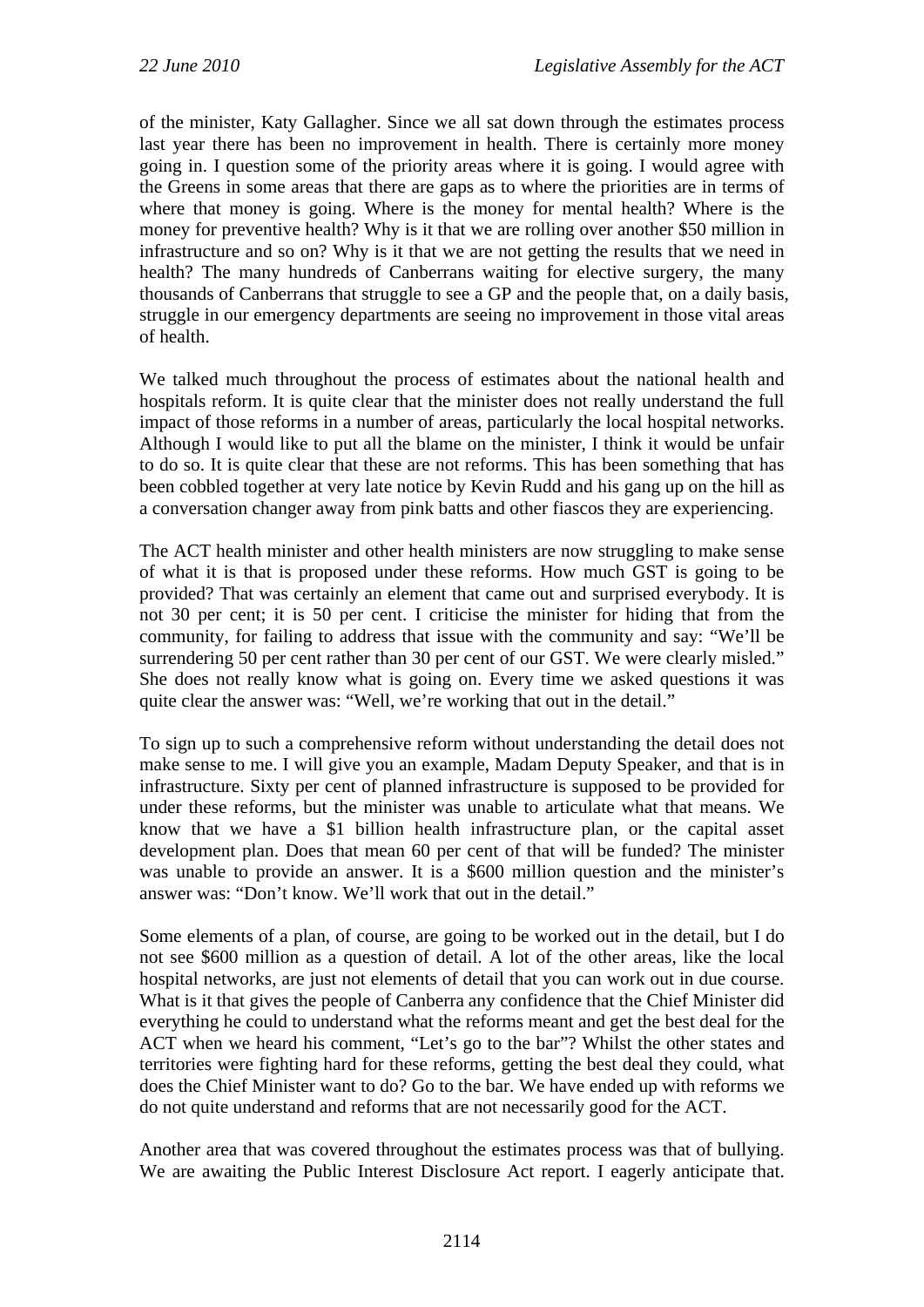We have also seen reports, through both questions asked on notice and reports in the media, that bullying is a real concern throughout ACT Health. We are not getting the information we want. We know that there has been a staff office survey. We asked for that in the estimates and she is refusing to provide that response. But what I did see in a report that has been put out by Mr Seselja and Mr Smyth is a very good recommendation that, when the Public Interest Disclosure Act report is received by the government, the determination of what is released to the public should be made by an independent authority and not by the minister. I just want to make sure that process is very clear—that she does not hide elements of that because she fears that they may be politically damaging—and that we get to see as much as we can.

I will speak further next week about the significant problems that we have found in Health and the lack of direction from the minister.

While I see Mr Corbell here, it would be a wasted opportunity not to raise some of the real concerns in corrections. The human rights commissioner herself raised significant concerns. She is unable to go into the jail and do a proper human rights audit because she is not being funded to do so. Whilst the government are lauding the fact that they have this human rights compliant jail, we have no idea whether that is true or not because they are not funding the human rights commissioner to go and make that assessment. Isn't it convenient, Madam Deputy Speaker, that that situation has arisen? They were certainly funding her previously so they could make as much noise as they could about the Belconnen Remand Centre when it suited their political purposes to get an argument up that they needed to have their own jail in the ACT. But all of a sudden, now they have built the AMC and have got so many problems with it, they are muzzling her, essentially, by restricting her funding.

What has also come out about the jail is that it is not able to properly separate sentenced and remand prisoners. That is a breach of human rights—it is one that we know of—and it means that we have now a situation where, potentially and allegedly, remandees have been raped by sentenced prisoners. That is a consequence—if it is true—of Mr Corbell's design and implementation of this prison. There are many areas we should be criticising this government on and the report should be doing that. Those are just a couple of highlights. The report should have done that and it has failed to do so. I commend Mr Seselja and Mr Smyth for their dissenting report.

**MR DOSZPOT** (Brindabella) (11.32): We have heard speaker after speaker on the opposition side talk about a failure of quite profound proportions in the operation of the Select Committee on Estimates—the failure to scrutinise the budget, the failure to scrutinise the government, the failure to scrutinise the ministers. The chair has spoken longer about the dissenting report than about her own committee report. I guess this is because of the lack of substance in her report which, of course, prompted the need for a dissenting report. What was apparent, even to those of us who only attended when our own shadow portfolio areas were under scrutiny, was that the chair was almost constantly running interference on behalf of the government, almost making the presence of the government member, John Hargreaves, superfluous. Indeed, at times there were stronger questions asked by former minister Hargreaves than by the chair of the Select Committee on Estimates.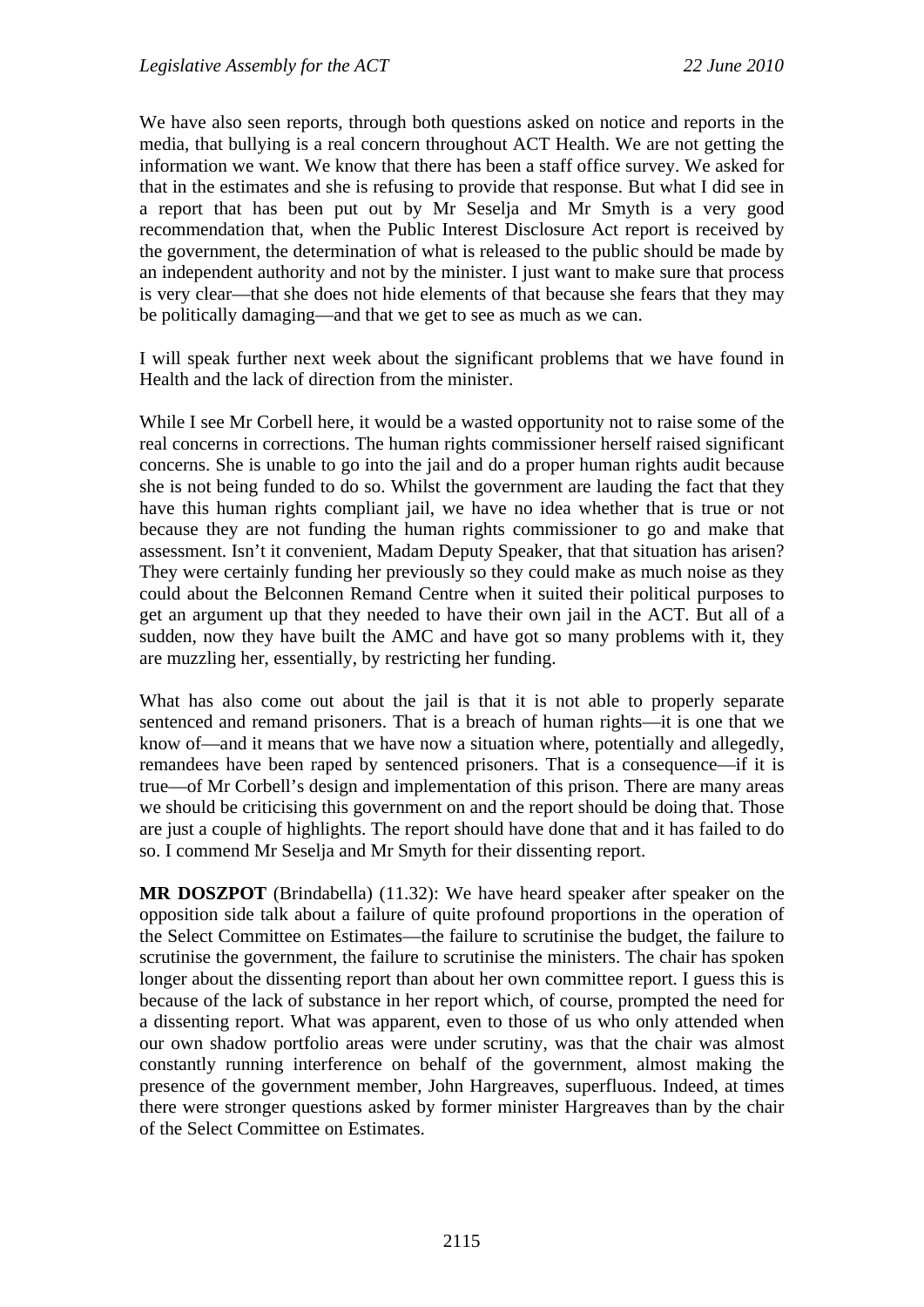This report of the Select Committee on Estimates on the Appropriation Bill 2010-2011 has failed in a serious way to provide a credible analysis of this government's programs and proposals. We have had severe criticism and analysis of the dissenting report but not of the government. We have seen major areas of the budget glossed over. Any evidence provided that was critical of the government has been sanitised. At times, when our questions to certain ministers were at the point of getting to the heart of the matter, the chair stepped in with her own questions and deflected attention from our line of questioning. This certainly protected ministers from scrutiny by the very chair whose duty, clearly, was to conduct analysis and scrutiny of this government through the committee process.

Thankfully, *Hansard* has captured many of these examples of the chair protecting the government. Others outside this Assembly who have taken the time to read the minutes of the various estimate committee hearings are also quite surprised at the chair's attitude in the protection of ministers of this government from scrutiny. As has been pointed out by our previous speakers, this glossing over has continued with the presentation of the report by the chair, which turned into a critique of the dissenting report by Mr Seselja and Mr Smyth—the only two members of this Select Committee on Estimates who actually carried out their duty.

The duty of the select committee is to examine the expenditure, administration and policies of this government and all its agencies and associated bodies. The duty of the chair of the committee is to ensure that the members of her committee focus their attention on scrutiny and examination of this government. What we have seen in this estimates committee process is sad indeed. We have seen a chair castigating her own members who have carried out their duty as prescribed.

This morning every Green that has spoken so far has attacked the opposition. It is the opposition that is under scrutiny by the committee, not the government. What is the opposition under scrutiny about? It is about doing its job, which is to scrutinise the government. It is like an episode out of *Twilight Zone*, when we have a chair of the committee having issues with her members doing their job. We have not heard one word of critique based on this government's budget or performance. We have had several ministers severely criticised by organisations for not meeting with them.

This was not an occasional issue with ministers. Minister Barr is just one example. In one morning's sitting, we had three separate organisations that had the same complaint about Minister Barr—lack of access by his portfolio constituents. Even the ACT Education Union could not get access to their minister. But is there any critique by the chair who actually noticed these things taking place? The chair noticed and asked the same questions about the fact that the minister is not accessible. But what we get is criticism of the members who tend to criticise the government.

Madam Deputy Speaker, I endorse what has been said by all of the other speakers before me regarding the sad state of affairs when the committee chair has more issue with the dissenting members of her committee than with the very government that she is meant to scrutinise.

Question resolved in the affirmative.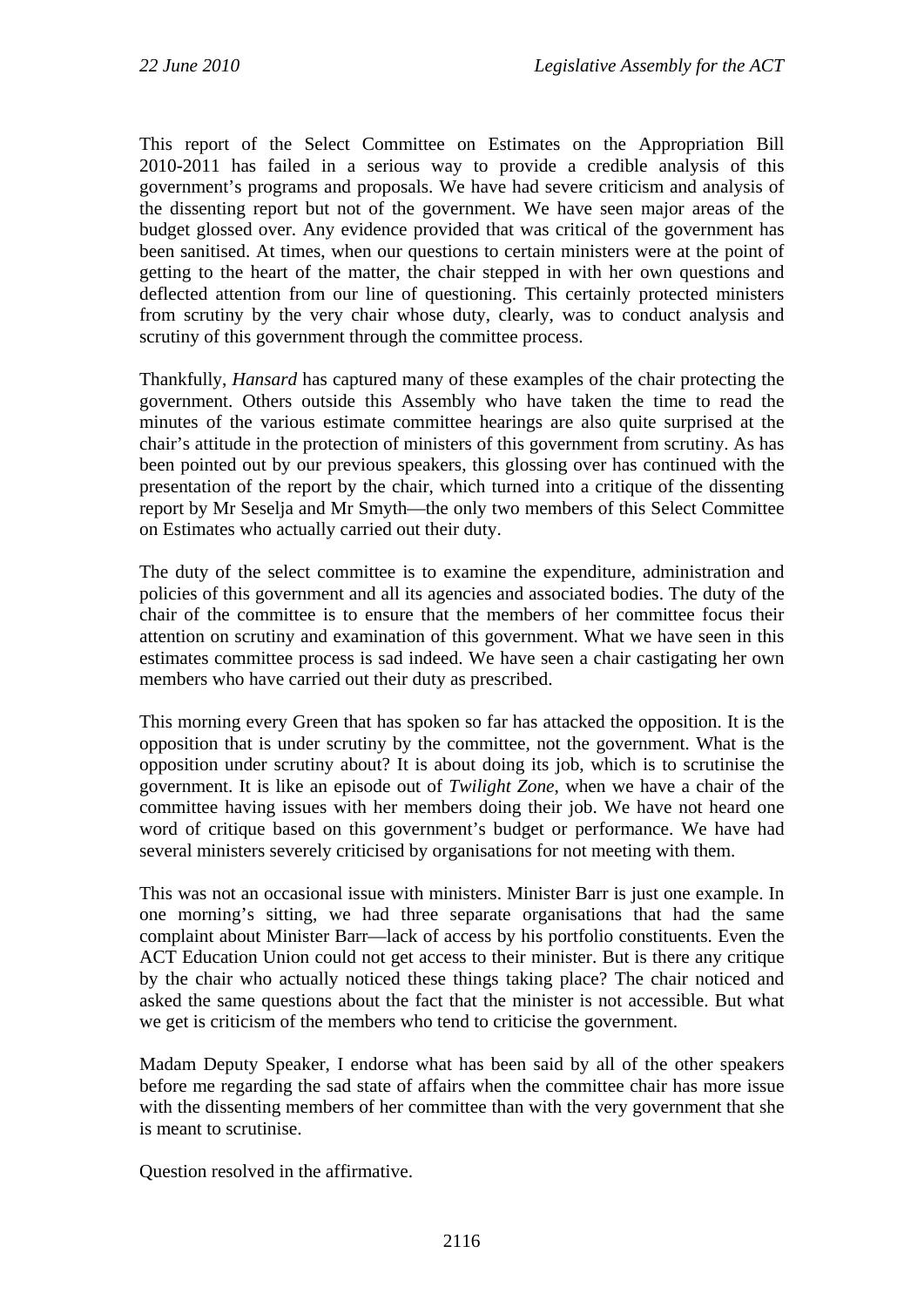# <span id="page-33-0"></span>**Privileges 2010—Select Committee Report**

**MS BRESNAN** (Brindabella) (11.39): Pursuant to the order of the Assembly of 23 February 2010, as amended on 6 May 2010, I present the following report:

Privileges 2010—Select Committee—Report—*Evidence of Mr Mark Sullivan to the Select Committee on Estimates 2009-10,* dated 3 May 2010, including dissenting and additional comments *(Mr Coe)*, together with the transmittal letter and a copy of the relevant minutes of proceedings.

I move:

That the report be noted.

I will speak briefly to the report. First off, I would like to thank the committee's secretary, Derek Abbott. Again I think, along with all the secretaries, he did an excellent job on this, through possibly what was not an easy process, and I do thank him for the assistance he provided to me. I would also like to acknowledge my fellow committee members, Mr Barr and Mr Coe.

I would like to go to what the committee was charged with looking at and read out the terms of reference. Pursuant to standing order 276, the committee was:

… to examine whether a breach of privilege or contempt of the Assembly has been committed by Mr Mark Sullivan, Managing Director of ACTEW Corporation, in relation to evidence given on matters relating to the Murrumbidgee-to-Googong bulk water transfer pipeline:

(a) at the Select Committee on Estimates 2009-2010 on 18 May 2009; or

(b) at the 2 December 2009 or the 18 February 2010 hearings of the Assembly's Standing Committee on Public Accounts in its inquiry into Annual Reports 2008-2009; or

(c) in any directly relevant evidence.

This is all noted in the report, obviously, but it is important to note that this report did not consider the substantive issues relating to the Murrumbidgee to Googong pipeline. The committee was concerned with the statements made by Mr Sullivan at the estimates hearing and the comments on the matter at the other committee hearings that were mentioned in the terms of reference.

I guess it is important to also point out what was at issue with this particular hearing. No doubt, Mr Sullivan's answers to Mr Smyth and Mrs Dunne were at the core of the matters being considered by the committee and at issue was whether—and I will read this out from the report:

The answer to Mr Smyth, stating that a 'draft TOC' for the pipeline had been established but it was not yet an 'agreed TOC' was an accurate reflection of the situation as put to the ACTEW Corporation Board at its meeting of 13 May 2009 and of the decisions of the Board; and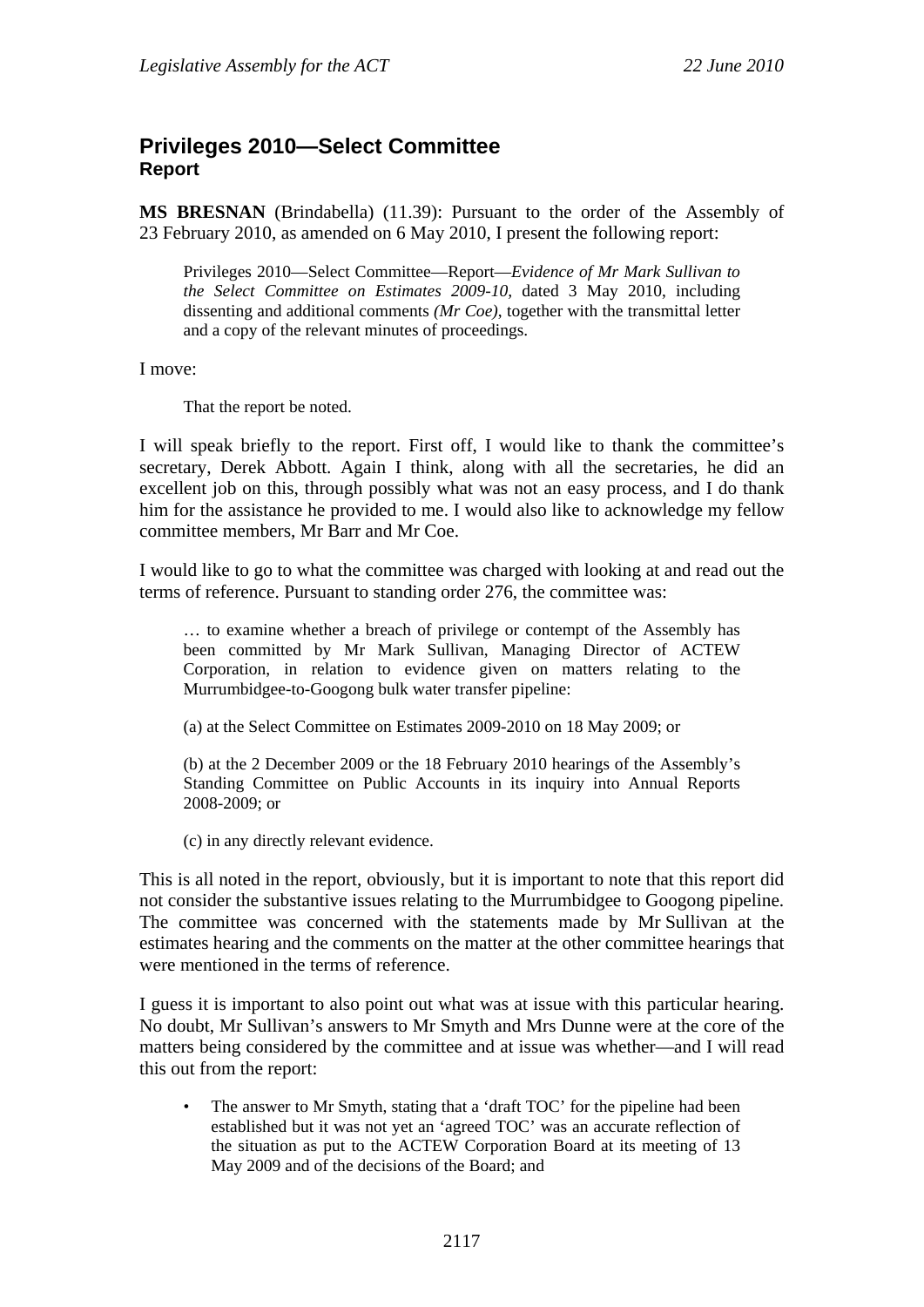In answering Mrs Dunne, and giving an estimate for the total cost of the project which was no longer current, having been superseded by a significantly higher figure accepted by the ACTEW Corporation Board decision of 13 May 2009, Mr Sullivan was deliberately misleading the committee.

So they were the matters at the core of this hearing. I will get to the findings of the committee in relation to what we were considering there. The findings were:

The committee accepts that Mr Sullivan's answer to Mr Smyth accurately reflected the actual position at the time with regard to the TOC, that there was no intention to mislead the committee and that no issue of contempt of the Assembly arises with regard to this part of Mr Sullivan's evidence to the Estimates Committee.

With regard to Mr Sullivan's answer to Mrs Dunne on the costs of the Murrumbidgee to Googong pipeline project the committee has concluded that, although the figures provided had been superseded, there was no deliberate intention to mislead the committee on Mr Sullivan's part and thus no contempt was committed.

I would like to point out a number of other things in relation to this. While the committee made no findings of contempt against Mr Sullivan, it did raise questions regarding the maintenance of the balance between proper accountability, a witness's obligations to answer questions and necessary confidentiality for some aspects of the conduct of public hearings. And that is obviously in relation to witnesses making claims of confidentiality. In relation to that, the committee did make two recommendations, and I will read them out because I think they are important in relation to this matter:

1. The committee recommends that the Speaker write to the Chief Executive Officers of all ACT government departments and Territory-owned corporations and remind them of the obligations of witnesses before Assembly committees particularly with regard to matters relating to claims of public interest immunity and that Chief Executive Officers ensure that their staff are properly informed of their obligations.

2. The committee recommends that the Legislative Assembly adopt a resolution clarifying its position with regard to claims of immunity from answering questions or providing documents made by witnesses, stating that claims of immunity must be made by ministers or the appropriate senior officer of other public agencies and territory owned corporations and that details of the harm that might be caused by providing the information must be included in the claim.

As is noted in the report, there is a process which operates federally in the Senate. And this is something which the committee has called on the administration committee to consider. If we look at this recommendation, it does then place a much greater onus on witnesses to be able to provide evidence in claiming commercial-in-confidence information and provides more clarity around that issue.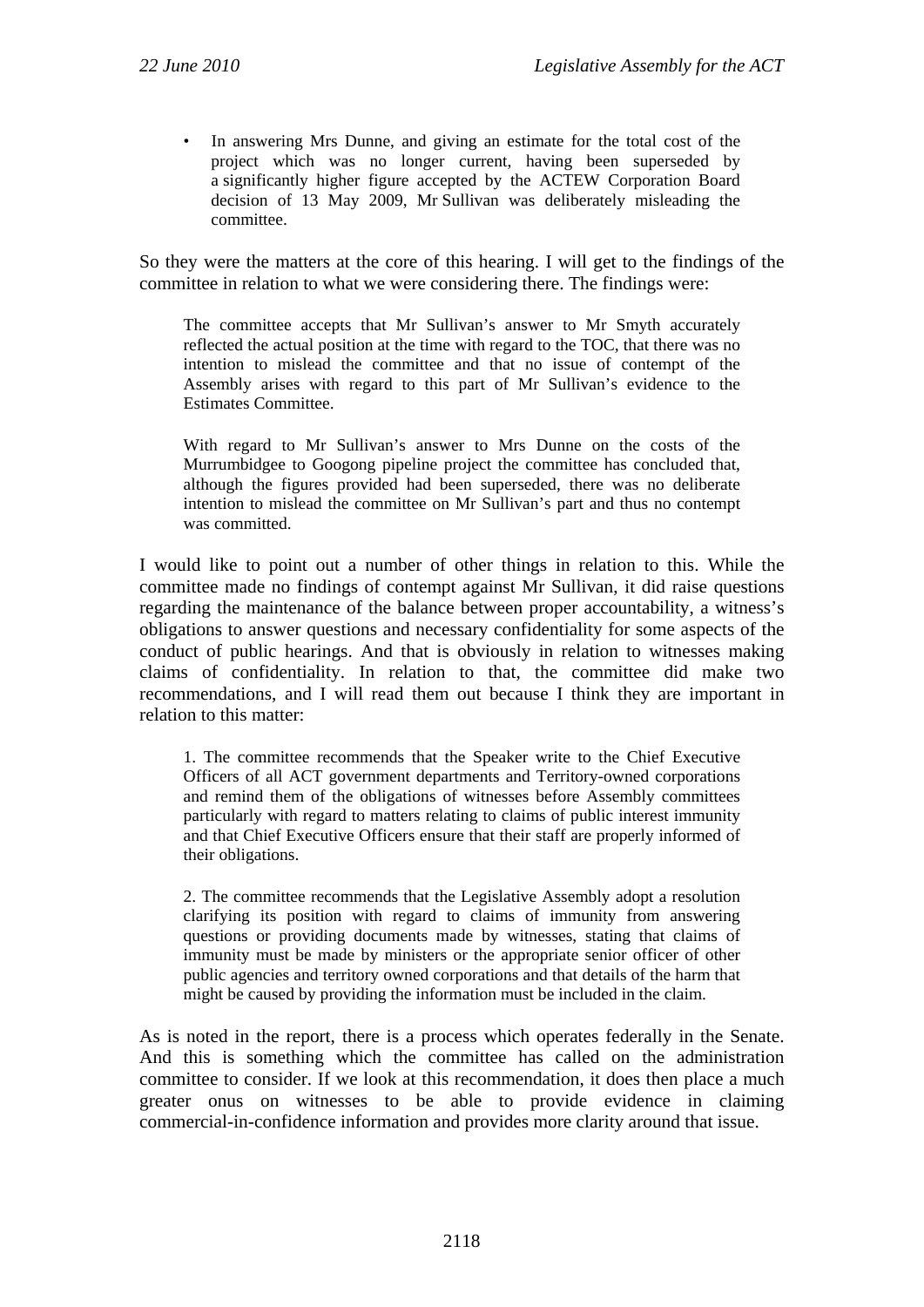The other point I did want to raise, which again is raised in the report, was that the evidence and what was being considered by the committee did, I think, indicate that the issues, to a significant extent, did arise from a failure to clarify matters in dispute in earlier proceedings and, throughout this whole process and through what we are examining here, did show that did largely lead to the situation which arose and, if clarity had been sought sooner or if that had been done in previous hearings, we may not have got to the stage that we did. In relation to that, too, while the processes of referring the matter to a privileges committee were correctly followed, it is possibly important that these issues were not resolved through the ordinary process of the public accounts committee. And I would like to read out the final point which is made in the report:

This committee does not suggest that standing committees should be charged with conducting preliminary inquiries into possible breaches of privilege or contempt. However, given that raising an issue of breach of privilege or contempt is a serious matter, potentially reflecting adversely on the reputation of the persons involved, it is desirable that facts in dispute are clearly established through ordinary committee processes before any further action is taken.

I think that is important to keep at heart here. I think this was a complicated matter and I think, if matters had been cleared up, we may not have got to this point. But we did have to look at the technical nature of what was discussed and exactly what was asked and what was then put forward by the witness. In relation to that, we had to come out with the findings we did. I commend this report to the Assembly.

**MR COE** (Ginninderra) (11.47): Firstly, let me start by thanking the other members of the committee, Ms Bresnan and Mr Barr, for their participation, and also the committee secretariat for their fine work in the deliberations. Whilst I do agree with some of the things that Ms Bresnan said, I do disagree with a number of them, in particular the issue which I dissented from in the report. I do not intend to speak for very long, because I do believe the dissenting and additional comments are quite comprehensive and therefore do not warrant a lengthy speech from me now.

But it is worth noting that I did conclude that Mr Sullivan deliberately withheld contemporary information from the Select Committee on Estimates 2009-2010, albeit for good reasons, and failed at all times to correct the record, acknowledging only that he should have used less direct language. I do not know what part of those two comments Mr Barr or Ms Bresnan disagree with, because I think it is quite clear, based on the time line and based on the facts, that is indeed what did actually happen. We can talk about the punishment till the cows come home but at the end of the day the facts of this situation, I think, are quite clear and I do believe that, as I said, he deliberately withheld contemporary information, albeit for good reasons, and failed at times to correct the record.

The dissenting and additional comments state:

3.7 … the ACTEW Corporation Board also authorised and delegated Mr Sullivan to approve expenditure for implementation of the project up to the total project budget of \$149.8m …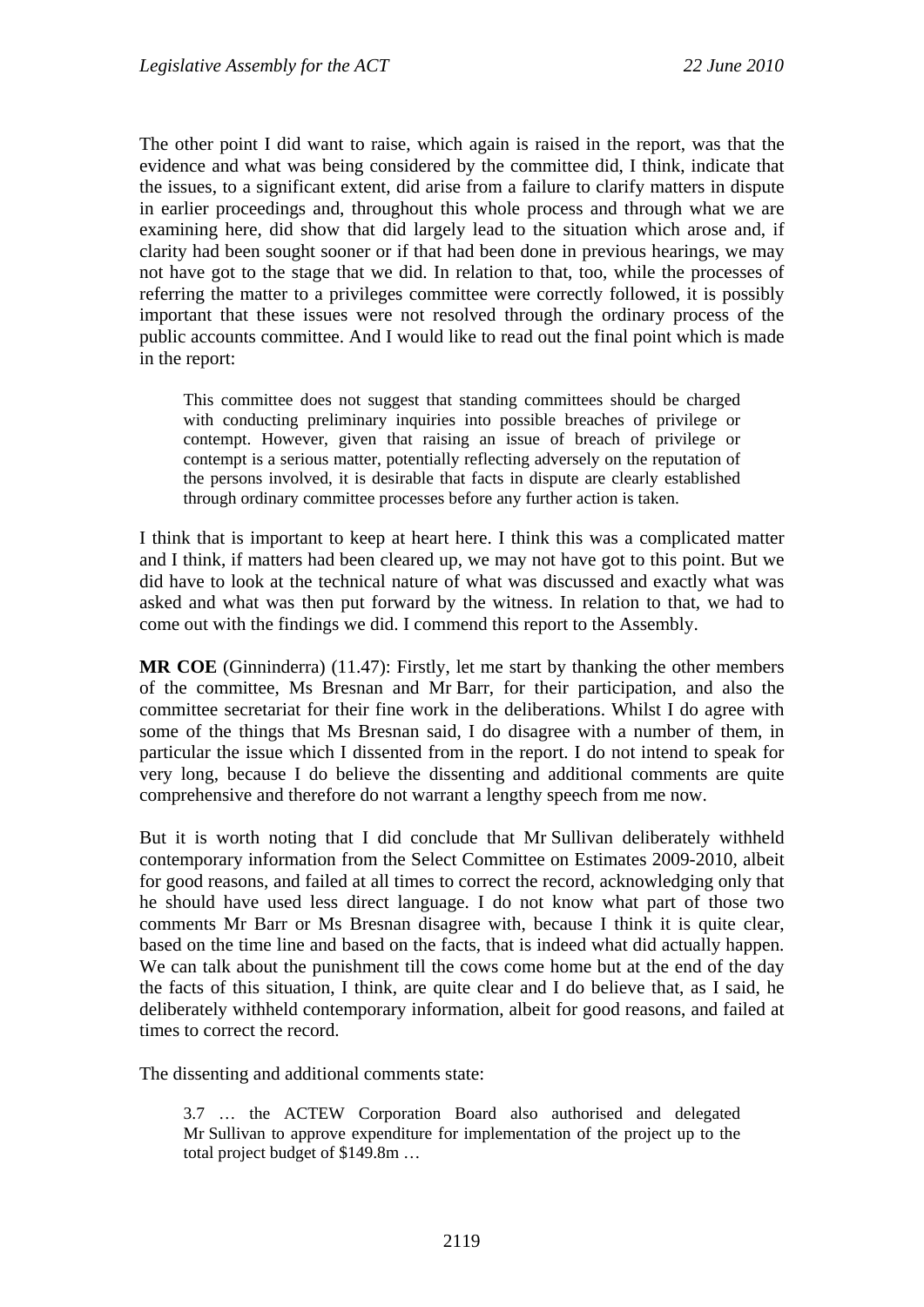3.9 This was a significant decision of the board, because it enabled Mr Sullivan to proceed with implementation of the Murrumbidgee to Googong pipeline, including approving expenditure on the project up to the total project budget of \$149.8m.

3.10 Five days later, on 18 May 2009, knowing that his board had made these decisions, Mr Sullivan appeared before the Estimates Committee.

3.11 He told the Estimates Committee:

The Murrumbidgee to Googong pipeline is currently under consideration by the board. While we have got a draft TOC, it has got some process to go through before it is an agreed TOC.

This statement clearly is at odds with the facts that led to the Actew Corporation board's decision of 13 May 2010. My comments further state:

3.17 At no point after 18 May 2009 did Mr Sullivan seek to correct the record in relation to his statements on the total project budget of the Murrumbidgee-to-Googong pipeline, including the TOC component of that budget. He merely acknowledged that "it would probably have been more prudent to have used less direct language".

I think the situation is an important one and it is important that we, as an Assembly, do draw a line in the sand and set a clear precedent that it is not good enough to turn up to an estimates committee and not give all the information that people do have at their disposal. I think if we are to do this job properly, if we are to be custodians of public finances and about public decision making, we do need to make sure that all the information we have is accurate, timely and contemporary. The additional comments that I provided do point to that principle and I look forward to hearing from Mrs Dunne, who will further expand on this issue.

**MRS DUNNE** (Ginninderra) (11.51): I want to thank members of the Select Committee on Privileges for the work that they have done on this matter and I would particularly like to thank Mr Coe for his contribution. I think that being involved in the privileges process is a difficult matter, no matter what side of the table one sits on.

I can speak from the experience of being a member of a privileges committee and the subject of a privileges inquiry. It is not easy and it is not a matter that is taken up lightly. And that was clearly the case when this Assembly debated whether or not this matter should be referred to a committee for inquiry. We do realise that we had a privileges inquiry because we were able to establish that there was a prima facie case to be looked at.

This privileges inquiry, from my point of view, is not about any process of wreaking vengeance, as it has been characterised in the media and elsewhere. It is about ensuring a high level of accountability in this place and in the committees of this place, something that I hold particularly dear.

I think it is worth noting the additional comments made by Mr Coe. And the additional comments made by Mr Coe were essentially reinforced by the comments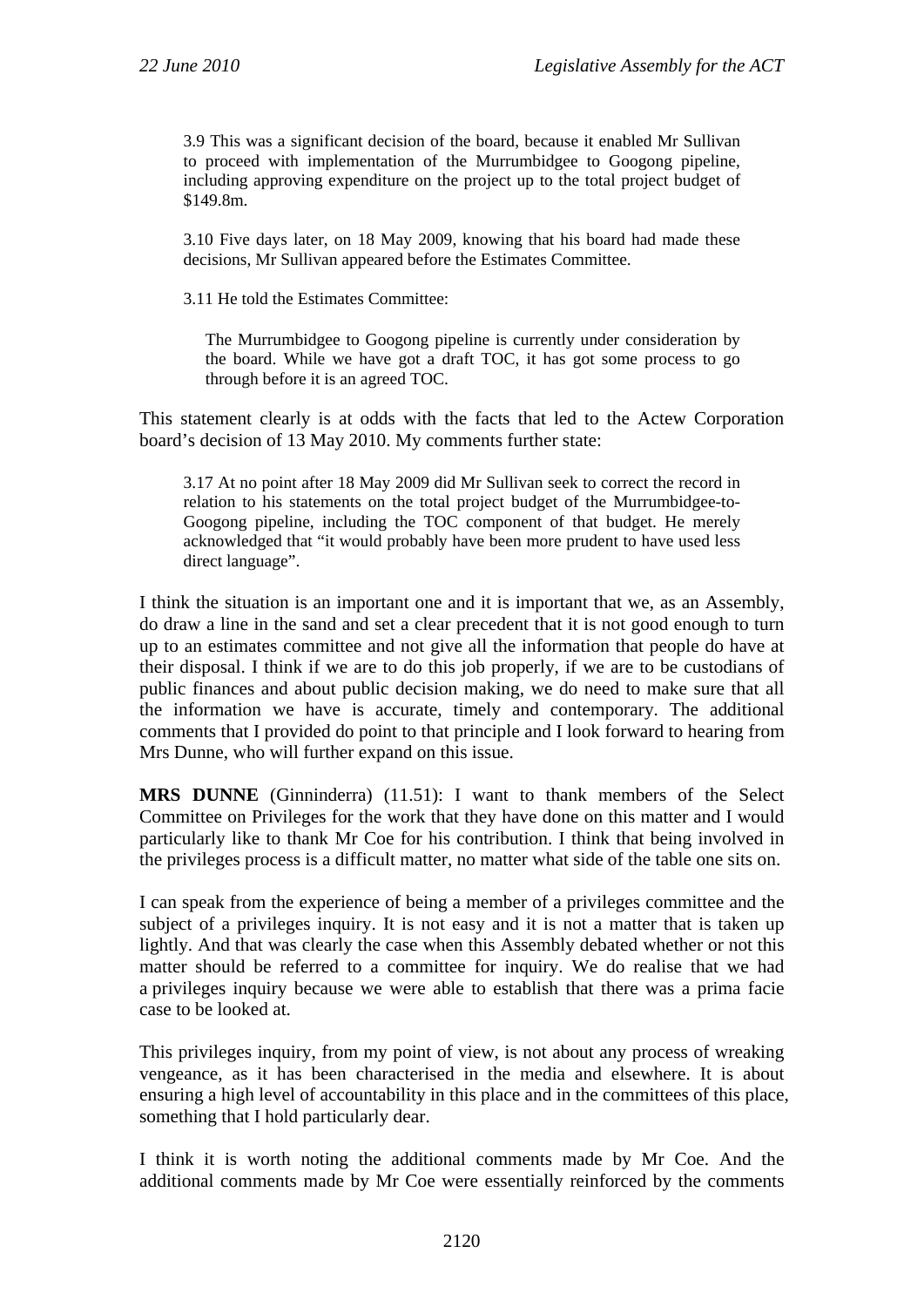made at various times by Mr Sullivan, who was the subject of this inquiry. It is clear from the clear words in the evidence given by Mr Sullivan and it is clear from the analysis of that given by Mr Coe that the evidence given at the estimates committee 2009-10 in relation to the Murrumbidgee to Googong transfer was wrong and that, when that evidence was given, it was known to be wrong by the person who gave it. All of the committee members realised that and acknowledged that in their findings. I think what Mr Coe is dissenting from is that there was no deliberate intention to mislead the committee and therefore no contempt.

Mr Sullivan, as the chief executive officer of a government-owned corporation, does have commercial responsibilities. And he has acknowledged that he has commercial responsibilities and he has acknowledged that he should have used, I think the words were, less direct language in dealing with these matters.

I hope that this process is a salutary one for not just those involved but everyone who gives evidence to committees or in any way comes before this Assembly and speaks their mind or speaks about the facts. It is a salutary lesson that there are ways of doing it and there are ways of not doing it.

When it first came to my attention that the information provided to the estimates committee for the last financial year, the 2009-10 estimates committee, was wrong and that came to my attention by the analysis of my staff principally of the board papers that became available to us under the Freedom of Information Act—my first response was: if that was the case and for whatever reason Mr Sullivan did not want that information to be out in the public, there were ways of doing it and the way that he did it was the wrong way. What he needed to do was to say to the chairman: "There is more information that I can give but at the moment it is being treated as commercial-in-confidence. I can come back to you at a later stage when I am more able to give you more up-to-date information." Or he could have said, "I am able to give you that evidence in camera," and the committee could have decided whether or not they wanted to go in camera. But none of those things happened.

It was interesting to note that, when this matter arose in November last year and Mr Sullivan was quizzed about this on radio, he actually admitted that he had knowingly given the wrong information to the committee. In an interview on ABC radio on 19 February, Mr Sullivan said:

I agreed with the last publicly available number … even though I knew it had been updated.

So Mr Sullivan has told this committee and told this Assembly on various occasions that he should have used more direct language but he also told the people of Canberra that he did not provide accurate information to this estimates committee and that, when he provided information, he knew it was out of date. There are many ways that Mr Sullivan, as a professional senior officer of long experience—and he talked about his long experience on a number of occasions—could have dealt with this. He did not deal with it appropriately.

This committee points to the fact that it has not been dealt with appropriately. It has brought out elaborated dissenting and additional comments by Mr Coe, and I think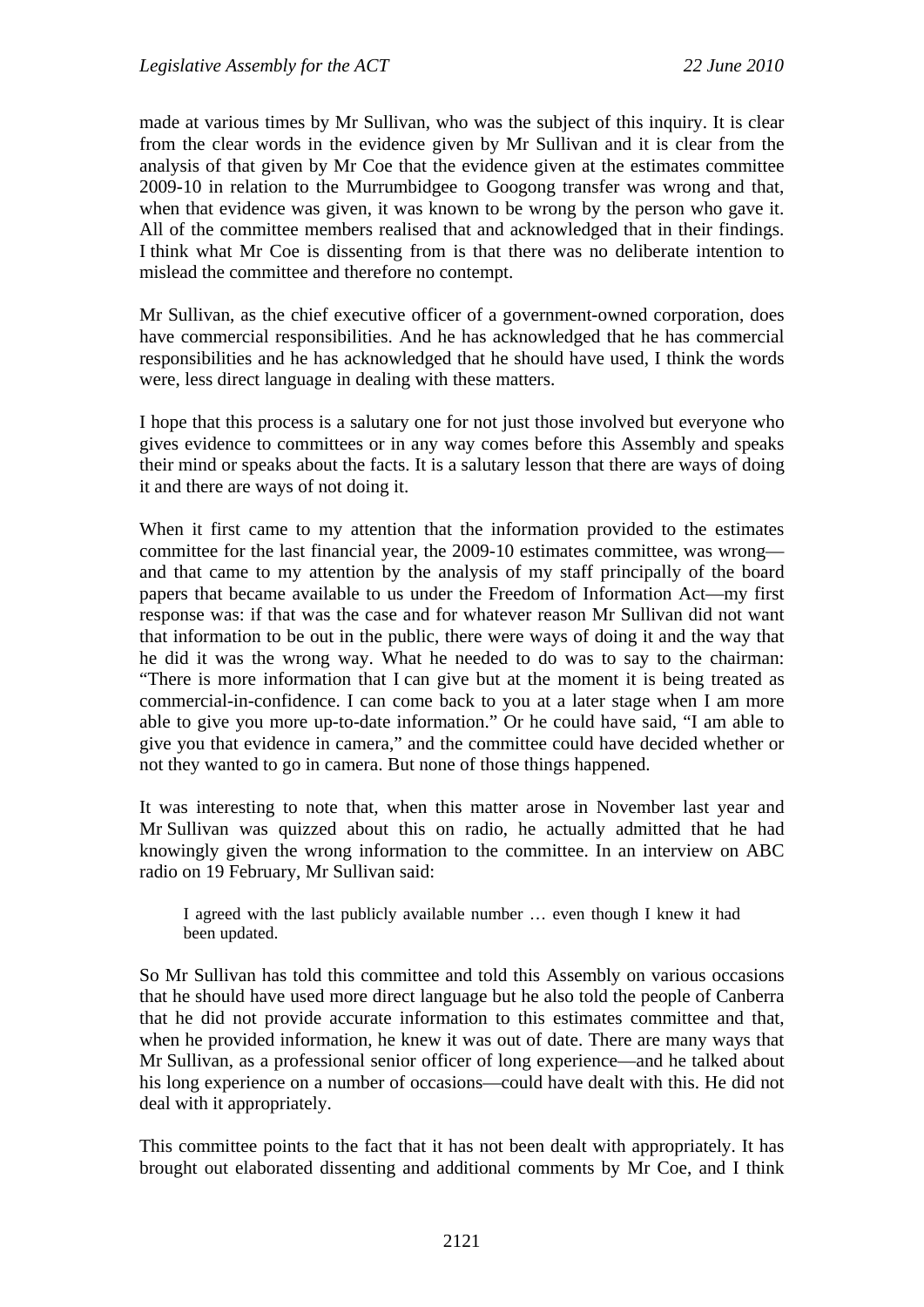that this should be the end of an occasion which has not brought a great deal of satisfaction to anyone, that we should learn from this experience and that witnesses need to know what the provisions and the rules of giving evidence are.

I understand the Speaker has written to chief executive officers and I understand that there are moves afoot to look at how we can better highlight the need for accurate information. There are provisions in other parliaments that clearly lay out the steps whereby sensitive information may be dealt with. I have expressed this view elsewhere but I think that we already have enough checks and balances. We have the capacity as committees to take evidence in camera and then it is up to those committees to decide how best to deal with that evidence.

I think that it is a timely reminder to members that we need to be as frank and forthright as possible and that, when we do make mistakes—and sometimes they are slips—irrespective of whether it is a slip or a misjudgement or in this case something which, by Mr Sullivan's own admission, was a figure that he knew to have been updated, there is the requirement of this Assembly, as with all parliaments in the Westminster system, to correct the record at the first opportunity. And that did not happen. My main concern is that Mr Sullivan did not correct the record essentially at any stage and only begrudgingly made some admissions quite late in the piece when there was a privileges inquiry into it.

**MR HARGREAVES** (Brindabella) (11.59): What a screaming lot of hypocrisy we have just been treated to. When are people going to understand in this place that they cannot just stand up here under privilege and malign some of our senior public servants? This has been an absolute blatant case of relitigation of an issue that Mrs Dunne has absolutely and unqualifiedly lost.

Mr Sullivan has been exonerated by this committee, by this privileges committee. Mrs Dunne is the one who sought a kangaroo court, and, unfortunately for her, she did not get it. What she got was a duly constituted privileges committee. She did not get to put herself on it with a black handkerchief on her head—no. She got a duly constituted privileges committee, and that committee examined all of the evidence and heard from people and concluded that Mr Sullivan was fine. Not satisfied with this, Mrs Dunne has to get up and relitigate the whole lot. What an absolute screaming heap of hypocrisy is that?

Quite apart from the cowardly part of doing anything under privilege, an example of Mrs Dunne's double standard is the fact that she would not stand outside this chamber and say exactly the same things about Mr Sullivan. If she did, she should send a photocopy of a picture of her house to Mr Sullivan, because he could certainly do with an extra property and he would get it, because she absolutely defames him in her comments in this chamber.

There is another inconsistency, however. Mrs Dunne stands up in this chamber and says that when officers come before committees they should be careful when they speak about the facts. Well, she has got it wrong more often than I know any other member appearing before committees.

**Mrs Dunne**: And I correct it if I make a mistake.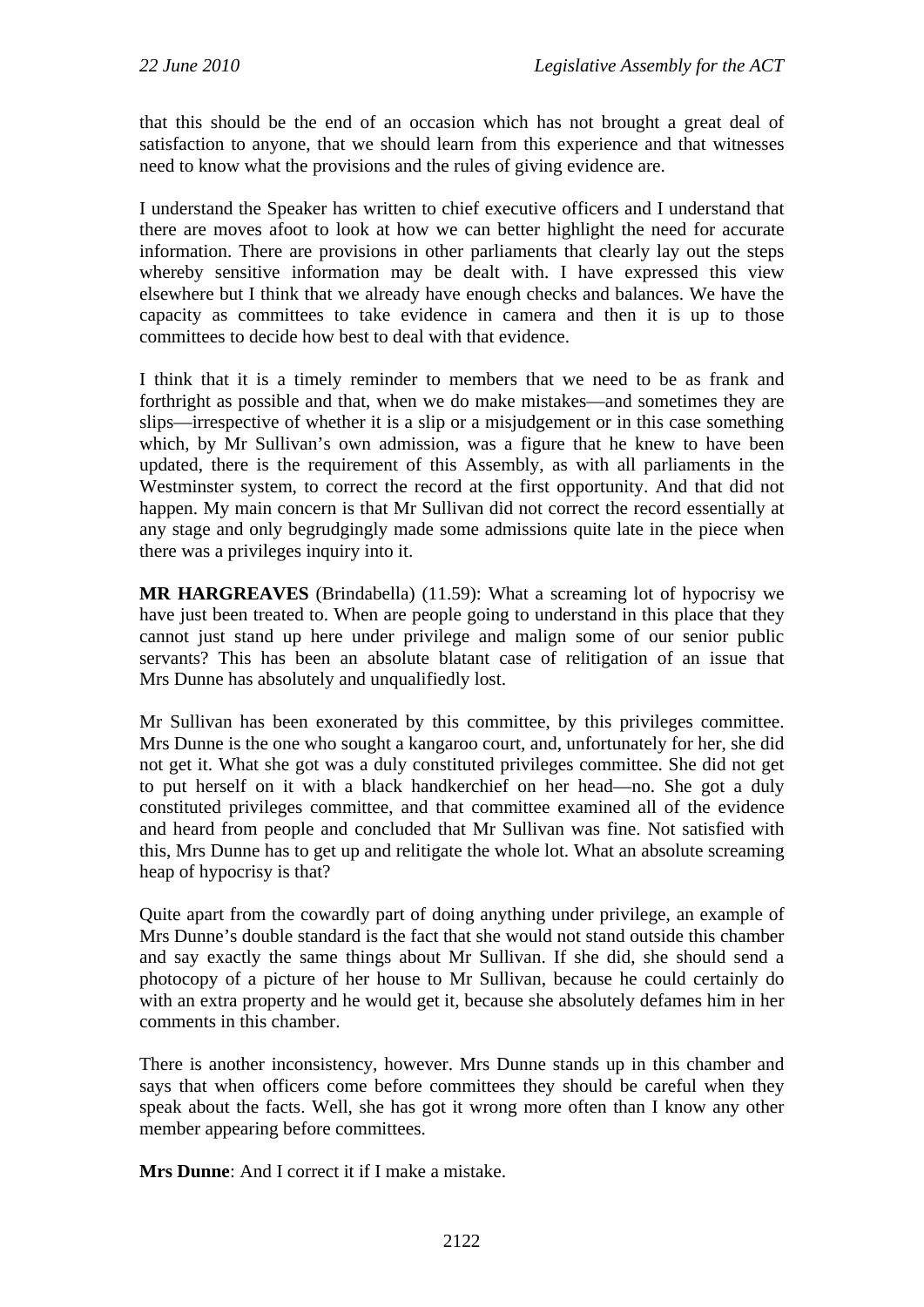**MR HARGREAVES**: Mrs Dunne says, "Well, I get up and apologise." It is a bit late until you are forced into it. Apologising because you are inept, inefficient and incompetent does not cut it with me. You cannot stand up here and lecture our senior bureaucrats on getting their facts straight and then turn around, go into the next committee and completely misconstrue the situation—inadvertently or deliberately, and I really do not care which.

The only consistency which applies in this place with regard to Mrs Dunne is her inconsistency. You can bet houses that she is going to get it wrong as soon as she opens her mouth and accuses people of something. She is going to get it wrong. You know what it is? It is because her mouth is engaged before her brain is.

You cannot stand up here under privilege and relitigate an issue the way Mrs Dunne has done this morning. Mr Coe was probably entitled to actually put his view forward. As a member of the committee he was quite entitled to say, "This is the view that I brought to the considerations." Ms Bresnan has quite clearly articulated the considerations of the committee, the conclusions of the committee, and some reservations that the committee may have actually concluded in the context of this particular inquiry. But the message for Mrs Dunne is: it is over; get over it; you blew it; you got it wrong and you have been exposed in the public arena for having got it wrong. The best thing you can do is to be quiet about it from here on. Mr Speaker, I support the conclusions of the committee report.

Question resolved in the affirmative.

## **Planning, Public Works and Territory and Municipal Services—Standing Committee Reporting date**

**MS PORTER** (Ginninderra) (12.04), by leave: I move:

That the resolution of the Assembly of 25 February 2009, as amended on 13 October and 10 December 2009, which referred the issue of live community events to the Standing Committee on Planning, Public Works, and Territory and Municipal Services, be amended by omitting the words "and present a final report by the last sitting day in June 2010." and substitute "and present a final report by the last sitting day in August 2010."

At the time of tabling its interim report on 10 December 2009, the Standing Committee on Planning, Public Works, and Territory and Municipal Services noted that it wished to consider the best practice guide for the development of a legislative and regulatory environment supporting live music and entertainment being developed by the cultural ministers council working group on contemporary music development before finalising the inquiry into live community events.

On 24 May 2010 the Chief Minister provided a copy of the guide to the committee, as requested, which had been publicly released on 6 May 2010. Since tabling its interim report, the committee has also received a large body of submissions which raised additional issues worthy of further inquiry.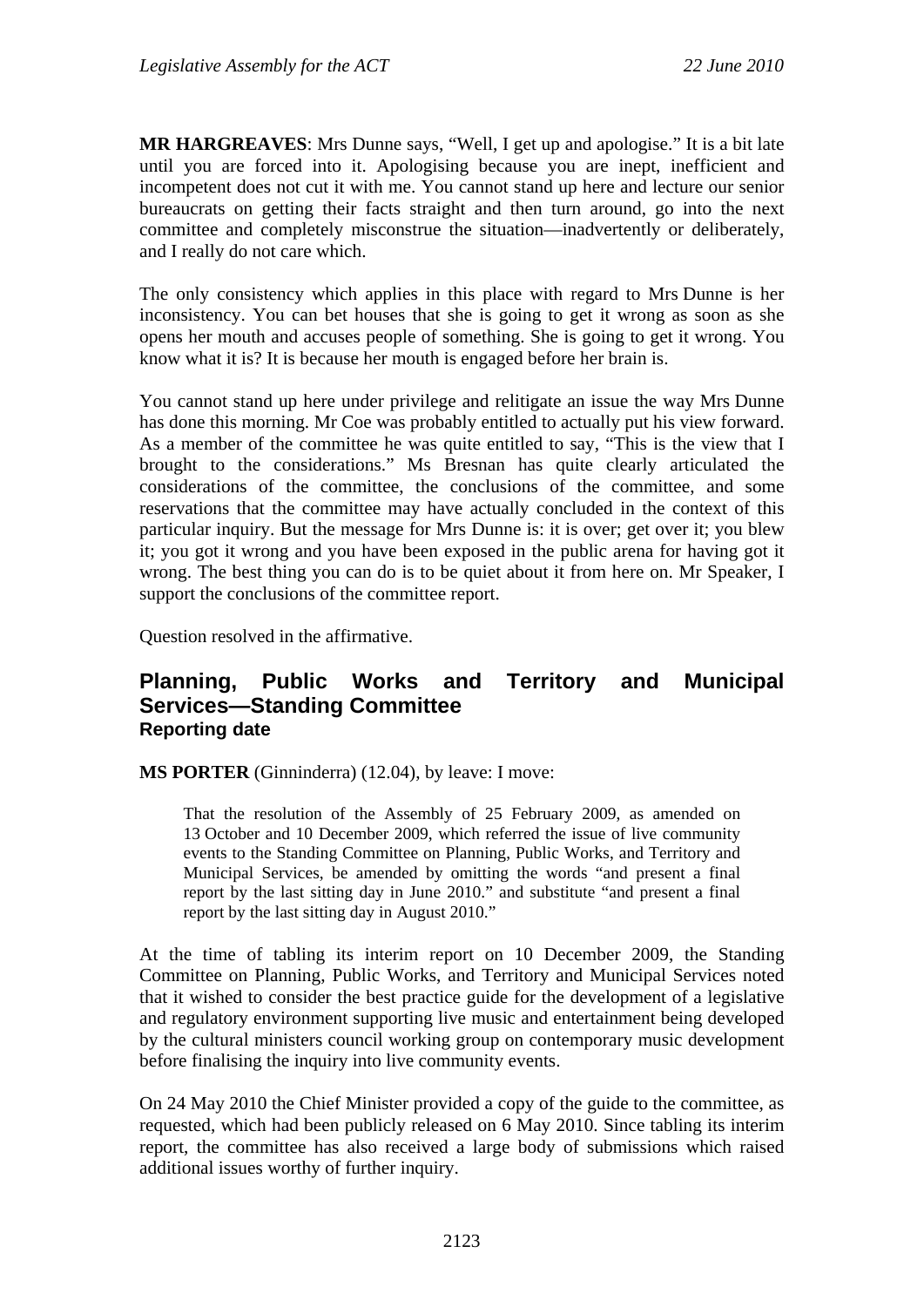The committee therefore seeks an extension to the Assembly reporting time frame for this inquiry until the last sitting day in August 2010 in order to now consider the CMC best practice guide and the additional issues raised in the submissions. That is why the committee wishes that the resolution of the Assembly of 25 February 2009, as amended on 13 October and 10 December 2009, in reference to live community events be amended by omitting the words "and present a final report by the last sitting day in June 2010" and substituting the words "and present a final report by the last sitting day in August 2010".

Question resolved in the affirmative.

# **Justice and Community Safety—Standing Committee Scrutiny report 23**

**MRS DUNNE** (Ginninderra): I present the following report:

Scrutiny report 23 of the Standing Committee on Justice and Community Safety performing the duties of a Scrutiny of Bills and Subordinate Legislation Committee together with the relevant minutes of proceedings.

I seek leave to make a brief statement.

Leave granted.

**MRS DUNNE**: Scrutiny report 23 contains the committee's comments on five bills, 10 pieces of subordinate legislation, five government responses and one private member's response. The report was circulated to members when the Assembly was not sitting.

I would also like to advise the Assembly that the committee is currently developing a position paper in relation to the desirable content of explanatory statements. The committee will keep the Assembly informed of progress on this matter. I commend the report to the Assembly.

# **Territory-Owned Corporations Amendment Bill 2010**

**Ms Gallagher**, by leave, presented the bill, its explanatory statement and a Human Rights Act compatibility statement.

Title read by Clerk.

**MS GALLAGHER** (Molonglo—Deputy Chief Minister, Treasurer, Minister for Health and Minister for Industrial Relations) (12.08): I move:

That this bill be agreed to in principle.

You will recall that, in this Assembly on 6 May 2010, I resolved to bring forward legislation to improve the level of disclosure in the executive remuneration paid by territory-owned corporations. This bill will amend the Territory-Owned Corporations Act 1990 to meet that objective.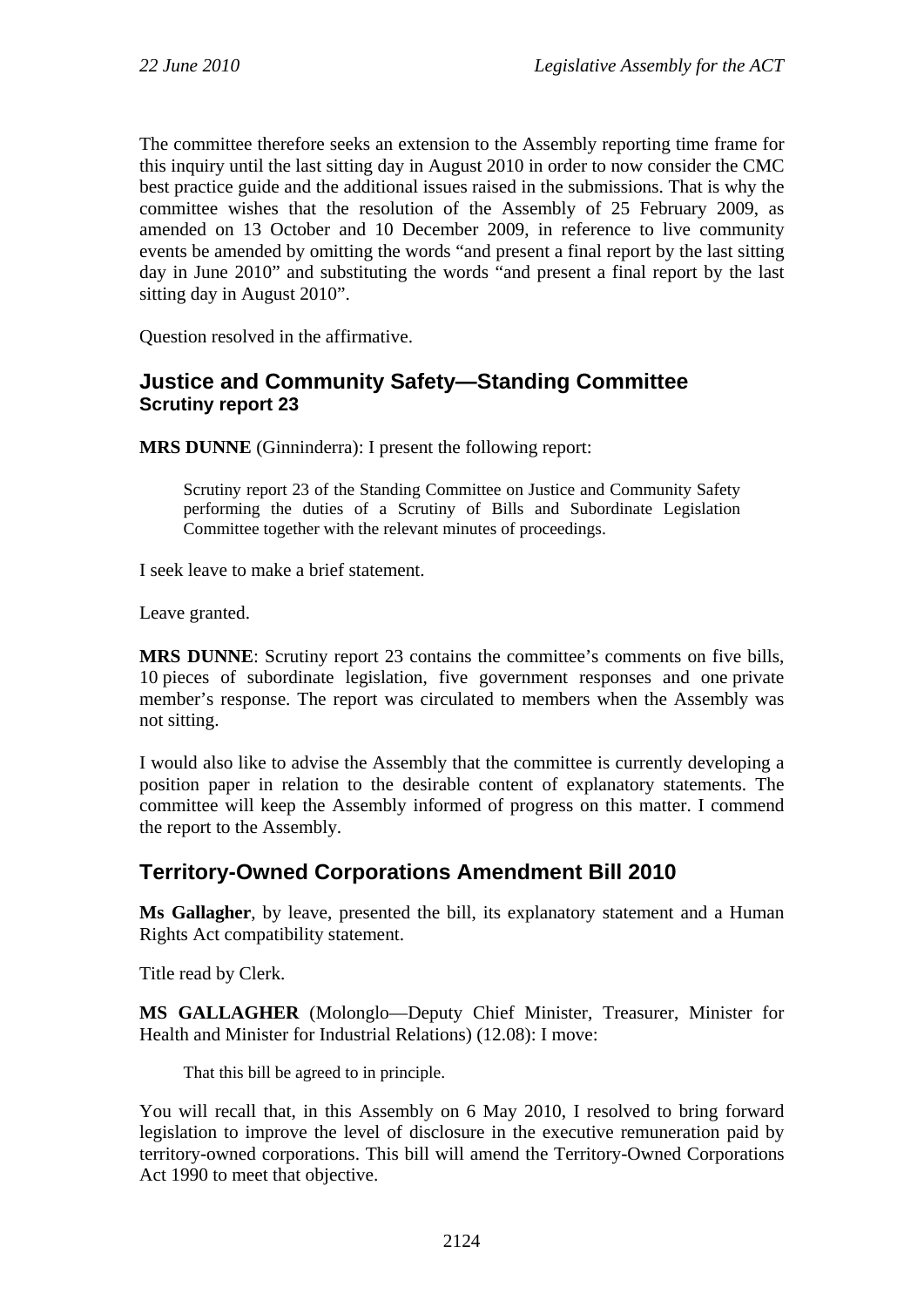The effect of this amendment will be to ensure that territory-owned corporations will disclose in their annual reports the remuneration details of each director and the remuneration of details of up to five of the most highly paid senior managers or executives in the corporation. This is in contrast to the current level of disclosure, which is confined to reporting the remuneration of key management personnel in aggregate.

The bill also defines the term "senior manager" in similar terms as the definition found in the Corporations Act 2001 to mean a person who makes or takes a part in making decisions that affect all or a large part of the business of the corporation or may significantly affect the financial standing of the corporation.

It is my intention that the new disclosure requirement will apply to the 2009-10 annual reports. That will only be possible if this bill is passed in the Assembly during this June sitting period. Publicly listed companies are already required to report remuneration details in the manner prescribed in this bill, and I consider it is in the public interest for territory-owned corporations to provide a similar level of disclosure.

Although the public sector consists of a diverse range of entities with varying degrees of independence, it is incumbent that they are all transparent in and accountable for their operations. I can see no good reason that the need for the public sector organisations to conduct their operations with an appropriate degree of openness and transparency should not apply to territory-owned corporations. As the government is the sole owner of these entities and ultimately bears the risk, there is the general expectation that the public is entitled to be kept properly informed of their actions and operations.

This particularly applies to the directors and executives of territory-owned corporations, as they hold positions of significant responsibility within the corporation and their decisions can have a major impact on the community. As it stands, unlike their public service counterparts, the executives of territory-owned corporations are not required to have separately disclosed their remuneration details, as only limited aggregate remuneration disclosures are required under the relevant accounting standards and prevailing legislation.

Without any statutory obligation for the information to be disclosed publicly, the commonwealth's Privacy Act also prevents the separate disclosure of remuneration without the prior consent of the individual concerned. This bill will effectively overcome these barriers and provide improved transparency about the level and types of remuneration that is being paid to key executives of territory-owned corporations, and I commend the bill to the Assembly.

Debate (on motion by **Mr Smyth**) adjourned to the next sitting.

# **Independent reviewer of government advertising**

**MR STANHOPE** (Ginninderra—Chief Minister, Minister for Transport, Minister for Territory and Municipal Services, Minister for Business and Economic Development, Minister for Land and Property Services, Minister for Aboriginal and Torres Strait Islander Affairs and Minister for the Arts and Heritage) (12.12), by leave: I move: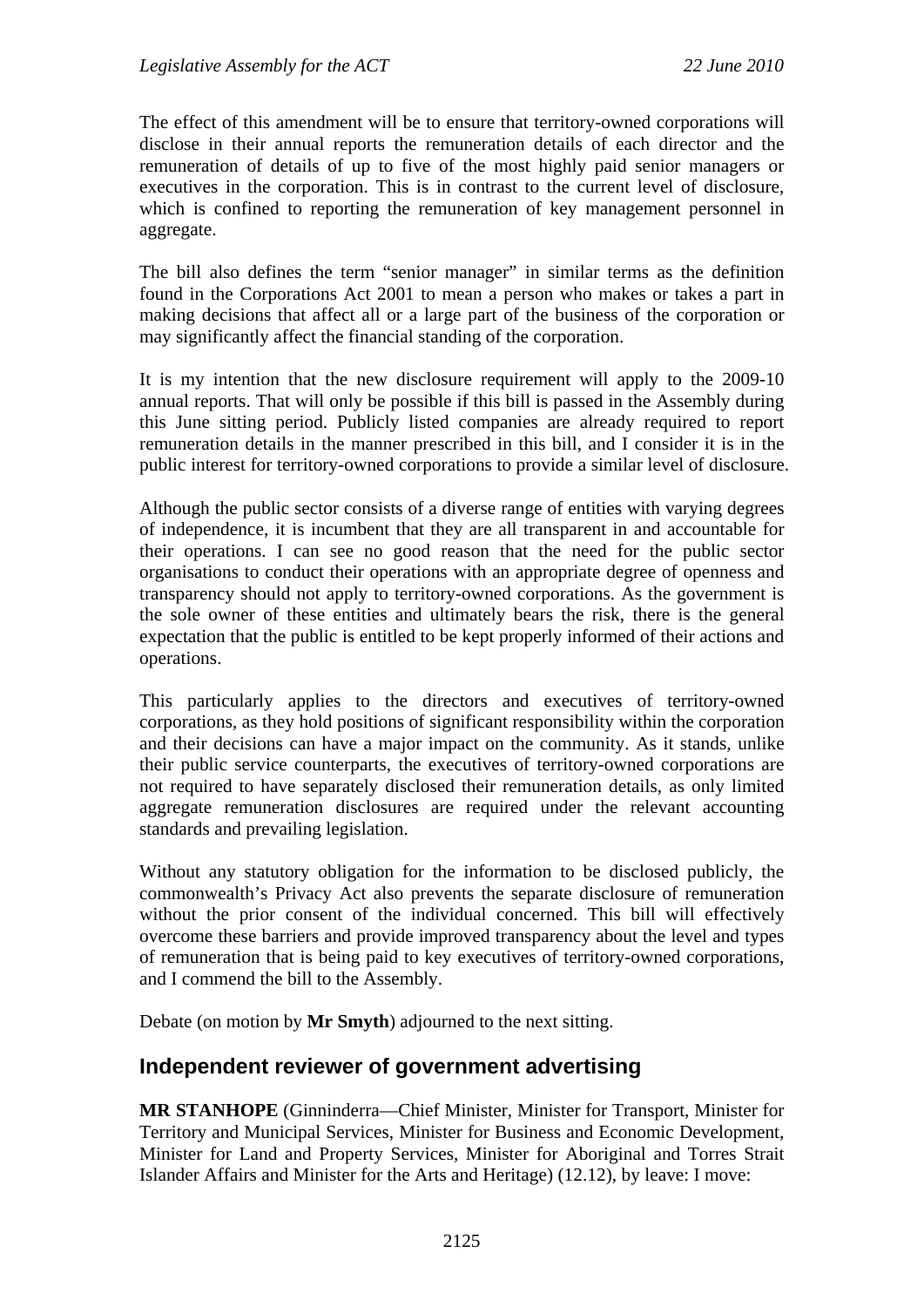That, in accordance with section 12 of the Government Agencies (Campaign Advertising) Act 2009, this Assembly approves the appointment of:

- (1) Derek Volker as the Independent Reviewer—ACT Government Campaign Advertising, for a period of three years commencing 1 July 2010; and
- (2) in instances when the Independent Reviewer is unavailable to review proposed government campaign advertising, Crispin Hull as Alternative Independent Reviewer—ACT Government Campaign Advertising, for a period of three years commencing 1 July 2010.

This motion is to appoint Mr Derek Volker as independent reviewer, ACT government campaign advertising, in accordance with clause 12(4) of the Government Agencies (Campaign Advertising) Act 2009. In addition, I nominate Mr Crispin Hull to be appointed as an alternative reviewer who can be called upon to scrutinise future ACT government advertising.

For the information of members, I table the following papers:

ACT Government Campaign Advertising—Appointment of Independent Reviewer—Curricula Vitae—

Derek Volker. Crispin Hull.

Derek Volker has broad experience in the private and public sectors, making him aware of the realities and sensitivities of agency advertising within government. His experience has equipped him to judge what is and is not appropriate in the expenditure of public funding. Mr Volker has extensive public service experience, including being a former departmental secretary of the commonwealth departments of veterans' affairs, social security and education.

For a decade, Mr Volker was the chairman of the Government Relations Group in Corrs Chambers Westgarth. More recently, Mr Volker chaired the ACT government's Skills Commission and he has also chaired the Australian Capital Tourism Corporation. Mr Volker is currently the Chair of Defence Housing Australia, City West Precinct Committee and the OzHelp Foundation. I can think of no individual better suited and qualified to take on this role for the Assembly and I trust that this view is shared by the members of the Assembly.

Mr Crispin Hull as the alternative reviewer can be called upon in the event that Mr Volker is unavailable or absent. Mr Hull has extensive experience in media and communications and has formal legal qualifications. Mr Hull has a deep understanding of all of the issues upon which the reviewer could be expected to exercise judgement. Mr Hull has written for the *Canberra Times* for 30 years, with seven years as editor. Mr Hull is currently a lecturer in journalism at the University of Canberra and that involves teaching media law.

These eminently qualified and experienced Canberrans were chosen through an expression of interest process and I present them for the approval of this Assembly to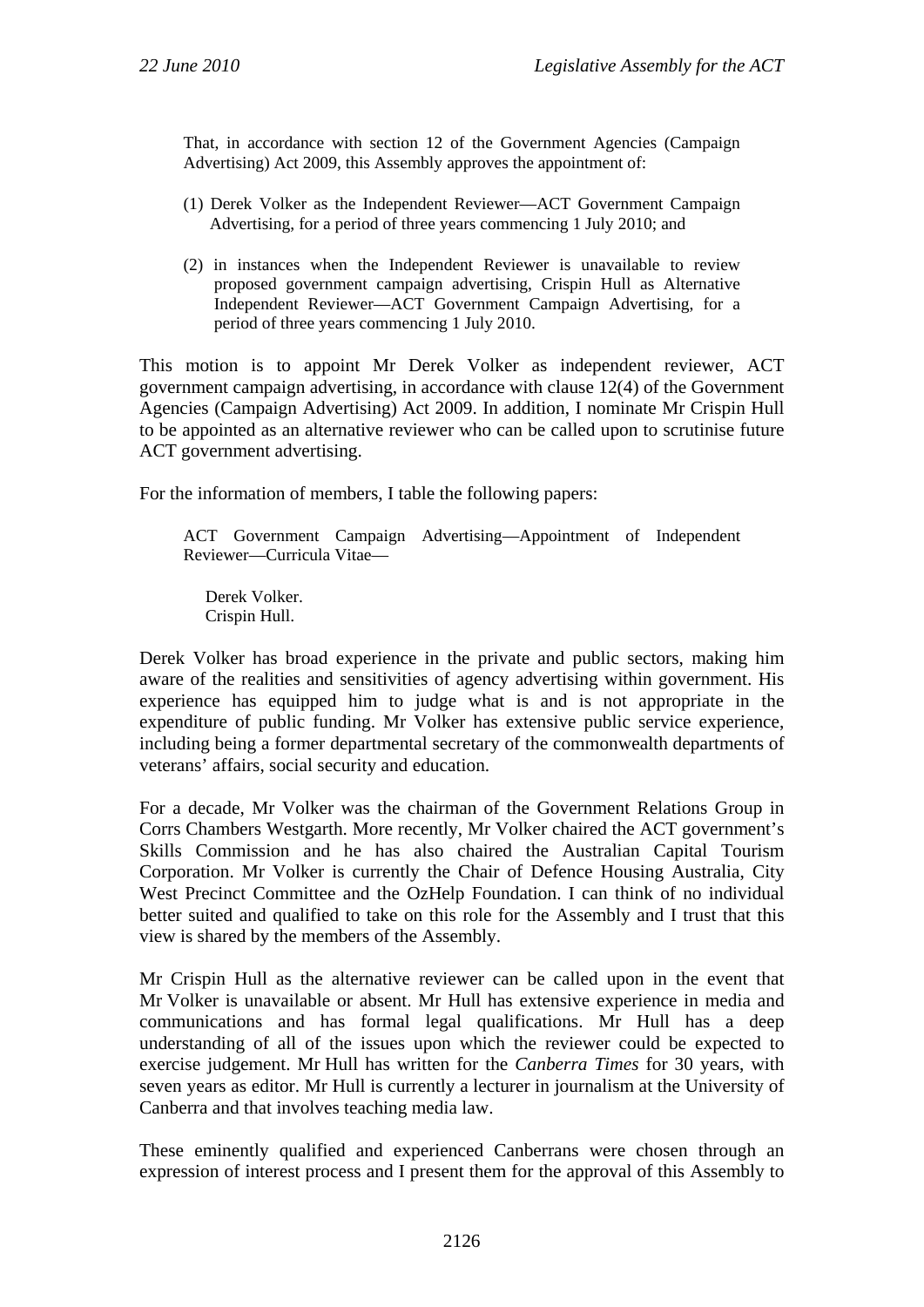ensure that the critical business of a government being able to communicate effectively with residents can continue from 1 July and that in future that capacity to communicate in the terms of government paid advertising will, of course, to the extent that advertising exceeds \$40,000 in value, be scrutinised and agreed to by the Independent Reviewer as set out in the Government Agencies (Campaign Advertising) Act 2009.

The government have applied section 12(4) of the act in bringing these proposals to the Assembly today and we have complied with and applied the act in precisely the terms and with the intent that was agreed by this Assembly when it chose, in its wisdom, to accept and implement legislation brought forward by the Leader of the Opposition.

So, in conclusion, in the context of this, this legislation was introduced by the Leader of the Opposition. I congratulate him on its successful passage. The government has implemented it rigorously and to the letter in bringing forward these proposed appointments for the Assembly's endorsement today and the government, of course, is happy to be involved in the implementation of Mr Seselja's legislative provision today.

We are complying with the letter of that legislation, as Mr Seselja sought and as he introduced it, as he had it drafted and as it was proposed to apply. Mr Volker is an outstanding candidate and, similarly, the territory can be pleased and thankful that Canberra citizens of such unimpeachable reputation and character and with such significant experience as Derek Volker and Crispin Hull were inclined or prepared to respond to the call for expressions of interest.

**MR SESELJA** (Molonglo—Leader of the Opposition) (12.17): We will not be supporting this motion today, for a couple of reasons, the most important of which is that Mr Stanhope has not gone through the kind of detailed process we would expect.

In the end we cannot make a judgement on whether or not Mr Volker is indeed the best applicant for the job without actually seeing who all of the applicants are. I have written to the Chief Minister in these terms and asked that we be able to see the full list of applicants so that we can judge who is the best qualified. This is a decision for the entire Assembly. That is how the legislation was designed.

It is worth going to the legislation briefly. This is an important piece of legislation. It was important that the Assembly passed it—we were very proud to bring it forward and it is to play a very important role. It is to play a role to ensure that governments are constrained from engaging in inappropriate advertising which is not about informing the community but is about enhancing the government's electoral prospects.

Indeed, we have seen this playing out very recently, federally, again. Because this was not in legislation federally, the Prime Minister was able to unilaterally water the process down—to the extent that the Auditor-General at the commonwealth level said it had been watered down—to the extent that the government could go ahead on its merry way and commit \$38 million to prosecuting its case for a super tax on mining and indeed in a number of other areas where we are seeing commonwealth advertising at the moment.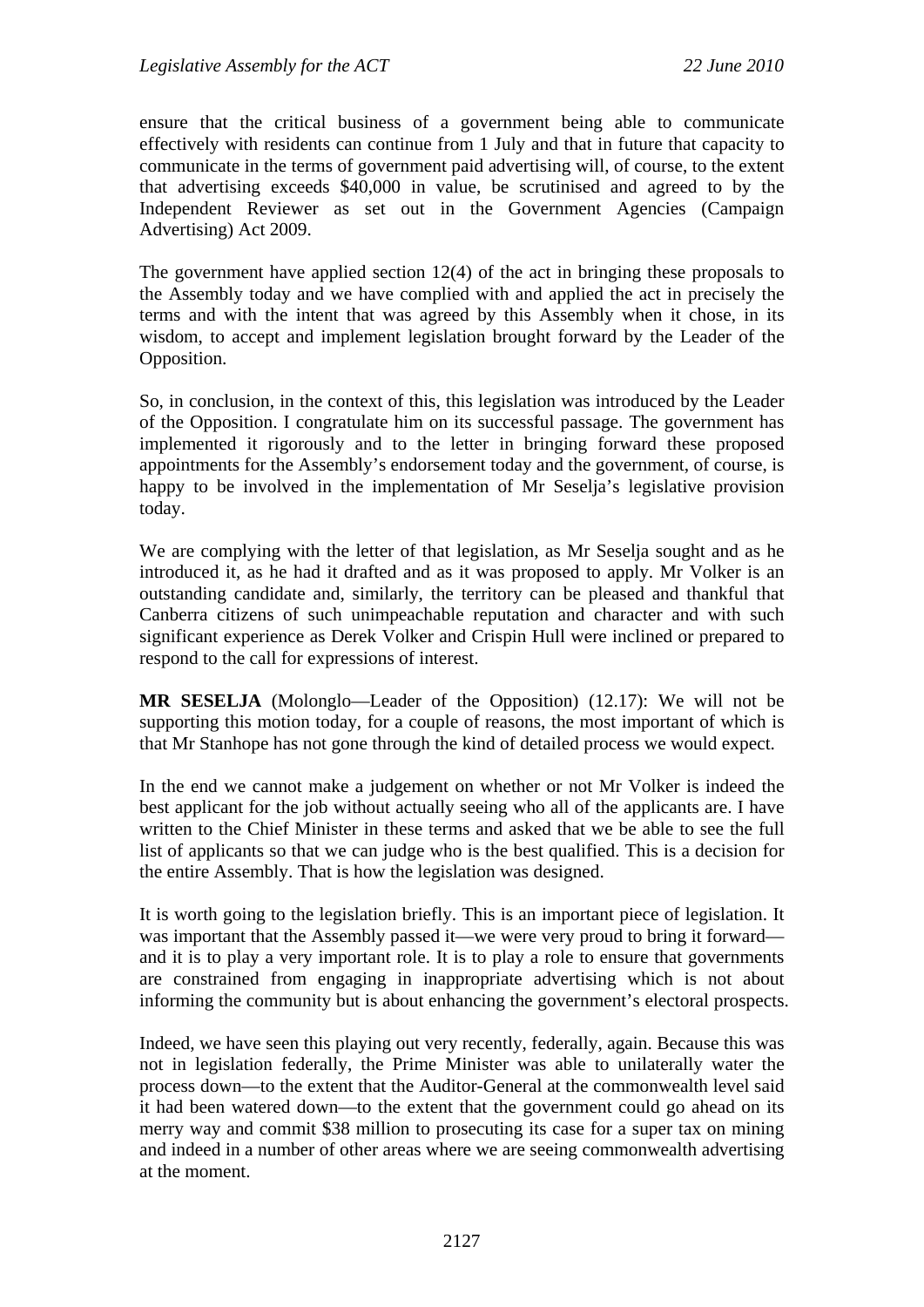That is what this is about. The legislation is a package and it will function well if we have the right legislation. It is not exactly what we wanted but we believe it is a pretty good balance based on some negotiation with you, Mr Speaker, and indeed the government. We believe that, whilst we did not all get exactly what we wanted, we got something pretty close that we believe is workable. It will not be perfect—maybe it will have to be amended down the track—but it is workable.

We also then need good guidelines and the guidelines need to be robust. There will be negotiation about those and it is important that we get them right. We need to make sure that the guidelines do not in some way water down the intent of the legislation, and that could easily happen. So we will be negotiating very closely to make sure the guidelines are right.

And, thirdly, we need to ensure that the person reviewing the legislation and how the government complies with the guidelines is absolutely the best person for the job and is beyond reproach. I have no particular criticisms to make of either of the people proposed here. It is simply our view that in order for us to know that this is the best person for the job we need to know who has applied. We understand that there were a number of applicants, about nine. Many of those may be not qualified; many may be very qualified. We do not know because we have not seen that list.

That is important, and it goes back to the fact that this is not a decision for the Chief Minister to make unilaterally or indeed for the government to make on its own. It is a decision for the Assembly. We sought that information from the government, we have not received it and for that reason we cannot support this motion today. If someone wants to propose an adjournment of this debate, we would be pleased to have further discussions and further negotiations along those lines. But, as the motion stands, until we have seen the pool of applicants, we cannot be 100 per cent sure that we are getting the absolute best applicants or make sure that what is a very important reform is not in any way undermined.

As I say, the legislation needs to be right—it is about right—the guidelines need to be strong and the person reviewing the government's advertising proposals needs to be the best person for the job. If we tick off on all of those things, we can be very confident that we will have a very robust regime, as opposed to what we have seen federally. Federally, we have seen Kevin Rudd watering the process down, using the veneer of a process to allow him to go on his merry way.

And did his predecessor do it? Yes, he did, and Mr Rudd criticised him for it and said it was a cancer on our democracy. He said, "I'm going to put in place a process that will stop that from happening again," and he was able to water it down to the extent that now we are seeing advertising of government policy, funded by us, funded by the taxpayer, really to tell us why we should back the government's argument on a contentious policy issue—a contentious policy issue that is potentially not going to come before the parliament for a number of years, yet we are being treated to \$38 million worth of advertising to tell us why the government is right.

That is what can happen if we do not get all aspects of this process right. We do not want just the veneer of a process; we want to get all aspects right. So I will restate it: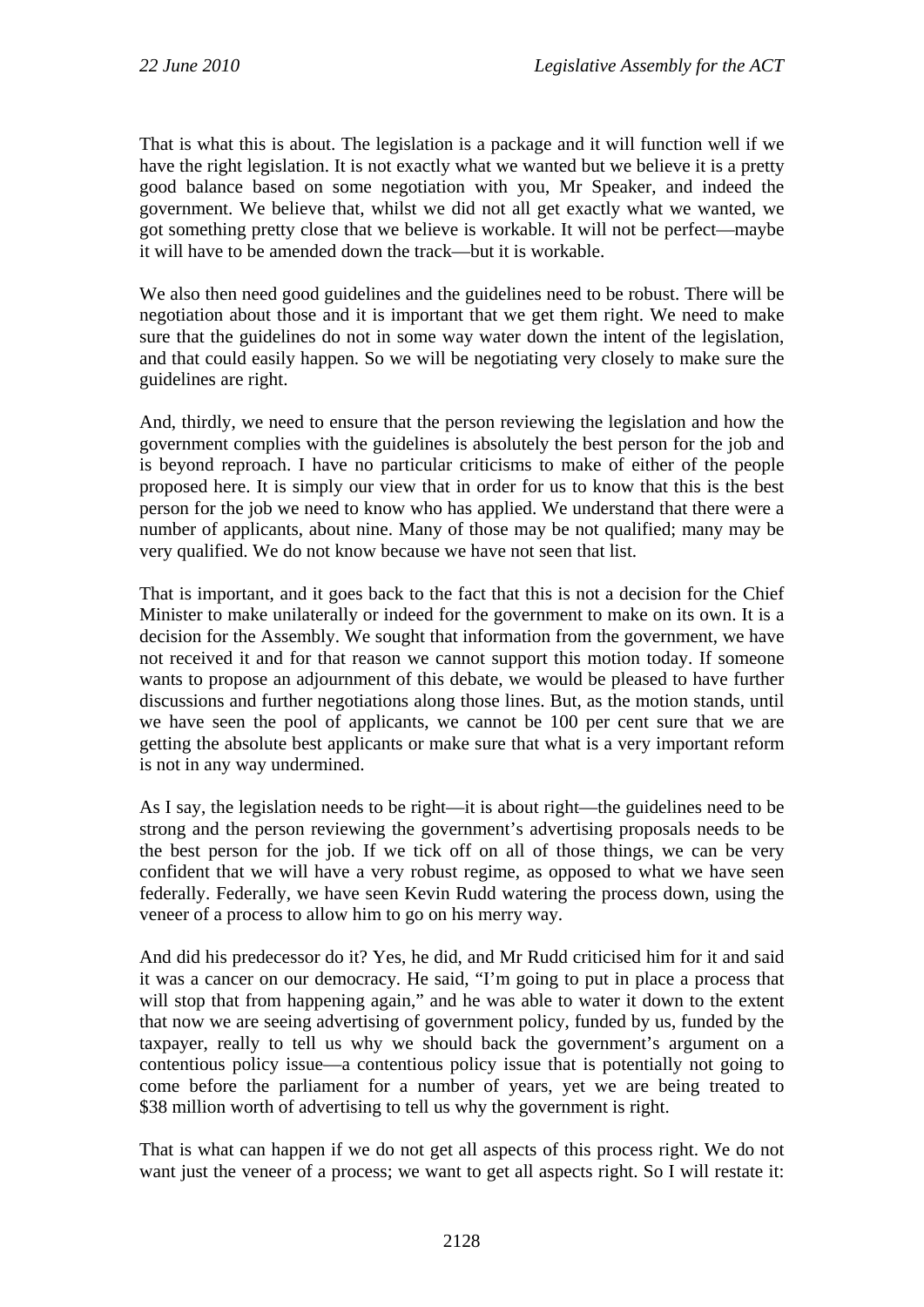we need to get the legislation right. We have got that about right. We need to get the guidelines right. There will be negotiations on that and I hope that all parties will engage in that in good faith. And, thirdly, we need to make sure that we have the 100 per cent best applicant for the job in the job of reviewing this. We simply cannot make a judgement on that unless we are given details of all of the applicants so that we can then make an informed judgement.

As I mentioned earlier, if someone wants to adjourn the debate so we can have further discussions, we would be pleased to consider that. But, as the motion stands, because of the lack of information, because we have not received all of the details that we have asked for from the government, because we have not received the full list of applicants, we will not be supporting the motion.

**MS HUNTER** (Ginninderra—Parliamentary Convenor, ACT Greens) (12.24): The Greens support the nominations of Mr Volker and Mr Hull. They have expertise and experience in the relevant fields as set out in section 12 of the Government Agencies (Campaign Advertising) Act 2009. For Mr Volker that is in public administration and for Mr Hull in media and law. Neither of them is currently employed in the public service and both of them have quite distinguished careers in their respective fields.

Mr Volker was the head of three commonwealth departments under both Labor and Liberal governments and has been appointed to roles by both Labor and Liberal ACT governments. He is a fellow of the Australian Institute of Public Affairs and has been for 18 years.

Mr Hull, as we all know, is a well-known Canberra media identity and has written articles expressing views both positive and critical towards all parties in this place. His legal expertise and media knowledge make him well placed to perform the role if Mr Volker is unavailable.

I am confident that both nominees will perform the role objectively, fairly and in accordance with the provisions of the act. That said, I think it is worth considering the issue of bias, which is, of course, a reason for the requirement of a two-thirds majority of the Assembly to be in agreement with the proposed reviewers. The concern and the need for independent decision makers comes about because of a fear of bias and an inherent mistrust in objective decision making where the decision maker stands to benefit.

It is a fundamental principle of the common law that no person shall be the judge of his or her own cause. Therefore, this Assembly has determined that it is inappropriate that the government decide to undertake an advertising campaign from which it potentially stands to benefit, without the approval of an impartial person who can objectively assess, against established criteria, the appropriateness or otherwise of advertising material.

The key point here is that the decision maker must be, and must be seen to be, impartial; that is, disinterested in the matter at hand. There must be neither actual nor apprehended bias. It would be fair to say that this rule is seen to be universally true of all executive and judicial decision makers. Professors Creyke and McMillan in their book *Control of government action* make the point very well when they say, "The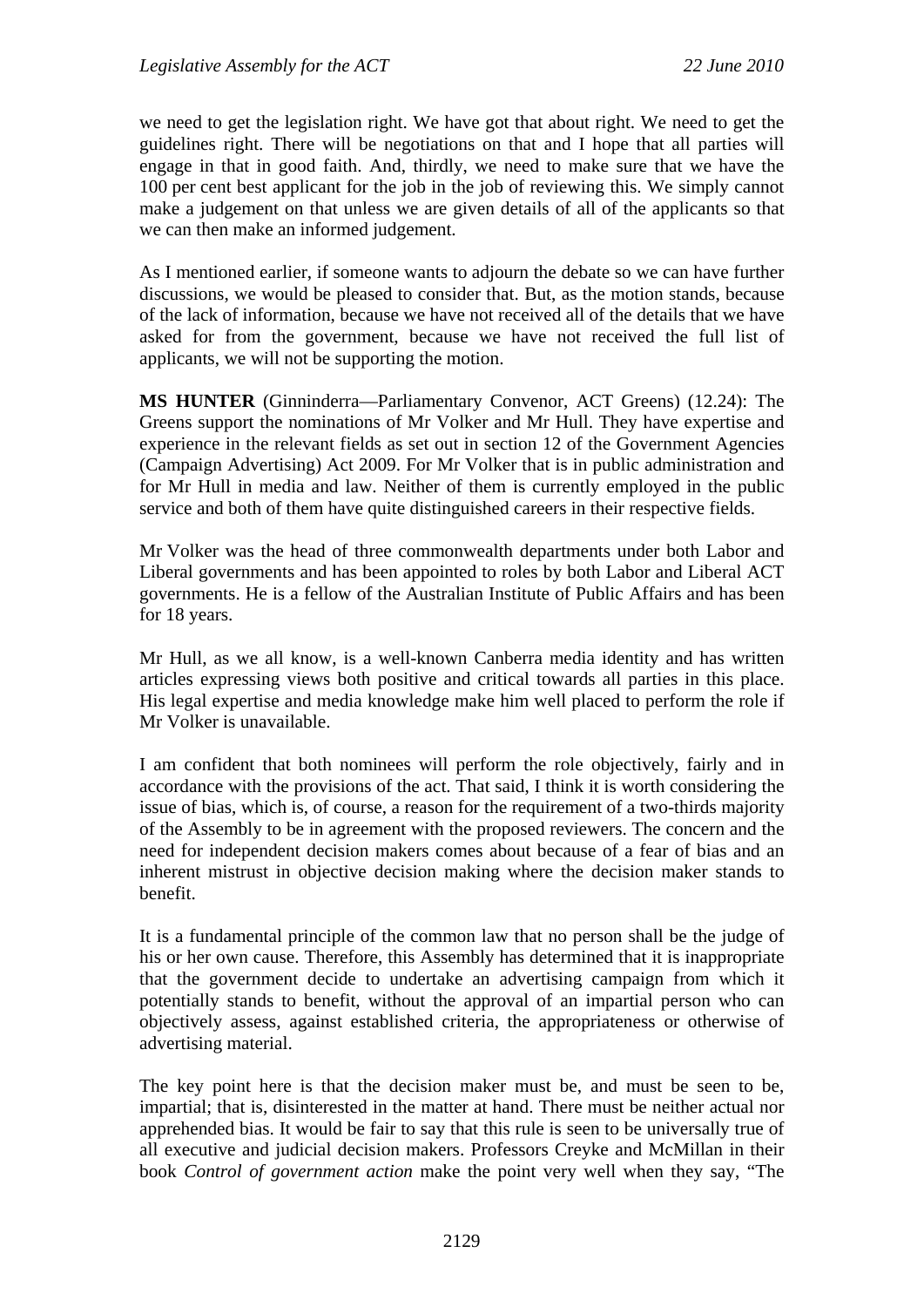absence of bias maintains that standard of probity and fair play which promotes confidence in the institution to which the decision maker belongs." In this case it provides public confidence that public money will not be spent by the government to further their political ends.

The High Court has established two categories of bias, actual bias and apprehended bias. Actual bias exists when a decision maker's mind is so closed to persuasion that argument against the view is ineffectual. This is set out in the case of the Minister for Immigration and Multicultural Affairs and Jia. It should be noted that it is difficult to prove this level of bias as it is so plain that such a transgression is rare.

Apprehended bias is of course more common and much more open to dispute and much more relevant to the purposes of today's discussion. The High Court's decision in Ebner and Official Trustee in Bankruptcy sets out that apprehended bias arises when in all the circumstances a fair-minded lay observer might reasonably apprehend that the decision maker might not bring an impartial and unprejudiced mind to the resolution of the question the decision maker is required to decide.

This is an objective test; it is the impression of the reasonable person. That is all that is required. The question is not whether the decision maker's mind is blank; it is whether it is open to persuasion. This point was also set out in Jia. The test is not real likelihood or real danger as is the case in the UK. In Australia, the bar is lower. The common law sets the test at the reasonable possibility; that is, it must be real and not remote. On this point I draw members' attention to the High Court's decision in Hot Holdings Pty Ltd and Creasy.

Having set out the tests that the judiciary has established and noted that the rule against bias applies to all decision makers, it must again be noted that the application of these principles outside of the judiciary must recognise and accommodate differences between court proceedings and other kinds of decision making.

In this instance the concern is that the decision maker has a particular, or particularly strong, political view. An ordinary belief in the ideas and values generally espoused by a particular party cannot in this case be sufficient to give rise to bias. Had they worked for or given an active indication of wanting to further the cause of the party to the extent that their decision making could be reasonably seen as possibly coloured by that desire for the success of a particular party, that would be sufficient to disqualify a person from performing the role.

With that in mind, I would like to turn to what I believe to be the most effective means of evaluating the existence or otherwise of bias. Justice Deane in the case of Webb and Regina set out four distinct but sometimes overlapping categories of case where an appearance of bias exists. The first is interest—some direct or indirect interest in the proceeding, decision or outcome, whether pecuniary or otherwise. The second is conduct—is there any conduct, including published statements? The third is association—is there a direct or indirect relationship, experience or contact with a person or persons interested or otherwise involved in the outcome of proceedings? And the fourth is extraneous information—is there anything else that we know about the decision maker?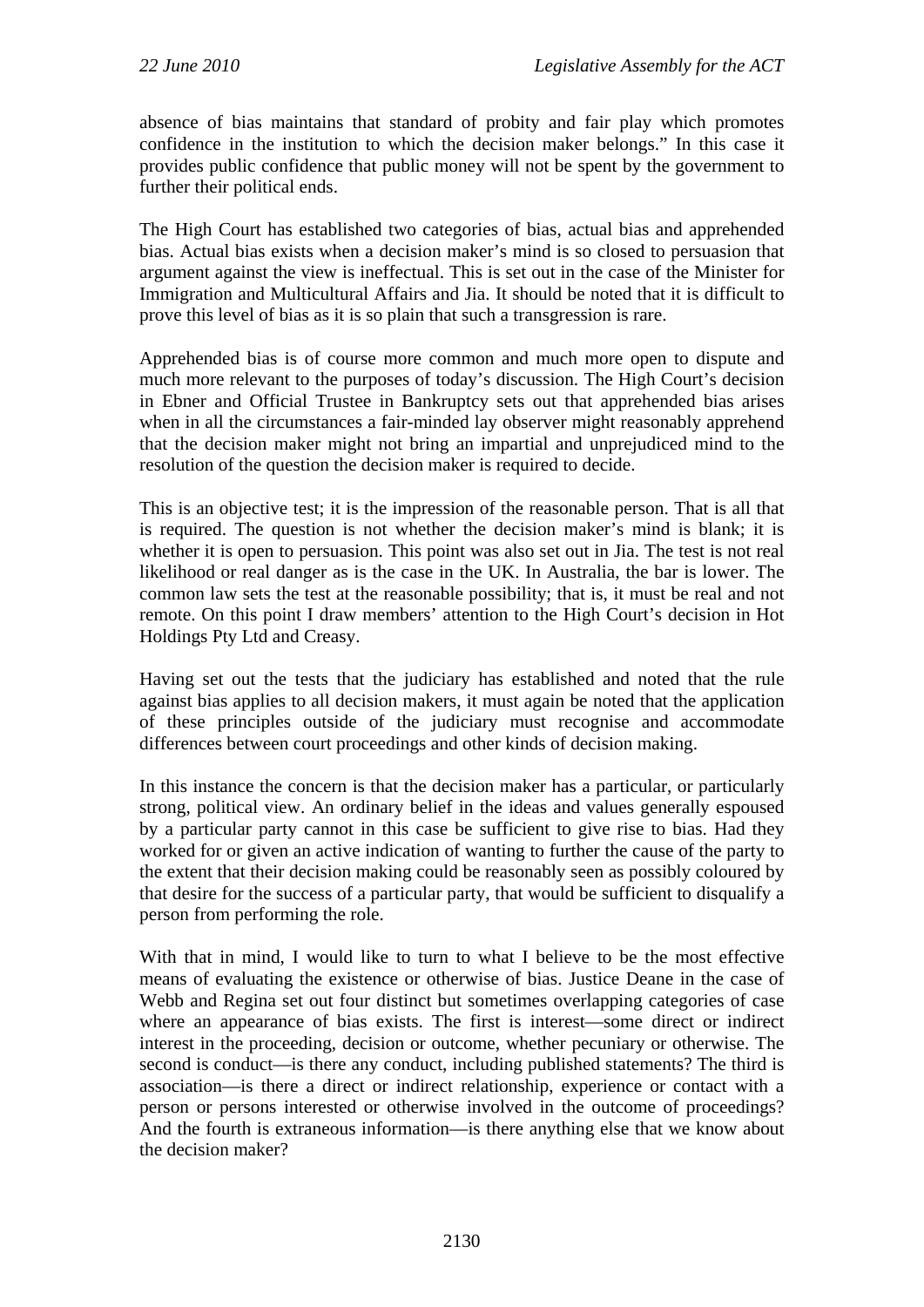The standard to which these must be measured is: does it give rise to a reasonable apprehension of partiality, prejudice or prejudgement?

I am not aware of anything that would lead me to believe that either of the nominees has any particular interest in the decisions that will be made in the role. There is no conduct to point to that suggests a view one way or the other. As I said, Mr Hull has published views in support of and criticising all parties in this place. There is no relationship, experience or association with any political party, nor a history of supporting or contributing to any party.

Finally, no other material has been brought to my attention that would give rise to a reasonable apprehension of partiality, prejudice of prejudgement. And neither have I seen any evidence to suggest that Mr Volker has any particular interest in the decisions that will be made in the role.

Some further examples of bias which I think it is relevant to highlight to assist in the evaluation of the existence of any bias include where the decision maker appears to have views which suggest they may prejudge or where there are close family or personal relationships between a decision maker and a party. Again, I have seen no evidence in regard to either of the nominees, and it is for these reasons that we are happy to support the nominations.

I would also like to add that it is not the people performing the role but also the actual scheme itself that establishes the credibility or otherwise of government advertising. I note this week that the commonwealth Auditor-General said he would not be part of the commonwealth government's new scheme in the evaluation of government advertising because he did not want to lend credibility to what in his view cannot be described as a credible scheme.

I think we are all very aware of how important the guidelines will be in the operation of this legislation and I look forward to some robust debates to ensure that we do have an objective and credible scheme that the public can have confidence in. As I said, I am confident that these two individuals will acquit the roles well and make honest, open and credible decisions with their minds open to the competing arguments on the merits of each individual advertising campaign, and I wish them well in doing so.

The act sets out quite clearly that it is incumbent upon the minister to appoint a reviewer and to present that nomination to the Assembly for its approval. There is no provision for members to participate in a selection process or to be made aware of alternative candidates. The requirement that two-thirds of the Assembly agree with the minister's proposal is a safeguard to ensure sound decision making. The act does not provide for it to be anything more than that. This is the system that we all agreed to.

There is no process in the act for parties, other than the government, to vet applicants. We must accept and acknowledge that we have provided for the minister and only the minister to make the decision as to who is nominated for the position. If you disagree with the nominees, you must explain why it is you believe that they will not acquit the job well. A comprehensive system of tests and standards has been established to make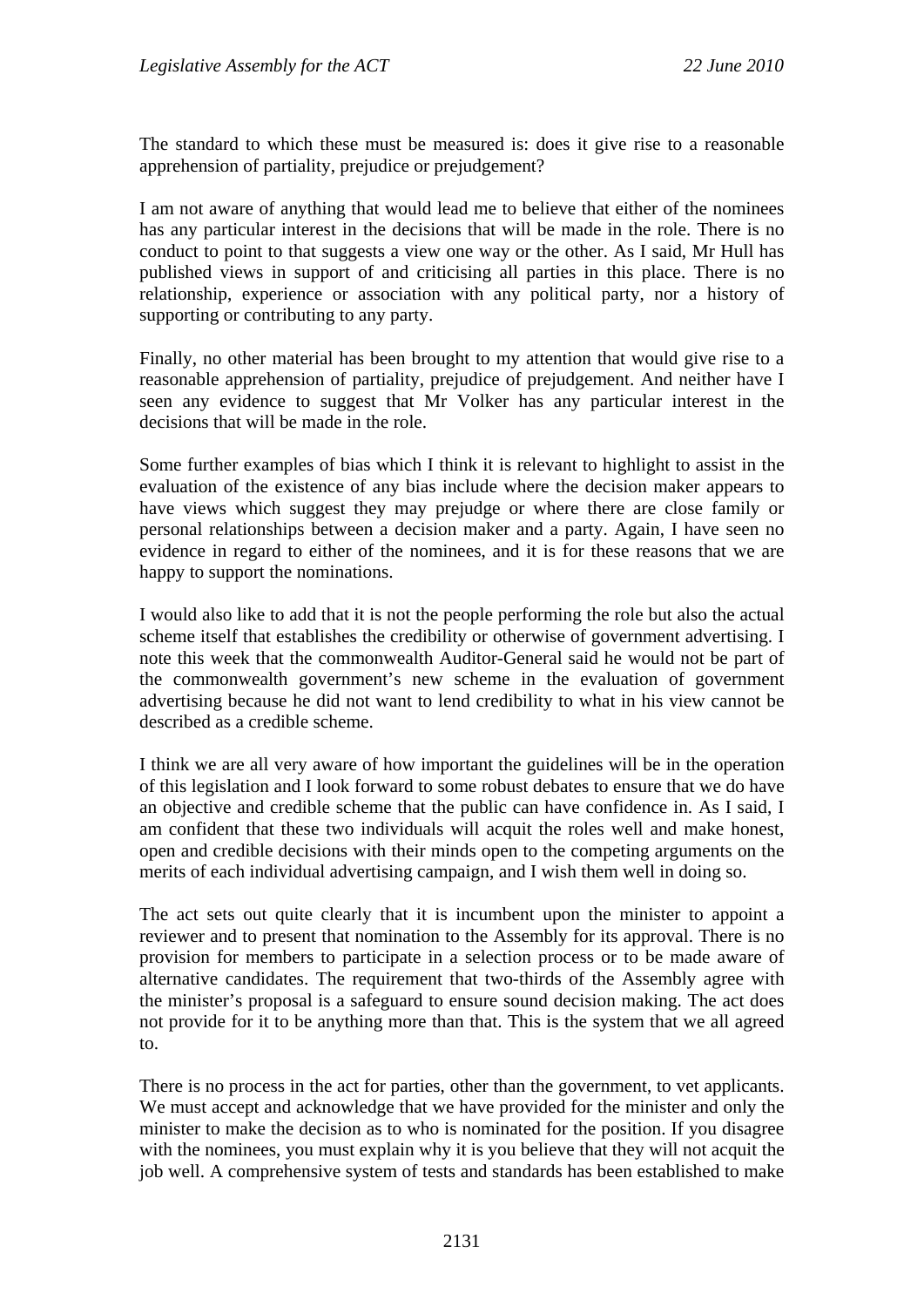such a decision and there are no compelling arguments to suggest that any of these tests have been satisfied.

I can see nothing in the long list of achievements of either of the candidates that demonstrates that either of them is incapable of making an independent and objective decision on the merits of the material before them. As I have indicated, the ACT Greens will be supporting the appointment of Mr Volker and Mr Hull in these roles as independent reviewers.

*Debate interrupted in accordance with standing order 74 and the resumption of the debate made an order of the day for a later hour.* 

## **Sitting suspended from 12.34 to 2 pm.**

## **Questions without notice Hospitals—waiting times**

**MR SESELJA**: My question is to the Minister for Health. Minister, the Australian Institute of Health and Welfare report on Australian hospital statistics shows that the ACT has the longest elective surgery waiting times in the country. Minister, why do Canberrans wait longer for elective surgery than anyone else in the country?

**MS GALLAGHER**: I thank the Leader of the Opposition for his question. I think we have covered the subject of elective surgery in this place a number of times. To begin with, the data that was released, I think on 17 June, is data that is almost two years old. Our current performance is—

**Mr Hanson**: It has got worse, though, hasn't it?

**MR SPEAKER**: Thank you. Let us hear the minister.

**MS GALLAGHER**: Our current performance is improving. Part of the reason that we have struggled in delivering as much elective surgery as we could have is the number of beds that have been available in ACT public hospitals. It is interesting to note that the latest report showed an improvement—I think 2.8 per cent growth in the number of beds across the ACT public hospitals against a national decline of 3.8 per cent, with us improving the most. That is to create the capacity to deliver the elective surgery that we need.

We are also in an unusual position where we have two hospitals to share the entire elective load for our city. We have one of the highest utilisation rates of the public hospital in the country, second only to the Northern Territory. That does create some very peculiar conditions for the ACT.

However, when you look at our throughput, which is the thing that we can control we cannot control additions to the list—that throughput continues to increase. The demand for elective surgery grows; our throughput grows. We have to concentrate on continuing to create the capacity and to increase our ability to work with the private sector, which is something that we have not been able to realise previously, due to some historical arrangements with our specialists. But we believe that we are at the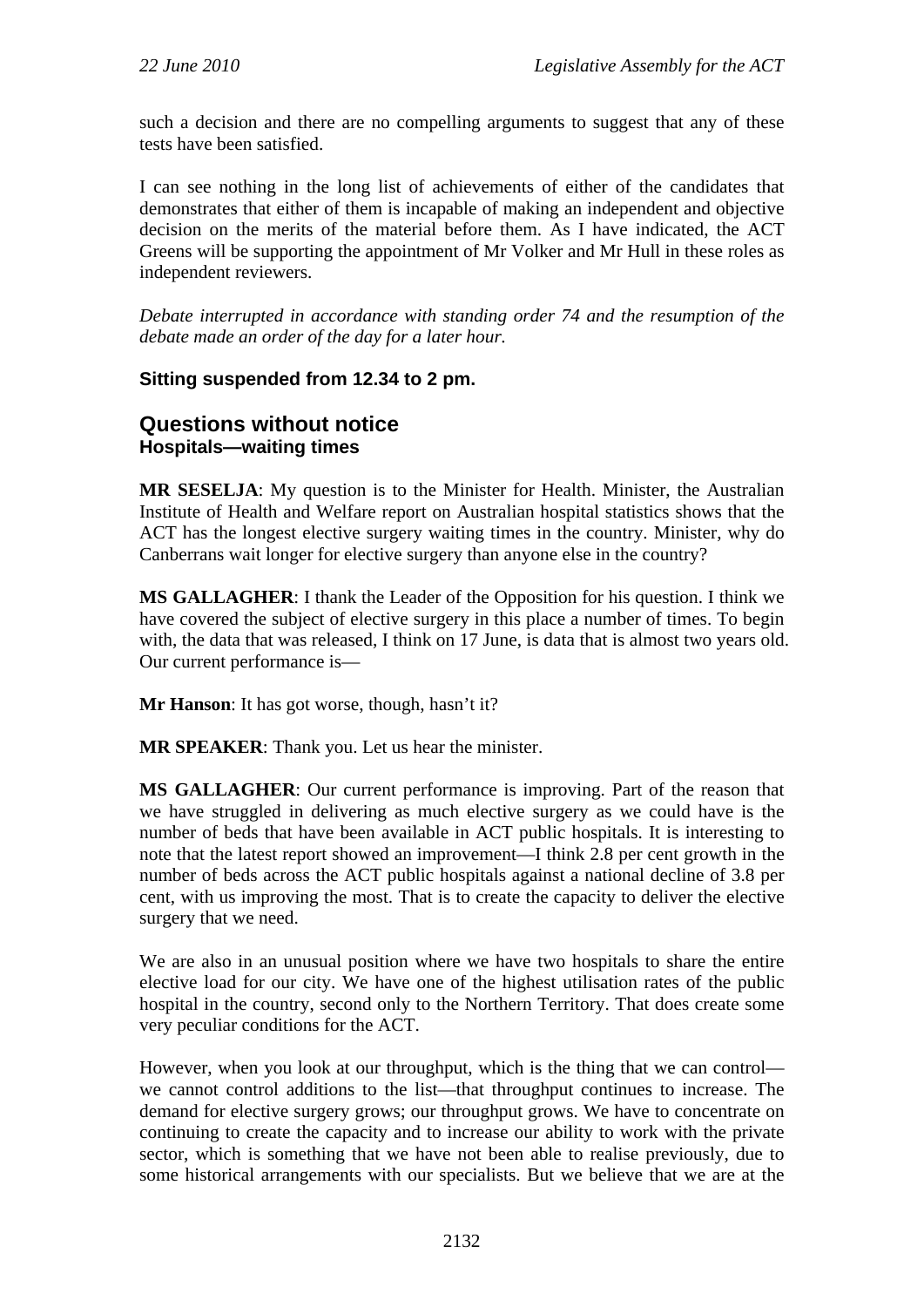point in time now when we will be able to leverage the private sector as much as we can and see improvements.

ACT Health and this government continue to work hard to improve the performance of elective surgery and people's access to elective surgery across the ACT.

**MR SESELJA**: A supplementary?

**MR SPEAKER**: Mr Seselja.

**MR SESELJA**: Minister, why has the situation got worse, on the Australian Institute of Health and Welfare's figures, going from 72 days to 75 days?

**MS GALLAGHER**: The measure being used is the length of time for people who have been removed from the list. As members know, this period of time does cover the long-wait reduction program that we instigated to address long waits on the list. If you are removing people who have been on the list for a long period of time, then your median time and the wait, when it is displayed through those reports, will be longer.

The alternative is to ignore the long-wait list and to concentrate on people who have just joined the list and remove them very quickly. Then you will see a dramatic reduction in your median waiting list. It is a way that you can manipulate the figures. We have chosen not to do it. We have chosen to target those who have waited longer than reasonable for surgery and remove them from the list.

**MR SPEAKER**: Supplementary question, Mr Hargreaves?

**MR HARGREAVES**: Thank you very much, Mr Speaker. With respect to waiting lists, given that the availability of beds is the major factor in it, has the government actually caught up in replacing the beds that the Liberals removed from the hospital system?

**MS GALLAGHER**: The latest data shows again that we were the jurisdiction that was increasing our bed numbers—I think up to 875 now—against a national decline in bed numbers. Bed numbers are central to the delivery of elective surgery because if you do not have the beds to put people in after they have had their surgery then you cannot do the surgery in the first place. So part of every year's budget has been to increase and replace the 114 beds that went missing under Mr Smyth's watch and to improve our bed numbers so that we have the capacity to deliver the surgery.

**Mr Smyth**: Prove it.

**MS GALLAGHER**: Mr Smyth, I have tabled—

*Mr Smyth interjecting—* 

**MS GALLAGHER**: While not wanting to respond to interjections, Mr Speaker, I have tabled the AIHW bed numbers report a number of times in this place, but Mr Smyth refuses to accept them. One hundred and fourteen beds went missing. We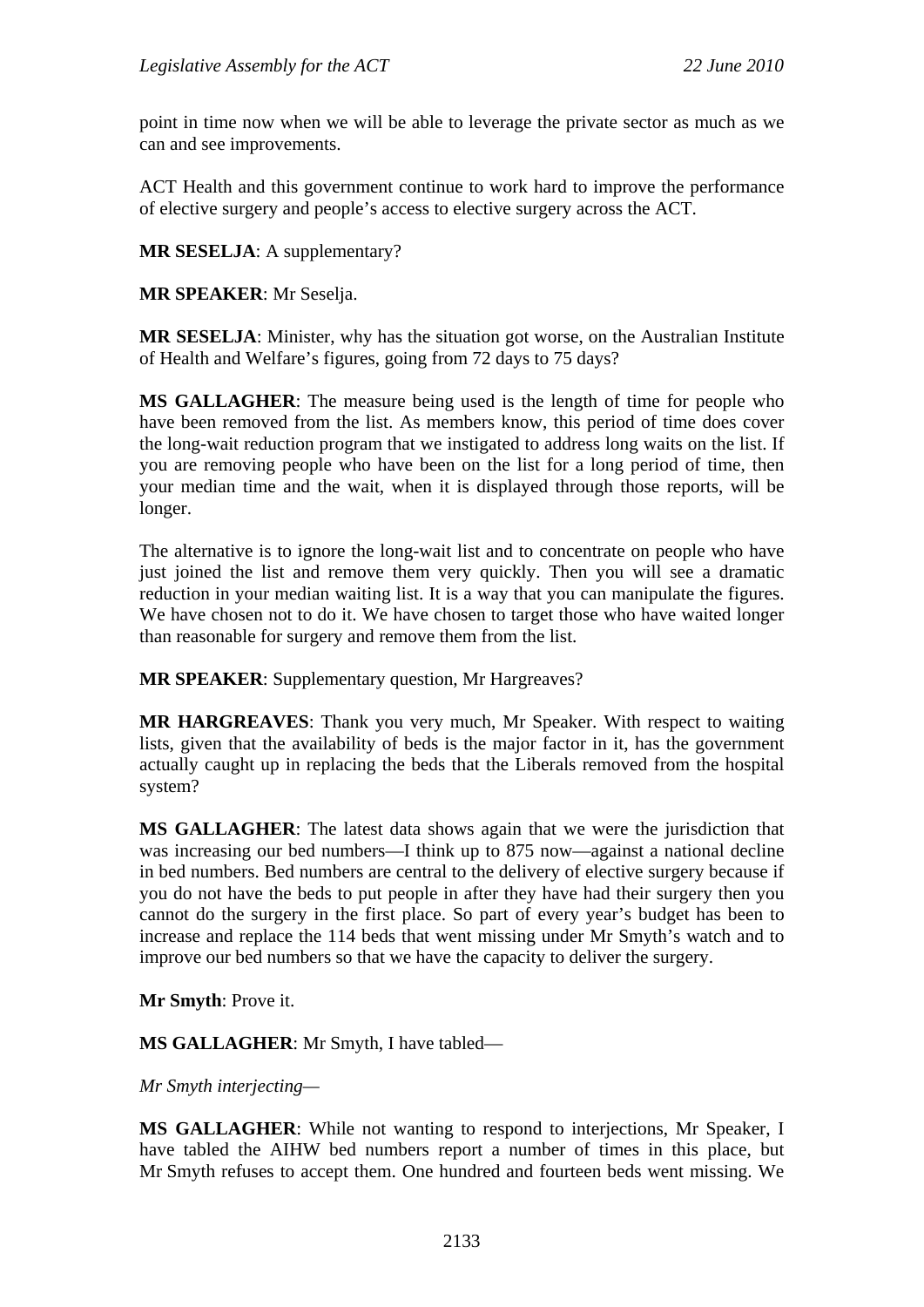have replaced those beds. Indeed, we have replaced more than those beds. We are up to 200 beds now replaced, and they will assist us—

**Mr Hanson**: Why are the waiting times not—

**MS GALLAGHER**: Because demand grows, Mr Hanson—what you do not get. It does not stay still. The health system grows. Demand grows. You have got to continue to invest and direct your services—and that is exactly what this government is doing.

**MR SPEAKER**: A supplementary, Mr Hanson?

**MR HANSON**: Yes, Mr Speaker. Minister, why is it that the waiting time at the 50th percentile is double the national average and at the 90th percentile it is 158 days longer than the national average?

**MS GALLAGHER**: As I have said a number of times, when you look at our performance in our urgent, emergency, surgery, we are the best in the country. I think up to 97 per cent of our category 1 patients are done on time. There is a considerable wait for some patients in categories 2 and 3. They are the longer wait patients and that is where you are going to see those distortions. The staff in the hospital work incredibly hard to make sure that people get access to surgery in a timely fashion. Some of our constraints include the availability of our specialists. If you do not have specialists to do the job in the public system or the private system in Canberra—

**Mr Smyth**: Fly them in.

**MS GALLAGHER**: Mr Smyth interjects, "Fly them in." The medical profession themselves have some views about that. There are impacts on other areas of delivery of health services. We recruit VMOs, we recruit staff specialists and we recruit locums. We have an active recruitment process.

**Mr Hanson**: Not very successfully you don't.

**MS GALLAGHER**: I know I should not respond to interjections, but everything that comes out of Mr Hanson's mouth is wrong and needs correcting.

*Mr Hanson interjecting—* 

**MR SPEAKER**: Thank you, Mr Hanson.

**MS GALLAGHER**: He has accused us of fiddling the books, of which he has no evidence. I would not imagine I would hear those words out of his mouth outside of this chamber.

**MR HANSON**: Others have gone on the record.

**MS GALLAGHER**: And who do not have any proof at all. This government is investing heavily in elective surgery. We have built extra theatres, we are employing extra doctors, and extra surgery is being performed.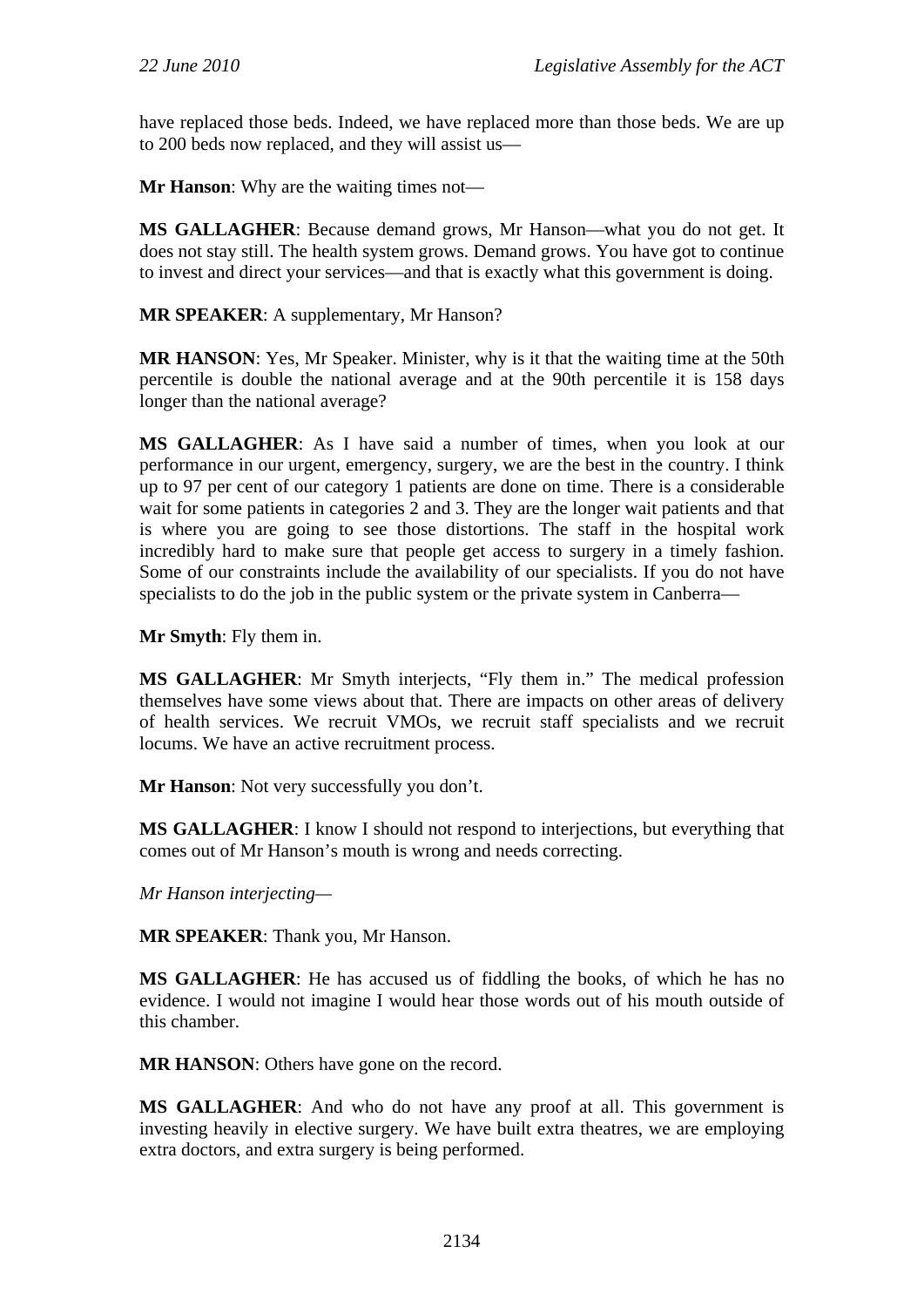### **Schools—adverse health reactions**

**MS HUNTER**: My question is to the Minister for Education and Training. Minister, it has come to my attention that three students from Evatt primary school have recently developed adverse health reactions since moving into the new funded BER building. Whilst reactions were not life threatening and were restricted to skin irritations and headaches, it is still very concerning. What mechanisms are in place to record and monitor any adverse health reactions that children, teachers and staff have within ACT government schools?

**MR BARR**: I thank Ms Hunter for the question. In terms of immediate responses, obviously at the school level, they would then be reported through to the school network leaders, who have a role within the Department of Education and Training. There are four network leaders for the different regions of the city—two north of the lake and two south of the lake. So there is an appropriate reporting mechanism for the school principal to advise the school network leader. In this instance, as it would relate to a capital works project, the capital works area of the department would then become involved.

I am happy, of course, given that Ms Hunter has raised this matter in the chamber, to provide further information to the Assembly once the department's response is concluded and to update the Assembly on how the department intends to respond to this particular incident.

**MR SPEAKER**: Ms Hunter, a supplementary?

**MS HUNTER**: Minister, what policies and procedures are in place during and after the painting, laying of carpets or installation of other fixtures and furnishings that have off-gassing implications or issues such as strong odours and fumes?

**MR BARR**: Of course, there are a range of policies and procedures that are outlined on the department's website in relation to the issues that the member raises. There are also, in relation to any construction project, a range of other requirements and regulations a bit more on the planning and building side of the equation. They are all publicly available and Ms Hunter can peruse them at her leisure.

**MRS DUNNE**: A supplementary question, Mr Speaker?

**MR SPEAKER**: Yes, Mrs Dunne.

**MRS DUNNE**: Through you, Mr Speaker: minister, what particular steps are taken with new buildings to ensure that there are not toxic emissions with the furniture and fit-out? This is not the first time that this has been raised with you, as the minister. What have you done since it was last raised?

**MR BARR**: Yes, I am aware this was the subject of a motion in this place on private members' day. The department has sought to respond to that motion and, indeed, to the issues that were raised as part of that. There are, of course, a range of policies and procedures that are in place and that relate, as I say, to not only projects that are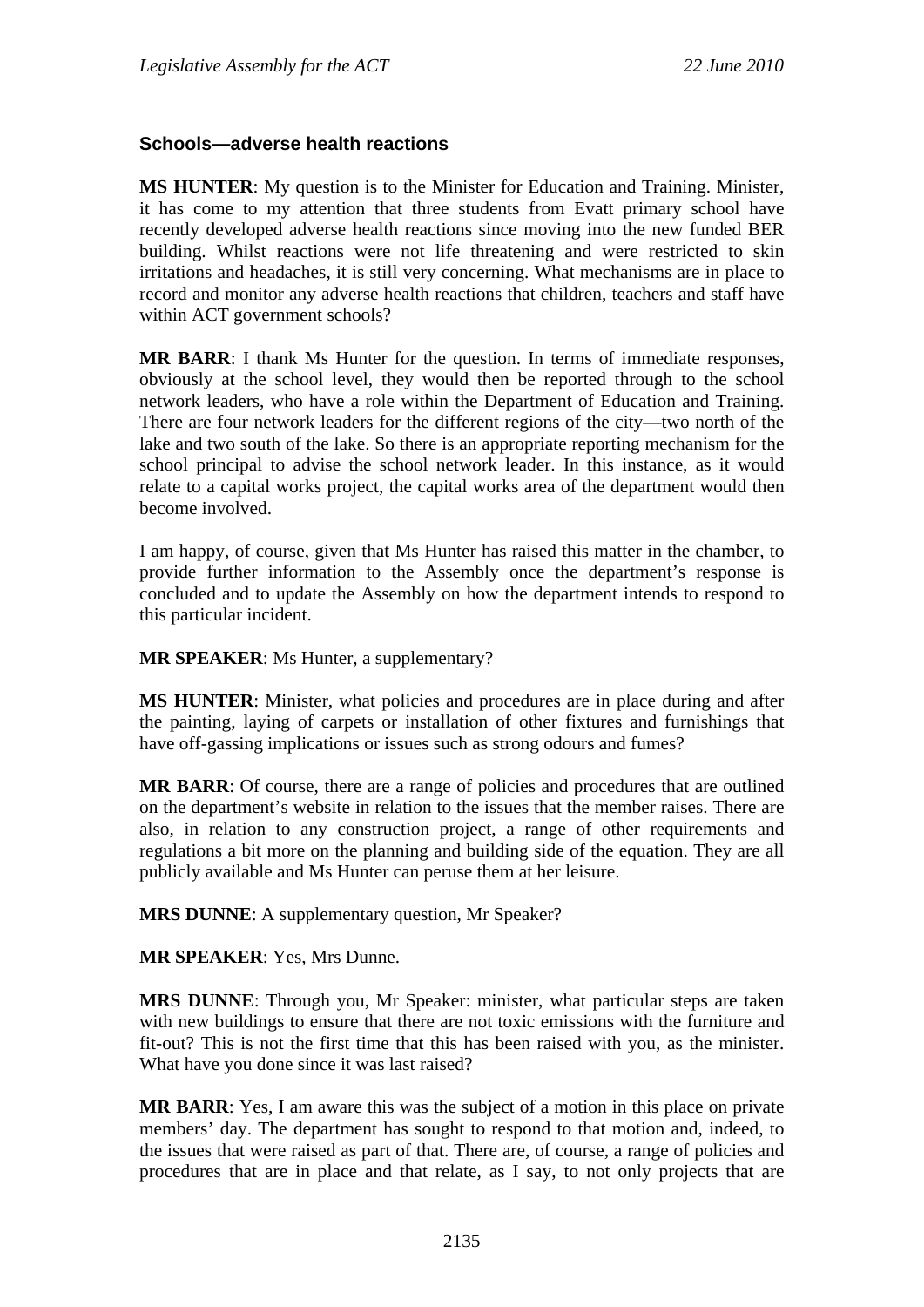conducted by the department of education but, indeed, any capital works projects, noting of course that in these instances, as it relates to schools, there is an important element here as we are dealing with children.

**MS BRESNAN**: A supplementary.

**MR SPEAKER**: Yes, Ms Bresnan.

**MS BRESNAN**: Thank you, Mr Speaker. Minister, has the ACT government assessed taking a precautionary approach in relation to the chemicals, fixtures and furnishings used in schools to protect the health of children, young people, staff and teachers?

**MR BARR**: Yes, it is my understanding that the department is considering those matters.

# **Visitors**

**MR SPEAKER**: Before we take further questions without notice, I would like to note that we have members of the Gold Creek Probus Club visiting us in question time today, and I would like to welcome them to the Assembly.

## **Questions without notice Hospitals—waiting times**

**MR HANSON**: My question is to the Minister for Health. Minister, the ACT President of the Visiting Medical Officers Association has alleged that the department does engage in the downgrading of patients who cannot be seen on time, saying that it is "an illegal stunt that's done by the administration to try and make their figures look better". Minister, has the department ever engaged in the practice of downgrading patients in order to make the figures look better, or is the ACT President of the Visiting Medical Officers Association lying?

**MS GALLAGHER**: There is absolutely no evidence of downgrading of elective surgery patients in line with the allegations made by Dr Peter Hughes.

**MR SPEAKER**: Mr Hanson, a supplementary question?

**MR HANSON:** Minister, what actions have you taken to investigate the claims?

**MS GALLAGHER**: The claims were made when I was on leave. I returned to work this morning. I have read a brief on the matter from my department and I will be following it up with them appropriately. Aside from the allegations made by Dr Hughes whilst I was on leave, let me say that the accuracy and the importance of very thorough collection of data for the use of health reporting are held in extremely high regard across ACT Health. To my knowledge, there has never been any evidence to say that the data collection processes have ever been doctored or tampered with to deliver some unknown benefit.

**MR SPEAKER**: A supplementary, Mr Smyth?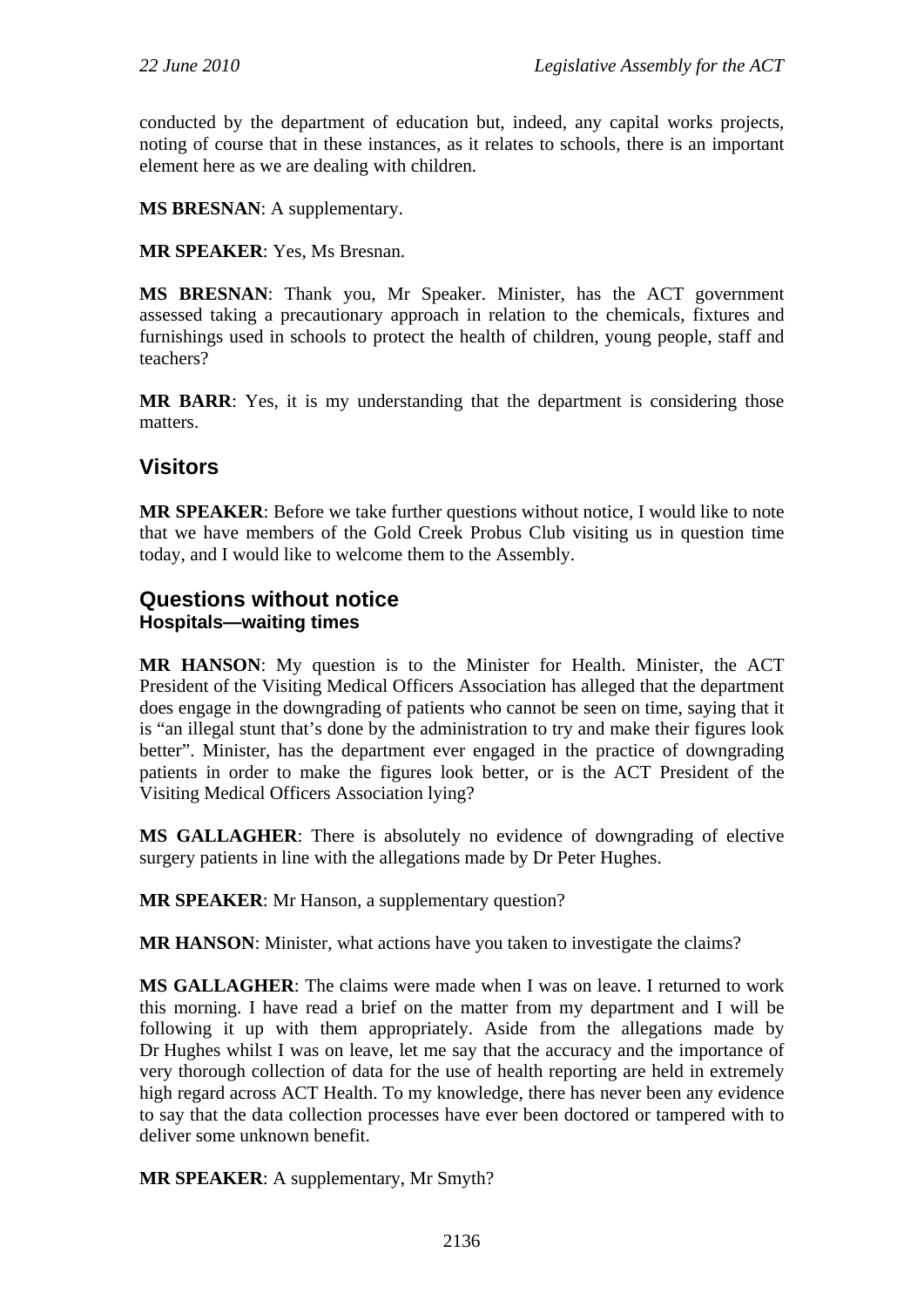**MR SMYTH**: Thank you, Mr Speaker. Minister, if to the best of your knowledge there has never ever been any evidence then why would this doctor make this claim if it were not true?

**MS GALLAGHER**: Mr Smyth will have to ask Dr Peter Hughes that question. I am not in a position to answer.

### **Hospitals—waiting times**

**MR DOSZPOT**: My question is to the Minister for Health. Minister, one of the Canberrans waiting for surgery has alleged that he was informed by ACT Health that anyone not operated on in the prescribed 30-day time frame is downgraded. Minister, have you investigated if these claims are correct and, if so, what actions have you taken or plan to take over this issue?

**MS GALLAGHER**: As I said, I read the brief from my department this morning. The staff involved do not agree with that recollection of events, that that is what was said. Obviously I will need to speak further with my department. I have visited the surgical bookings area within the hospital and I know the staff that work there. They are extremely professional. They know their job. In terms of communicating with patients, I think they are probably one of the better performing areas across the hospital. I know that if they have misled or someone has misunderstood what they have said that they would be very upset about that. I am certainly going to follow up the concerns that have been raised. From my knowledge of the people that work in that area, it would seem an unlikely thing for staff in that area to say.

**MR SPEAKER**: Mr Doszpot, a supplementary?

**MR DOSZPOT**: Minister, have you been informed or have you investigated at any stage in the past whether this practice of downgrading patients has been occurring within the health system?

**MS GALLAGHER**: It has never, ever, as I can recall, been raised with me as a problem. I have certainly had a number of briefings with the department around the decisions that are taken, who is the decision maker. Only doctors can change the category of a patient on the waiting list; nobody else can do it. So it is based on their clinical assessment, and at times if their clinical assessment is that that patient is no longer a category 1 and is a category 2A that is the process that is followed in order to make those changes.

Admin staff, health public servants, are not able to do that in accordance with the health policy guidelines. But I have on a number of times—

**Mr Hanson**: It happened in David Wentworth's case.

**MS GALLAGHER**: I have never had a case brought to my attention or any evidence to say that the process that is in place, which has doctors making those decisions, has not been followed.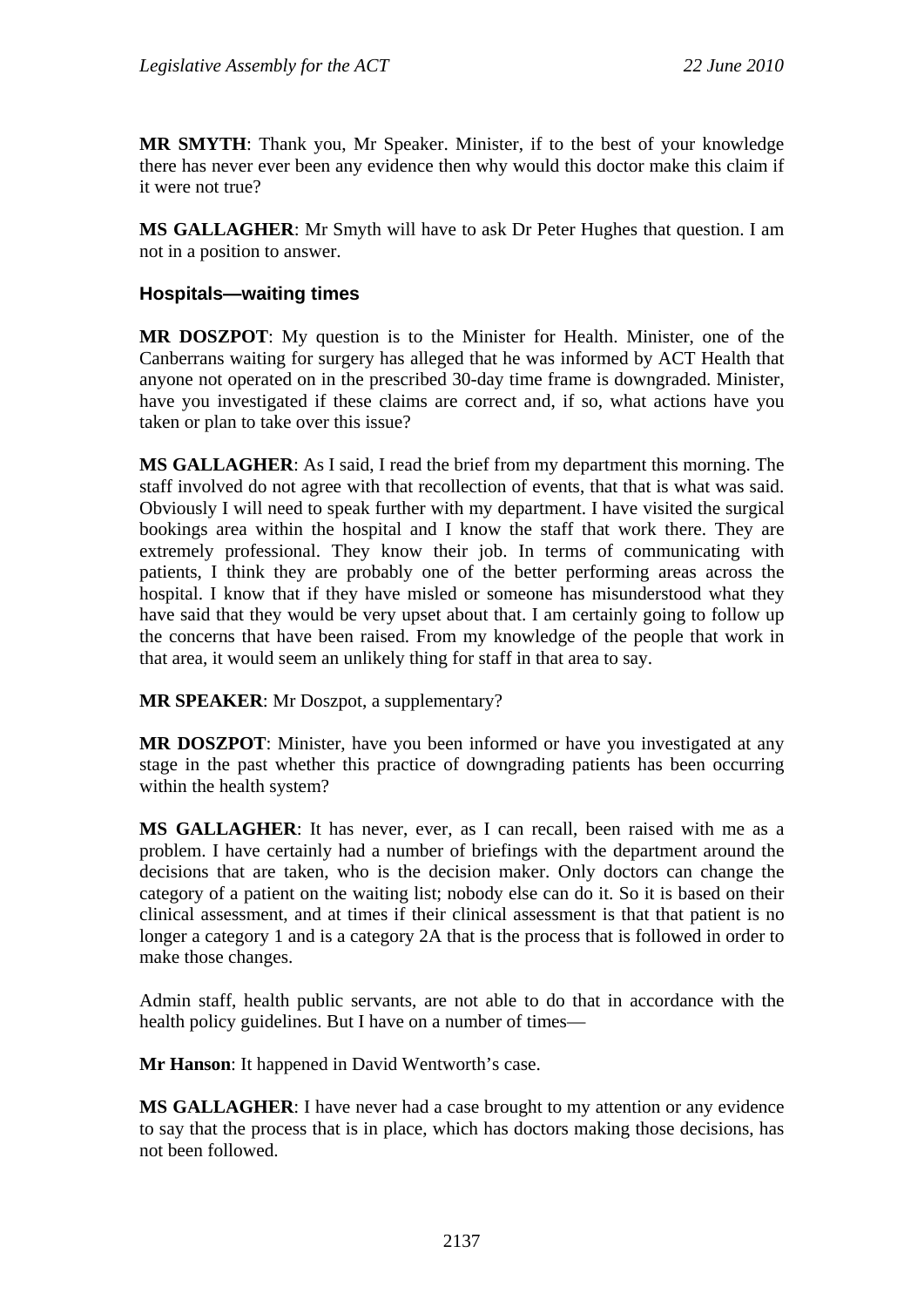**MR HANSON**: A supplementary?

**MR SPEAKER**: Yes, Mr Hanson.

**MR HANSON**: Minister, have ACT Health at any stage approached doctors to request that patients be downgraded from urgent to a lower category?

**MS GALLAGHER**: I cannot answer that. Have ACT Health ever asked any doctor around the clinical status of every patient? I cannot answer that question. I think it would be unlikely but—

**Mr Smyth**: You have just said never, ever.

**MS GALLAGHER**: There is absolutely no evidence to me but Mr Hanson's question is different. He said—

**Mr Smyth**: There is an individual who claimed it happened to him. There is evidence there.

**MS GALLAGHER**: No. His question was: do hospital staff go and approach doctors and ask them to downgrade? I have not heard of that happening. I cannot say it has never happened, only because there are thousands of procedures done every year across both Canberra and Calvary public hospitals. But I do know the policy that is in place is that ultimately it is the clinician that is the decision maker. The clinician is the only person that is able to downgrade if a downgrade is to be made of the clinical category of their patients on the elective surgery waiting list.

**MR SPEAKER**: Mr Hanson, a supplementary question?

**MR HANSON**: Minister, would you consider it appropriate or in accordance with policy that ACT Health would be contacting doctors to ask that they downgrade their patients?

**MS GALLAGHER**: It would not be in accordance with the policy, but I will say that hospital administrators talk to doctors about patients all the time. The policy around downgrading or classifying the clinical category of the elective surgery for particular patients—it is, and can only be, done by their treating doctor. That is it.

## **Planning—development applications**

**MS LE COUTEUR**: My question is to the Minister for Planning and concerns development applications and the objectives of the territory plan. How does ACTPLA deal with a development application for a development which is inconsistent with the objectives of the zone as described in the territory plan but is an allowable assessable development within that zone?

**MR BARR**: That is a rather technical question and is one that I perhaps will need to take on notice and get the advice of the planning authority, as they will deal with those applications. It is independent of me as minister. I think that, for completeness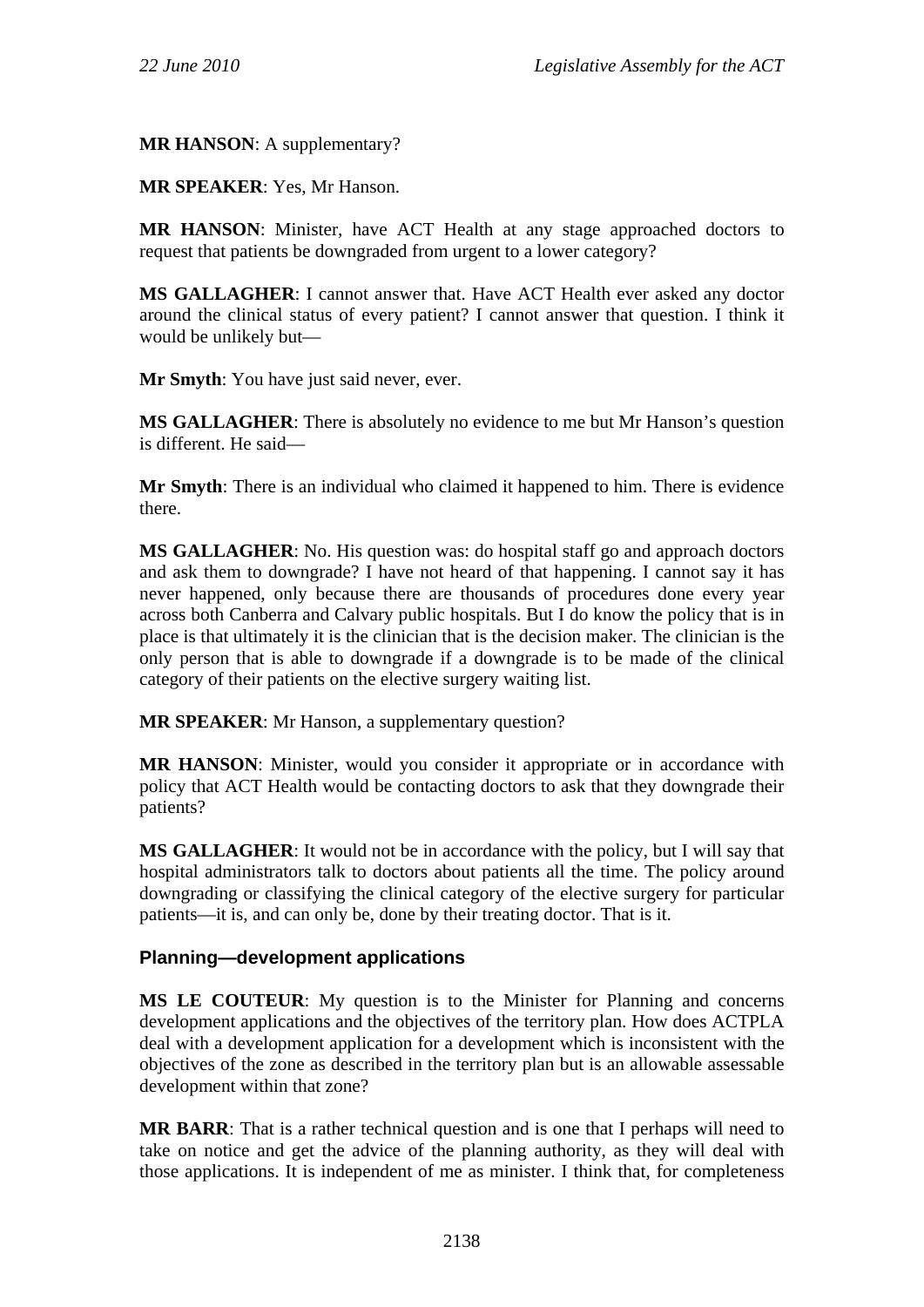and thoroughness in answering the member's question, it would be appropriate for me to seek some detailed technical advice from the authority on that matter, so I will do so and get back to the Assembly.

**MR SPEAKER**: Ms Le Couteur, a supplementary question?

**MS LE COUTEUR**: Thank you. Minister, how can ACTPLA assess the impact of a lease purpose change proposal when the descriptions are so broad? For example, an indoor entertainment facility could be anything from a nightclub to a bowling alley.

**MR BARR**: I think I now understand the direction of the member's question. It would appear to relate to a particular drinking establishment in the inner north.

**Mr Hargreaves**: Do you want to open a nightclub, Carolyn?

**MR BARR**: Indeed, yes, I am aware, obviously, of that particular matter and that it has been the subject of some considerable community interest. But as the matter is currently before the authority for assessment it would be inappropriate for me to comment in this place in relation to that matter other than to say that, on the detail of how ACTPLA proposes to make its assessment, I am sure that the authority can provide that information, and in fact has done so, to those who have already posed this question directly to it.

**MR SPEAKER**: A supplementary, Ms Hunter?

**MS HUNTER**: Thank you, Mr Speaker. Minister, when ACTPLA reconsiders a decision on approving an indoor entertainment facility in a local centre, is it able to consider the objectives of the zone or is it confined to consideration of the rules and criteria?

**MR BARR**: I understand that the rules and criteria are quite significant in relation to its assessment, but within the hierarchy of the territory plan obviously the operation of the zone is also of importance to the planning authority in making its assessment.

**MS BRESNAN**: A supplementary.

**MR SPEAKER**: Yes, Ms Bresnan.

**MS BRESNAN**: Thank you, Mr Speaker. Minister, are the acoustics standards proposed for inclusion in the community facility zone development code new standards and have they been applied to all other relevant zones in the territory plan?

**MR BARR**: This matter of acoustics is indeed an important one, and I am aware of intense community debate, particularly in relation to the Assembly committee's inquiry into live music and live events. By way of example for the Assembly, a recent option for a site within the CBD that was in close proximity to a well-known series of nightspots did indeed have a requirement for a higher level of acoustic protection for that new facility. Again, this is an issue that the authority is aware of.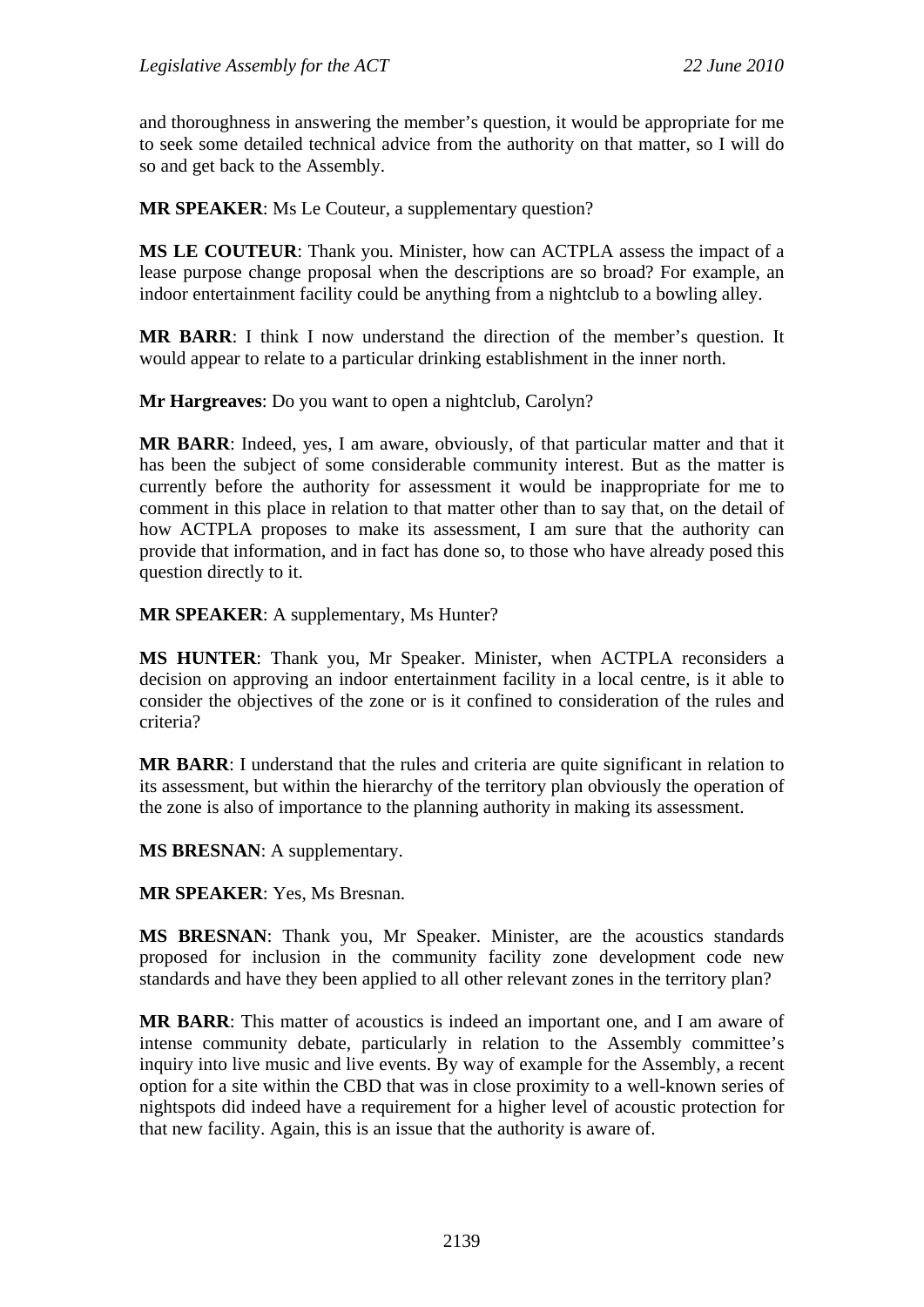In terms of the application across all zones, I will need to take some advice from the authority. But, for those zones and those particular activities that interface most directly with nightlife and with other noisy activity, clearly a requirement to have a higher level of acoustic protection for adjoining properties is common sense and should indeed be applied.

## **Housing—OwnPlace**

**MS PORTER**: Mr Speaker, my question, through you, is to the Chief Minister. Chief Minister, the ACT government's OwnPlace scheme recently won a national award. Can you please detail the importance of this initiative in the package of the ACT government's housing affordability activities?

**MR STANHOPE**: I thank Ms Porter for the question. It is a very important question on a very important issue. Of course, it is extremely pleasing for the ACT government that just last week we did receive this most significant accolade—in this instance, a national award from the Property Council of Australia, no less. The award from the Property Council of Australia was the national innovation and excellence award for government leadership in affordable housing, called OwnPlace—a very significant award by a significant national institution, recognising the ACT government as the leader in innovation in response to affordability and the leader, in its determination to deal with issues of affordable housing for residents of this jurisdiction.

**Mr Coe**: Who else in Canberra thinks housing is affordable?

**MR STANHOPE**: Here we have it again from the Liberal Party. It is interesting, is it not? It is not as if the Property Council of Australia was a rabid wine and cheese night, pinko, lefty mob supporting this side of politics. We are talking here about the Property Council of Australia, otherwise and in some circles known ungraciously as a daytime branch of the Liberal Party. I would never suggest that.

To put this in some context, this is the Property Council—

**Mr Hanson**: Why do you discredit them on the one hand and praise them on the other, Jon?

**MR STANHOPE**: I am not discrediting them. I am saying this is the Property Council, not of the ACT, of Australia last week awarding, suggesting, acknowledging the outstanding leadership of the ACT government in relation to affordable housing. It is an enormous credit to the Land Development Agency. It is an enormous credit to all of the builders that are associated with the Land Development Agency in the delivery of affordable housing—

**Mr Coe**: In Molonglo, \$380,000—

**MR SPEAKER**: Mr Stanhope, one moment please. Mr Coe, do not shout over the Chief Minister. Mr Hanson, you will have a chance to ask supplementaries in a moment. Chief Minister.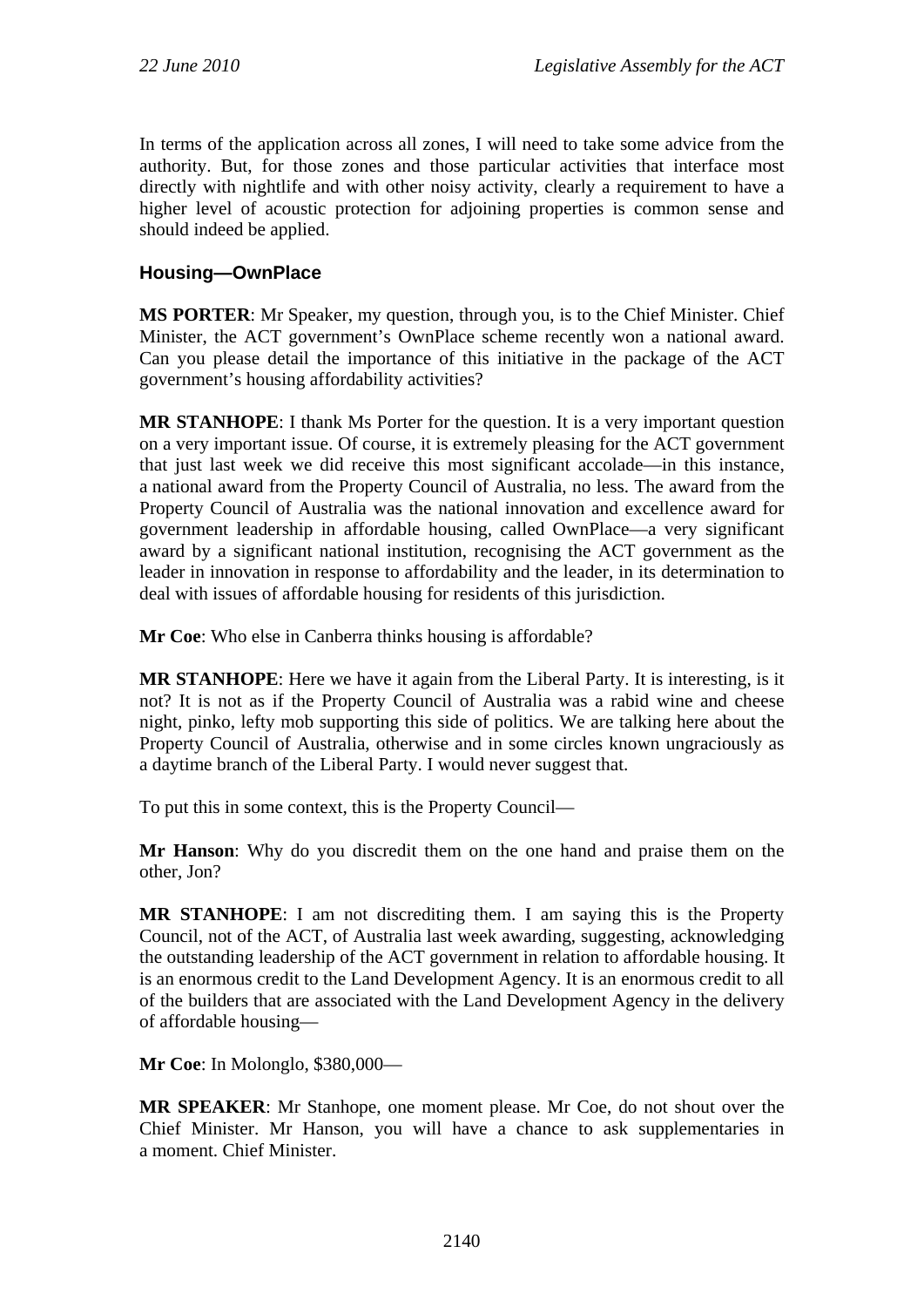**MR STANHOPE**: Thank you, Mr Speaker. It is an enormous credit to the Land Development Agency and all of the officers within the Land Development Agency to deliver this innovative and now highly recognised and regarded affordable housing initiative, the OwnPlace initiative, through which the Land Development Agency, as the development arm of land and, in some instances, housing in the ACT, is delivering on the government's commitment that, until recently, 15 per cent of all housing in greenfields estates would be affordable—house and land packages of \$300,000, a level now lifted to 20 per cent, with a new affordability definition of \$320,000. You need to reflect on that. We have mandated in the past that 15 per cent of all new housing in greenfields estates constructed for first home entrants will be valued at \$300,000 for house and land—house and land at \$300,000; 15 per cent of all greenfields developments—now 20 per cent, with an affordability definition of around \$320,000. It has been recognised in its delivery.

The LDA, as a land developer, has also been required by the government to deliver that same proportion of affordable housing at that same price, and it has done it to a degree of excellence that has now been recognised by the Property Council of Australia as leading and as representing the most significant initiative and leadership by a government in Australia in relation to the delivery of affordable housing. It is a great recognition for the people involved and of this government and its policies.

**MS PORTER**: Supplementary, Mr Speaker?

**MR SPEAKER**: Ms Porter, a supplementary.

**MS PORTER**: Thank you, Mr Speaker. Chief Minister, what other housing affordability activities are undertaken by the ACT government?

**MR STANHOPE**: There are a whole range of affordability issues that have been pursued by this government. Indeed, through our affordable housing action plan, which was developed some years ago now, we identified, I think it was, 64 initiatives that could be vigorously, aggressively and productively pursued to deal with issues of affordability within the territory, and some of them have been stunningly successful.

OwnPlace we now see recognised throughout Australia at a national level as the most significant example of leadership by an Australian government in relation to affordability, and land rent—of course the Liberal Party are not too keen on discussing OwnPlace after their assault, most particularly, on the part of the builders through the estimates process a couple of years ago, and Mr Coe will remember that.

But then we moved from that, of course, to the land rent scheme, which the Liberal Party actually worked for 18 months solid to destroy because it offended the notion and the ideas that the Liberal Party had about the right and the entitlement of everybody to home ownership, the right and entitlement to dream of home ownership.

#### *Mr Seselja interjecting—*

**MR STANHOPE**: Mr Seselja most particularly led the charge to destroy that scheme. "It was a joke," he said. "It will never work," he said. The subtext was, of course: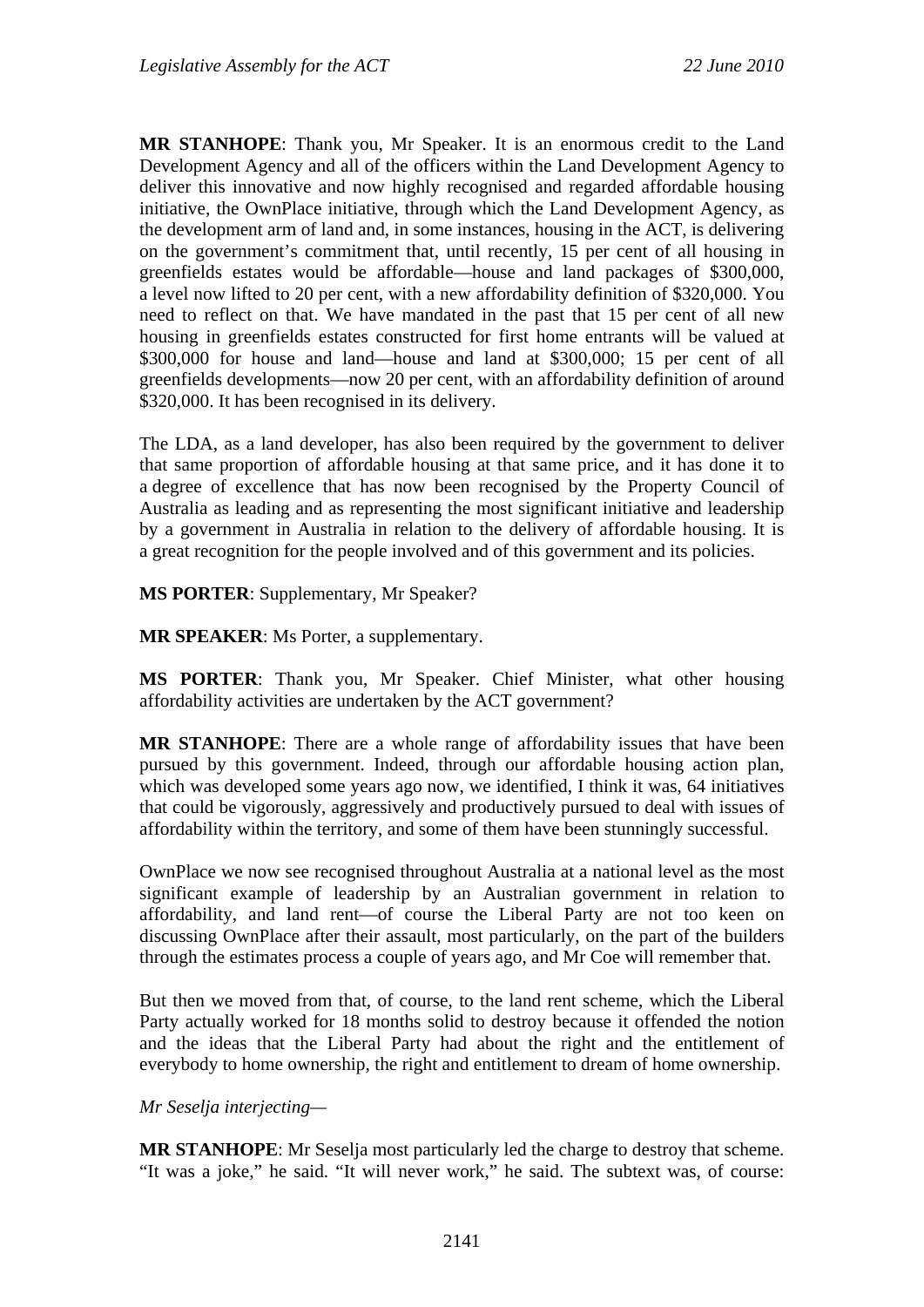"Look, you just need to accept that there are some people in society who just should not dream of home ownership; they don't deserve it. It is a class of people who have no right to expect that they will ever own a home." So something as innovative as land rent was not to be contemplated. It was traduced. It was rubbished. We heard time and time again; I suffered motion after motion; there was an FOI request, in fact—another issue, which I think cost \$36,000 to respond to—that Mr Seselja put in and never used. *(Time expired.)*

**MR SPEAKER**: A supplementary, Mr Seselja?

**MR SESELJA**: Thank you, Mr Speaker. Minister, how many of the blocks sold in Molonglo over the weekend were affordable for first home buyers?

**MR STANHOPE**: The blocks were auctioned—100 blocks. Of course, the 30,000-odd blocks that will eventually constitute Molonglo—

**Mr Seselja**: 100 blocks?

**Mr Coe**: How many, Jon? How many?

**MR STANHOPE**: It is a greenfields development. Twenty per cent of all blocks in Molonglo will be affordable.

**Mr Hanson**: Mr Speaker, on a point of order—

**MR STANHOPE**: Under the current definition, 20 per cent of all blocks that will be sold in Molonglo will be house and land packages or units of under \$320,000.

**MR SPEAKER**: Mr Stanhope, thank you.

**Mr Hanson**: Mr Speaker, on a point of order, the question was very specific. It was about the number of affordable houses which were sold at the auction on the weekend. The minister has not addressed that question.

**MR SPEAKER**: I am having some trouble hearing the Chief Minister over the din, but I am sure he is going to come to the question. The Chief Minister.

**MR STANHOPE**: Mr Speaker, the government has a policy—it is a policy that has now been recognised by the Property Council of Australia as the leading policy of any government in Australia—called OwnPlace. The OwnPlace scheme—

**Mr Hanson**: On a point of order, Mr Speaker, as to relevance. This was not a question about government policy. This was a specific question about the number of houses which were sold on the weekend and how many were affordable.

**Mrs Dunne**: And it needs to be directly relevant to the question.

**MR SPEAKER**: Order! Mr Hanson, I did hear you the first time. I think you stood up about seven seconds after the Chief Minister started again. We need to give him a little bit of time to wind himself into the question. I expect he will answer it. The Chief Minister.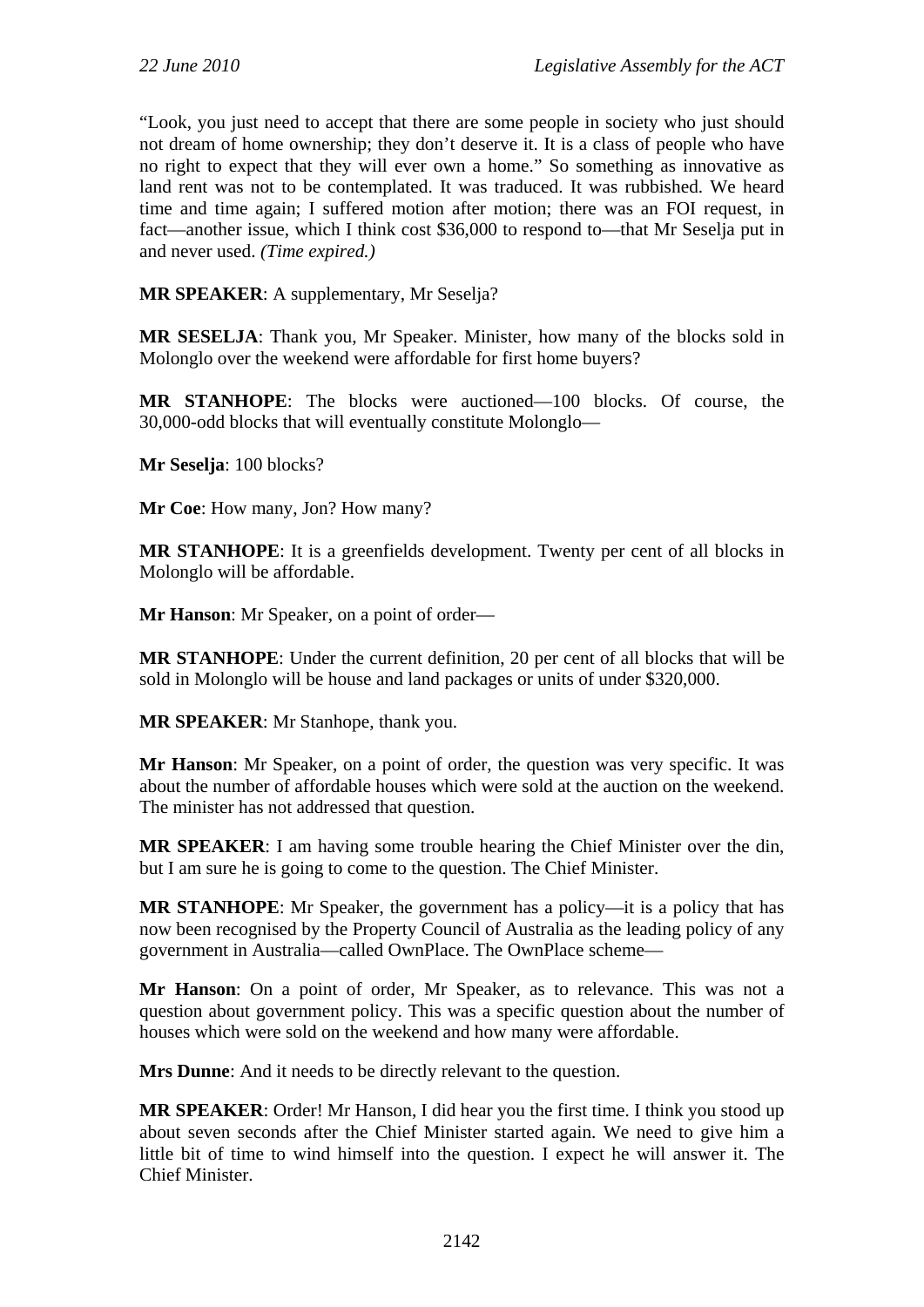**MR STANHOPE**: Thank you, Mr Speaker. It is appropriate that we actually go through all the possibilities, all the options, that might deliver affordable housing in Molonglo, most particularly in Wright. You need to start with a basic understanding that 20 per cent of all houses and units that will be built—

**Mrs Dunne**: On a point of order, Mr Speaker—

**MR SPEAKER**: The Chief Minister, thank you.

**MR STANHOPE**: in Molonglo will be affordable.

**Mrs Dunne**: On a point of order, Mr Speaker—

**MR SPEAKER**: Before you start, Mrs Dunne: Chief Minister, please do not make me raise my voice. When a point of order is taken I expect you to stop talking and let me take the point of order. Mrs Dunne. Stop the clocks, thank you.

**Mrs Dunne**: Thank you, Mr Speaker. The standing orders say that answers must be directly relevant to the question. The question was quite precise. The Chief Minister said, "I think that I need to give you all of this context." That is essentially what he said when he responded to the last point of order. I ask you to ask him to be directly relevant to the question in accordance with the standing orders.

**MR SPEAKER**: Chief Minister, the question was specific. Perhaps you can answer the question as well as some context.

**MR STANHOPE**: Thank you, Mr Speaker. Clearly, my answer to this question—one does wonder aloud why it is that the Liberal Party do not want to hear about affordable housing. Why is it that they are embarrassed? What is it about OwnPlace and what is it about a national award that embarrasses the Liberal Party? What is it about the land rent scheme that embarrasses the Liberal Party? What is it about this government's outstanding record of achievement in relation to every form of housing that is embarrassing to the Liberal Party? What is embarrassing and disconcerting is that we have succeeded like no other government in Australia has succeeded on this issue. *(Time expired.)*

**MR SPEAKER**: Ms Bresnan has a supplementary question.

**MS BRESNAN**: Thank you, Mr Speaker. Chief Minister, how does the ACT government factor into the housing plans the fact that the ACT has one of the highest levels of rental rebates for assistance in the country?

**MR STANHOPE**: I beg your pardon, Ms Bresnan; I did not catch the last part of your question. I am sorry; could you repeat it?

**MS BRESNAN**: My question was: how does the ACT government factor into their plans the fact that the ACT has one of the highest levels of rental rebates for assistance in the country?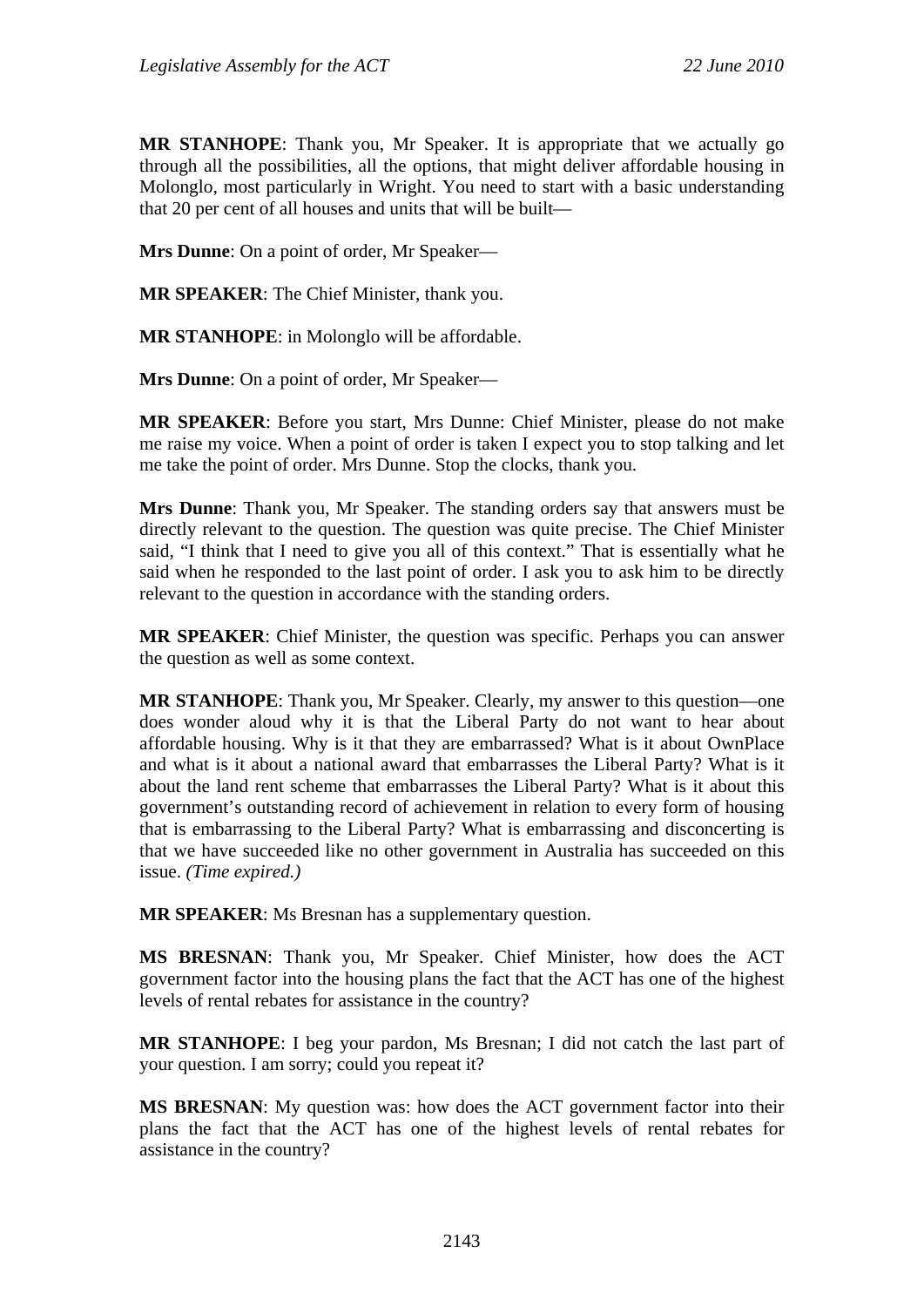**MR STANHOPE**: Mr Speaker, I must say that the question is not entirely clear to me.

**Mr Seselja**: Nor are your answers.

**MR STANHOPE**: The question is not clear. It strikes me that it is a question essentially about public housing, as far as I can gather. I will take the question on notice and provide a full and detailed answer.

### **Hospitals—waiting lists**

**MRS DUNNE**: My question is to the Minister for Health. Minister, the number of Canberrans waiting for surgery for more than one year has increased to 10.6 per cent and it is now more than three times the national average. Minister, compared to other Australians, why do so many more Canberrans wait for over 12 months for elective surgery?

**MS GALLAGHER**: The answer to the question—and I think I have gone to it a number of times—is the constraints that are here in the ACT health system that are not constraints experienced in other jurisdictions. We essentially have—

**Mr Seselja**: More people are waiting longer. More people are waiting for more than one year.

**MS GALLAGHER**: Mr Seselja, I could answer the question if you could just do me the decency of sitting and listening. If a member of your party asks me a question then just let me answer it. We have two public hospitals. We have limited private hospital capacity. We have shortages in various numbers of specialties for different reasons. We have an ageing population. We have demand growing for elective surgery. We are a major regional trauma centre, and 53 per cent of the work that is done in our theatres every single day is emergency work; that is, work that is unplanned or unknown at the beginning of that day. We do not have larger numbers of hospitals to share the load around with, as do other jurisdictions. There are a number of peculiarities to the ACT that put pressure on our elective surgery lists.

The question is: what can we do about it? We can continue to grow our bed capacity and replace the beds that the Liberals shut, when they shut 114 beds. We have opened them and put more in place. We can look at extra operating theatres. We have opened every theatre that the Liberals had shut, under their management, where you had theatres shut and sitting there. We have employed surgeons, we have employed nursing staff, we have improved the two intensive care units. We have got a new intensive care unit which will be built at Canberra Hospital. A new intensive care centre and high dependency unit has just been built at Calvary.

All of that will go to improving people's access to elective surgery. All of that is targeted at improving that. But it takes time to get it right. Whilst we are working on the less urgent cases and moving them through, you cannot take your eye off the more urgent cases and the emergency work. So what we have been able to do is target our long waits at the same time as we have been able to improve access for emergency and category 1 patients. It is a balancing act to get it right. We would like to do more.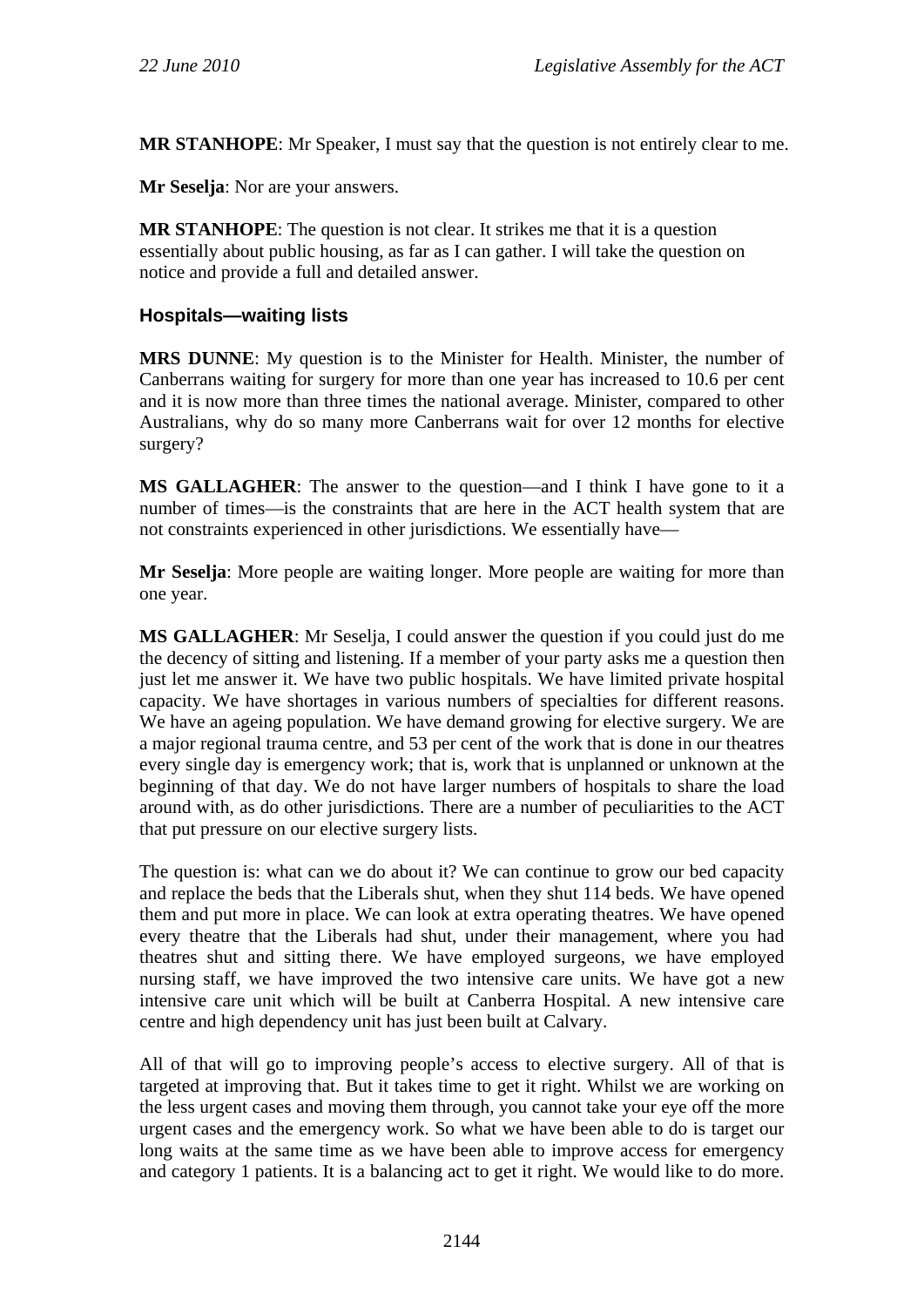All of our plans are about doing more, and in the future we will see continued improvement in this area.

**MRS DUNNE**: Supplementary question, Mr Speaker?

**MR SPEAKER**: Yes, Mrs Dunne.

**MRS DUNNE**: Minister, can you explain to the Assembly why the long waits have increased from 10.3 per cent in the previous report to 10.6 per cent in this report? How is that an improvement?

**MS GALLAGHER**: More people have joined the list.

**Mrs Dunne**: They are the long waits

**MS GALLAGHER**: Yes, and you move. You move through the list.

**Mrs Dunne**: And the long waits are the ones that you say you are actually trying to fix.

**MS GALLAGHER**: Yes. Yes, it does. If you understood—it does.

**MR SPEAKER**: Mr Hanson, a supplementary?

**MR HANSON**: Yes, thank you, Mr Speaker. Minister, how do you then reconcile the deterioration from 10.3 per cent of people waiting for over a year to 10.6 with your assertion that you are targeting patients who have been waiting for longer periods?

**Mrs Dunne**: It doesn't add up.

**MS GALLAGHER**: It does add up, because as you remove long waits from the list and you have new people joined to the list there will be some people who were not long waits who then become long waits. That is the way the waiting list works.

**MR SPEAKER**: Mr Hanson, a supplementary?

**MR HANSON**: Minister, do you agree with the two polls conducted in the *Canberra Times* this month that show that less than 13 per cent of Canberrans believe that you are doing enough to reduce elective surgery lists?

**MS GALLAGHER**: I have not seen those polls.

**Mr Hanson**: I can forward them to you if you like, minister.

**MS GALLAGHER**: As you wish, Mr Hanson.

## **Housing—energy efficiency**

**MS BRESNAN**: My question is to the minister for housing and is about the energy efficiency of dwellings under the homelessness program called "A place to call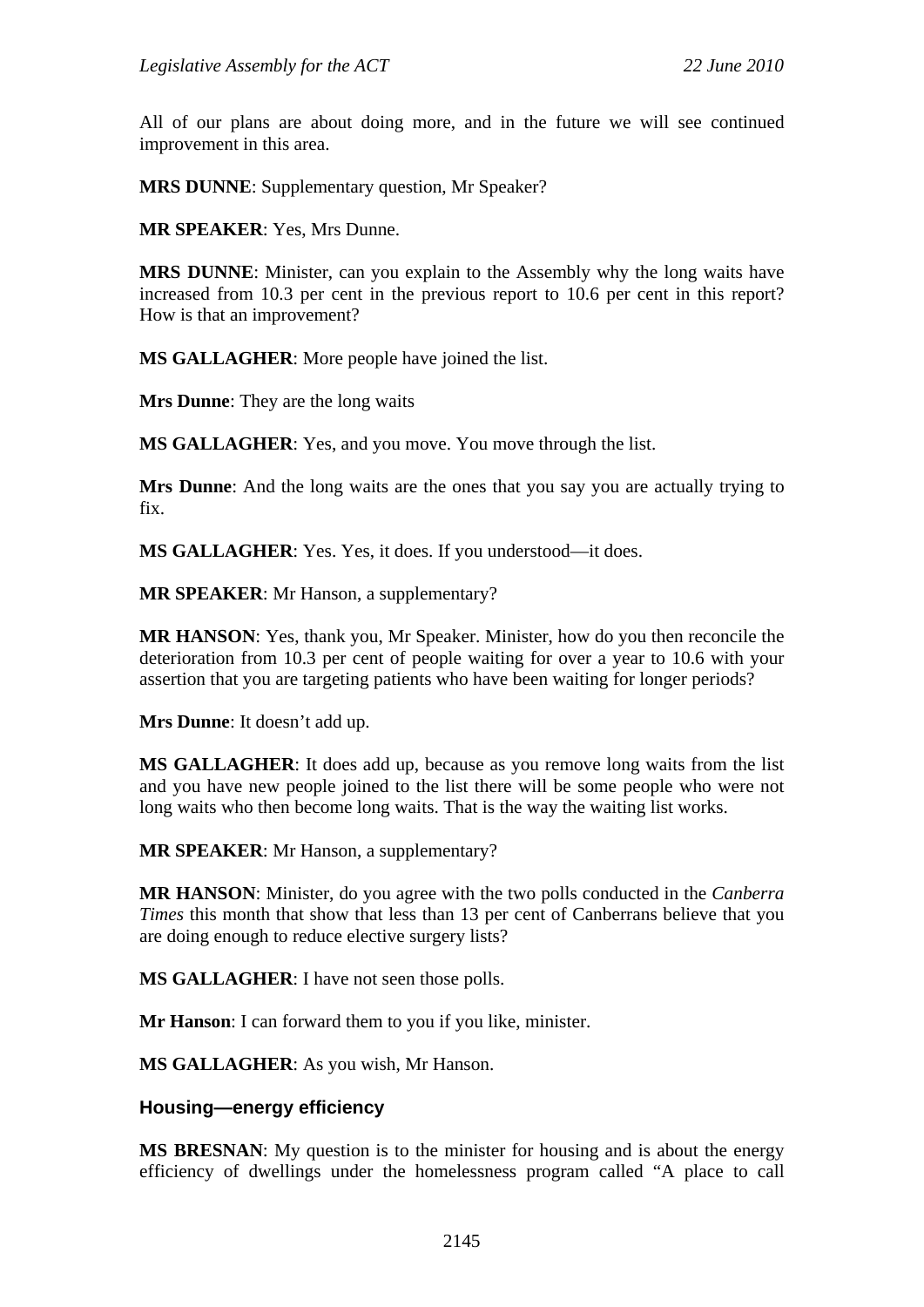home". Minister, I understand families have already moved into some of the 20 dwellings provided under this program, but not all of the families can afford to pay the large energy bills coming in. What level of energy efficiency does Housing ACT require for dwellings purchased under this program and has this standard been met in purchased properties so far?

**MS BURCH**: I thank the member for her question. It is an opportunity to talk about "A place to call home", which is a wonderful program that will bring 20 houses online. At the moment, the houses that are accommodating these families at risk are newly constructed houses and they all meet a six-star energy rating. Also, the families in these homes are under quite close care coordination by community providers. The minimum star rating of six is ahead of all requirements. The hot-water systems and appliances within those properties are indeed energy efficient. Where gas is not available, Housing ACT installs solar hot-water or a heat pump and provides low wattage thermostat controlled heating.

Low income households are also eligible for energy concessions. Between Housing ACT and their support provider, we can certainly provide that information so that assistance can be provided regarding their energy consumption costs.

**MR SPEAKER**: Ms Bresnan, a supplementary?

**MS BRESNAN**: Thank you, Mr Speaker. Minister, given that there are still some dwellings to be built under "A place to call home", will you ensure that these dwellings have an appropriate energy rating?

**MS BURCH**: Absolutely. All houses constructed will meet a minimum six-star energy rating, which is in excess of the building code of Australia, which is currently at five. We will meet those ratings.

**MR SPEAKER**: Mr Hargreaves, a supplementary?

**MR HARGREAVES**: Thank you very much, Mr Speaker. My supplementary to the minister is: is the rebate concession for these tenants in "A place to call home" the only assistance that tenants receive to assist with such things as significant power bills—gas bills, electricity bills—and any other sort of ongoing housing costs that they might incur?

**MS BURCH**: Indeed, tenants under "A place to call home", or any ACT housing tenant, can access a range, where they are eligible, across our concessions scheme. Also, I just remind those here that this government committed \$20 million over 10 years for energy efficient measures across Housing ACT. So we are working systematically across our property portfolios and replacing inefficient portable wired heating where that needs to be replaced. We are insulating properties. We are putting in energy efficient hot-water systems, and the \$20 million over 10 years will certainly go a long way to reduce energy costs. We are targeting energy and water costs for these families, recognising the strain they put on their disposable weekly budget.

**MR SPEAKER:** A supplementary question, Ms Hunter?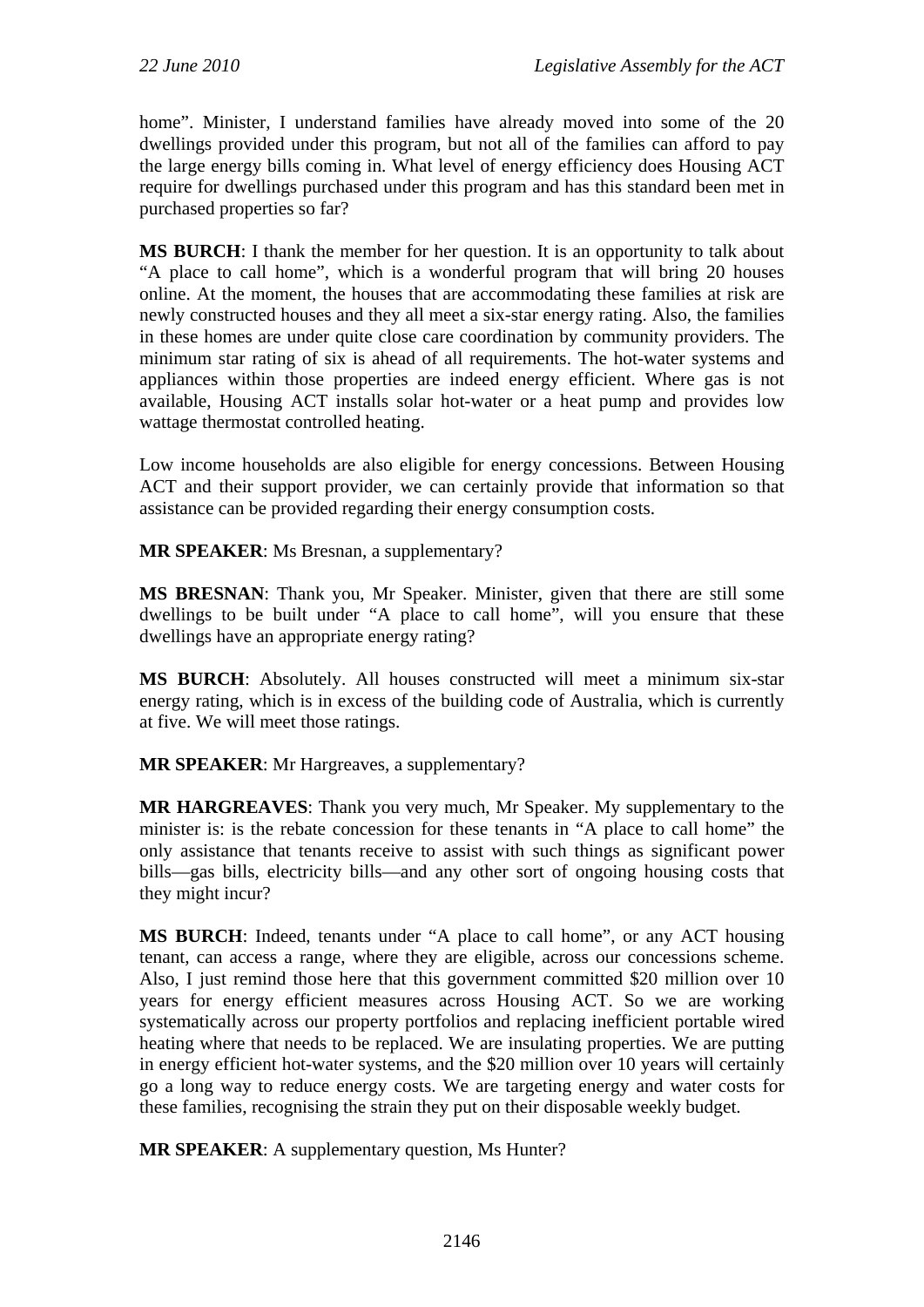**MS HUNTER**: Minister, did the government undertake any assessment of the appropriateness of putting families at risk of energy poverty into houses that appear to have large energy bills?

**MS BURCH**: For each family that is housed in the ACT, there is a range of properties. There are two bedrooms, four bedrooms and five bedrooms. There are newer properties and older properties. This is why we committed to this \$20 million, which is no small amount of money, to improve energy efficiency, to target those larger, older properties where we need to improve energy efficiencies.

Families are supported through housing managers. They talk and meet. They discuss challenges in their tenancies and how to maintain their tenancies. Certainly household costs of energy are part of that. Approximately \$300,000 has been spent on building shell improvements. Again, it goes to high-energy, gas-boosted solar hot-water systems. If families are experiencing struggle in meeting their energy bills, that is something that they can raise with their housing managers and we will explore that property to be next on the list for improvements for energy efficiencies.

## **Hospitals—waiting times**

**MR COE**: My question is to the Minister for Health. I refer to the case of Allan McFarlane reported in the *Canberra Times* of 10 June 2010. He was advised a year ago that he had a risk of prostate cancer and was classified as category 2A, where surgery was recommended within 60 days. It took more than a year before he was booked in for surgery, on 28 June. Why has Mr McFarlane had to wait for more than a year for surgery, given that he needed surgery within two months?

**MS GALLAGHER**: I cannot comment on individual patients. I have not in the past and I will not, other than to say there are times—

**Mr Seselja**: He has asked for a comment. He is asking for you to respond as the minister.

**MS GALLAGHER**: And the individual has had a response—when there are shortages of staff. Urology is one of the areas where we are experiencing very long waits for surgery. What occurs in urology is that there is often a large number of patients who are category 1 patients in urology. They must be seen within a shorter time frame, and there is a lack of urologists. So the urologists' theatre lists are taken up dealing with the urgent work. That creates a wait for those with less urgent conditions. That is the answer to the question.

#### **MR SPEAKER**: Supplementary, Mr Coe?

**MR COE**: Thank you, Mr Speaker. Minister, will you confirm to the Assembly that your department only arranged for surgery after you and the system were publicly criticised in the press?

**MS GALLAGHER**: I do not get involved in matters about when somebody gets access to surgery. All I can say is that my office does not get involved in people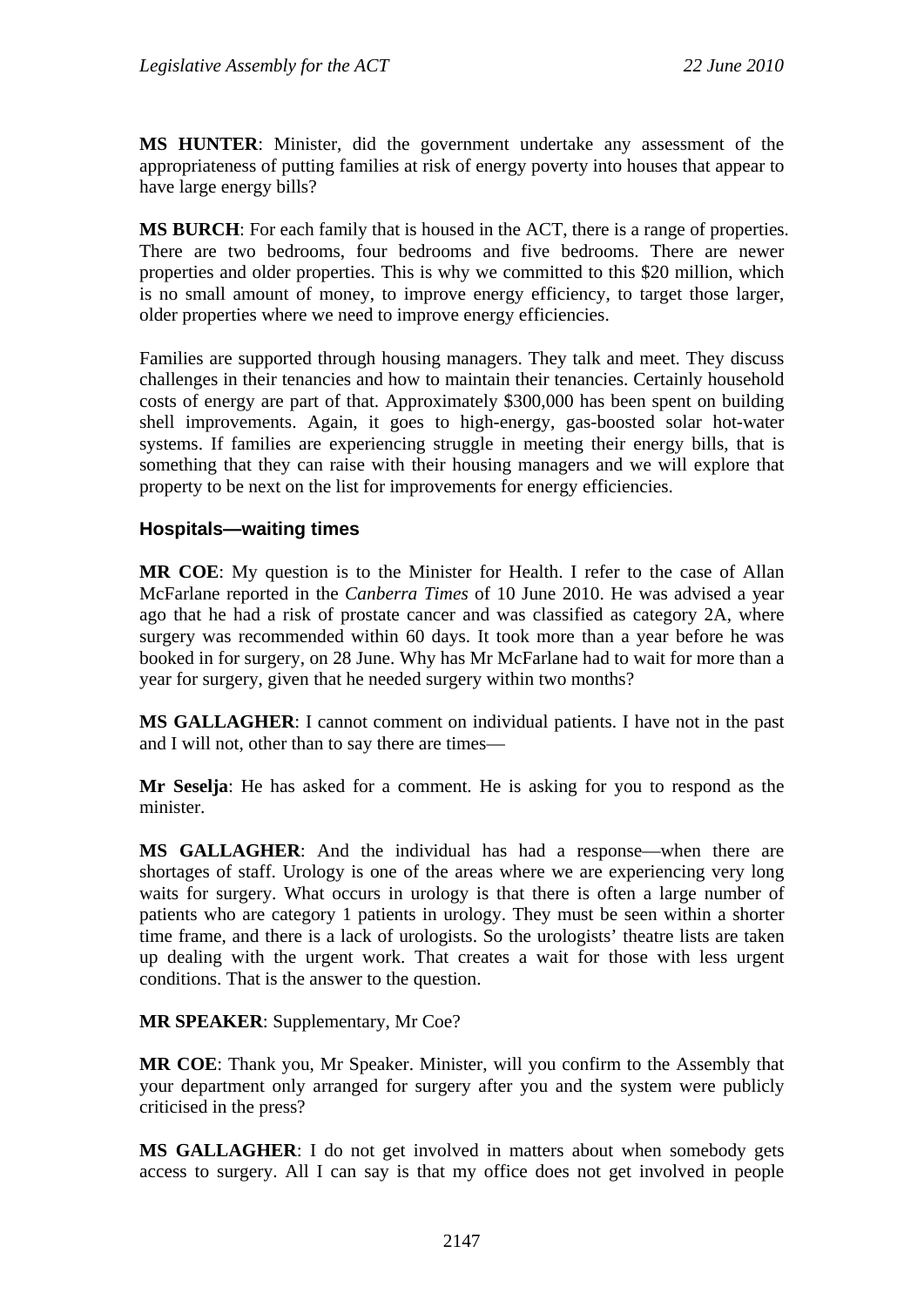getting access to surgery. How an individual gets access to their surgery is a matter between the doctor and the patient, and the availability of the required treatment staff and beds, at the Canberra Hospital or at Calvary hospital.

**MR SPEAKER**: Mr Hanson, a supplementary?

**MR HANSON**: Yes, Mr Speaker. Minister, why does it take a carer of a Canberran with special needs to take their plight to the opposition and to the media before action is taken?

**MS GALLAGHER**: Well, it does not, Mr Speaker. Over 10,000 operations are performed across Canberra hospitals on the public waiting lists every single year. The procedures around that are based on clinical need, urgency, availability of staff and capacity within the hospital. That is the way those decisions are made. That is the way those decisions should be made.

**MR SPEAKER**: Mr Hargreaves.

**MR HARGREAVES**: Minister, is it not true that single and very regrettable and often very painful episodes, as we see being trotted out, are not necessarily symptoms of systemic failure in the hospital system?

**Mr Hanson**: Double the national average.

**MR SPEAKER**: Thank you, Mr Hanson!

**MS GALLAGHER**: Thank you, Mr Hargreaves. I think the perspective that Mr Hargreaves is trying to bring to this debate is that, whilst you can identify individuals that are unhappy and unhappy often for valid reasons, the hospital deals with hundred and thousands of patients and presentations every year, dealing with Canberrans who need access to the healthcare system. And that healthcare system provides them with top-quality care.

It is a human-based system. Mistakes will be made. Communication will not always be great or as well as you would want it to be and sometimes people will have to wait. If the service is not available, if there is no specialist, if there is no capacity, if there is no ability to do the work in the private system, then at times the more urgent people will be seen first. And that means others will have to wait. However regrettable that is, it is the way the system works.

## **Capital works—projects**

**MR SMYTH**: Mr Speaker, my question is to the Treasurer. Treasurer, in response to the ACT government's infrastructure submission Dr Paul Mees of RMIT said, "These people are not serious." Minister, why has the ACT government failed to win funding for projects for Infrastructure Australia and what is your response to the comments from Mr Mees?

**MS GALLAGHER**: I have not read those comments in their entirety but, from memory, a number of our submissions to Infrastructure Australia were rated in the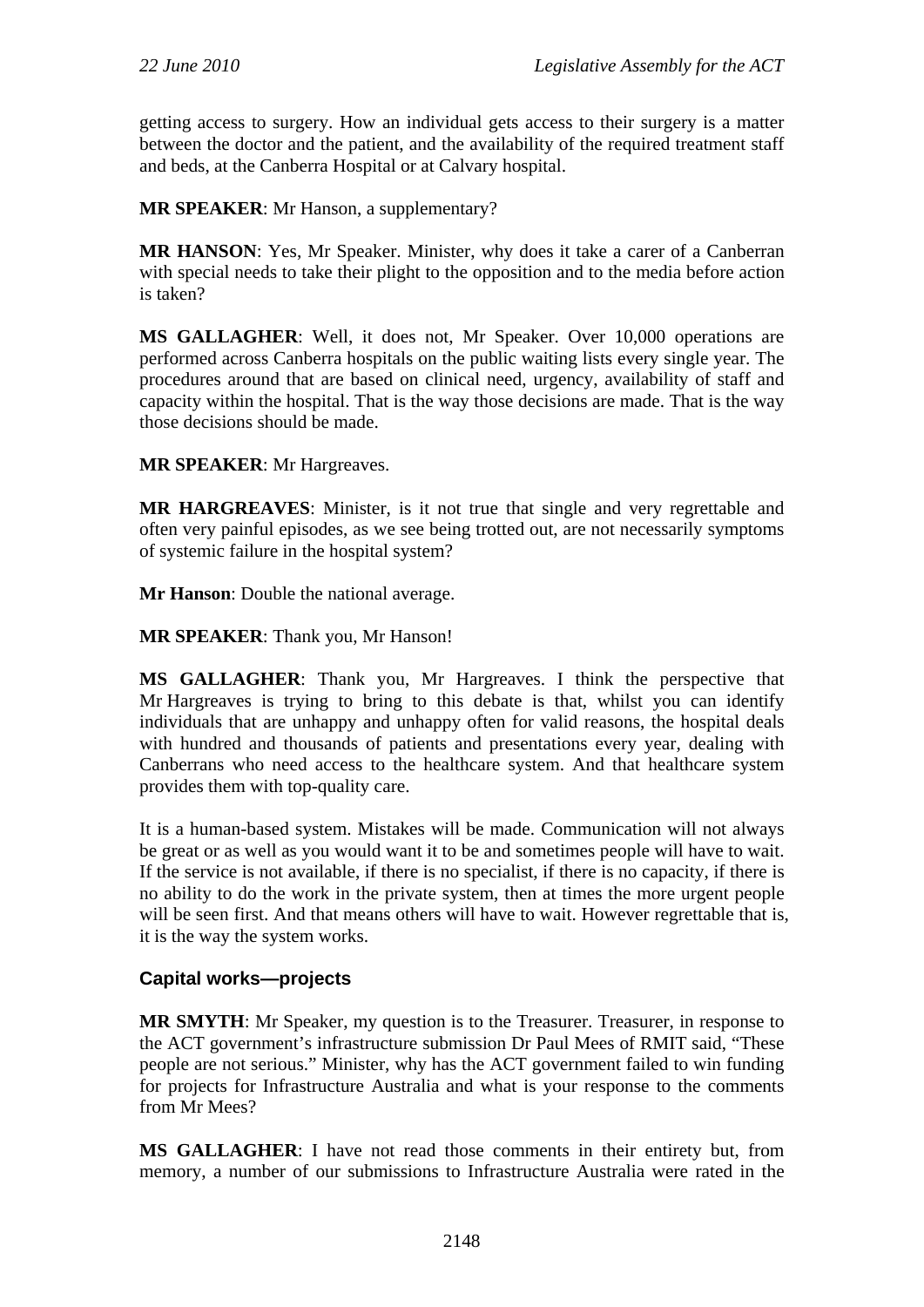priority projects. In fact, I think there were three. The Majura Parkway was one of them. Our submissions to Infrastructure Australia have been very high quality. I think we have had that feedback from Infrastructure Australia. In terms of Majura Parkway, I think that is the only project of national significance that has not received funding at this point in time, and we continue to lobby for it. Mr Smyth, I am sure that you are lobbying—

**Mr Smyth**: Why is that?

**MS GALLAGHER**: Mr Smyth, what have you done to lobby for the Majura Parkway? Have you sent a submission in? Have you backed up—

**Mr Smyth**: What have you achieved? You're the Treasurer.

**Mr Hanson**: Are you in government?

**Mr Smyth**: Are you in government or what?

**MR SPEAKER**: Order!

**MS GALLAGHER**: So you never have to do anything, Jeremy. Would you, for example, do what other prominent Canberrans have done, like Master Builders and all of the industry groups that have co-signed a letter seeking support from the commonwealth government? It is not just the government that can lobby, you know. A whole range of other people can lobby in support of their city. That is something that perhaps Mr Smyth will do. Our submissions have been well received. We will continue to lobby for them.

**Mr Smyth**: They were well received and you got nothing.

**MS GALLAGHER**: We do not give up, Mr Smyth. I will not go away. We will get the Majura Parkway one of these days, hopefully sooner rather than later.

**MR SPEAKER**: Mr Smyth, a supplementary?

**Mr Hanson**: Hope: that's the strategy, is it?

**Ms Gallagher**: What's your strategy, Jeremy—nothing?

**MR SPEAKER**: Order! Mr Smyth has the floor.

**MR SMYTH**: Thank you, Mr Speaker. Treasurer, what are your plans to ensure that the ACT is more competitive in infrastructure funding?

**Mr Hanson**: It's hope. We've got to hope.

**MR SPEAKER**: Order! Let us give the Treasurer a chance to even answer the question.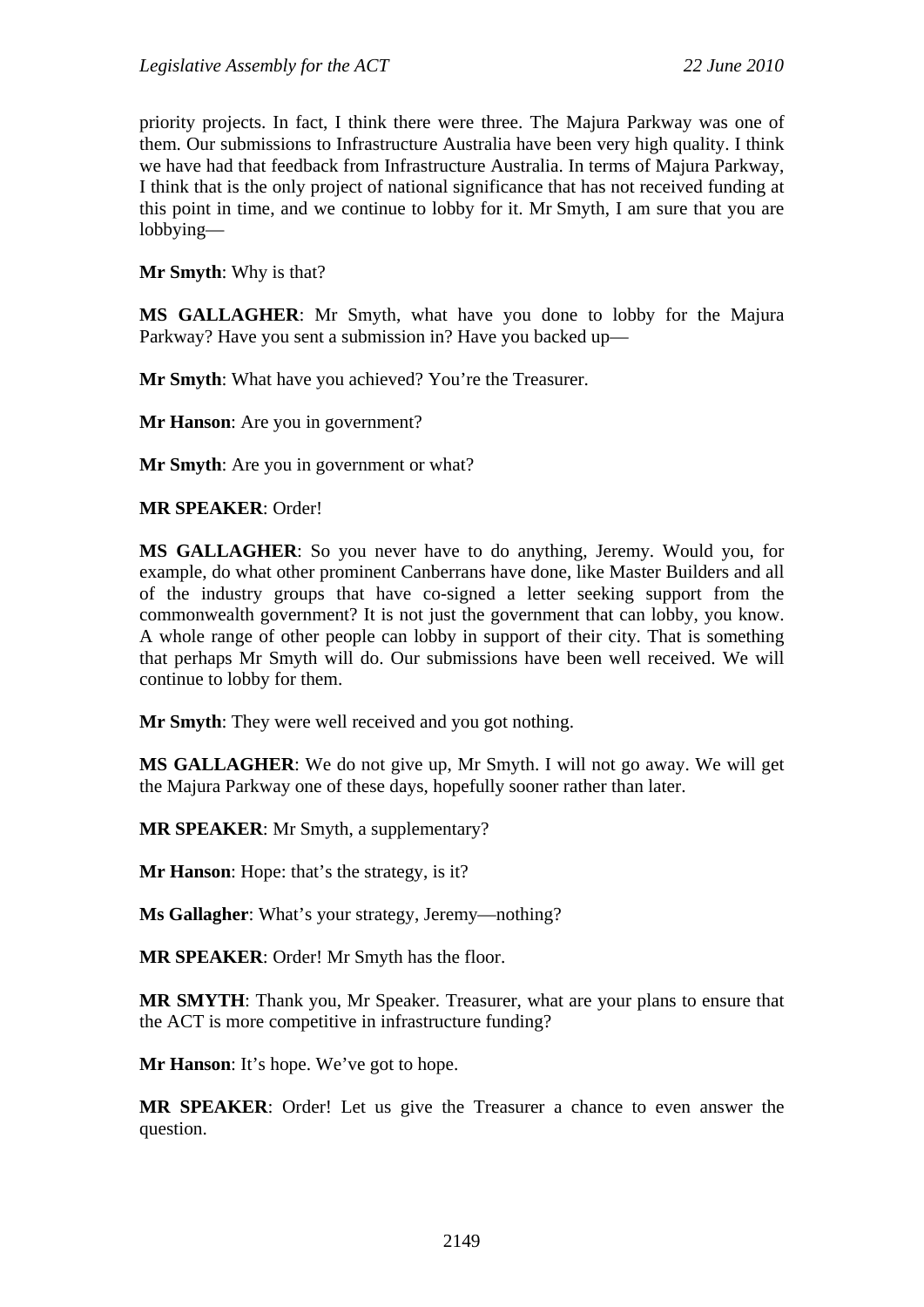**Mr Stanhope**: There has been more funding in the last two years than in the previous 10.

**MR SPEAKER**: Mr Stanhope, thank you!

**Mr Smyth**: So why were you asleep for the first part then?

**MR SPEAKER**: Order!

**Mr Smyth**: That's a pretty sad start to your leadership—

**MS GALLAGHER**: I tell you what: because the commonwealth government did not have any.

*Opposition members interjecting—* 

**Mr Stanhope**: Because the Liberal Party were in government; that's why.

**MS GALLAGHER**: That is right. For the first few years there was a big gap or lack of interest in infrastructure funding from the commonwealth government of the day, which happened to be your colleagues—

**Mr Smyth**: Federal highway upgrade, Barton Highway upgrade, National Portrait Gallery—

**MS GALLAGHER**: who did not really care about nation building very much, did they?

**Mr Smyth**: upgrade of the National Gallery, upgrade of the War Memorial twice—

**MR SPEAKER**: Order!

**MS GALLAGHER**: So we have seen a change of government—

**Mr Smyth**: a number of—

**MR SPEAKER**: Order!

**Mr Smyth**: memorials on Anzac Parade.

**MR SPEAKER**: Members!

**Mr Smyth**: upgrades to the mint—

**MS GALLAGHER**: We have done very well in terms of funding for capital projects—

**Mr Smyth**: There's plenty of money.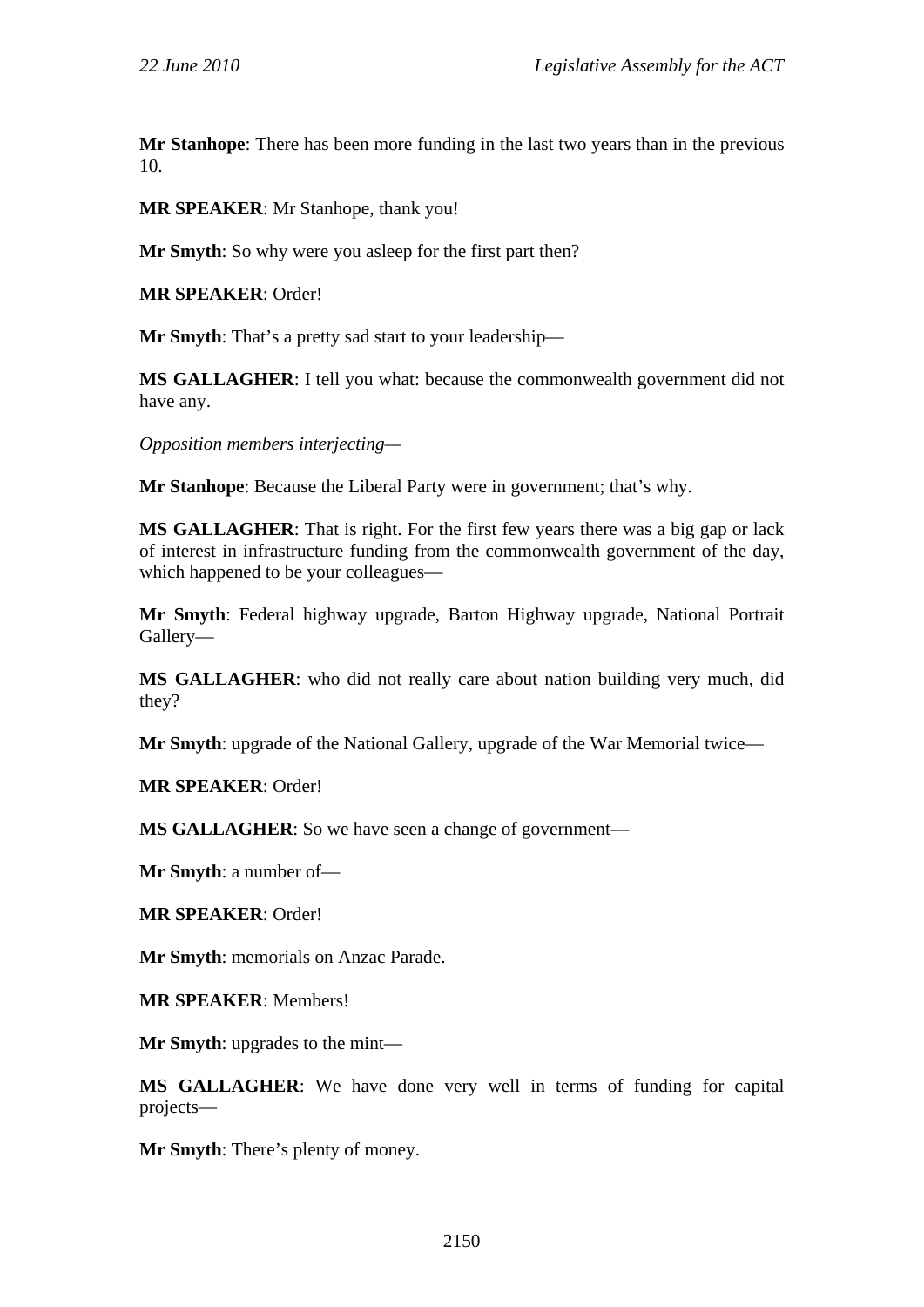**MR SPEAKER**: Order! Mr Smyth!

**MS GALLAGHER**: in the ACT. The one project—

**Mr Smyth**: You got more money out of Howard than you have—

**MR SPEAKER**: Order!

**MS GALLAGHER**: that we continue to lobby on very strongly—and I would welcome the opposition support for this—

**Mr Smyth**: Constitution Avenue? What happened to Constitution Avenue?

**MR SPEAKER**: Mr Smyth!

**MS GALLAGHER**: is the Majura Parkway. We need the Majura Parkway.

**Mr Smyth**: Money for the torch relay?

**MS GALLAGHER**: We need and would not mind bipartisan support for it.

**MR SPEAKER**: Order! Treasurer, one moment, thank you. Stop the clocks. Mr Smyth, I have asked you to stop intervening probably half a dozen times already today. You are now warned. Treasurer, you have the floor.

**MS GALLAGHER**: I have finished. They were not listening anyway.

**MR SPEAKER**: Ms Porter, a supplementary question?

**MS PORTER**: Minister, how do our infrastructure and capital works compare with all of the capital works that were completed under the previous government, that is the Liberal government?

**MS GALLAGHER**: I know that the opposition are going to love the end-of-year figures for capital works delivery when they come out, because they will show a massive improvement on previous years and will show that the processes that we have put in place to manage our capital works investment, to drive the economy through our own investments, are actually working.

What is good for the budget is good for the city, and you will see that in the end-ofyear results. I know that it does not really go with the lines that you have been trying to run for the last year, but it will show significant improvements in government processes.

**MR SPEAKER**: A supplementary, Mr Seselja?

**MR SESELJA**: Thank you, Mr Speaker. Treasurer, what input, if any, did Treasury have in the development of the widely panned infrastructure plan?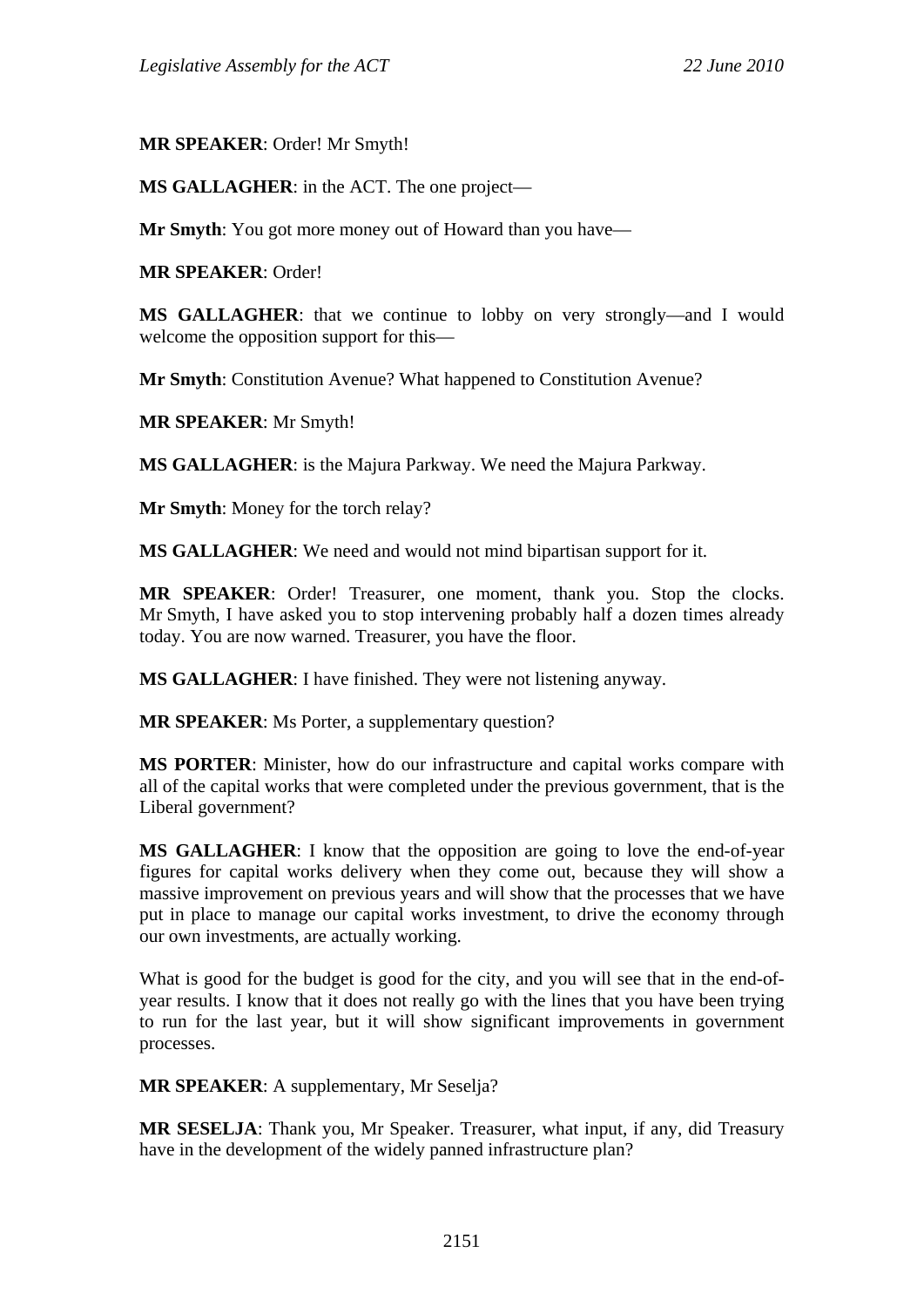**MS GALLAGHER**: As a central agency, as you would imagine, Treasury had a great deal of input into the infrastructure plan.

## **Environment—solar power**

**MR HARGREAVES**: Mr Speaker, I was going to ask a question of the Treasurer but, since she has hopped it, I will not. I will, in fact, ask a question of the only minister that has not had one today, because he is feeling dreadfully left out. My question is to the Minister for the Environment, Climate Change and Water. The question is: can the minister—

**Mr Seselja**: A sympathy question.

**Mr Hanson**: There is no—

**MR SPEAKER**: Mr Hanson, thank you!

**MR HARGREAVES**: Would you like me to wait until you are finished? You should take your photo and go to the naughty corner. Go to the naughty corner, Mr Hanson. Can the minister advise the Assembly what steps the government is taking to assist community organisations to participate in Canberra becoming the solar capital of Australia?

**MR CORBELL**: I thank Mr Hargreaves for the question. I am delighted to advise members that this government is taking significant steps across a range of community organisations to support the deployment of renewable energy technologies in our city. And I would have thought, from a party that has talked a lot about deploying renewable technology, they would actually be interested in the question.

This government has recently announced just under \$1 million in grants to community organisations to deploy renewable technologies and other energy efficiency measures on buildings around the city. I am delighted that we have been able to provide to 37 different community organisations grants totalling just under \$1 million to deploy solar and energy efficiency measures around the city. The grants have been awarded to a broad range of not-for profit organisations representing the aged, community, family, health, religious, sporting and youth sectors. And, over the course of the year, the clean energy produced by these systems should allow a reduction in the order of 35 tonnes of greenhouse gas emissions.

This is a very important investment, particularly so for not-for-profit organisations who, through this grant, will be able to access the feed-in tariff arrangements and receive payments for the power that they generate. And that is a very welcome boon for those organisations—organisations like Volunteers ACT who, together with carers and a range of other organisations, have teamed together and have received a grant in total of approximately \$100,000. That will put in place around 30 kilowatts of renewable energy generation as a result and they will receive regular payments from that energy generation. That regular payment will help offset for them the rental costs and other utility costs that their organisations face.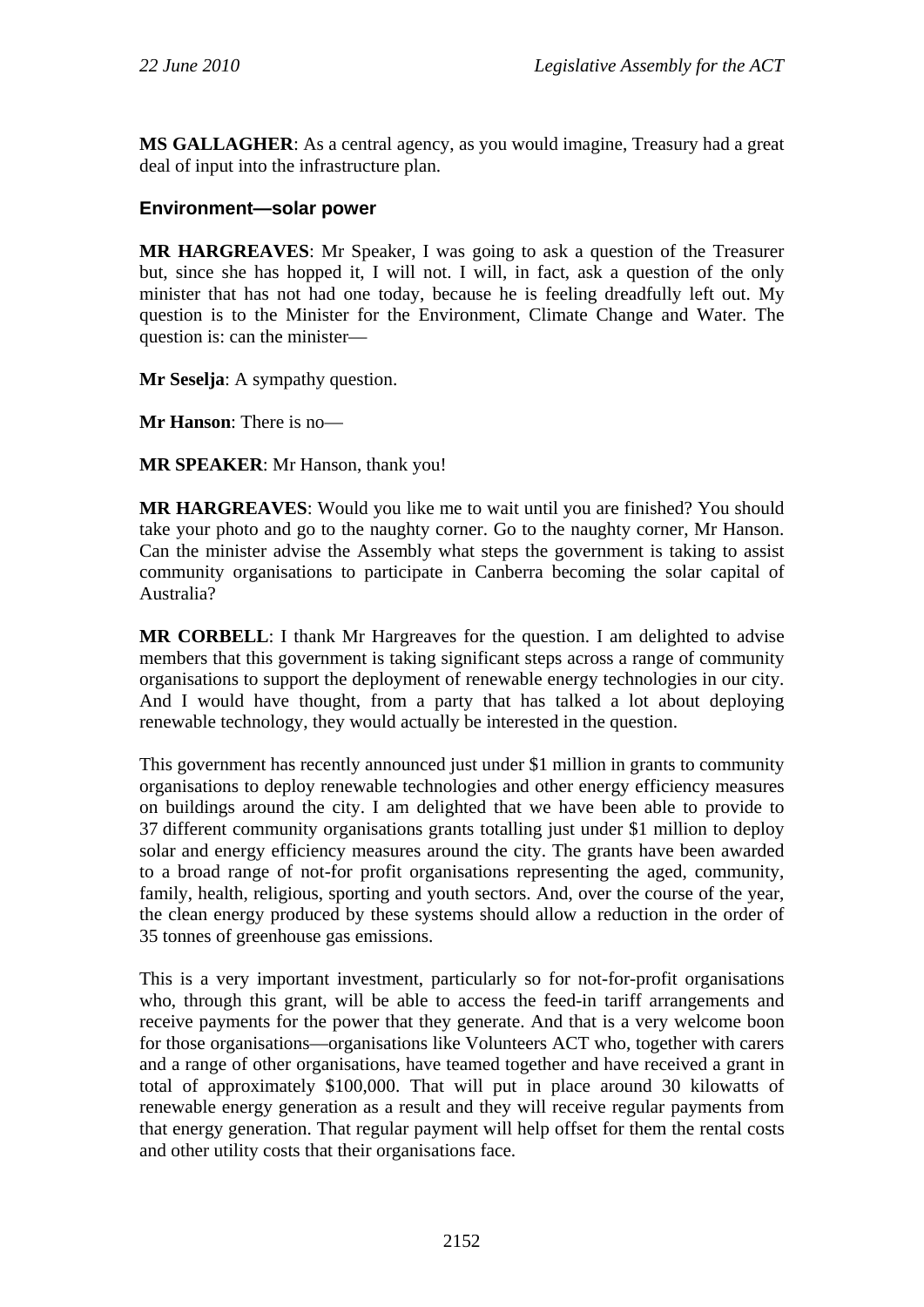So the government is very pleased to be providing this assistance. It has been well received across the community and is a great practical example of how the government is encouraging the uptake of renewable energy generation. It is very clear that, if we invest in the deployment of renewable energy generation, our city can become a leader in this across Australia. We can become a leader in the deployment of renewable energy generation. The feed-in tariff is leading the way in giving us the opportunity to do that. These community energy grants will assist considerably in making sure that the not-for-profit sector does not miss out on the benefits of renewable energy and that they can participate in the deployment and the rollout of this technology.

It is particularly pleasing to note that, in effect, across the city already we have a 3½-megawatt power station in operation, giving us clean energy. And that is a dispersed power arrangement across thousands of roofs across the ACT. That is a total of 3 ½ megawatts per annum of renewable energy already being generated in our city and, we hope, much more to come.

**MR SPEAKER**: A supplementary, Mr Hargreaves?

**MR HARGREAVES**: Thank you, Mr Speaker. What has been the response, minister, of those organisations who received these community energy grants?

**MR CORBELL**: I thank Mr Hargreaves for the question. The response has been a very positive one. Let me highlight some of the organisations that have received these grants. For example, in Mr Hargreaves's electorate, the Tuggeranong Link of Community Houses and Centres at Conder, Chisholm, Gilmore and Isabella Plains received a grant of \$25,000, providing them with the opportunity to put in place four solar hot-water systems for these community houses. I note that Ms Hunter raised the question earlier about the costs for low income households and other households when it comes to energy. Here is a practical example of how community-based care homes are reducing their costs, allowing them to spend more money in the areas of service delivery by putting in place solar hot-water as a result of this government grant.

Let us take as an example the Belconnen Baptist Church, an institution that Ms Porter would be greatly interested in. They have received a grant of \$25,000 to put in place a photovoltaic system so that they can take advantage of the feed-in tariff. Also, there is the Weston Creek Community Association—again, \$25,000 to put in place a photovoltaic system. There are organisations such as the university preschool and childcare centre at the ANU. I was out there a month or so ago, and they explicitly said to me: "Thank you very much for the opportunity to put in place PV on our roof. We think it's an important thing we can show in terms of leadership, but it's also a great way for us to offset some of the costs we face through utility bills."

These are just some of the organisations that have received this support. One other example, as I have the time, is Sailability. I am sure Mr Doszpot would be interested in that. Sailability will also be putting in place a PV system as a result of this grants program.

**MR SPEAKER**: Supplementary, Ms Le Couteur?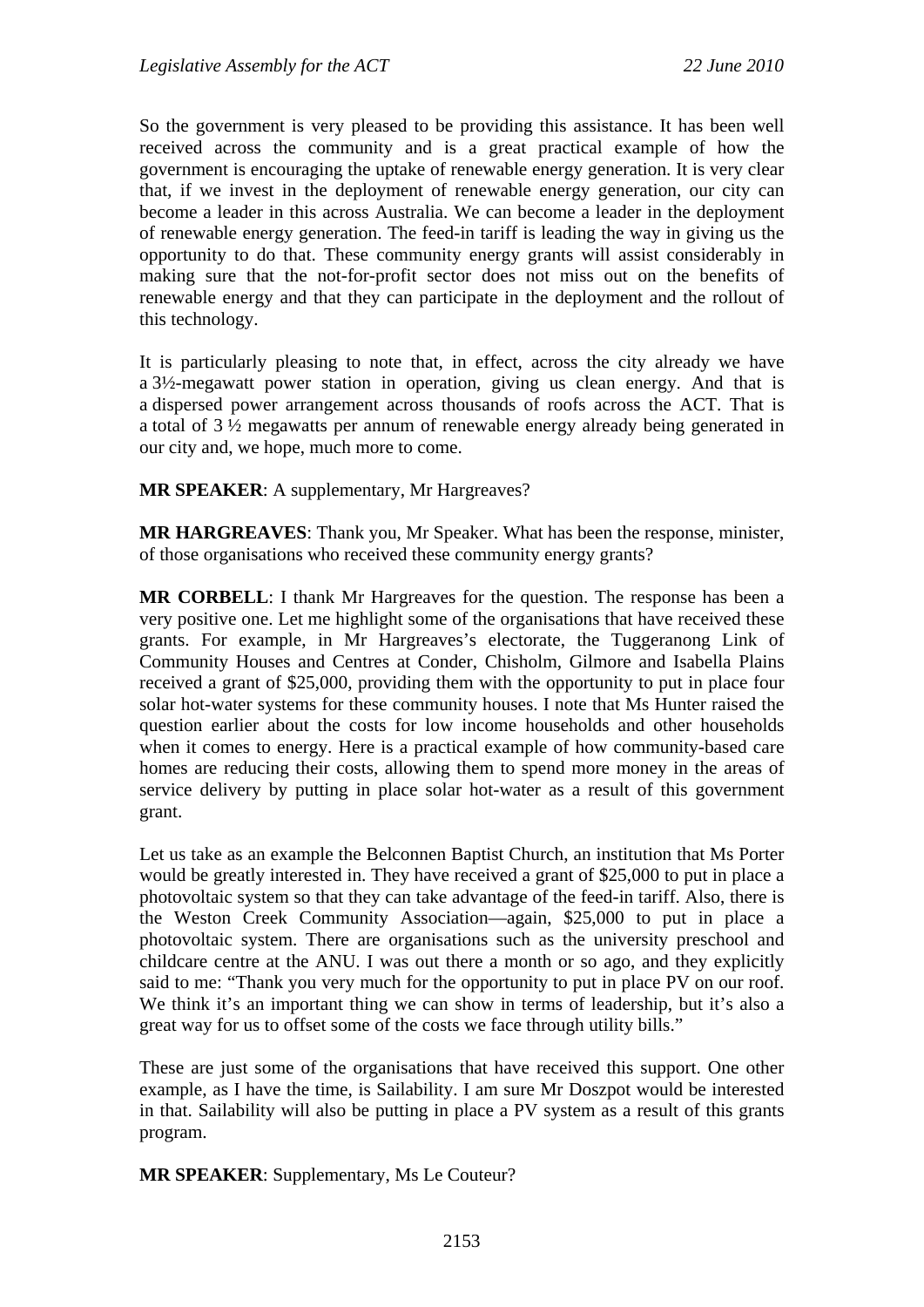**MS LE COUTEUR**: Thank you, Mr Speaker. Minister, I understand that bodies corporate under unit titles are not in fact able to take advantage of the feed-in tariff. While I understand that this is probably related to your other portfolio as Attorney-General, it is due, I understand, to the unit title rules. Is your government looking at changing this so that bodies corporate, which could be regarded as a community group as they are a group of individuals, can take advantage of renewable energy?

**MR CORBELL**: I thank Ms Le Couteur for the question. I have asked my department and included in the terms of reference for the review of the Unit Titles Act, which is a commitment the government made following the passage of the changes to the act—it will include the provision; it will include a review of those elements of the act that may constrain bodies corporate from implementing sustainability measures, including measures such as solar power and renewable energy generation.

There is an interesting intersection here that needs to be addressed, between protecting consumers from being locked into long-term contracts that will disadvantage them but may defray costs from developers and the advantages that come from developers putting sustainability technologies—whether they are renewable energy or whether it is water recycling, for example—in place early in the development and then having those costs spread out over the life of a building.

These are the issues that will be considered as part of that. I have already directed my department to include these matters in its review of the Unit Titles Act.

**Mr Stanhope**: I ask that all further questions be placed on the notice paper.

# **Papers**

**MR SPEAKER**: I present the following papers:

Auditor-General Act—Auditor-General's Reports—

No 2/2010—Student Support Services for Public High Schools, dated 21 May 2010.

No 3/2010—Delivery of Budget Initiatives, dated 3 June 2010.

These reports were circulated to members when the Assembly was not sitting. For the information of members, I also present the following paper:

Privileges 2010—Select Committee—Report—*Evidence of Mr Mark Sullivan to the Select Committee on Estimates 2009-10*—Speaker's response to recommendations Nos. 1 and 2, dated 16 June 2010.

## **Executive contracts Papers and statement by minister**

**MR STANHOPE** (Ginninderra—Chief Minister, Minister for Transport, Minister for Territory and Municipal Services, Minister for Business and Economic Development, Minister for Land and Property Services, Minister for Aboriginal and Torres Strait Islander Affairs and Minister for the Arts and Heritage): For the information of members, I present the following papers: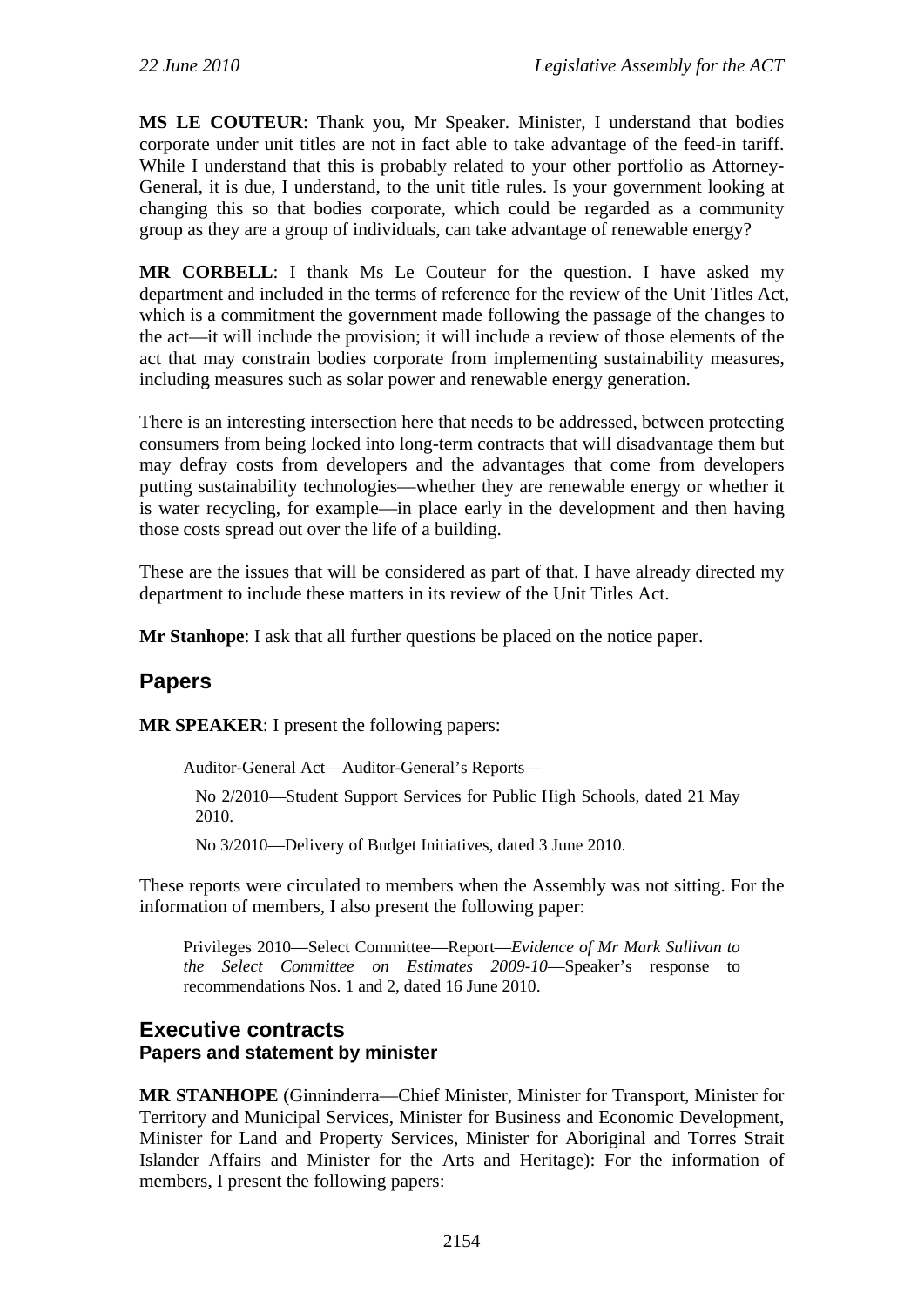Public Sector Management Act, pursuant to sections 31A and 79—Copies of executive contracts or instruments—

Long-term contract—

Roderick J Nicholas, dated 26 October 2009.

Short-term contracts:

Barry Folpp, dated 16 and 17 March 2010.

Daniel Walters, dated 30 April 2010.

Joanne Garrisson, dated 16 April 2010.

Raymond Giucci, dated 6 April 2010.

Stephen Hughes, dated 28 April 2010.

Contract variations:

Anthony Johnston (2), dated 6 and 28 April 2010.

Conrad Barr, dated 31 March 2010.

David Evans, dated 27 April 2010.

Donna Mowbray, dated 19 April 2010.

Gregory Kent, dated 31 March 2010.

James Corrigan, dated 12 April 2010.

Kaaren Blom, dated 22 April 2010.

Katrina Lee Bracher, dated 24 May 2010

I seek leave to make a statement in relation to the papers.

Leave granted.

**MR STANHOPE**: I present another set of executive contracts. These documents are tabled in accordance with sections 31A and 79 of the Public Sector Management Act, which require the tabling of all chief executive and executive contracts and contract variations. Contracts were previously tabled on 4 May 2010. Today I present one long-term contract, five short-term contracts and nine contract variations. The details of the contracts will be circulated to members.

## **Public Accounts—Standing Committee Paper and statement by minister**

**MR STANHOPE** (Ginninderra—Chief Minister, Minister for Transport, Minister for Territory and Municipal Services, Minister for Business and Economic Development, Minister for Land and Property Services, Minister for Aboriginal and Torres Strait Islander Affairs and Minister for the Arts and Heritage): For the information of members, I present the following paper:

Public Accounts—Standing Committee—Inquiry—Auditor-General's Report No. 1/2009—Road Projects—Fairbairn Avenue Upgrade and Horse Park Drive—Government submission.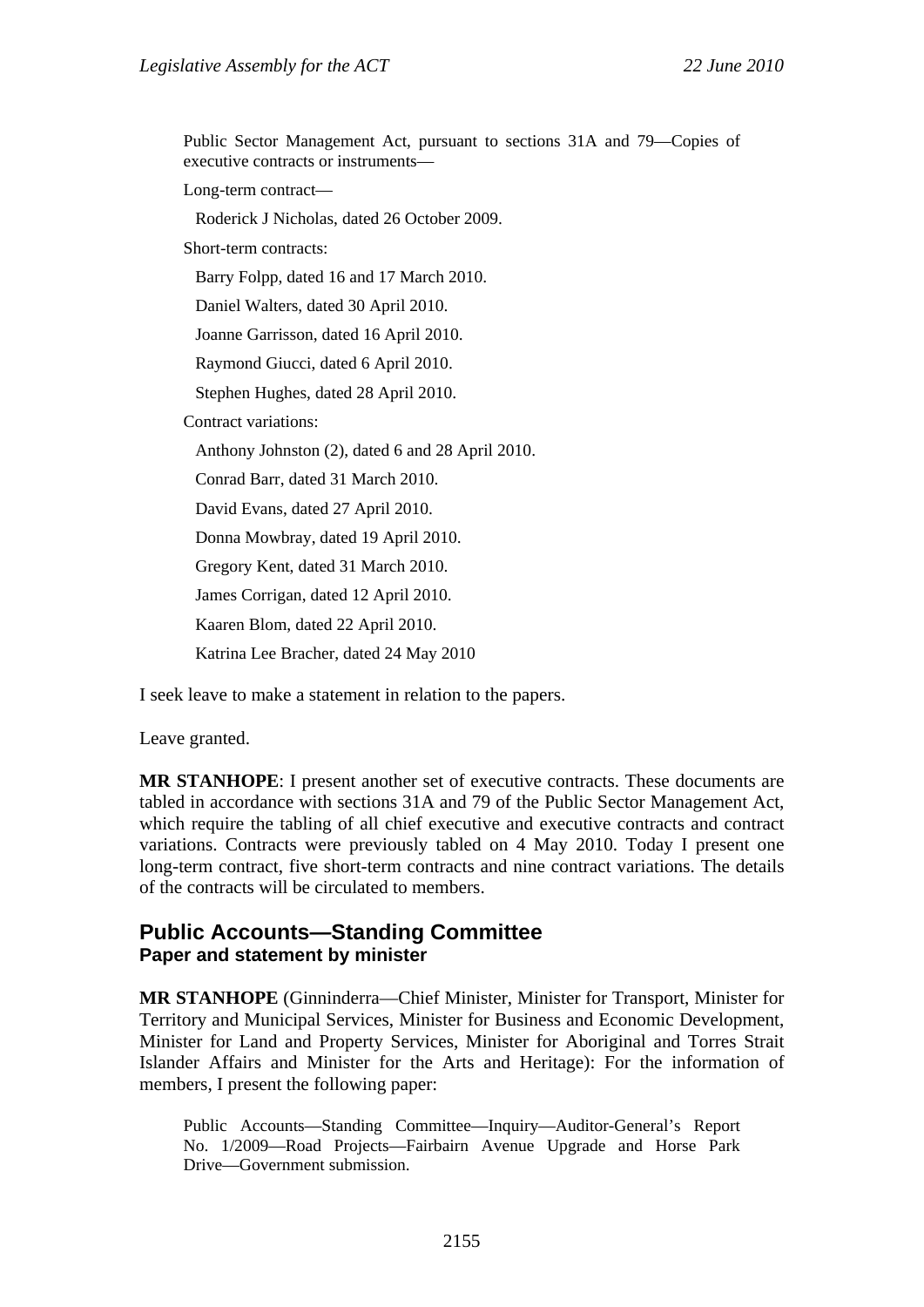I seek leave to make a statement in relation to the paper.

Leave granted.

**MR STANHOPE**: I am tabling the government's submission to the review of Auditor-General's report No 1 of 2009, *Road Projects—Fairbairn Avenue upgrade and Horse Park Drive*. The government is pleased with the audit's overall findings that indicate that planning for individual ACT road projects is undertaken in a sound policy framework that features established procedures and has adequate regard to economic, environmental and community concerns; and both the Fairbairn Avenue upgrade and Horse Park Drive extension fulfilled construction specifications and met the objectives. The government agreed, or agreed in part, with all six of the audit's recommendations.

Many of the audit's specific findings in relation to projects reflect the complex nature of capital works projects, in particular, road projects. The findings reflect an inherent uncertainty in planning for budget and scope, particularly at the early inception phase of a project.

As the report noted, prices in the Canberra construction market began to rise sharply from the end of 2002, continuing for several years. This market buoyancy contrasted sharply with preceding years, during which time price rises were relatively modest and industry response trends were generally favourable. These more stable conditions informed much of the early estimation of costs for both projects.

The government notes that both projects concluded some time ago, with practical completion of Fairbairn Avenue and Horse Park Drive occurring in January 2006 and February 2004 respectively, and a number of reforms have been implemented since these projects concluded, including, most significantly, the centralisation of procurement resources of 2005-06, which has improved coordination and expertise associated with ACT government procurement activity.

### **Financial Management Act—instruments Papers and statement by minister**

**MS GALLAGHER** (Molonglo—Deputy Chief Minister, Treasurer, Minister for Health and Minister for Industrial Relations): For the information of members, I present the following papers:

Financial Management Act—Instruments, including statements of reasons—

Pursuant to section 16—

Directing a transfer of appropriations from the Department of Territory and Municipal Services to the Department of Land and Property Services, dated 13 May 2010.

Directing a transfer of appropriations from the Department of Territory and Municipal Services to the Department of Land and Property Services, dated 3 June 2010.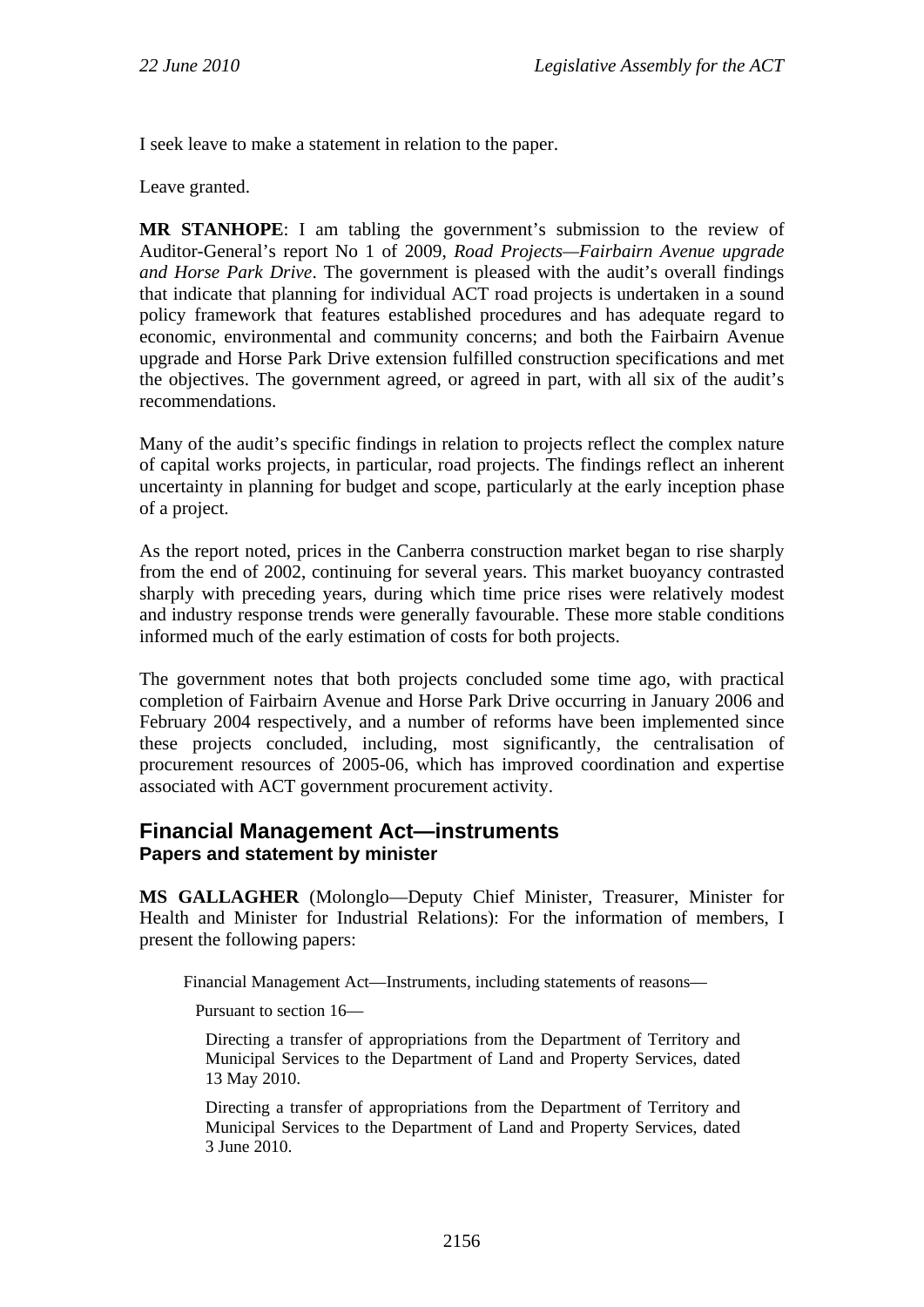Directing a transfer of appropriations from the Department of Territory and Municipal Services to the Department of the Environment, Climate Change, Energy and Water, dated 13 May 2010.

Directing a transfer of appropriations from the Department of the Environment, Climate Change, Energy and Water to the Department of Territory and Municipal Services, dated 13 May 2010.

Pursuant to section 16B—

Authorising the rollover of undisbursed appropriation of the Department of Treasury, dated 13 May 2010.

Authorising the rollover of undisbursed appropriation of the Department of the Environment, Climate Change, Energy and Water, dated 16 May 2010.

Authorising the rollover of undisbursed appropriation of the ACT Planning and Land Authority, dated 16 May 2010.

Pursuant to section 17—Varying appropriations relating to Commonwealth funding to the Department of Treasury, dated 15 May 2010.

Pursuant to section 18A—Authorisation of Expenditure from the Treasurer's Advance to the Canberra Institute of Technology, dated 18 May 2010.

Pursuant to section 19B—Varying appropriations related to National Partnership—Better TAFE Facilities—Canberra Institute of Technology, dated 4 June 2010.

I seek leave to make a statement in relation to the papers.

Leave granted.

**MS GALLAGHER**: As required by the Financial Management Act, I table a number of instruments issued under sections 16, 16B, 17 and 18 of the act. Advice on each instrument's direction and a statement of reasons must be tabled in the Assembly within three sitting days after it is given.

Sections 16(1) and (2) of the act allow the Treasurer to authorise the transfer of appropriation for a service or a function to another entity following a change in responsibility for that service or function. This package includes four instruments signed under section 16: \$12.962 million of appropriation relating to the Property Group has been transferred from the Department of Territory and Municipal Services to the Department of Land and Property Services, consistent with the administrative arrangements announced on 1 December 2009.

This transfer was facilitated through two instruments: \$24,000 of appropriation required for the purchase of services from Canberra Connect has been transferred from TAMS to the Department of Environment, Climate Change, Energy and Water; and \$113,000 has been transferred from the Department of Environment, Climate Change, Energy and Water to TAMS with an animal welfare officer position.

Section 16B of the Financial Management Act, rollover of undisbursed appropriations, allows for appropriations to be preserved from one financial year to the next, as outlined in instruments signed by me. This package includes three instruments signed under section 16B. The appropriation being rolled over was not disbursed during 2008-09 and is still required in 2009-10.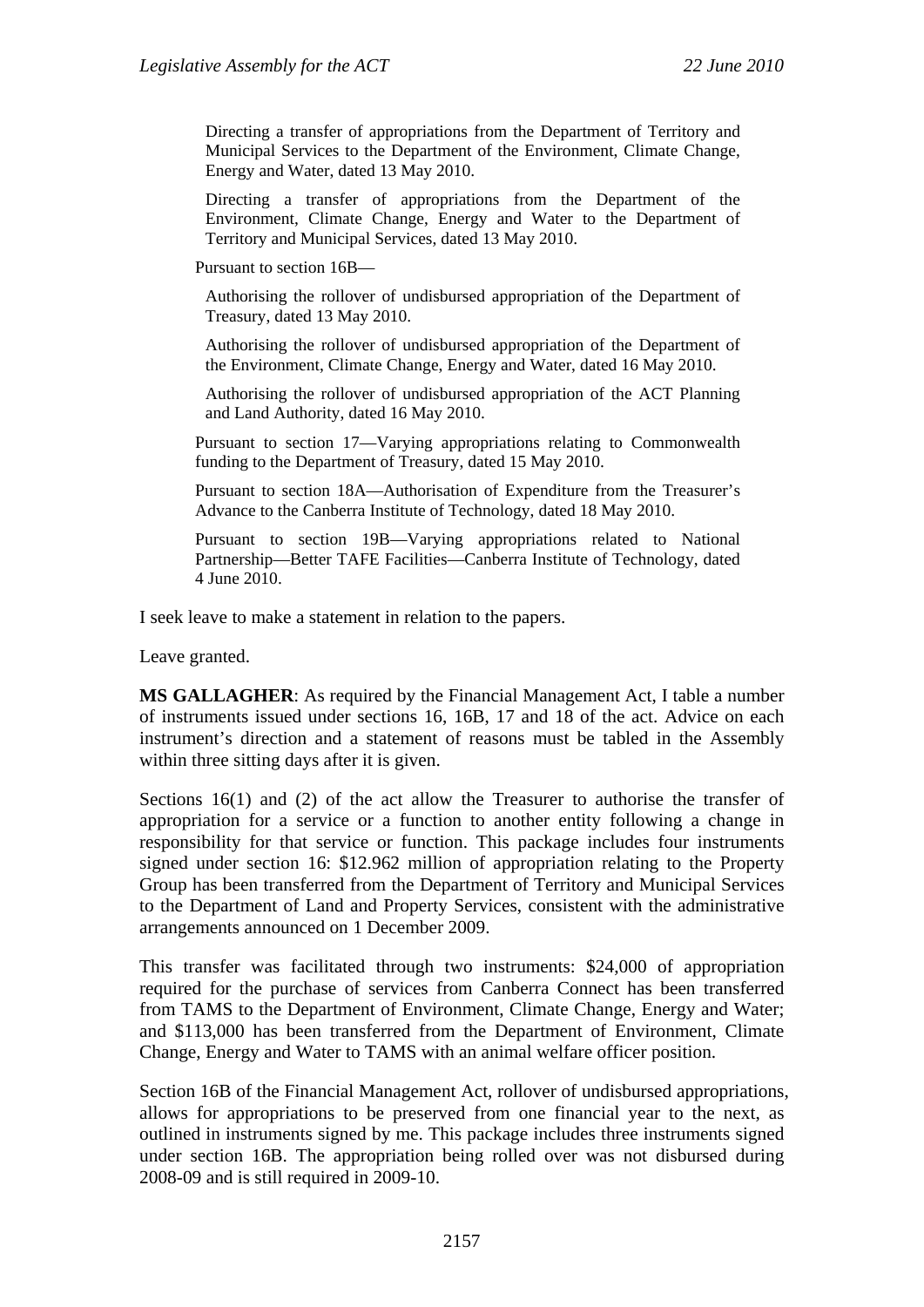The Department of Treasury is rolling forward \$10.4 million of appropriation largely relating to the land rent scheme. There are also rollovers for DECCEW and the ACT Planning and Land Authority. The rollover of appropriation for DECCEW and ACTPLA is in addition to and corrects instruments tabled in the Assembly on 20 November 2009 and 9 February 2010 consecutively. An error identified in these instruments due to the use of an incorrect numbering convention resulted in only part of the intended rollovers actually being authorised.

Section 17 of the act enables appropriations to be varied for any increase in existing commonwealth payments by the direction of the Treasurer. This package includes one instrument authorised under section 17 of the act. The territory has received \$1.519 million in additional funding from the commonwealth for the first homeowner's boost, and this increase in funding is due to the extension of the scheme by the commonwealth to 30 December 2009. The extension was announced after the release of the 2009-10 budget. The increase in appropriation is required to fund the additional first homeowner boost payments being made by the Department of Treasury.

Section 18 of the act allows the Treasurer to authorise expenditure from the Treasurer's advance. \$253,000 has been provided to the Canberra Institute of Technology to allow for the commencement of the teacher's EBA for 2009-10 effective from 1 July 2009.

Section 19B of the act allows for an appropriation to be authorised for any new commonwealth payments where no appropriation has been made in respect of those funds by my direction. This package includes one instrument authorised under section 19B of the act. The territory has received additional commonwealth funding of \$952,000 under the better TAFE facilities program. This funding provides for capital improvement projects at Canberra Institute of Technology campuses.

Additional detail regarding all instruments is provided in the statement of reasons accompanying each instrument. I commend the instruments to the Assembly.

### **Financial Management Act—consolidated financial report Paper and statement by minister**

**MS GALLAGHER** (Molonglo—Deputy Chief Minister, Treasurer, Minister for Health and Minister for Industrial Relations) For the information of members, I present the following paper, which was circulated to members when the Assembly was not sitting:

Financial Management Act, pursuant to section 26—Consolidated Financial Report—Financial quarter ending 31 March 2010.

I am meant to have, by the look of it, a tabling statement which I cannot locate but I might table that later.

**MADAM ASSISTANT SPEAKER** (Mrs Dunne): Lost in translation?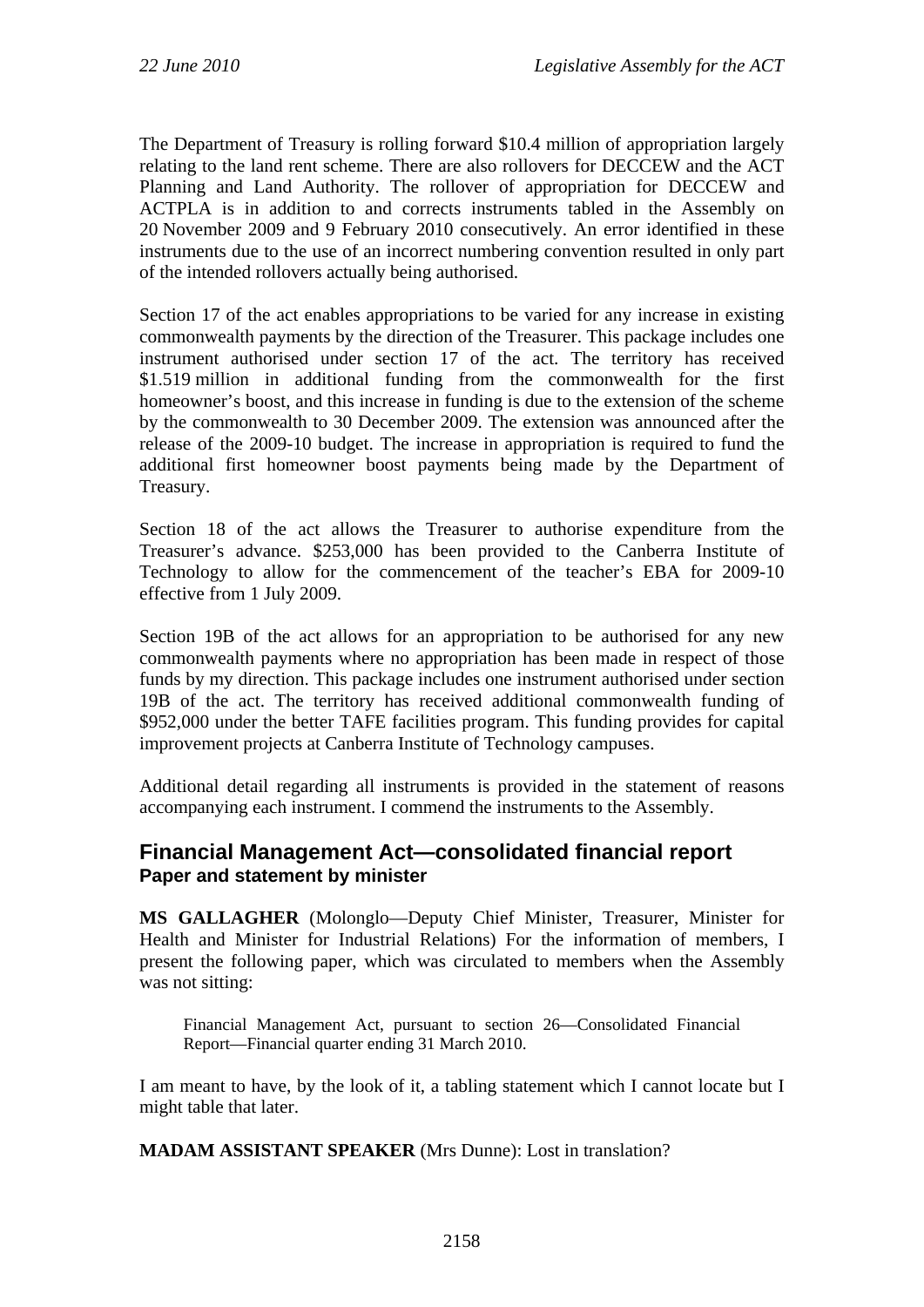**MS GALLAGHER**: I am sorry; my apologies.

## **Health, Community and Social Services—Standing Committee Report 2—government response**

**MS GALLAGHER** (Molonglo—Deputy Chief Minister, Treasurer, Minister for Health and Minister for Industrial Relations) (3.13): For the information of members, I present the following paper:

Health, Community and Social Services—Standing Committee—Report 2— *Access to Primary Health Care Services*—Government response.

The report was presented to the Assembly on 23 February 2010. I move:

That the Assembly take note of the paper.

It gives me great pleasure today to table the ACT government's response to the Standing Committee on Health, Community and Social Services report No 2, *Access to primary health care services*, dated February 2010. I would like to thank the standing committee for its consideration of the important community issues and acknowledge the stakeholders and the community members who provided input into the inquiry process.

The ACT government welcomes the committee's report, which highlights a number of issues including ways to attract more GPs to the ACT given the current shortage, the need to continue to explore and evaluate new models of primary healthcare delivery, new and expanded roles of nurses and allied health professionals and improving the community's awareness of how better to access healthcare services appropriate to their need.

This inquiry was prompted in response to the closure of the Kippax medical centre in March 2009 and ongoing community concern about the shortage of GPs in the ACT. As a result, on 25 March the Legislative Assembly referred this matter to the Standing Committee on Health, Community and Social Services.

The committee adopted the following terms of reference: to inquire into and report on access to primary healthcare services in the ACT with particular reference to the role of nurse practitioners, GP clinic closures, the current level of GP shortages in the ACT, how to arrest and reverse the decline in GP numbers and strategies to attract and retain GPs in suburban clinics, linkages between government and non-government healthcare providers including innovative and best practice models and any other related matter.

The report contained 24 recommendations. The government in its response agreed to four of the recommendations, agreed in principle to six of the recommendations, noted 11 recommendations and did not agree with four recommendations. For one of the recommendations, the government in its response agreed in principle to one part of the recommendation and did not agree to another part.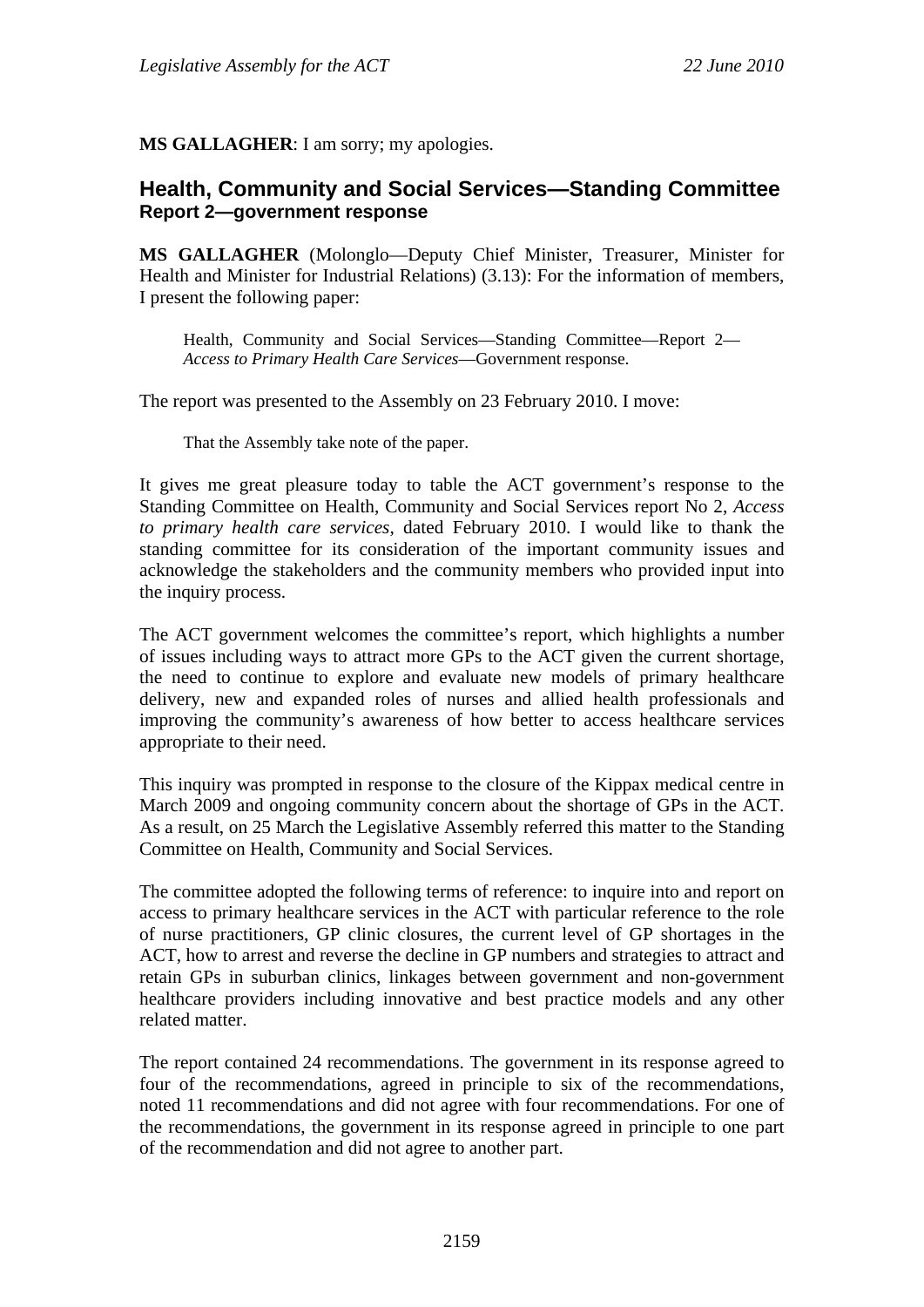The recommendations agreed to in the government's response include working to develop ways of raising the profile of GPs in the community, commissioning an independent evaluation of the walk-in centre at the Canberra Hospital after 12 months of operation and conducting appropriate consultation with all relevant stakeholders in the development of an e-health strategy.

As members of the Assembly may recall, I announced the establishment of a GP task force to investigate access to primary health care in the ACT. The government response to those 30 recommendations was tabled in the Legislative Assembly on 8 December 2009 and implementation is well underway regarding a number of these recommendations.

While the terms of reference of the standing committee's inquiry were focused on broader primary health care and related issues than those of the GP task force, it is pleasing to see that the issues raised and recommendations made by the standing committee complement the work of the GP task force.

As members of the Assembly may know, the report on government services 2009 provides a conservative estimate that the ACT is approximately 74 full-time GPs short of the national average of GPs per head of population. To help set direction and facilitate research on the GP workforce and general practice workforce shortages in the ACT, ACT Health and the ACT branch of the AMA have jointly reconvened the GP workforce working group.

The ACT government has also provided funding to the division of general practice to address GP workforce shortages. Since this officer's appointment in May 2008, a number of successes have been achieved including the approval of 18 area-of-need authorisations and the commencement of 19 GPs, with four more to commence this year.

The ACT division of general practice and ACT Health have also expanded the 2008 nationwide advertising campaign showcasing the lifestyle benefits of living and working in Canberra as a GP to include a direct mail-out to some 4,000 GPs in inner Sydney and Melbourne locations and to target locations including New Zealand and the United Kingdom. 2010 has seen continued advertising nationally and internationally.

In November 2008 the ACT government also announced a \$12 million package over four years to support and grow the GP workforce. The package, which received funding on 1 July 2009, consisted of five initiatives which are all progressing well. These include the scholarship program, the GP teaching payments, the GP development fund, the pre-vocational GP placement program and an ACT GP aged day service.

The aged day service was also mentioned in the standing committee's report as one way to support general practitioners. This service, when established in the ACT, will receive GP referrals and provide primary care to patients in the community such as those in residential aged-care facilities or who are housebound when they are unable to visit their GP or their GP is unable to visit them. The announcement of the successful tender to provide this service is expected to be made shortly.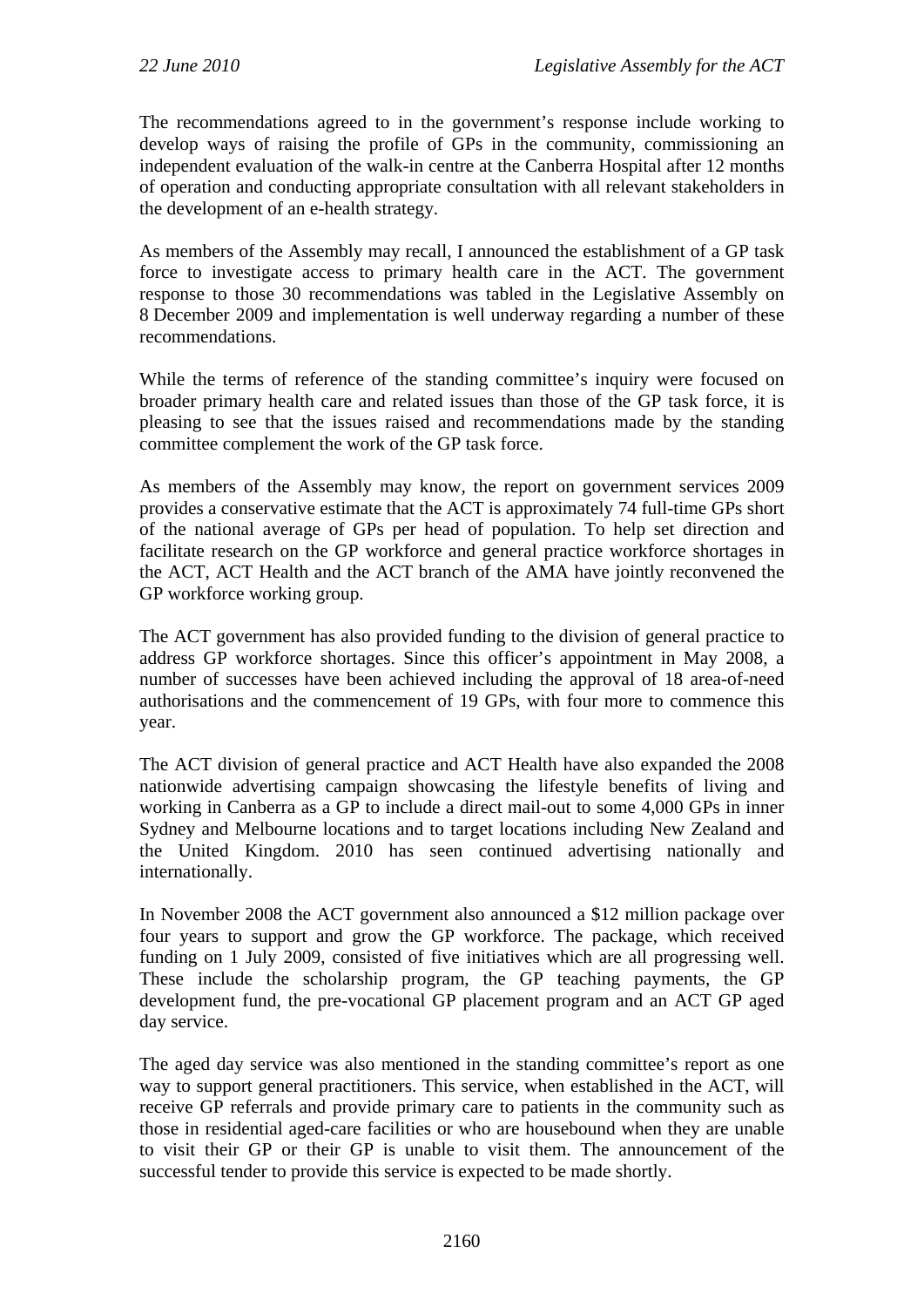With regard to access to primary healthcare services more generally, the ACT primary healthcare strategy 2006-09 provided the strategic directions for the delivery of primary care services in the ACT. This strategy recognises that access to health care should be equitable and that all people in the ACT should have access to a range of health services and providers no matter where they are. A steering committee, which includes consumers, oversees the achievement of this important strategy. The government intends to develop a new primary healthcare strategy by the end of 2010 to ensure that we are well placed to take full advantage of the new national healthcare reforms.

One of the recommendations from the GP task force final report was to develop and evaluate new models of primary healthcare service delivery, which included generalist medical services for targeted populations unable to access usual GP services. This recommendation aligns with a number of recommendations made by the standing committee. The standing committee also mentioned the importance of appropriate consultations with all relevant stakeholders in the development of the government's e-health strategy.

A key part of the ACT government's program "your health—our priority" is the development of new and innovative ways of delivering health care in the public health system in order to provide an integrated service that is safe, effective, patient-centred, timely and efficient. Information and communication technologies such as e-health are an important part of this approach. In the last budget, we did commit \$90 million to progress an ambitious e-health strategy, known as the healthy future. This plan will play a large part in ensuring the capacity of the ACT health system to meet the growing needs of consumers and providers in the ACT.

The focus of healthy future is to make the right information available to the right person at the right time and place. This strategy will also prepare the ACT for the emerging national e-health environment. The ACT government is committed to ensuring that there is appropriate consultation with all relevant stakeholders in the development of this strategy. These and a number of initiatives that the ACT government is implementing are aimed at increasing access to general practitioners and primary health care more generally for all community members wherever they live and whatever their health status.

By increasing the numbers of GPs practising in the ACT, exploring expanded roles for our nurses and allied health professionals, improving the range of primary healthcare services available and ensuring our general practice workforce is supported in the work they do, ACT residents will enjoy better access to primary health care when and where they need it.

I thank the committee for their deliberations over a number of broad and varied issues that affect the attraction and retention of general practitioners and the delivery of a primary healthcare system that is accessible and flexible in its ability to meet the needs of the community. The findings of the inquiry will inform ACT government policy and initiatives as we continue to work to provide the community with an excellent primary healthcare system.

Debate (on motion by **Ms Bresnan**) adjourned to the next sitting.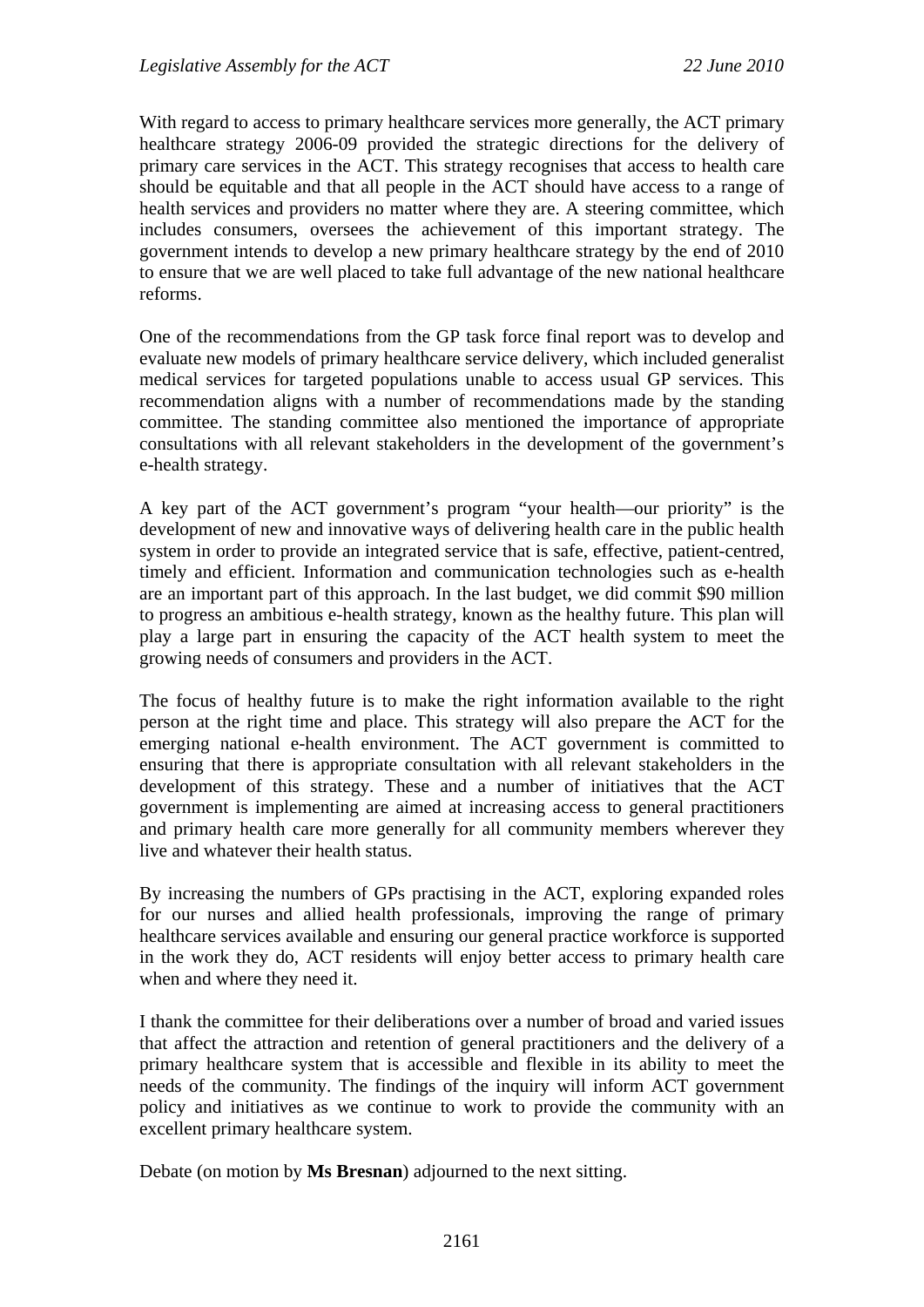## **ACT Children's Plan 2010-2014 Paper and statement by minister**

**MS BURCH** (Brindabella—Minister for Disability, Housing and Community Services, Minister for Children and Young People, Minister for Ageing, Minister for Multicultural Affairs and Minister for Women): For the information of members, I present the following paper:

ACT Children's Plan 2010-2014.

I ask leave to make a statement in relation to the paper.

Leave granted.

**MS BURCH**: I am pleased to table for the information of members the ACT children's plan 2010-2014. In releasing the ACT children's plan, this government is committing to make Canberra a child and youth friendly city—a city that supports all children and young people to reach their potential, make a contribution and share the benefits of our community. In making this commitment, we are showing national leadership and setting the benchmark for the rest of Australia.

The Stanhope government previously has shown national leadership by enacting the first bill of rights in Australia. We will again show national leadership by being the first jurisdiction to officially commit to become child and youth friendly as part of putting into action the UN Convention on the Rights of the Child.

In becoming a child friendly city, we need to put children's best interests at the top of the agenda. Children are the most vulnerable members of our society, and they are our most valuable resource. We need to make sure that in everything we do we are enhancing rather than hindering the health and wellbeing of children. In taking on the challenge this plan presents, we can make Canberra an even greater and safer place for our children, a place where all children can reach their potential.

This plan refreshes the direction of the government's original 10-year plan for children released in 2004. In revisiting the ACT children's plan at its halfway point, we first looked at what has changed since the plan was launched in 2004. In particular, we reviewed the actions and programs the ACT government committed to undertake back in 2004 with their partners in the community sector.

Madam Assistant Speaker, I am proud to announce that we have delivered on these commitments. In fact, we have achieved far more than we originally committed to do. You will see in "Achievements—what has changed since 2004?" the range of programs, services and policy changes that have been implemented across government over time.

These achievements are significant and far reaching, particularly the whole-of-government projects that have been developed to meet the needs of specific groups of children. Some important examples include a specialised children and young people's equipment loan service; the integrated multi-agencies for parents and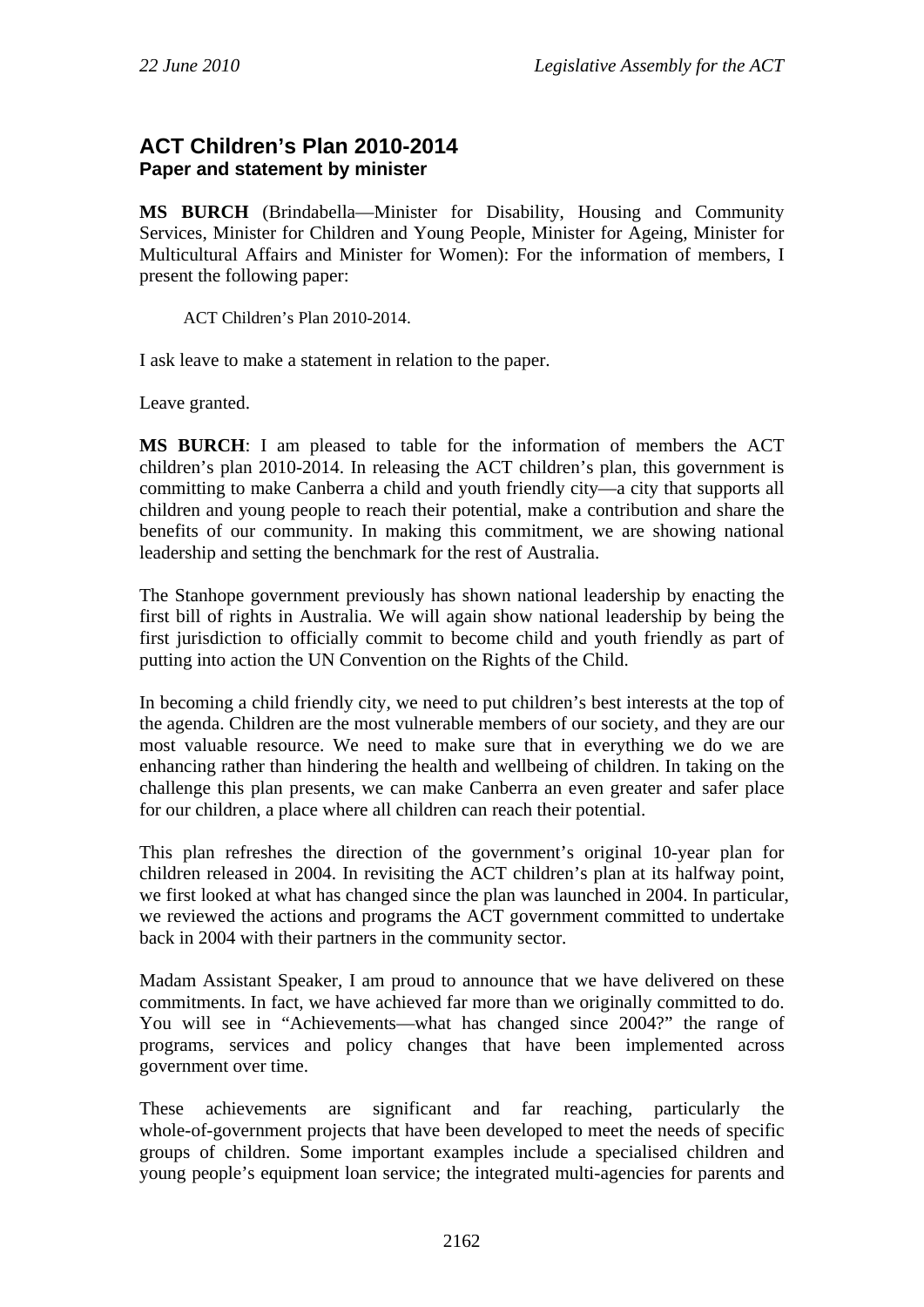children together, IMPACT program, that provides mental health and opiate replacement support for families; and the integrated family support program and Indigenous integrated family support program.

Madam Assistant Speaker, I also want to draw your attention to the other significant investments that we have made that directly enhance the lives of our children. They are: the establishment of two child and family centres; the creation of four early childhood schools; and the appointment of a commissioner for children and young people.

However, many other developments have occurred in the way we deliver services and programs to children and their families. Of course, all of this could not have been achieved without the governance mechanisms to bring government agencies together to undertake work to ensure the children's rights and needs are up-front and foremost in decisions made by government. It could also not have been achieved without the dedication of our community sector who are strongly committed to maintaining close partnerships with government in supporting children and families.

Madam Assistant Speaker, you could ask: where does the concept and vision for a child friendly city come from? In affirming and refreshing the directions for the ACT children's plan, the latest research and evidence was analysed to find out what is needed to foster children's healthy development. This research confirmed that children and young people matter, that the quality of childhood and adolescence matters and that the support provided to parents and families matters. This research also confirmed again the interconnectedness of children with their families, their communities and their environments. This means that we need to consider the interconnections in all our planning and decision making. The quality of our services, our built environment, our parks, our schools and our transport system all impact on children's development.

We also spoke directly with children and families to find out what was important to them. This task was aided by an enormous number of dedicated professionals childcare educators, teachers, playgroup coordinators and nurses. The response to this consultation was overwhelming. Over 850 children and adults offered their ideas and insights on how to make Canberra more child friendly. These ideas have been built into the new plan and are summarised in "Listening to children—a consultation process for a child friendly city". Not only will this document help inform government as it moves forward, but it can also be used as a guide for anyone interested in encouraging children's participation.

By committing to make Canberra Australia's child friendly capital, the ACT becomes part of a growing international movement promoted and supported by the United Nations Children's Fund. This movement applies the principles of the UN Convention on the Rights of the Child into the fabric of government. It is an agenda that firmly places us as a national leader committed to improving children's rights and wellbeing.

I would like to draw attention to the six building blocks to make Canberra a child friendly city: first, opportunities for children to influence decisions about their lives in their city and to actively participate in their communities; second, advocacy, promotion and protection of children's rights; third, processes to assess the impact of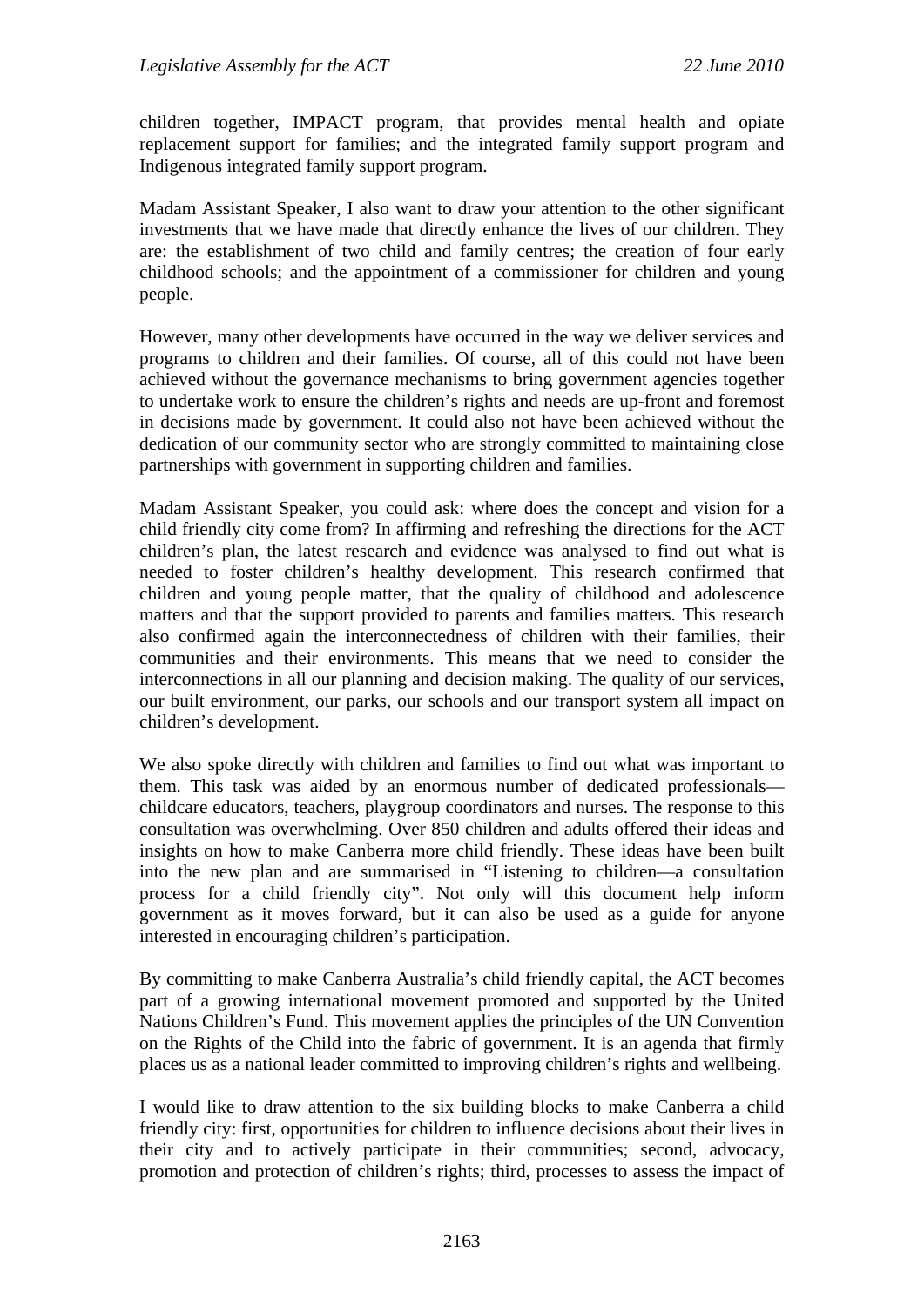law, policy and practice on children; fourth, regular monitoring and reporting of indicators of children's health, wellbeing, learning and development; fifth, services, programs and environments that support children's optimal development and enhance parental family and community capacity; and, sixth, effective structures for governance across government and the community.

As Minister for Children and Young People, I will be committing the Department of Disability, Housing and Community Services to establish a children and young people's task force. This task force will be responsible for providing whole-of-government leadership and coordination—and to drive strategic initiatives to assist Canberra to become a child friendly city.

The first priority of the ACT children and young people's task force will be to develop a whole-of-government action plan based on the building blocks for a child friendly city. Part of this action plan will involve establishing appropriate government mechanisms that include non-government stakeholders. These mechanisms will also include opportunities for children to be consulted and to participate.

The task force will produce annual progress reports detailing initiatives and progress towards developing Canberra as a child friendly and youth friendly city. The progress reports will be tabled in the ACT Assembly each year. My department, DHCS, will be the lead agency. This is truly a whole-of-government and whole-of-community framework to share responsibility for children's health and wellbeing. Implementation will require a collaborative multi-agency approach.

I am sure that members of the Assembly who attended the launch of the children's plan last week—I note that Meredith Hunter and Caroline Le Couteur were there and looking at the world through the eyes of the children for the short time that we were there—would agree that the launch and the response from the community were very positive. We had over 180 children and adults attending the launch. It was a very successful and wonderful experience. The children from Ngunnawal primary school came and gave their advice on what they saw for Canberra as a child friendly city. There was certainly a list of tasks. We here could not have constructed a better and more salient list about what was important for us as a community. Madam Assistant Speaker and members of the Assembly, I look forward to your support in endorsing this whole-of-government focus on children and their families.

# **Papers**

**Mr Corbell** presented the following papers:

#### **Subordinate legislation (including explanatory statements unless otherwise stated)**

Legislation Act, pursuant to section 64—

Adoption Act—Adoption (Fees) Determination 2010 (No 1)—Disallowable Instrument DI2010-51 (LR, 29 April 2010).

Animal Welfare Act—

Animal Welfare (Animals Used on Film Sets) Code of Practice 2010— Disallowable Instrument DI2010-84 (LR, 24 May 2010).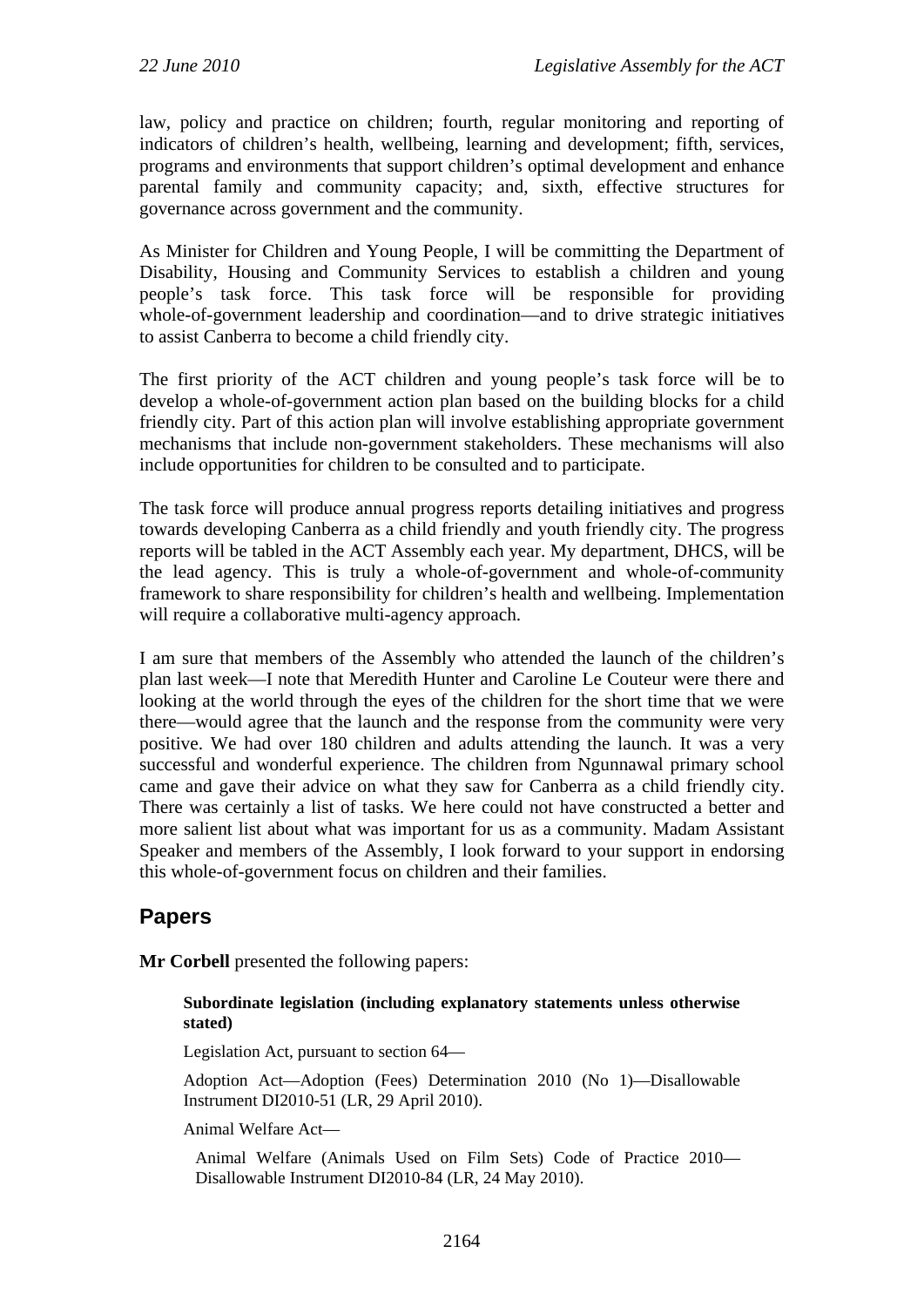Animal Welfare (Welfare of Dogs in the ACT) Code of Practice 2010— Disallowable Instrument DI2010-85 (LR, 27 May 2010).

Animal Welfare (Welfare of Poultry: Non-Commercial) Code of Practice 2010—Disallowable Instrument DI2010-89 (LR, 3 June 2010).

Auditor-General Act and Legislation Act—Auditor-General (Standing Acting Arrangements) Appointment 2010—Disallowable Instrument DI2010-65 (without explanatory statement) (LR, 17 May 2010).

Betting (ACTTAB Limited) Act—

Betting (ACTTAB Limited) Payments to Territory Determination 2010 (No 1)—Disallowable Instrument DI2010-97 (LR, 10 June 2010).

Betting (ACTTAB Limited) Payments to Territory Determination 2010 (No 2)—Disallowable Instrument DI2010-98 (LR, 10 June 2010).

Blood Donation (Transmittable Diseases) Act—Blood Donation (Transmittable Diseases) Blood Donor Form 2010 (No 1)—Disallowable Instrument DI2010-87 (LR, 31 May 2010).

Building Act and Water and Sewerage Act—Building Legislation Amendment Regulation 2010 (No 1), including a regulatory impact statement—Subordinate Law SL2010-15 (LR, 3 May 2010).

Building and Construction Industry Training Levy Act and Financial Management Act—Building and Construction Industry Training Levy (Governing Board) Appointment 2010 (No 1)—Disallowable Instrument DI2010-49 (LR, 29 April 2010).

Civil Law (Wrongs) Act—

Civil Law (Wrongs) Professional Surveyors' Occupational Association Scheme 2010 (No 1)—Disallowable Instrument DI2010-44 (LR, 15 April 2010).

Civil Law (Wrongs) Victorian Bar Inc Scheme 2010 (No 1)—Disallowable Instrument DI2010-72 (LR, 10 May 2010).

Dangerous Goods (Road Transport) Act—Dangerous Goods (Road Transport) Fees and Charges Determination 2010 (No 2)—Disallowable Instrument DI2010-79 (LR, 17 May 2010).

Domestic Violence Agencies Act—

Domestic Violence (Project Coordinator) Appointment 2010—Disallowable Instrument DI2010-82 (LR, 21 May 2010).

Domestic Violence Agencies (Council Chairperson) Appointment 2010— Disallowable Instrument DI2010-68 (LR, 10 May 2010).

Duties Act—Duties (Affordable House and Land Packages) Revocation 2010— Disallowable Instrument DI2010-92 (LR, 2 June 2010).

Education Act—Education (Non-government Schools Education Council) Appointment 2010 (No 1)—Disallowable Instrument DI2010-48 (LR, 30 April 2010).

Gas Safety Act—Gas Safety (Codes of Practice) Approval 2010—Disallowable Instrument DI2010-52 (LR, 29 April 2010).

Government Procurement Act—Government Procurement Appointment 2010 (No 1)—Disallowable Instrument DI2010-62 (without explanatory statement) (LR, 6 May 2010).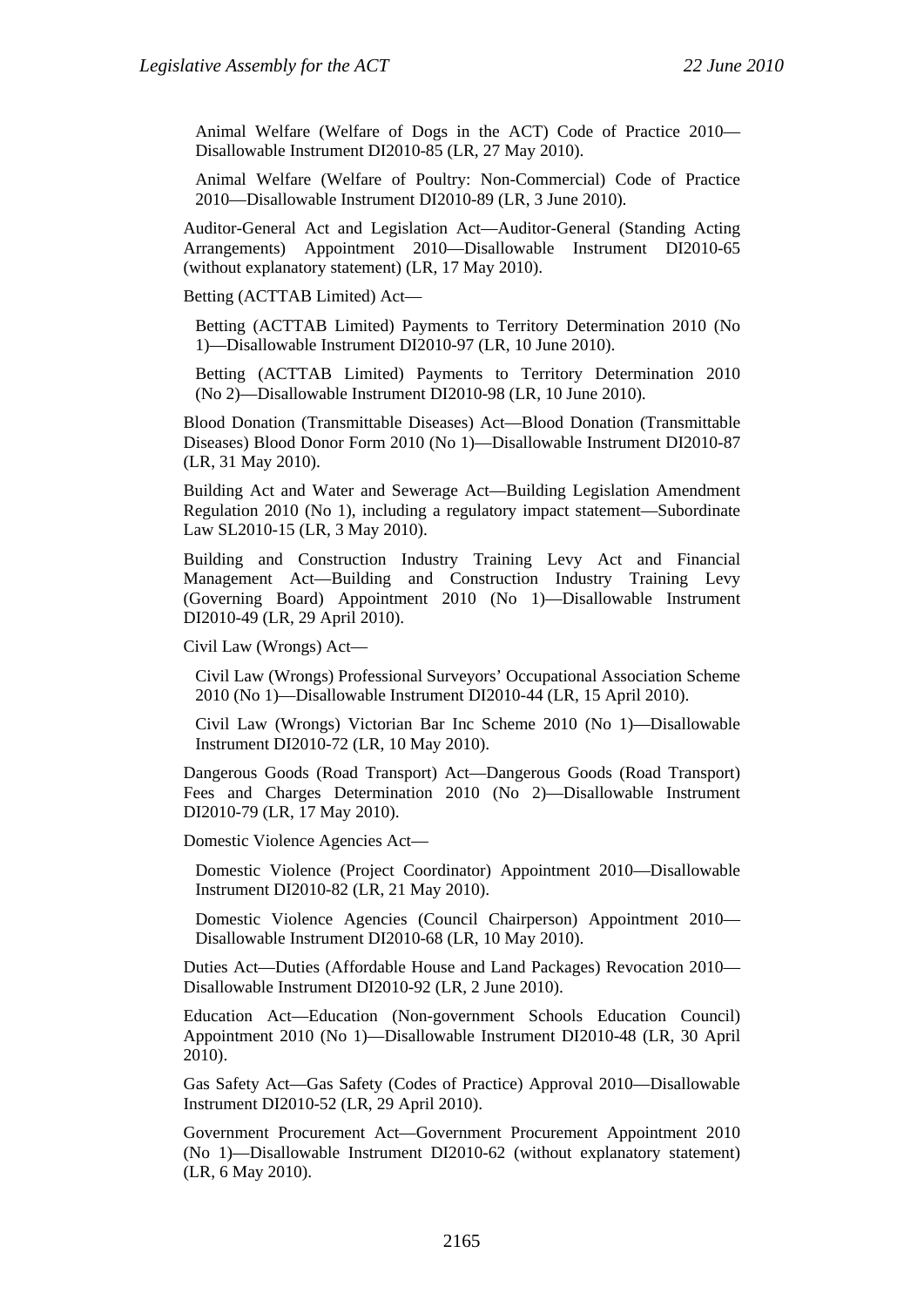Health Act—Health (Fees) Determination 2010 (No 1)—Disallowable Instrument DI2010 86 (LR, 31 May 2010).

Health Professionals Act—

Health Professionals (Fees) Determination 2010 (No 1)—Disallowable Instrument DI2010-63 (LR, 6 May 2010).

Health Professionals Amendment Regulation 2010 (No 1)—Subordinate Law SL2010-13 (LR, 19 April 2010).

Health Professionals Act, Health Professionals Regulation and Legislation Act—

Health Professionals (Dental Technicians and Dental Prosthetists Board) Appointment 2010 (No 1)—Disallowable Instrument DI2010-70 (LR, 10 May 2010).

Health Professionals (Physiotherapists Board) Appointment 2010 (No 2)— Disallowable Instrument DI2010-71 (LR, 10 May 2010).

Health Professionals (Psychologists Board) Appointment 2010 (No 1)— Disallowable Instrument DI2010-69 (LR, 10 May 2010).

Housing Assistance Act—Housing Assistance Rental Bonds Housing Assistance Program 2010 (No 1)—Disallowable Instrument DI2010-60 (LR, 3 May 2010).

Legal Aid Act—Legal Aid (Commissioner—Financial Management) Appointment 2010—Disallowable Instrument DI2010-66 (LR, 7 May 2010).

Legal Profession Act—Legal Profession (Barristers and Solicitors Practising Fees) Determination 2010—Disallowable Instrument DI2010-64 (LR, 13 May 2010).

Lotteries Act—Lotteries (Fees) Determination 2010 (No 1)—Disallowable Instrument DI2010-101 (LR, 10 June 2010).

Medicines, Poisons and Therapeutic Goods Act—Medicines, Poisons and Therapeutic Goods Amendment Regulation 2010 (No 3)—Subordinate Law SL2010-16 (LR, 10 May 2010).

Mental Health (Treatment and Care) Act—Mental Health (Treatment and Care) (Official Visitors) Appointment 2010 (No 2)—Disallowable Instrument DI2010- 47 (LR, 22 April 2010).

Planning and Development Act—

Planning and Development (Amount payable for, and period of, further rural lease) Determination 2010 (No 1)—Disallowable Instrument DI2010-59 (LR, 3 May 2010).

Planning and Development Amendment Regulation 2010 (No 3)—Subordinate Law SL2010-14 (LR, 6 May 2010).

Public Place Names Act—

Public Place Names (Australian Capital Territory) Determination 2010 (No 1)—Disallowable Instrument DI2010-50 (LR, 27 April 2010).

Public Place Names (Beard) Determination 2010 (No 1)—Disallowable Instrument DI2010-45 (LR, 15 April 2010).

Public Place Names (Bonner) Determination 2010 (No 1)—Disallowable Instrument DI2010-81 (LR, 24 May 2010).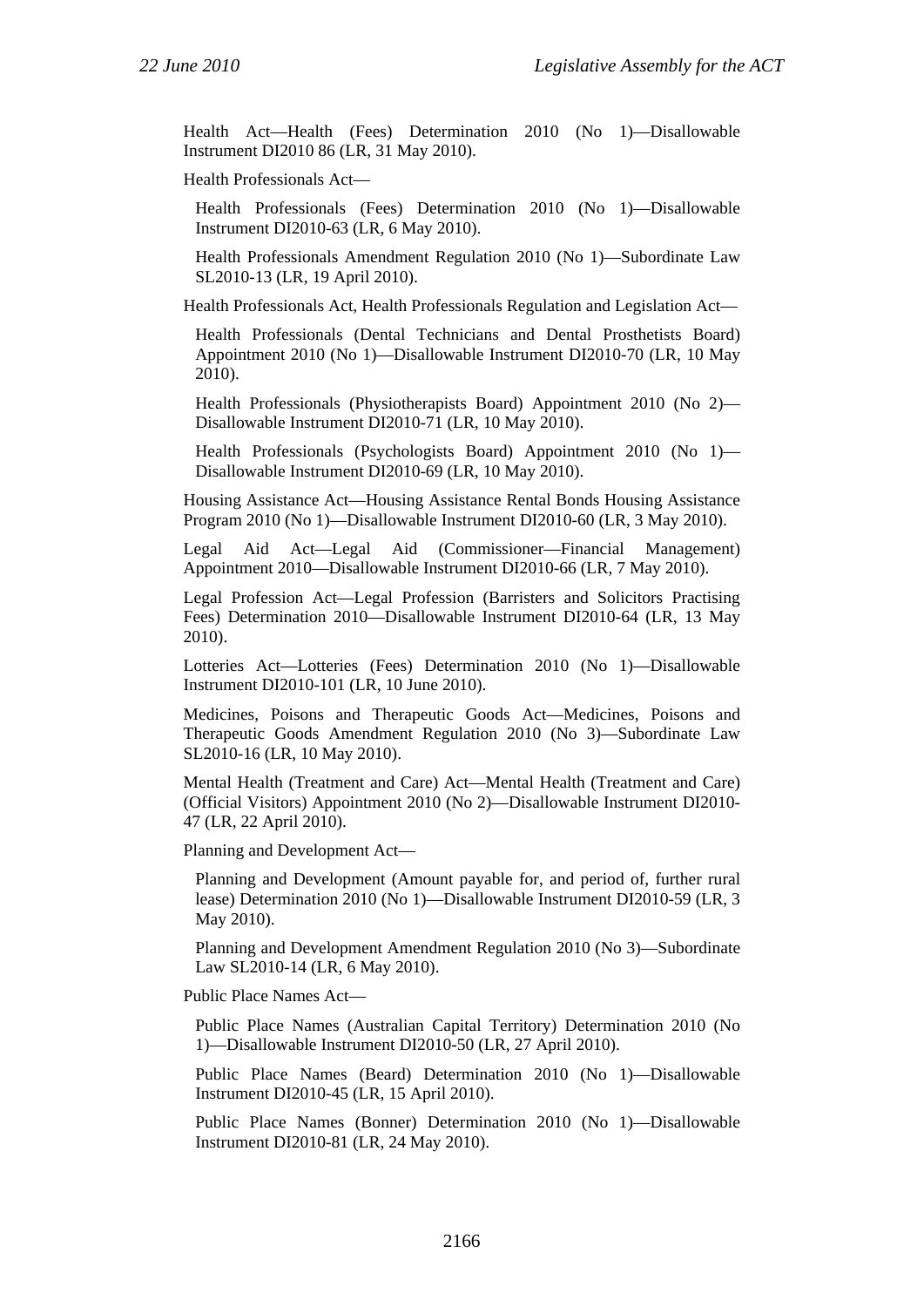Public Place Names (Macgregor) Determination 2010 (No 1)—Disallowable Instrument DI2010-88 (LR, 3 June 2010).

Public Place Names (Turner) Determination 2010 (No 1)—Disallowable Instrument DI2010-91 (LR, 7 June 2010).

Public Sector Management Act—Public Sector Management Amendment Standards 2010 (No 1)—Disallowable Instrument DI2010-67 (LR, 10 May 2010).

Road Transport (General) Act—

Road Transport (General) (Application of Road Transport Legislation) Declaration 2010 (No 5)—Disallowable Instrument DI2010-61 (LR, 6 May 2010).

Road Transport (General) Amendment Regulation 2010 (No 1)—Subordinate Law SL2010-18 (LR, 20 May 2010).

Road Transport (General) Driver Licence and Related Fees Determination 2010—Disallowable Instrument DI2010-74 (LR, 17 May 2010).

Road Transport (General) Fees for Publications Determination 2010— Disallowable Instrument DI2010-78 (LR, 17 May 2010).

Road Transport (General) Numberplate Fees Determination 2010— Disallowable Instrument DI2010-75 (LR, 17 May 2010).

Road Transport (General) Parking Permit Fees Determination 2010— Disallowable Instrument DI2010-77 (LR, 17 May 2010).

Road Transport (General) Refund and Dishonoured Payments Fees Determination 2010—Disallowable Instrument DI2010-76 (LR, 17 May 2010).

Road Transport (General) Traffic Offence Detection Device Image Fee Revocation 2010—Disallowable Instrument DI2010-80 (LR, 17 May 2010).

Road Transport (General) Vehicle Registration and Related Fees Determination 2010 (No 2)—Disallowable Instrument DI2010-73 (LR, 17 May 2010).

Road Transport (Public Passenger Services) Act—

Road Transport (Public Passenger Services) Maximum Fares for Taxi Services Determination 2010 (No 1)—Disallowable Instrument DI2010-99 (LR, 10 June 2010).

Road Transport (Public Passenger Services) Regular Route Services Maximum Fares Determination 2010 (No 1)—Disallowable Instrument DI2010-96 (LR, 10 June 2010).

Taxation Administration Act—

Taxation Administration (Rates) Determination 2010 (No 1)—Disallowable Instrument DI2010-94 (LR, 3 June 2010).

Taxation Administration (Rates—Fire and Emergency Services Levy) Determination 2010 (No 1)—Disallowable Instrument DI2010-93 (LR, 3 June 2010).

Taxation Administration (Rates—Rebate Cap) Determination 2010 (No 1)— Disallowable Instrument DI2010-95 (LR, 3 June 2010).

Training and Tertiary Education Act—Training and Tertiary Education (Accreditation and Registration Council) Appointment 2010 (No 1)— Disallowable Instrument DI2010-90 (LR, 3 June 2010).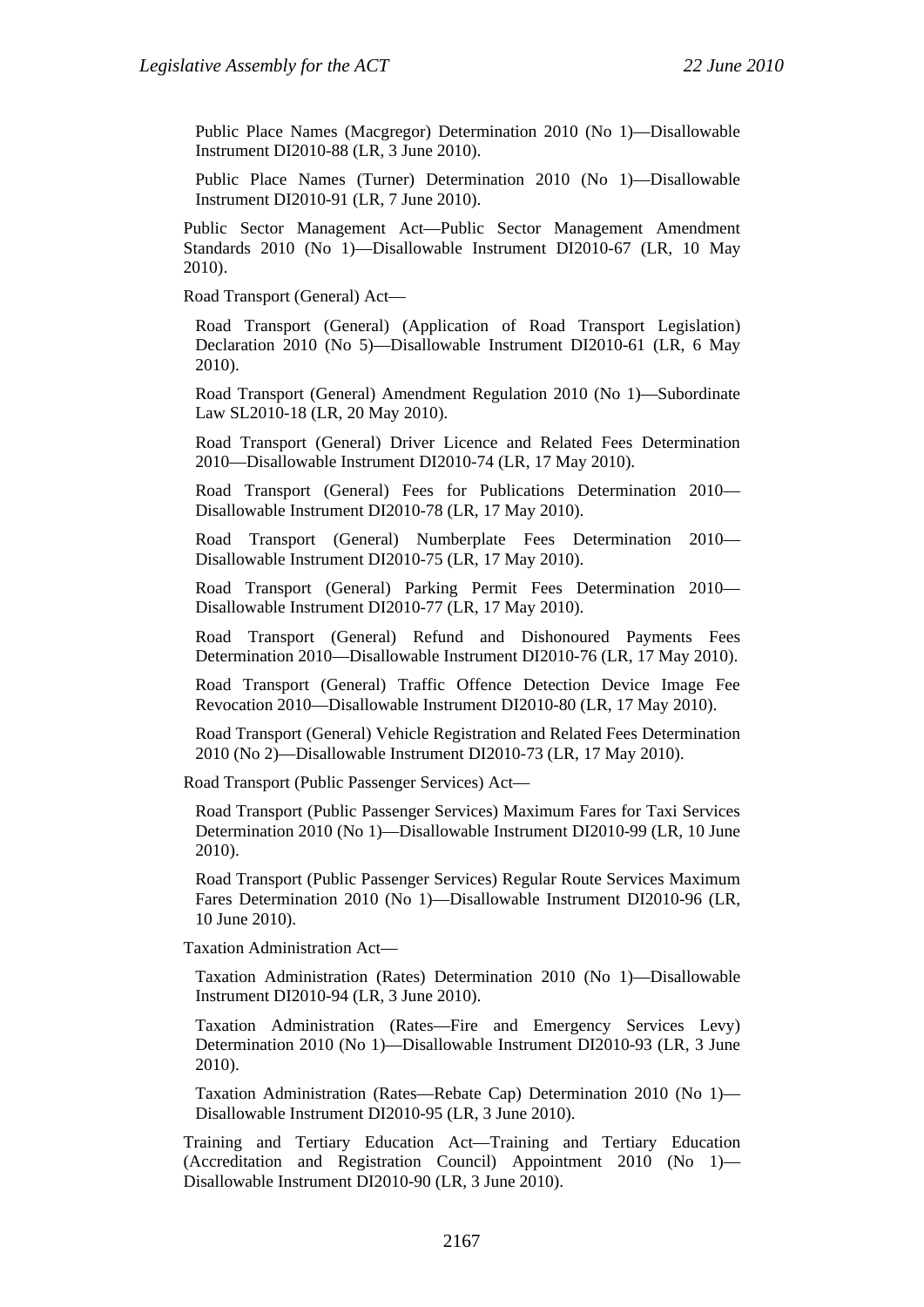Victims of Crime Act—Victims of Crime (Coordinator) Appointment 2010— Disallowable Instrument DI2010-83 (LR, 21 May 2010).

Workers Compensation Act—

Workers Compensation (Default Insurance Fund Advisory Committee) Appointment 2010 (No 1)—Disallowable Instrument DI2010-53 (LR, 29 April 2010).

Workers Compensation (Default Insurance Fund Advisory Committee) Appointment 2010 (No 2)—Disallowable Instrument DI2010-54 (LR, 29 April 2010).

Workers Compensation (Default Insurance Fund Advisory Committee) Appointment 2010 (No 3)—Disallowable Instrument DI2010-55 (LR, 29 April 2010).

Workers Compensation (Default Insurance Fund Advisory Committee) Appointment 2010 (No 4)—Disallowable Instrument DI2010-56 (LR, 29 April 2010).

Workers Compensation (Default Insurance Fund Advisory Committee) Appointment 2010 (No 5)—Disallowable Instrument DI2010-57 (LR, 29 April 2010).

Workers Compensation (Default Insurance Fund Advisory Committee) Appointment 2010 (No 6)—Disallowable Instrument DI2010-58 (LR, 29 April 2010).

Workers Compensation Amendment Regulation 2010 (No 1)—Subordinate Law SL2010 17 (LR, 20 May 2010).

### **ACT government infrastructure plan 2010 Discussion of matter of public importance**

**MADAM ASSISTANT SPEAKER (**Mrs Dunne): Mr Speaker has received letters from Ms Bresnan, Mr Coe, Mr Doszpot, Mrs Dunne, Ms Hunter, Ms Le Couteur, Ms Porter, Mr Seselja and Mr Smyth proposing that matters of public importance be submitted to the Assembly. In accordance with standing order 79, Mr Speaker has determined that the matter proposed by Mr Coe be submitted to the Assembly, namely:

The ACT government infrastructure plan 2010.

**MR COE** (Ginninderra) (3.32): The infrastructure plan was really quite a document, a document that was hyped up to be this great trophy for the Stanhope Labor government. And do you know what? I think it probably was. I think it probably was indicative of what Mr Stanhope and his mob are all about. It was sloppy, it lacked vision and it had not been spellchecked. It really was a disgrace. It sums up to a tee what this government is all about when it comes to infrastructure, vision and delivering for Canberra families. Mr Stanhope has let down Canberra's families on so many occasions and this document highlights that very let down. The document could not even get the spelling of "infrastructure" correct on the front cover. There are countless other mistakes in this document.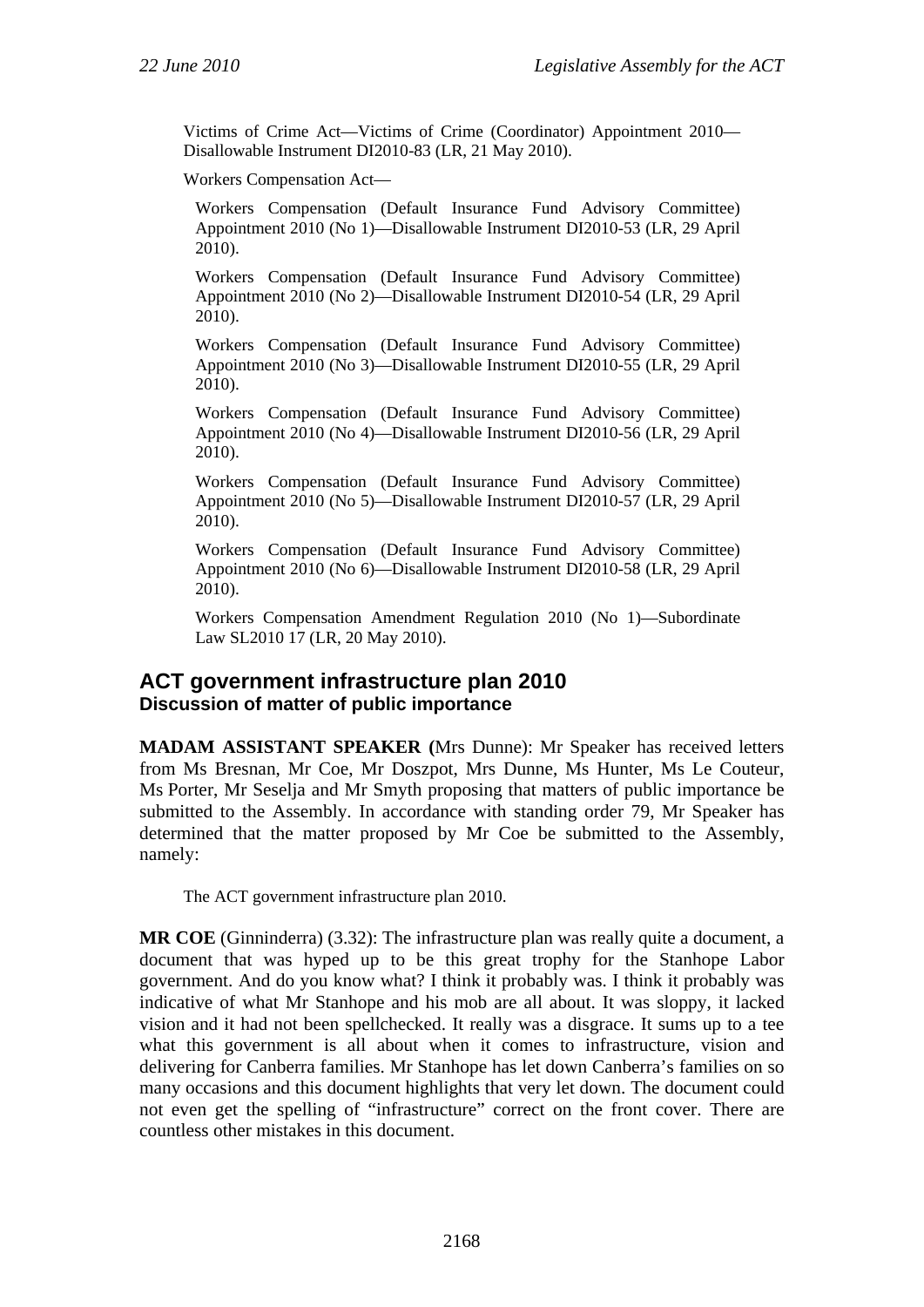This must really hurt Mr Stanhope. This is a document that he would have been putting a lot of personal pride in. This is a document that he thought was going to get a good front-pager for him. This is a document that he would have personally invested in, where he could say that he was still a man of vision. It went from being a positive story of the day to a two-day negative story. Why? Because the first day the many spelling mistakes in it were covered and the second day the *Canberra Times* covered the actual quality and content of the document.

This document is not too dissimilar to many of the other state Labor documents when it comes to infrastructure. What do they do? They put their budget into a document like this and they have some grandiose schemes that they put into a document like this, and there is not much in between. There is not much by way of a genuine plan. There is not much by way of a genuine vision for Canberra's infrastructure needs. What this document does is give a rehash of budget initiatives that are either under construction or are to be under construction and then talk about a few pie-in-the-sky ideas that Mr Stanhope will never need to be held accountable for.

Moving to the contents page—page 3, "infrastructure investment". How seriously can the government prioritise future infrastructure investment when they cannot even spell it correctly? I wonder how seriously they take the Alexander Maconochie Centre when they misspell it a couple of different times in different ways. I wonder just how influential the Canberra plan really was when there is not even a "t" in "influential". I wonder what they really think of the good people of Belconnen and Tuggeranong when they do not even spell them correctly. I know Madam Assistant Speaker Dunne takes a lot of pleasure in making sure that our great English language is presented properly in the spoken word and also in writing. I know she too had a field day when it came to perusing this document and seeing just how incompetent this document is and how indicative it is of Mr Stanhope and his ministry.

Can you imagine if the opposition put out a media release which misspelt "Aboriginal", "Maconochie", "Belconnen", "Gungahlin" or "Tuggeranong"? Imagine what would happen then. Imagine the hypocrisy then. Mr Stanhope would be on his hobbyhorse. He would be high and mighty, telling us all that we were incompetent. Yet here we have a document which is meant to be the pride of his government, where he can hold his head up high and say, "This is what Stanhope Labor is all about." Instead—and we think it is what Stanhope Labor is all about—it is all smoke and mirrors and a real slapstick position.

In terms of the actual process and how this came about, I am really amazed that this was a document that was prepared in a central agency. Presumably it would go to multiple different organisations, multiple different branches and multiple different ministers and Treasury. It would go back and forth umpteen times. It would go before the minister's desk. He would be able to have a look at it and then send it back. It would come back again as another draft and he would send it back. It would go through the motions umpteen times. Yet it does not appear that anyone has actually read this report.

When I went through this report with my pink highlighter and spotted a few obvious problems, it might well have been the first time anyone had actually read this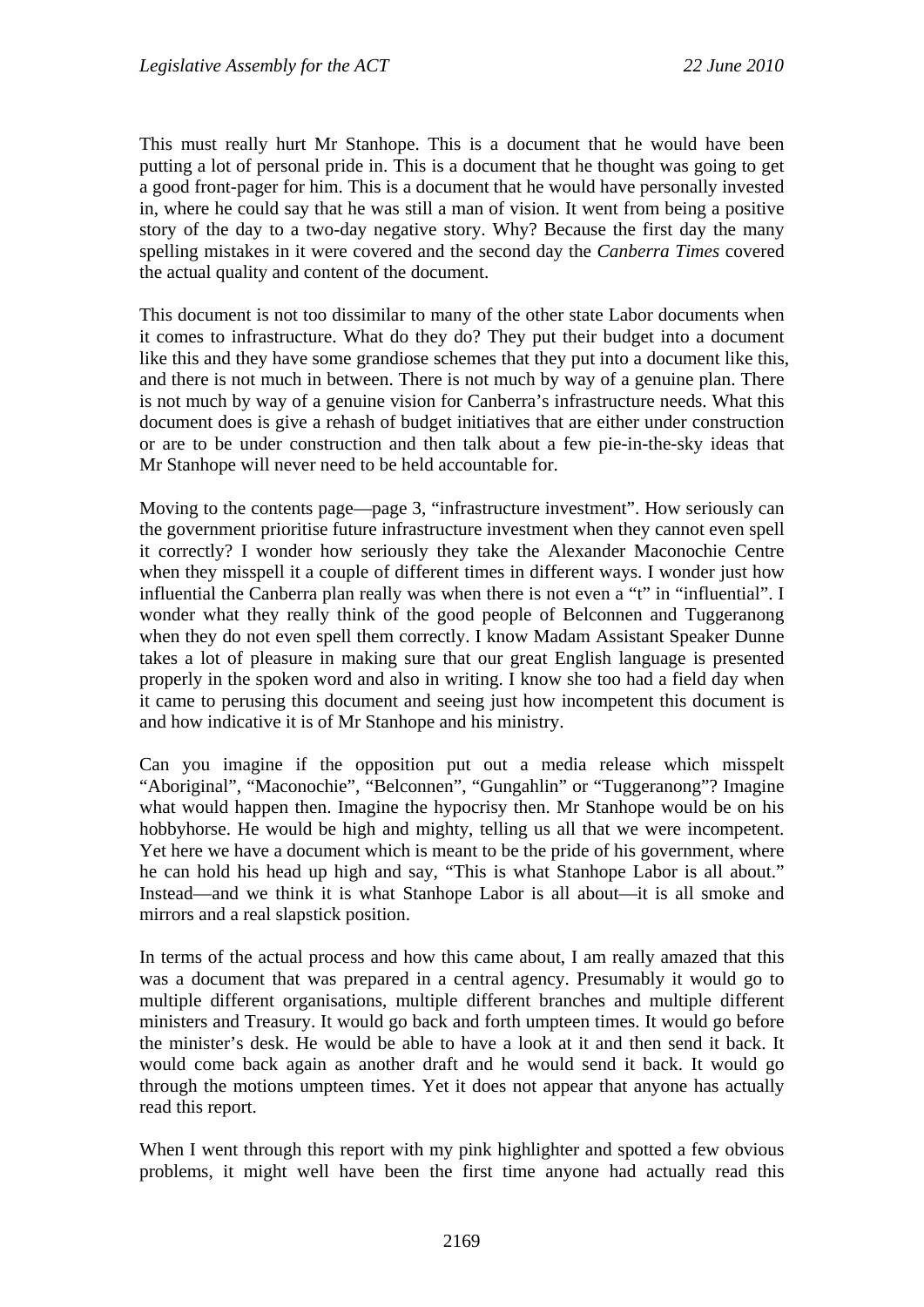document. Of course, the opposition always read the reports that come before us. We put a lot of time into making sure that we can appropriately scrutinise the government and ensure that the Canberra taxpayer is getting good value for money. When it comes to infrastructure, we all know the people in Canberra are not getting money for their infrastructure dollar.

Page 19 talks about a lot of different plans when it comes to transport. I will go through the list. On page 18: "implement bus priority measures"—that is underway— "build Park and Ride"—that is underway—"implement smart card technology"—that is underway—"build new bus stations at Gungahlin, Erindale, City West, Barton and Dickson"—some of those are underway; there might be a bit of vision there as they have already announced it—"improve bus shelters"—that is underway—and "complete key road infrastructure". Let us see if that has actually happened. That might be something that could possibly fit into a normal infrastructure plan. Then you have got all the other things which really are either just budget initiatives or pie-in-the-sky things that are never going to happen.

This is a great way for Mr Stanhope to spend taxpayers' money on a shoddy report to pretend that he has got an agenda, to pretend that he is doing something for the people of Canberra. This document is a tremendous let down. It has been a let down for so many people and for all taxpayers in Canberra. I think Ms Le Couteur put it quite well when she said it was a budget with pictures. The people in Treasury tend to do a better job when it comes to spelling and the people in Treasury tend to do a better job when it comes to getting their facts right as opposed to what has happened here in the Chief Minister's own department. This document is a disgrace. It does not highlight a vision. It does not show where the Canberra community is heading and it does not show how Mr Stanhope is going to be providing for the people of Canberra well into the next decade.

**MR STANHOPE** (Ginninderra—Chief Minister, Minister for Transport, Minister for Territory and Municipal Services, Minister for Business and Economic Development, Minister for Land and Property Services, Minister for Aboriginal and Torres Strait Islander Affairs and Minister for the Arts and Heritage) (3.41): I am taken a little by surprise. I am surprised that Mr Coe ran out of puff after actually commenting on the spelling but failed to get to the infrastructure; so I do not know. But I guess it perhaps sums up the Liberal Party's seriousness that Mr Coe nominates as a matter of public importance the ACT infrastructure plan and devotes six or seven minutes to the failure by the Chief Minister's Department to apply a spell check on a—

**Mr Coe**: The department, blame the department.

**MR STANHOPE**: I must say I did not actually proofread personally or—

**Mr Coe**: Did you read it? Did you not read the front cover?

**MR STANHOPE**: I can understand—

**Mr Coe**: Did you read the front cover or not, Jon?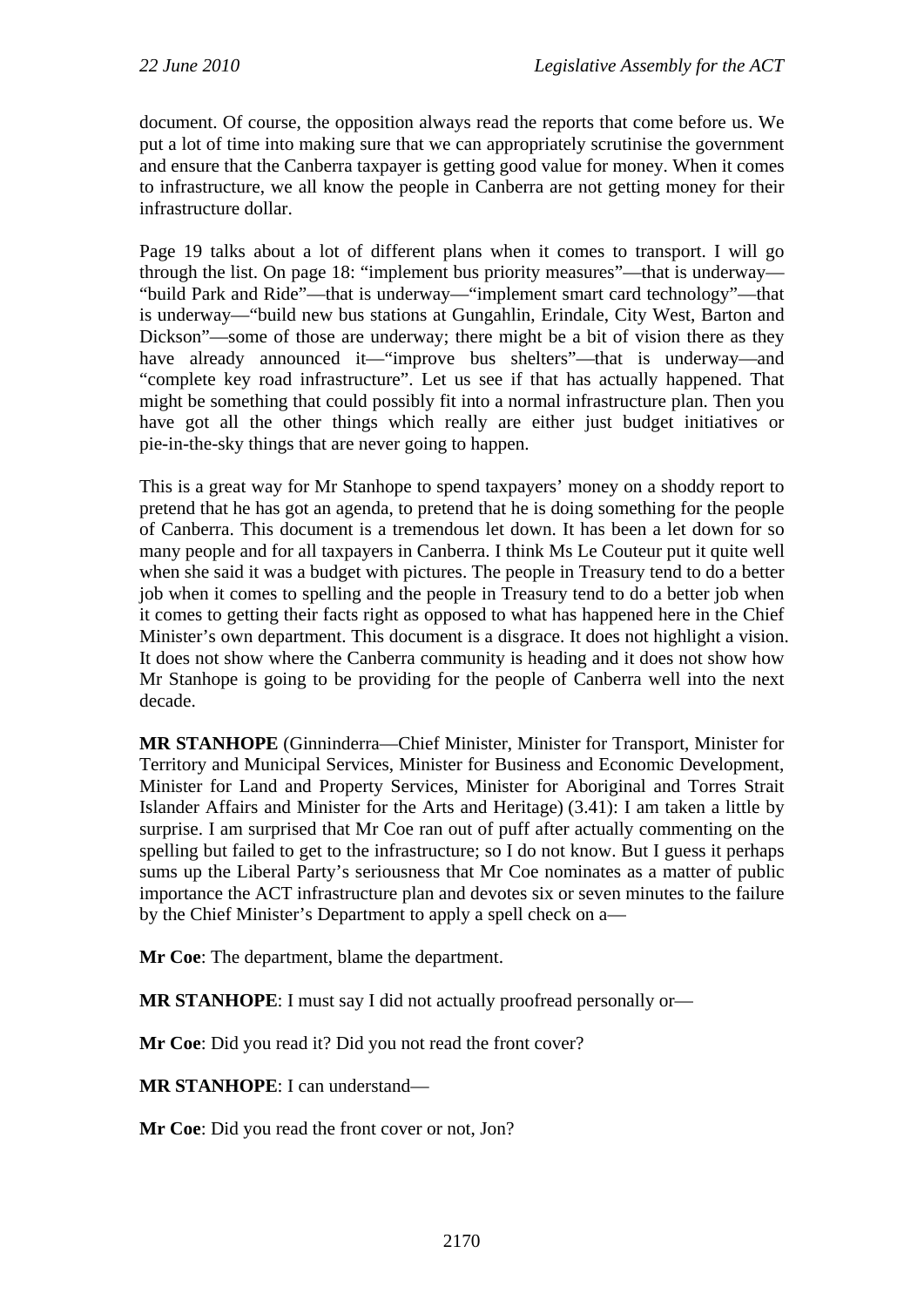**MR STANHOPE**: I can understand Mr Coe's embarrassment. But he raises a matter of such public importance that the business of today is deemed relevant to be interrupted by a full one hour of debate on this matter of such significant public importance that Mr Coe gives us a commentary, a spelling lesson, and, as soon as the spelling lesson is concluded, Mr Coe sits down. It really does, does it not—

**Mr Coe**: It is tough.

**MR STANHOPE**: No. I think it is hard for the poor old Liberal Party when it comes to discussing infrastructure. We know why it is they want to talk about spelling, because their record on infrastructure is absolutely appalling. The centrepiece of six years in government was, of course, Bruce Stadium. So let us talk about—

**Mr Hargreaves**: What colour was that stadium, Jon? What colour was it?

**MR STANHOPE**: Do not be that mean, do not be that cruel, Mr Hargreaves, as to go straight to the painting of the grass. We can look at those halcyon Liberal days in relation to infrastructure. We can look at the record of achievement. We can look at their \$50 million a year of infrastructure delivered and we can actually list it. We can list it in the context of Bruce Stadium, feel the power, the futsal slab et cetera.

We do now know why it is that Mr Coe sat down as soon as he got to the matter of public importance after he had had his fun with spelling. That actually revealed the Liberal Party's intent and seriousness in relation to this debate. He then said: "Actually I do not have anything to say about infrastructure. I do not have the capacity to talk about the Liberal Party's record of achievement in relation to infrastructure because they do not have one. I do not have the capacity to talk about the Liberal Party's vision for Canberra as expressed through the development and the prioritising of infrastructure. I do not have the capacity to talk about this city's infrastructure needs because I do not know, because I have never paid attention and because I am more interested in standing up and making an attempt at a humorous debate around spelling."

**Mr Coe**: Press the F5 button, Jon.

**MR STANHOPE**: Mr Coe, it really was a pathetic attempt, almost Pythonesque. Nevertheless, I thank Mr Coe for bringing the matter forward because it is a matter on which, of course, the government has a significant record of achievement, a record-breaking and ongoing commitment for the planning, delivery and maintenance of high-quality infrastructure for the ACT.

**MADAM ASSISTANT SPEAKER** (Mrs Dunne): Mr Stanhope, could you sit down for a moment. The level of conversation and interjection is pretty much intolerable. Mr Corbell and Ms Gallagher have spoken incessantly. I have asked people to hold the conversation down. Mr Coe's interjections are overly loud. Mr Stanhope should be heard in silence.

**MR STANHOPE**: Thank you, Madam Assistant Speaker. The government understands quite deeply the importance to the nation's capital of high-quality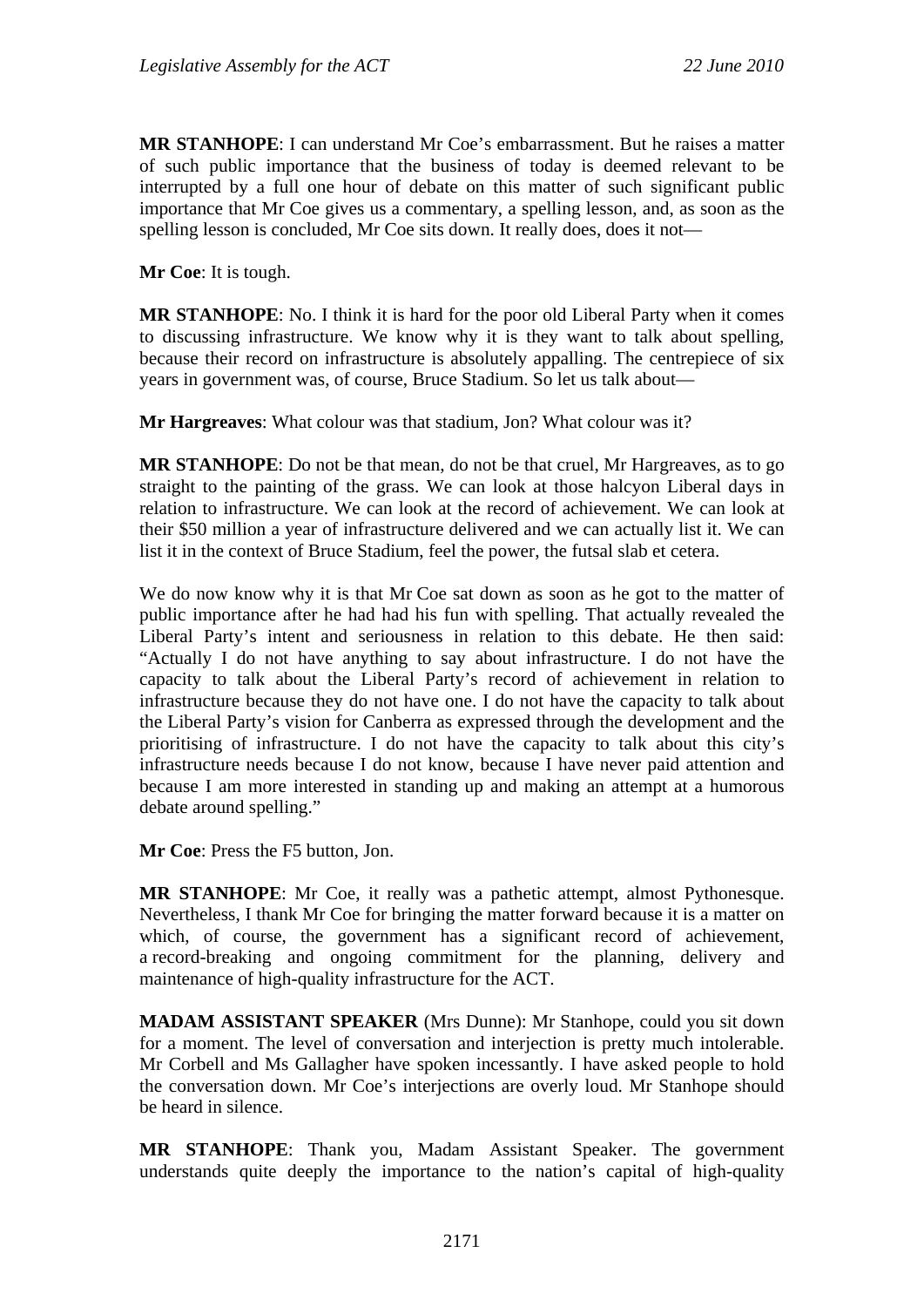infrastructure, the importance to the people of Canberra. High-quality infrastructure expands the productive capacity of the economy. It attracts new investment and provides more employment and business opportunities. It helps make us more prosperous. It is essential for the provision of health and educational services and social amenity. In short, high-quality infrastructure helps make Canberra a great place to live, to work and to do business. And indeed it has assisted or helped in making us the 26th most liveable city in the world, according to the recent Mercer worldwide quality of living survey.

Not only does the government recognise the critical role of infrastructure, we have acted accordingly. This government's achievements in planning, investing in and maintaining the ACT's infrastructure are significant and manifest. Never in the time of self-government has any government or any party delivered as much as we have delivered and continue to deliver. It is a record of achievement that all Canberrans have benefited from and will continue to benefit from for generations to come.

Since coming to office, the government has invested massively in infrastructure, with record-breaking capital works programs delivered over recent years. Our annual capital works expenditure has more than doubled from \$110 million in 2001-02 to the figure for 2008-09. And during that period, government investment as a share of the total economy also doubled.

In the 2008-09 budget, the government provided a record \$1 billion for the five-year building the future infrastructure program, which focused on establishing a health system to serve the needs of the future, improving the transport system, meeting the challenges of climate change, improving urban amenity, investing in public service infrastructure and providing for the growth of the city and its economy. The program was boosted with an additional \$685 million in 2009-10, of which \$306 million was funded by the commonwealth. In our latest budget, \$394 million has been allocated to new projects, with a cash allocation of around \$2 billion towards capital projects over the next four years. We get the best from our existing asset base.

We have also significantly increased our maintenance effort. Annual ACT government maintenance expenditure has increased by more than 55 per cent over the past five years and the government has established a separate capital upgrades allocation in the capital works program.

This government knows the importance of long-term strategic planning for infrastructure. The 2008 economic plan for capital development is explicit in this regard, recognising that infrastructure is a long-term asset and requires a long-term view. That means carefully considering future requirements and planning a coordinated, focused and effective program of infrastructure investment.

In September 2008, flowing from the capital development program, the government released a discussion paper to guide the development of the ACT government's first infrastructure plan for a mature and growing city. This process culminated in the release of the infrastructure plan. The infrastructure plan sets out the ACT's infrastructure priorities for the next 10 years. It fills the space between short-term budget infrastructure priorities and the government's long-term goals as set out in the Canberra plan. The infrastructure plan has a 10-year horizon and will be updated annually at around the time of the budget.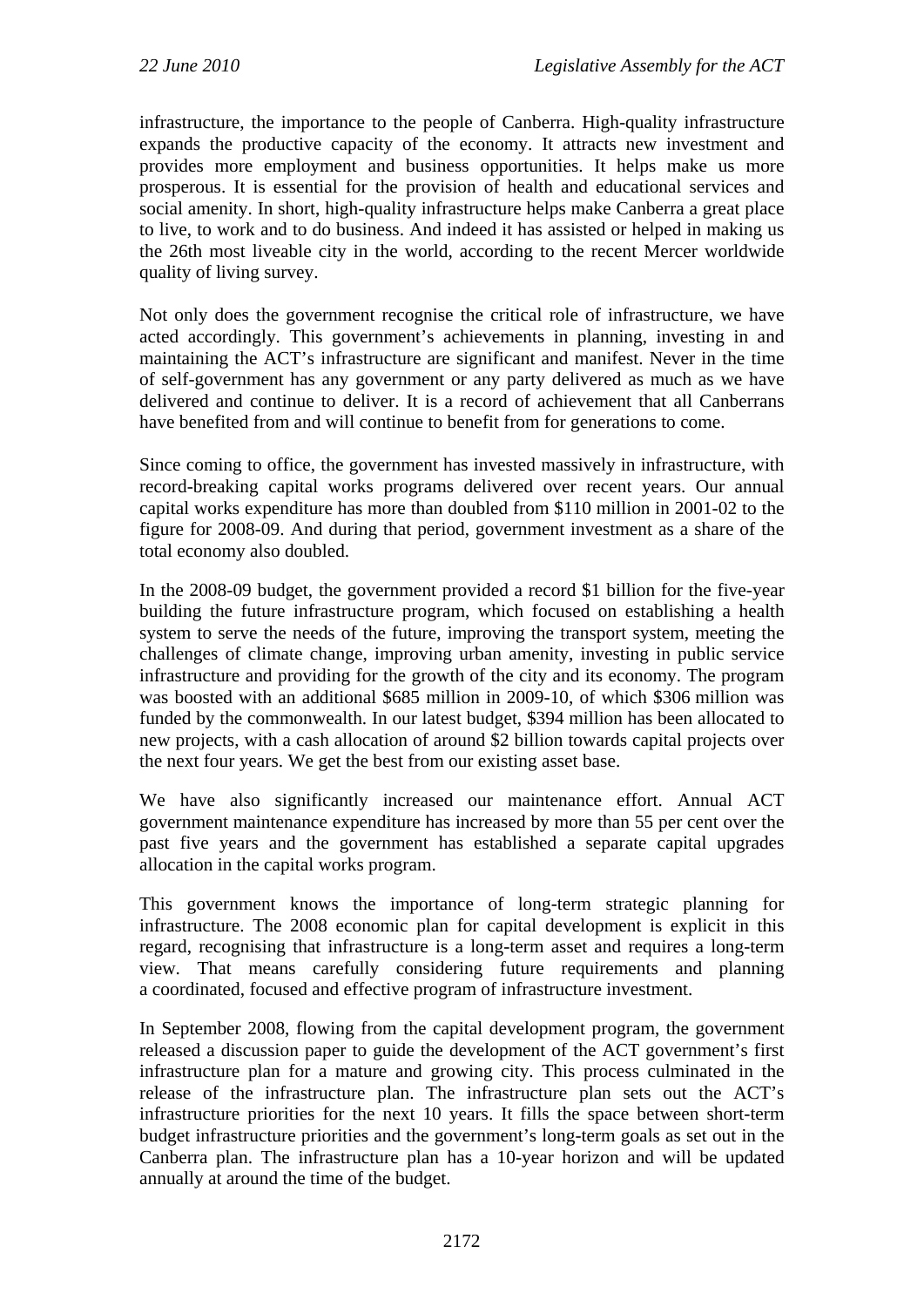The infrastructure plan also addresses COAG's recent work on capital city strategic planning systems. In December 2009, COAG agreed on a set of national criteria for future strategic planning of capital cities. The government's infrastructure plan meets the COAG requirement for a medium-term prioritised infrastructure plan within the required strategic planning hierarchy for future oriented plans. Under the COAG requirements, this includes long-term strategic plans, between 15 and 30 years, for the ACT, and this role is fulfilled by the Canberra plan and the spatial plan; medium term, that is five to 15 years, prioritised infrastructure plans and land use plans, and for the ACT this is the infrastructure plan, aspects of the spatial plan and the land release programs; and near-term prioritised infrastructure project pipeline backed by detailed project plans, and this requirement is addressed through the budget forward estimates plus agency project plans.

The infrastructure plan provides detail on the main drivers of demand for infrastructure investment over the next 10 years, which includes responding to the changing demographics of the territory and region; maintaining our existing infrastructure as it ages; addressing climate change; and sustaining a strong and dynamic economy. The infrastructure plan includes a high-level summary of the capital initiatives in the budget, complementing the detail published in budget paper No 3. It then addresses the infrastructure priorities over the next 10 years, which are focused on health, education and training, transport, housing and community services, justice and community safety, municipal services, land development and planning, water, energy, and culture and the arts. For each of these areas, the plan identifies projects that will be completed in the next two years, infrastructure priorities over the next five years and key areas for consideration and focus over the next 10 years.

The infrastructure plan is not intended to be a funding plan. It is an expression of the strategic planning of government and a platform for engaging with stakeholders, which then flows into the budget process.

The development of the infrastructure plan was overseen by the chief executives strategic planning committee, which was formed in mid-2009. The aim of the strategic planning committee is to provide advice to government on medium to long-term infrastructure and strategic directions for the territory to support enhanced service delivery to the ACT community, an appropriately planned infrastructure program, integration with other planning activities and development of a government infrastructure plan that takes into account government directions and priorities as well as social, environmental and economic considerations and provides an integrated and across-government approach.

But equally importantly, the views of the community and industry informed the development of the ACT government infrastructure plan. The discussion paper was just one element of this. The government's budget consultation strategy also played a key role in seeking the community's views on our future infrastructure requirements. In addition, on 5 March, the government hosted a high-level infrastructure roundtable which provided an opportunity for key stakeholders from a range of ACT business and industry sectors to provide feedback on development of the ACT infrastructure plan and to discuss the issues that will have an impact on Canberra's future infrastructure needs over the coming decade.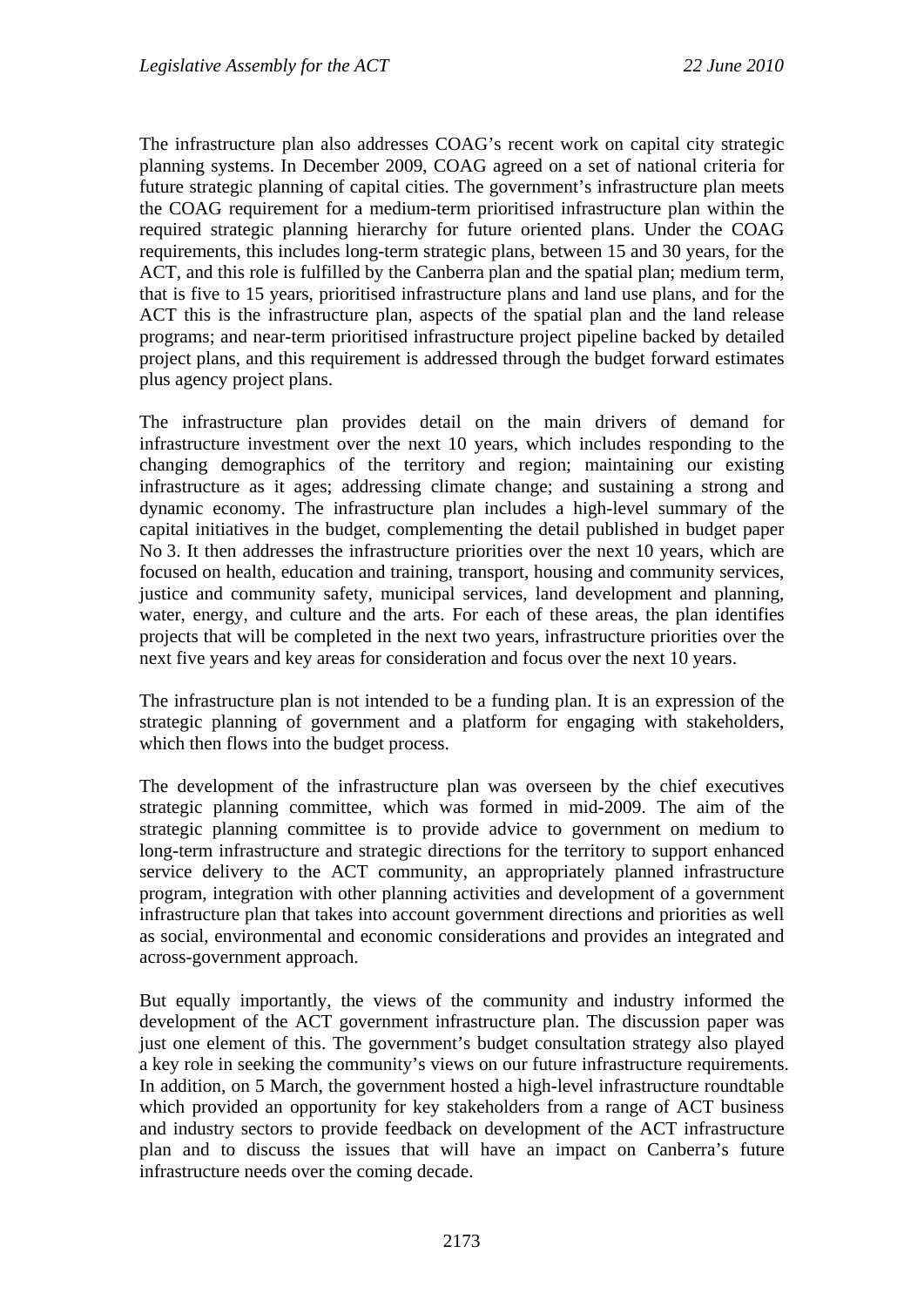Unfortunately—and I must say it is, of course, unfortunate—last-minute typographical errors were not detected when the infrastructure plan was publicly released. That was indeed unfortunate and, of course, embarrassing—an embarrassing oversight by my department but one that was quickly corrected. That issue aside, the feedback from the release of the infrastructure plan has been overwhelmingly positive, except, of course, by the opposition. But then again we would expect that. Apart from the Liberal Party, key stakeholders such as the Property Council and the MBA have welcomed its release and have indicated their interest in working with the government on future updates. And we are keen to work with them.

The infrastructure plan is a living document. It will be updated each year and it will be further developed, not just with new information but as new issues and priorities emerge over time and as agency and whole-of-government strategic planning is further developed. Future iterations will be informed by agency-level service planning and strategic asset management as well as other factors such as climate change vulnerability assessments, for both existing and new infrastructure. The government also wants to make sure that a wide range of stakeholders, including the community sector as well as the building and property sectors, continue to have an opportunity to contribute.

For the 2011 infrastructure plan, two roundtables have been scheduled into the annual cycle of infrastructure planning and review. The development of a rolling infrastructure plan will, as I said, be an iterative process, as it should be. Each year it must respond to the government's budgetary parameters, to give one obvious point of impact.

Nor is the plan just a static wish list, frozen in time. The 2010 plan details further work to be carried out within the infrastructure framework over the next 12 months, including ensuring that strategic asset management plans are developed and/or updated by all agencies, ensuring that service delivery plans are developed and updated by all agencies and deciding upon the next suite of infrastructure initiatives through the 2011-12 budget process, taking into account the government's priorities as outlined in the 2010 infrastructure plan. The government has also committed to examine other factors such as climate change vulnerability, both for existing and for new infrastructure.

The views of industry and the community will continue to play an important role in the development of future infrastructure plans, with industry and community roundtables to be held every six months. The government is also preparing to run a community conversation on wider, long-term issues for our city and its urban form.

In 2010-11, across-government service planning will be progressed and the results fed into the infrastructure planning cycle. Given the extent of this work, it is expected that this will be achieved incrementally over a two-year period.

Infrastructure projects are currently selected for funding through a budget process built on detailed cost-benefit analysis, taking into account issues such as whether proposals increase the productivity capacity of the economy, reduce future social, economic and environmental costs and/or provide for growth in the economy to gain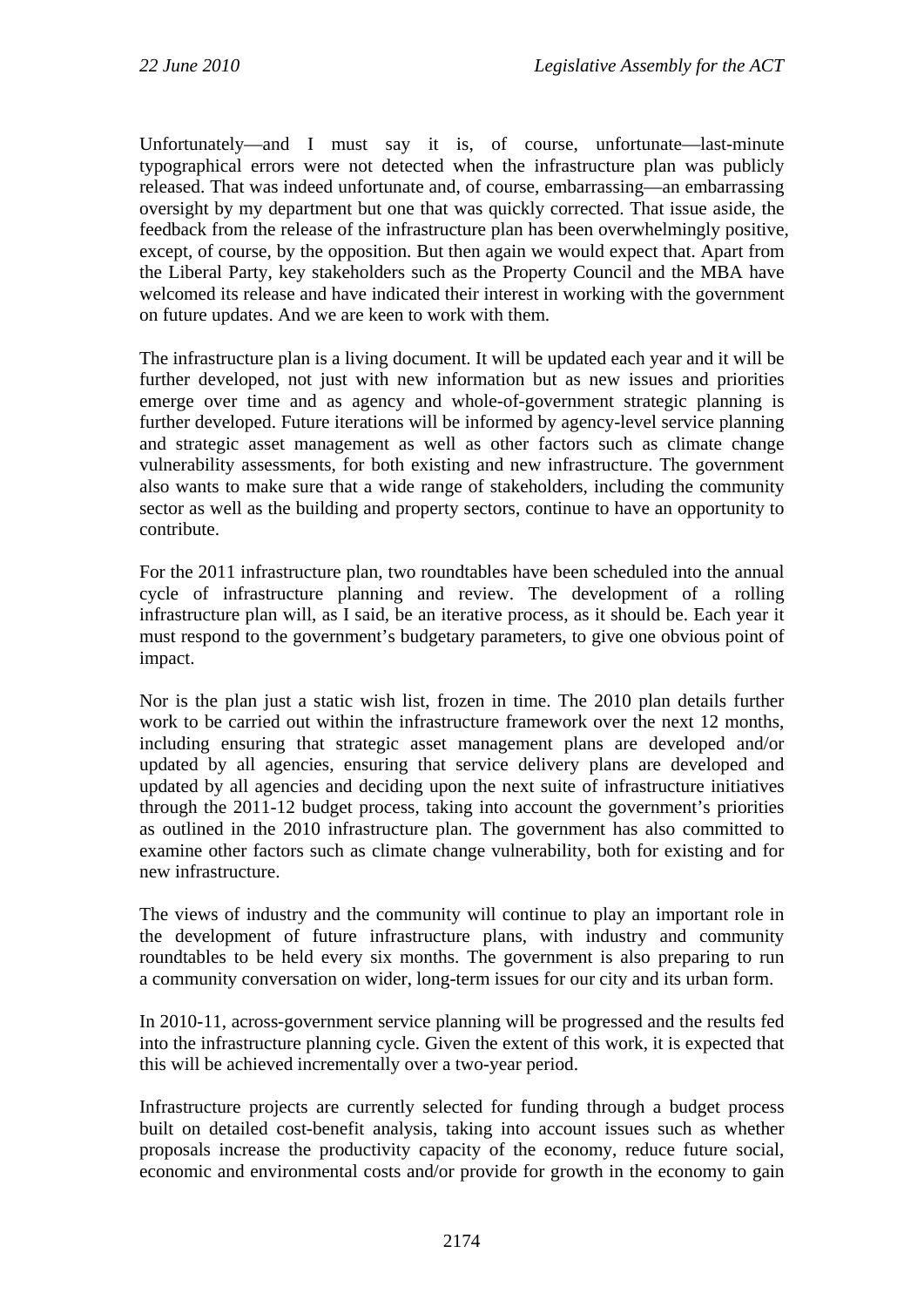or maintain a competitive edge to the territory. Longer term infrastructure planning requires a different approach, using longer term trend and strategic analysis to identify emerging issues, longer term needs and options, prioritising projects to be subject to more detailed feasibility analysis and the cost-benefit analysis developed to support funding decisions made in the annual budget context.

The ACT approach does need to incorporate and align with the inputs from service planning as well as strategic asset management plans. Further, the methodology should be more flexible and less onerous to generate possible options, with increasing rigour through decision making, to commit resource to feasibility studies through to more detailed cost-benefit analysis for budget decision making. Work is currently underway on refining and improving current thinking on prioritisation methodology.

**MS LE COUTEUR** (Molonglo) (3.56): I thank Mr Coe for raising this matter of public importance. Infrastructure is clearly a matter of major importance for the public in terms of government and government administration, and I note that it has been spoken about in the estimates report. A lot of people in the ACT breathed a big sigh of relief when the government finally released the infrastructure plan. For some time there have been calls for it from key interest groups such as the Property Council and the Business Council. They have been looking for a coordinated and longer term approach to infrastructure spending.

We and the Canberra community are very pleased that the government has finally gathered its capital works and infrastructure plans into one document. The Greens see this as a perfect opportunity for the government to start doing additional analysis on the plans—climate change impact analysis and poverty analysis—so that we ensure that what we are doing is what we want to do for the future, for the long term, and that it will work for the environment and for the people of the ACT.

I note, as Mr Stanhope said, that at the end of the day there is in fact no government commitment to construct any of the priorities in the plan; that is up to the annual budgeting process. We have been describing this as a budget with pictures, but on thinking about it some more I would say that it is not even a budget with pictures; it is just a wish list with pictures.

The reason we have got this plan when we have is possibly that COAG has required the ACT to have a medium-term plan if we want to receive federal funding. I guess we need to thank COAG for it; but, given that this has been so quickly written, I am very much looking forward to the next iteration, which will be developed after ongoing input from the community and industry sectors and after some of the other more relevant plans have been released. I am hoping that the next iteration will look further into the long term and will truly be an infrastructure plan that we can use for planning the ACT's future rather than just being a wish list with pictures.

In many ways, this document just lists things that the government has been thinking about or working on in the past. It is not a forward-looking document. It boasts about how much money the government has spent on capital infrastructure, but the issue is not how much money was spent; it is how well we have spent it in the past and how well we will spend it in the future. This document shows us what we already knew that the government knows how to budget money on infrastructure projects. But we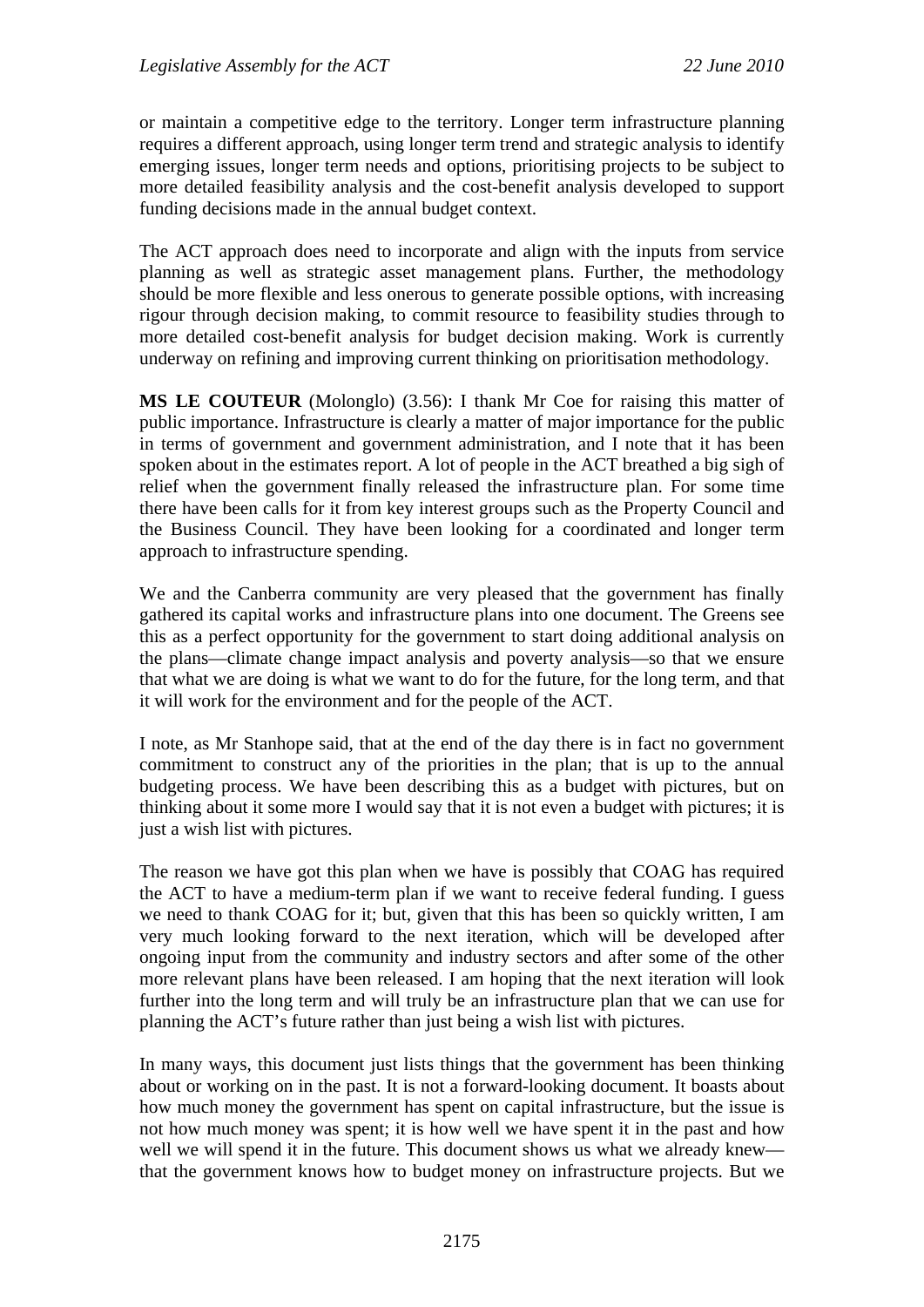have two major concerns: are they the right projects and are we actually creating infrastructure or are we just budgeting to spend money?

Let me go to the subject of whether we are just creating infrastructure or just budgeting to spend money. The Auditor-General recently released a report which found that in 2007-08 and 2008-09 agencies did not perform well in the implementation of capital initiatives. About 45 per cent of selected projects were not completed on time and within budget. Agencies spent less than 50 per cent of the funds provided during the years under review. The Auditor-General goes through the reasons for this, but says that it is largely due to lack of planning and project management. That is one issue. As well as budgeting, we need to actually spend the money—and spend it on time and on what we plan to spend it on.

The other issue is this: are we planning to do the right projects? Are we choosing big infrastructure projects but sometimes ignoring the non-big capital expenditures, the non-big hardware things—ones where expenditure might be more effective? We tend to measure the government's performance by saying that they are spending X dollars on solving some problem. What we really should be looking at is how they are addressing the problem and whether they are solving it. Expenditure on water is an example of this. The government are spending a lot of money on big engineering projects, but we need to keep working on demand management. We have got a growing population; if we do not keep working on the softer stuff, the demand management, it will not work.

We also need to ensure that Canberra becomes more efficient with our resources. There is projected to be massive growth in the local population. It is projected that the population in the region will grow to 434,000 in 2030. We also predict major environmental changes. We expect that Canberra is going to become hotter and drier, with more extreme weather events.

When we Greens talk about long-term planning infrastructure, we think that we should be planning 50 years out. We want to make sure that in 50 years time the infrastructure is still what we want and has served us for those 50 years. This is only a 10-year infrastructure plan. That is not long enough for long-term infrastructure. The Cotter Dam, the roads, the schools, the hospitals—we all expect that they will still be here in 10 years time or 50 years time. We need to make sure that they are planned for that far ahead.

For example, we want to build our housing to be adaptable, with universal designs so that we can accommodate our ageing population over the next decades. We need to plan our transport system to be useable for decades ahead. There is considerable debate, I agree, about when peak oil is going to occur; but I think that everybody would agree that it will certainly be in the next 50 years and almost certainly in the next 10 years. What is our transport planning doing? If you believe this document, it is planning on the basis that cars will still be the dominant form of transport in the ACT. It is very hard to believe that that will be true, given peak oil and given climate change.

But even disregarding that from a transport point of view, let us look at cities like Melbourne. They are using trams. They are using the same trams they have been using for decades. What are we doing in Canberra?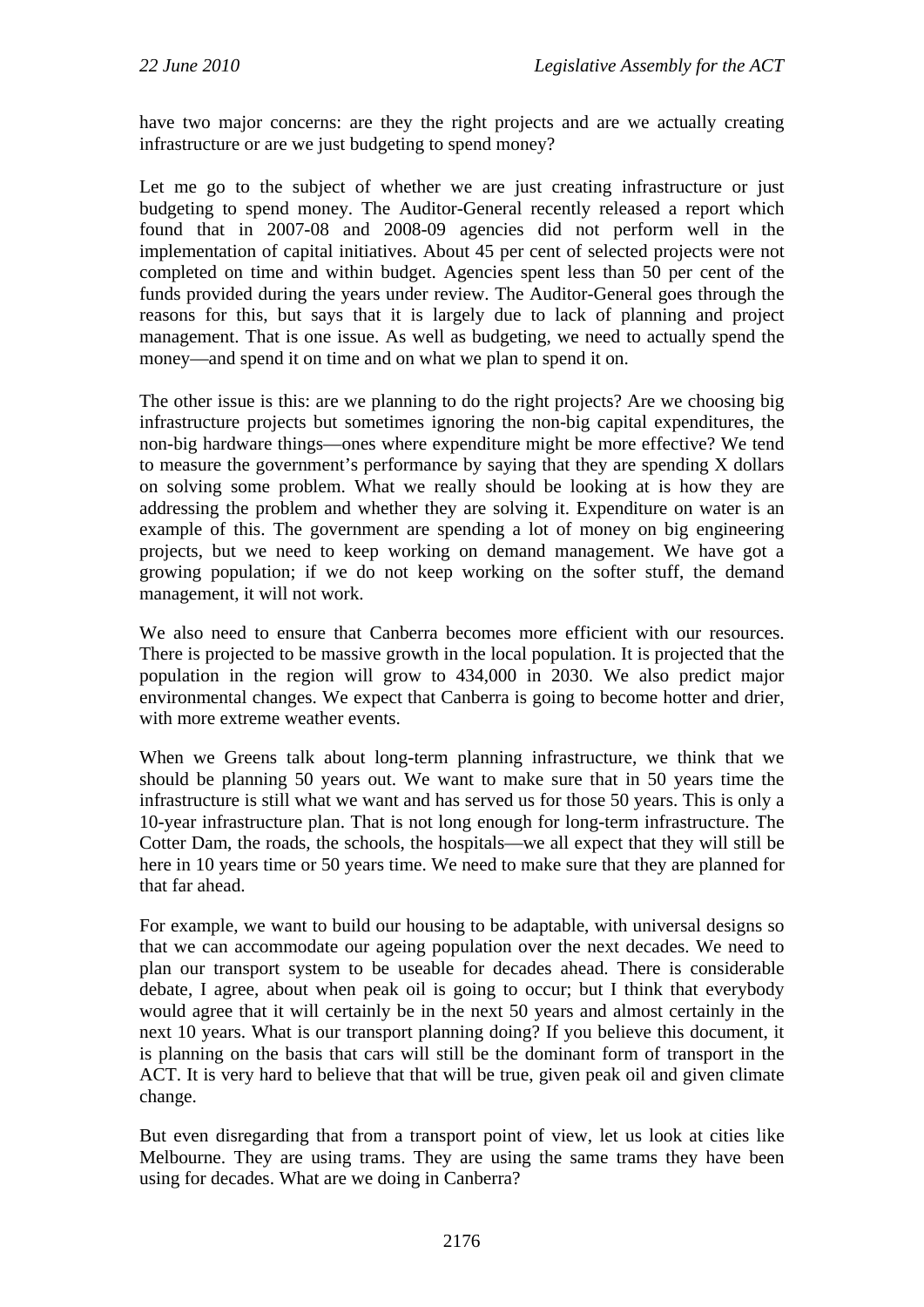*Mr Hargreaves interjecting—* 

**MS LE COUTEUR**: They are, Mr Hargreaves. If you go there, you will find that they are using some of the old stock. Do you think that even in 10 years time or 50 years time in Canberra we will be using the same buses we have now? I fear that we will not be. We need to have more of this long-term analysis. That is what this plan is lacking.

I now move to climate impact analysis. The government says that it is in the process of developing a tool, but page 9 of the infrastructure plan says:

The potential and expected impacts of climate change need to be factored into decision making regarding infrastructure in the future. It is important that climate change risks, along with other risks, are incorporated into standard risk management frameworks and routine decision-making processes.

The Government will be looking at this over the next year in the context of implementing *Weathering the Change Action Plan 2*.

That is all very fine, but they have not done it yet and they are doing infrastructure planning. This is particularly disturbing when you consider how little of the first weathering the change plan was implemented. And, unfortunately, many of the key documents which are going to back the government's approach to infrastructure and climate change have yet to be released. There will be a sustainable transport action plan and a sustainable energy policy.

I am running out of time to talk about all of the things I would like to talk about, but I will just note a few. With health, we are really concerned about delays in the health-related capital asset program. And we would like to see the young persons mental health unit completed; there is no timetable or budget for this as yet. The secure mental health facilities and the women and children's hospital, again, need a commitment to a time line and funding. Let me go to education. Earlier today we had a question without notice about the health of our new education buildings. We need a commitment to healthy buildings and to water-efficient and energy-efficient buildings. With public housing, we are very disappointed that in this document there is no commitment to 10 per cent public housing in the ACT.

If we want to look at an example of non-planning, we can think of the vibration we have been having today in the building. I assume that is because of the work that is continuing in London Circuit. With a bit of planning, we could have incorporated better bus priority measures, with better bikeways and better footpaths. What we have got is just more of the same for a lot of money. And soon enough, I assume, we will have to redo it so that we can fix up the bus and bike measures. This is the sort of thing we are talking about; the government needs to plan ahead and this document is not really achieving this.

Let me go to the waste section. Unfortunately, I have only a small amount of time to talk about this. The waste section talks about how waste to landfill was reduced. This was good. But the document does not talk about investment in waste technology for the future. The lack of investment in this is why our resource recovery rate has stalled,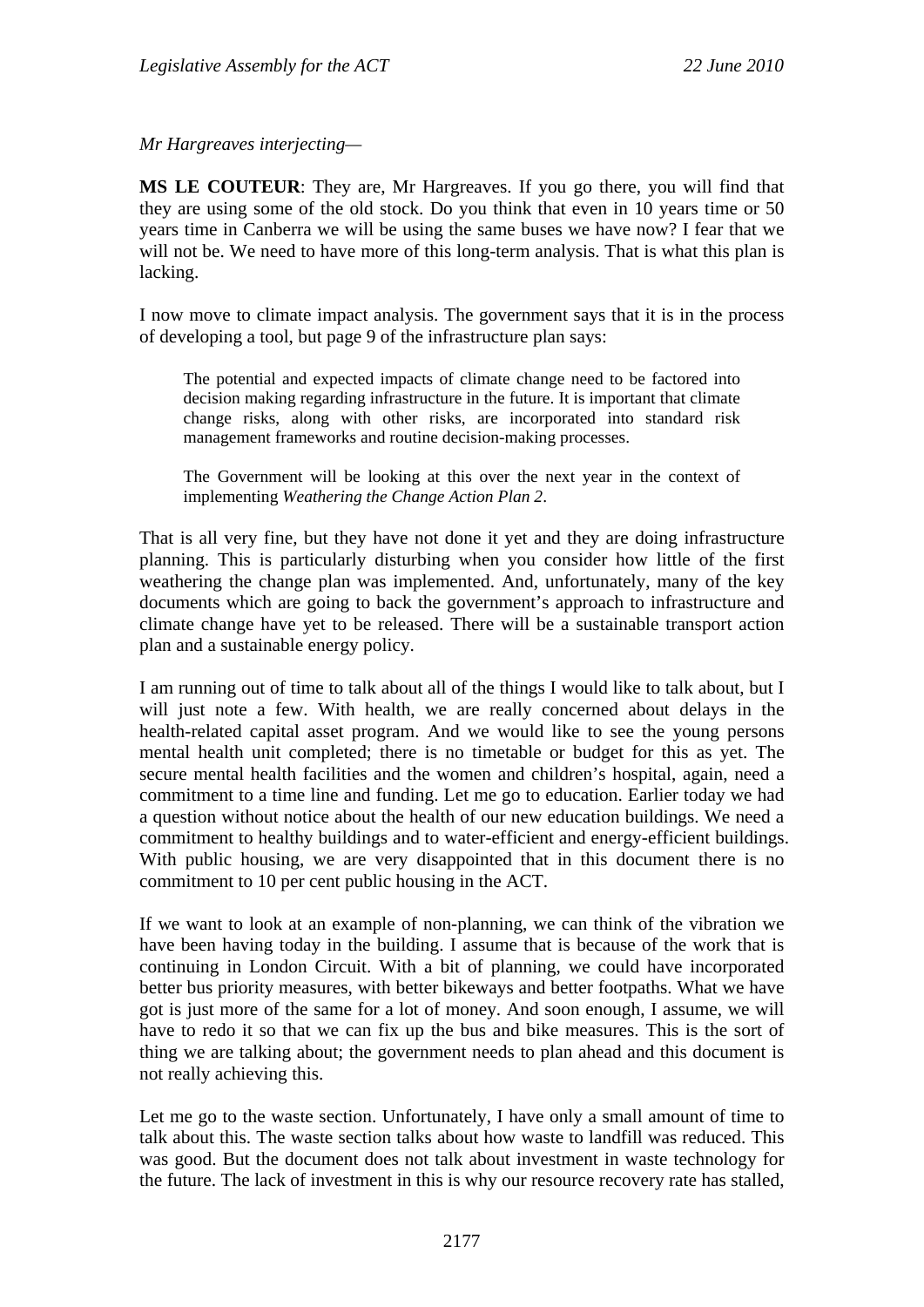and in fact decreased, over the last few years. The government have said that they expect to complete organic waste recycling in the next five years. We want to see it done sooner than that.

In conclusion, let me say that this plan is a first step, but it is only a first step. We need to see real leadership for the future, with a time horizon of 50 years and some more work now to improve the delivery of infrastructure on the ground.

**MR SESELJA** (Molonglo—Leader of the Opposition) (4.07): I thank Mr Coe for bringing this forward. At one level, I agree with the Chief Minister: it is unfortunate that the various spelling errors have taken the focus away from the deficiencies in the plan itself. There is no doubt that the spelling errors—the inability to spell "Gungahlin", "Tuggeranong", "Belconnen", "Maconochie", "infrastructure" or any number of other important terms in the infrastructure plan—whilst showing a level of shoddiness and the rushed nature of this plan, perhaps hid a bit of the fact that the deficiencies were far deeper and far greater than simply the inability to get the spelling right. The deficiencies in this plan go right throughout it.

One of the disappointing things after the Chief Minister said that it was the wrong version—we were told that it was the wrong version that went out—was that when the right version went out it was just the old version with the spelling errors fixed. That is unfortunate. We were hoping that they had put out a much earlier draft and that we would have something where things had actually changed.

In fact, what actually happened was that they went away for 24 hours or so, fixed the spelling mistakes and put it back. That is disappointing. Yes, it is embarrassing that they could not spell "infrastructure" on the front page and in other parts. But what is more concerning to us is the fact that this plan lacks substance, lacks depth and lacks a vision for how infrastructure should be delivered, and can be delivered and must be delivered, for the territory to grow, and grow sustainably—for our economy to grow and for the people of the ACT to enjoy a quality of life that will be better in 20 years than it is now and better again in 50 years than in 20 years. That should be our goal. That should be our vision. This is about people. This is about improving people's lives. Unfortunately, there is very little that suggests that there is any plan on how to do that or any vision as to how that will be achieved.

In the *Canberra Times*, it was reported that Mr Stanhope suggested that it was just the opposition that was critical. I must have read a different news coverage of the release. The headline was "Mistakes spell end of building plan draft". That was not our headline. The Liberals did not put that one together; that was a *Canberra Times* headline. The article by David Stockman went through the significant problems and the significant criticisms.

Even the Property Council, which was probably the most positive of the industry groups, was effectively saying, "It is good that they have finally got something out there." It is good that we have finally seen something. We have been calling for it for a long time. It is a long way from perfect, and there is some criticism there.

Chris Faulks from the Canberra Business Council said that the document was a statement about ACT government capital works rather than an infrastructure plan. I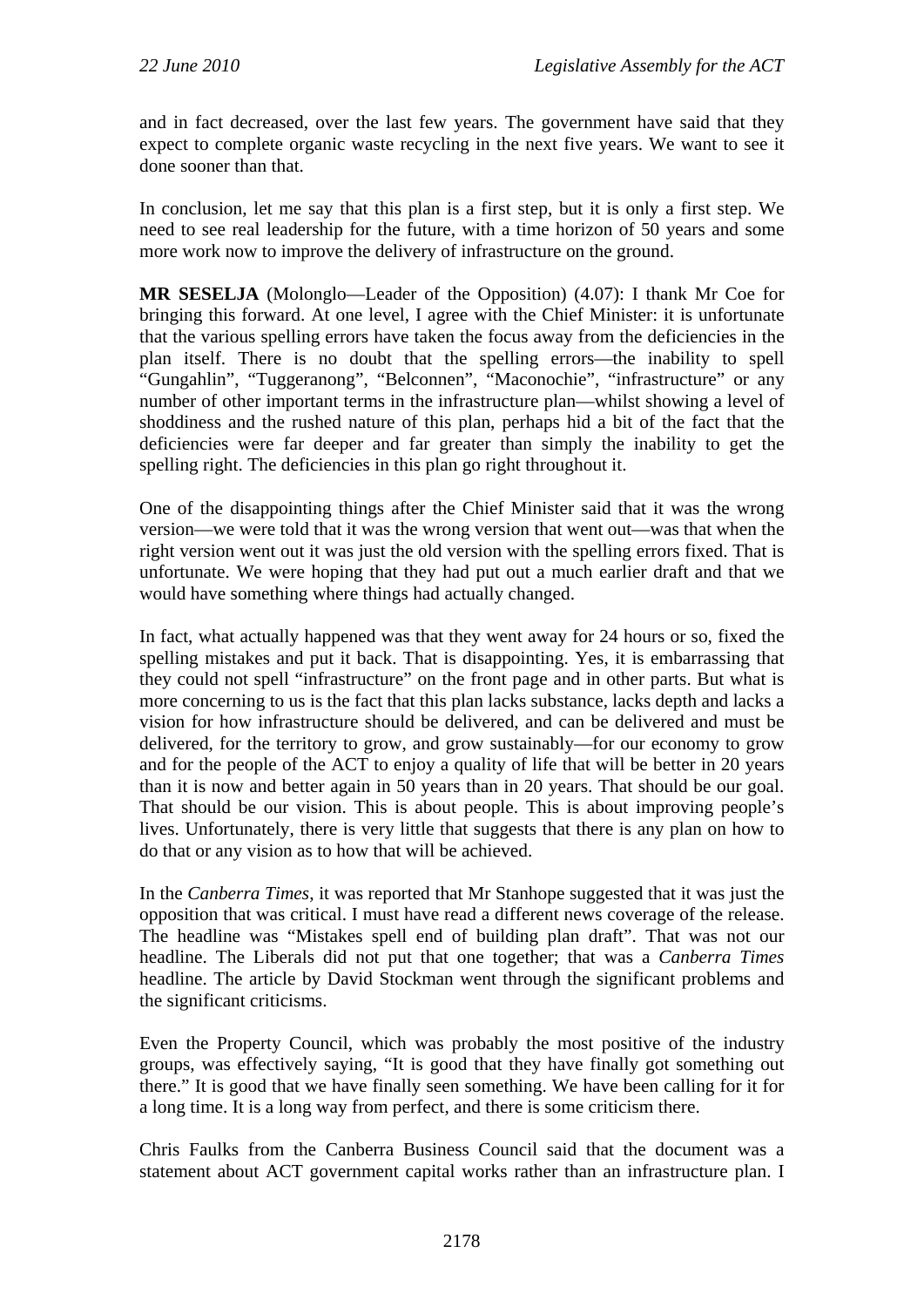think she has hit the nail right on the head. It is not an infrastructure plan. The Business Council says that there is not much of a plan; it is a statement about ACT government capital works. Chris Faulks said that a fully integrated document needs to address infrastructure issues like public transport and water security. Hear, hear! There is nothing in this plan that does that. The council welcomed the inclusion of land release targets and population forecasts.

Ms Faulks said she was concerned that the document may not meet federal government funding requirements for state and territory infrastructure plans. That is a pretty significant deficiency. We have seen the difficulty for the ACT government in putting a decent case to the commonwealth to get infrastructure funded by the commonwealth. They do not even pay for what they said they would pay for—what they committed to paying for in the previous government—let alone fund new infrastructure priorities such as the Majura parkway. Ms Faulks's criticism that she was concerned the document may not meet federal government funding requirements is a real concern. It is not the opposition saying that; it is the head of the Canberra Business Council here in the ACT. She is saying that it is not up to scratch. It is not up to scratch and it may even mean that we miss out again, that we as a territory miss out because this government has not done the work.

The Greens planning spokeswoman, Caroline Le Couteur, describes the plan as mimicking the recent budget, only with pictures—not a plan for the future, just a list of the things the government has got together. I say again to Ms Le Couteur that she has probably got the line of the day—the budget with pictures. We will acknowledge that that is a pretty reasonable description of what this plan is. It does not provide the vision that is needed; it does not provide even some basic substance. It is a shoddy piece of work from a lazy and tired government that simply could not be bothered.

This was another thing for the Chief Minister to tick off on. We heard it in estimates; we have been hearing it for a long time—"It is coming." Eventually they put something out. They ticked the box, but they did not do the work. They did not bother to do the work. They just brought together a bunch of documents. They did not consult with the industry. Instead, they did it as an in-house document. And we see it. We see it right through.

It is worth highlighting a couple of areas. When we developed our infrastructure policies, we talked about the comprehensive nature of them. One of the things that I focused on, and one of the reasons we have advocated for a commissioner and a long-term plan, was to take out some of the obsession with individual projects. Individual projects are important, but unfortunately what happens is that basic issues that are not as popular or are not as sexy do not get addressed.

Eventually you have to address them. Maintenance is one of those issues; maintenance is one of those very important issues. And it is brushed over. "Maintaining the territory's infrastructure" has a few paragraphs. The first paragraph tells us that we have got a lot of infrastructure in the territory. It goes on. It says:

Protecting this investment … remains a priority.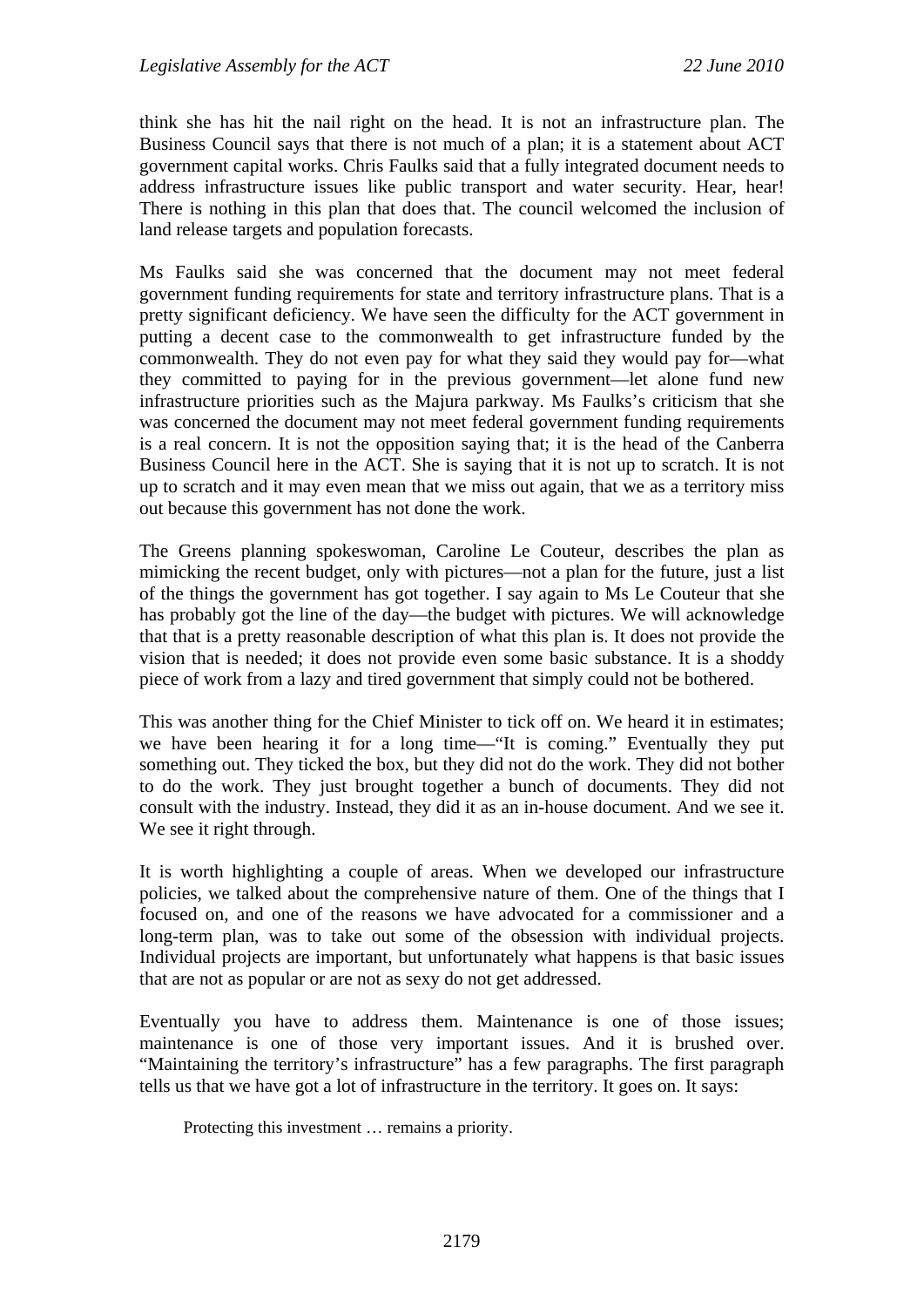Indeed. It says that over the last five years:

… the ACT Government's expenditure on repairs and maintenance increased by 55 per cent …

It says:

Like the city itself, much of the ACT's infrastructure is relatively young compared to other Australian cities. However, over the next 10 to 20 years, as our built assets age, there will be a need for higher levels of repairs …

It is a lot of statements of the obvious, without an actual plan. There are only a couple more paragraphs on this major area of maintenance. It says:

Maintaining and optimising the use of existing infrastructure, rather than expanding networks, is expected to become a higher priority in the coming years.

That is about as close as we get to talking about the future when it comes to maintenance. It is about as close as we get. But there is no plan for how we are going to do it.

It goes on to financing—"Financing the ACT's future infrastructure needs". It says that we could borrow money and there might be PPPs, used in other places. And that is about it. There is nothing about what strategies we are going to put in place to make sure we have the funds for the infrastructure we need. There is never an asking of the question "Where do we want to be in 10 years time, 30 years time and 50 years time and what do we have to do now to get there?" There is none of that—absolutely none of it.

That is why it fails. They just grab it together. They went out to the departments and they said, "What are you doing?" They said: "Tell us what you are doing in infrastructure, TAMS." Tell us what you are doing in infrastructure, Health." And they put it into a document. And they did it in such a shoddy way that it had to be withdrawn in the first 24 hours—and not just because of the spelling mistakes. It should be withdrawn because it lacks substance. It should be withdrawn because it lacks vision. It should be withdrawn because this government has not bothered to do the work. It has not bothered to do the work.

In the end, people will ask the question again. Over the last nine years, for all the talk, what have we got in infrastructure? How have things improved? The government always say, "We will spend X hundred million dollars this year." What have you achieved? We know that their best effort at a road has taken the best part of a decade, and they could not even get it right. People are still waiting in traffic. They are still waiting in traffic because they could not get it right.

This infrastructure plan condemns people of the ACT to more of the same—waiting in traffic on Gungahlin Drive, waiting in traffic on Majura parkway. Waiting for basic services and infrastructure will continue if this is the best they have got. If this is the best they have got then this truly is a government which has run out of puff.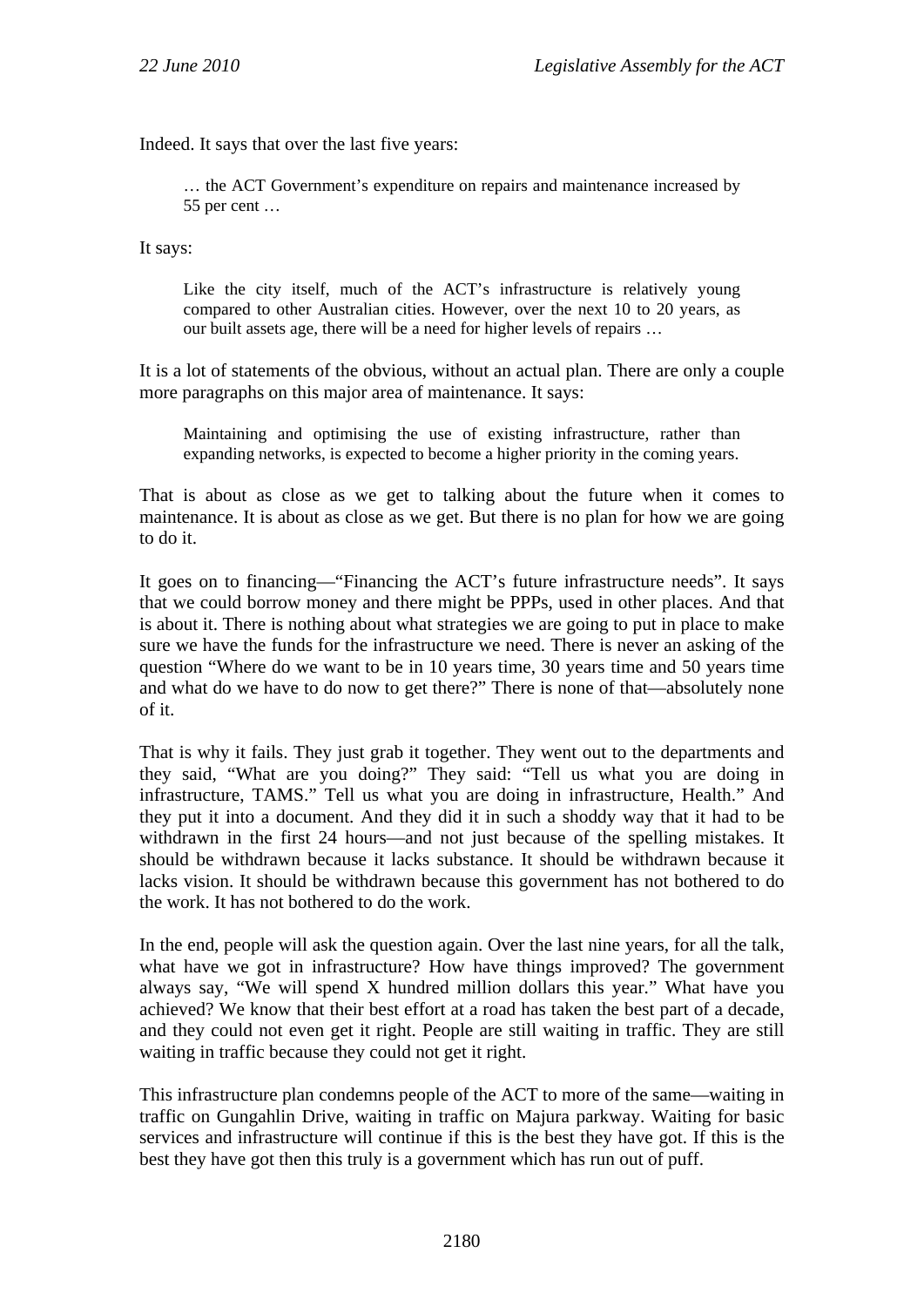**MR HARGREAVES** (Brindabella) (4.17): I am pleased that the opposition has again called an MPI on the issue of infrastructure delivery in the ACT. I am delighted that the opposition has provided another opportunity to allow us to reinforce the significant achievements of this government in relation to capital works planning and delivery. Indeed, I am always happy for any opportunity to talk about the record programs that we have had the foresight to include in our past budgets. These programs have been aimed at maintaining, improving and increasing the vital infrastructure that is necessary for a growing city.

**Mrs Dunne**: You got the short straw today, having to defend this one, Johnno.

**MR HARGREAVES**: You should take your own advice, Mrs Dunne. Having given everybody a pontification from the high altar, you should actually take your own advice, perhaps.

These programs have been aimed at meeting the needs of our community, both now and into the future. This government have aimed our investment efforts at increasing the productive capacity of the economy and expanding infrastructure capacity, reducing future economic, environmental and social costs, providing for growth in the economy and maintaining a competitive edge against other urban centres.

I am also happy for any opportunity to talk about the record program that we have delivered. Indeed, this financial year will be another record year for delivery, with record expenditure on capital supporting the economy and addressing service delivery requirements.

This government have worked hard to enhance our planning and delivery systems, and this has included reforms to enhance procurement processes and systems. As a result, a number of reviews and amendments to planning and procurement arrangements have seen revised planning legislation, revised procurement legislation and regulation, amendments to procurements thresholds and documentation, streamlining of the capital works prequalification system and a simplification of processes associated with low-value procurements.

Work has continued on enhancing ACT government procurement systems, including streamlining and simplification of documentation, such as project management agreements, and production of design documentation, which is well underway, and a tendering guide that has been developed to assist industry in doing business with the territory. These reforms have not only enabled the delivery of the ACT government's planned infrastructure program to be improved but have also positioned us to effectively deliver on all commonwealth stimulus objectives.

There is a significant amount of work that underpins the ACT infrastructure plan. The government have invested heavily in infrastructure in the last three budgets and have robust plans for the future. Our investments have been and will continue to be based on the large volume of extensive infrastructure planning which has been undertaken.

Significant investments have been made in reforming our health system, providing a quality education system, improving the transport system, and providing for growth of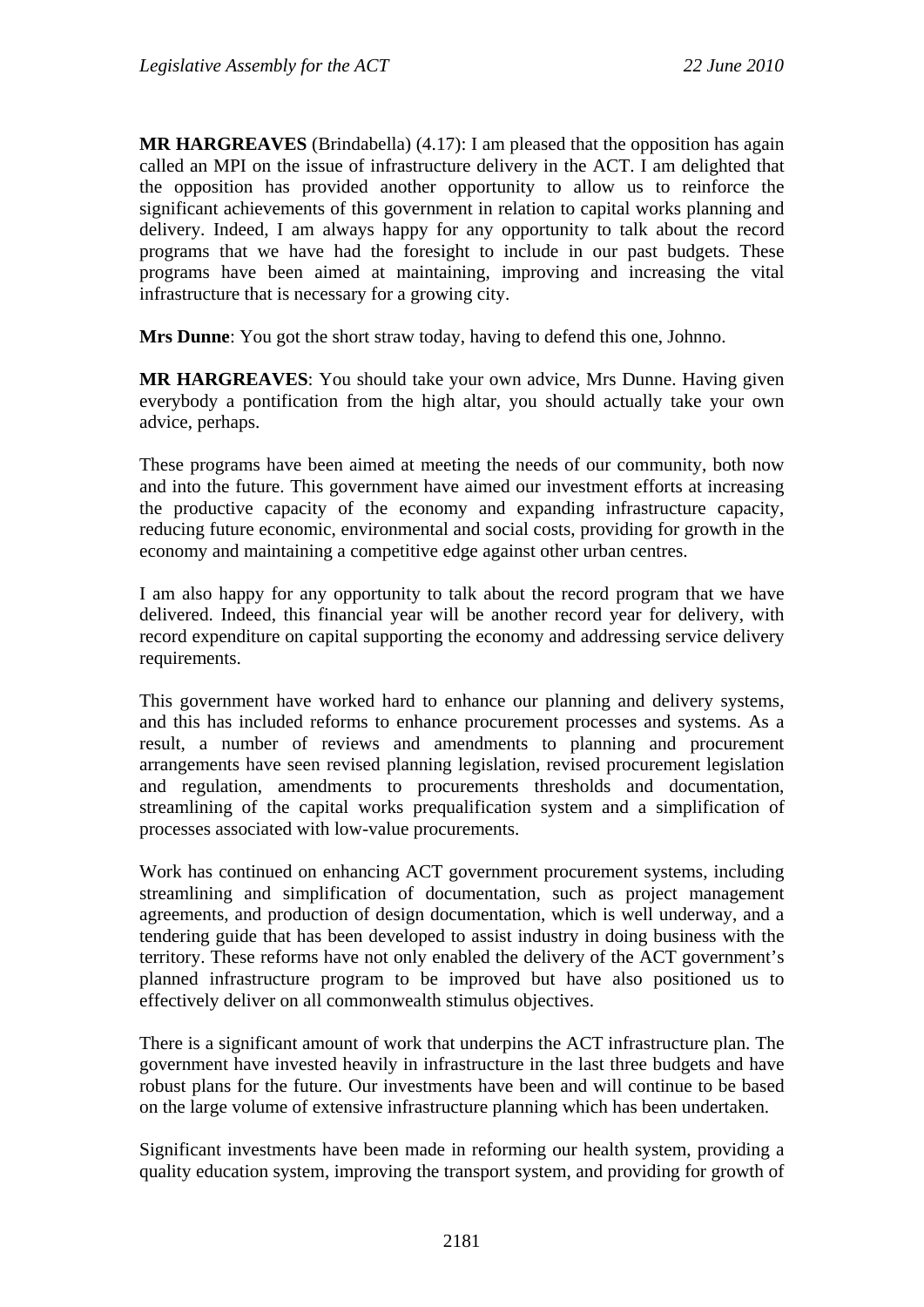the city and its economy. All of these investments have been carefully planned and are being delivered to provide infrastructure for the short, medium and longer term.

I will now touch upon some of the planning that underpins the infrastructure plan and the various areas of investment that this government have recently undertaken. In the health sector, we are looking to establish a system to serve the needs of the next decade. The infrastructure which is being rolled out progressively over the coming years has been heavily informed by service delivery planning. Both nationally and in the ACT there will be increasing demands on the health system due to the ageing population. We are not planning just for the short term.

The health system we are building will look quite different from the health system of today. There will be new technologies and different models of care. The infrastructure planning associated with the capital asset development plan will result in a state-ofthe-art women's and children's hospital, a reformed mental health system which will support improved models of care, and improvements to the provision of health services in both the hospital setting and, just as importantly, in the community setting through the provision of new community health centres in our regions.

These actions clearly demonstrate that the government has a clear vision for the provision of infrastructure in the medium to long term. The territory has excellent transport infrastructure. We are maintaining and improving current infrastructure and will continue to make strategic investments in an integrated and sustainable transport system for the future.

Our annual roads program is developed based on comprehensive roads asset management plans. The works announced in the 2010-11 budget for transport for Canberra, totalling over \$90 million, are also informed by a significant body of planning works which will reform our transport system. We are planning for a more sustainable city where more people will choose to walk, ride bikes and use public transport. Improvements to our transport system will not happen by accident. We are planning for the future.

We are now delivering a reform to the education system. We have made tough decisions—decisions that were not popular. These were decisions, however, that were a part of the larger plan to improve the provision of education infrastructure. Long before the commonwealth assisted with upgrades to our schools as part of the national stimulus package, a program of work was well underway investing \$90 million to both improve our existing schools and investing in the provision of new schools.

New schools which have incorporated new models for the delivery of education include our P-10 schools and early childhood schools. The Kingsford Smith school, the Kambah P-10 as well as the Narrabundah, Scullin, Lyons and Isabella Plains P-2 schools all deliver sustainable, long-term infrastructure to the community. If you have been out to see the progress being made on Gungahlin college, you will also appreciate what a fantastic asset this will be for the residents of Gungahlin.

The Canberra spatial plan outlines the strategic direction that will help manage change and provide for growth to achieve the social, environmental and economic sustainability of Canberra. Under the umbrella of the Canberra plan, the Canberra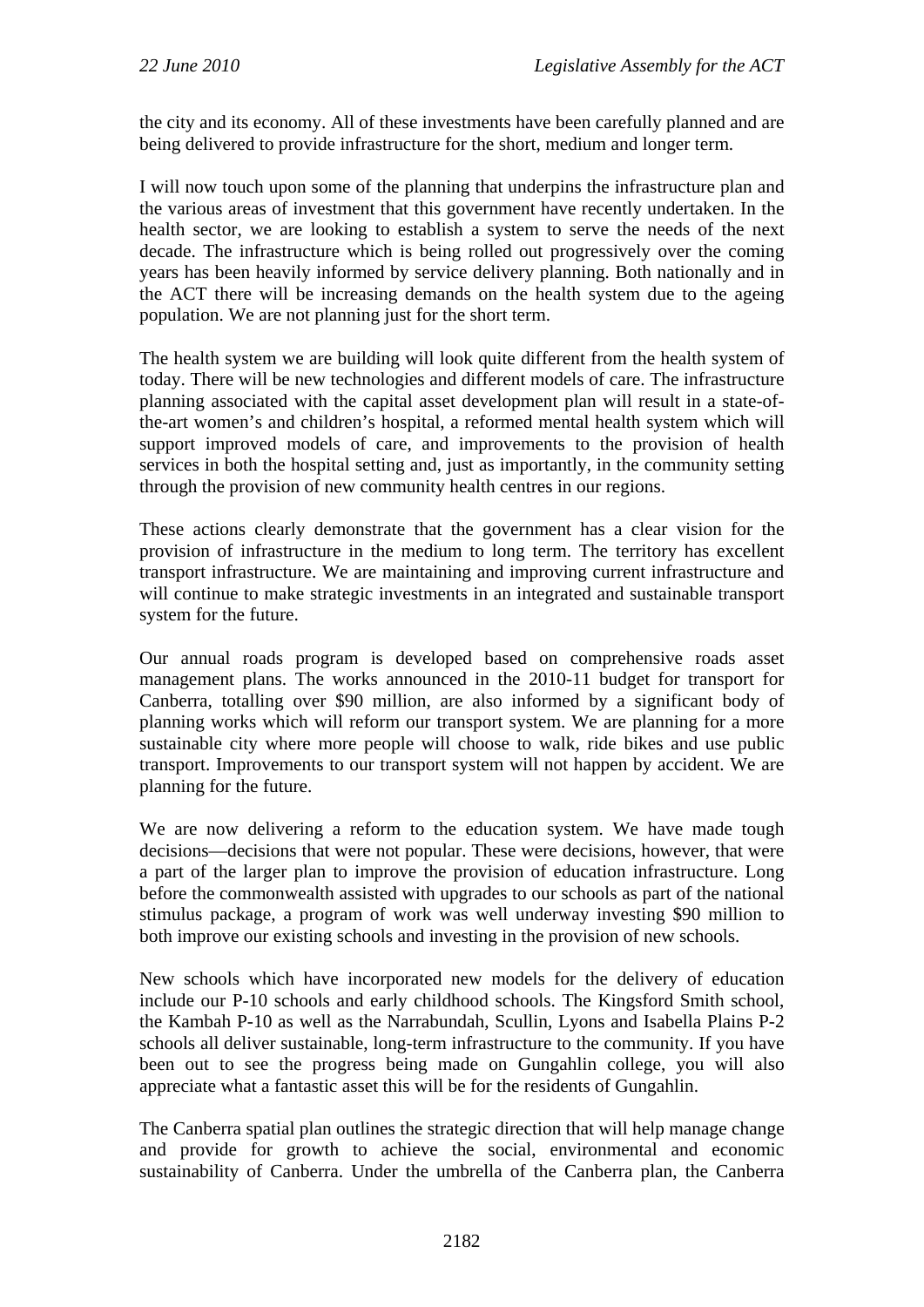spatial plan forms part of a comprehensive, integrated and strategic plan for Canberra's future. The Canberra spatial plan reflects the community's aspirations for the future of the city. Following on from this broad, overarching plan, the government is committed to strategic land release in the territory that will promote economic development, address affordability and cater for the needs of our community in both the short and long term.

This is underpinned by the implementation of the following considered and flexible programs: the indicative residential land release program, which aims to deliver 17,000 residential dwelling sites to the market from 2010-11 to 2013-14 to provide an appropriate supply of land to meet market demand over the coming years; the indicative commercial land release program, which aims to deliver 444,651 square metres of space to the market from 2010-11 to 2013-14 to meet market demand for commercial land over the coming years; the indicative industrial land release program, which aims to deliver 440,616 square metres of space from 2010-11 to 2013-14 to meet market demand for industrial land over the coming years; and the indicative community and non-urban land release program, which aims to deliver 141,925 square metres of space from 2010-11 to 2013-14 to meet the community's land requirements over the coming years. In addition, these future releases include a strong commitment to sustainability.

It is clear to anyone who has spent time in the ACT community that the reform of infrastructure planning I have spoken about today has delivered finished projects and real outcomes right across the territory. We are creating a city where people want to work, live and play with quality infrastructure to support all these activities.

Our continuing commitment to significant and targeted capital programs has played an important role in this government's response to meeting the needs of the ACT community, enhancing the productive capacity, supporting jobs, reducing future costs and providing for a growing city to maintain a competitive edge against other urban centres.

Looking at this financial year, the 2009-10 capital works expected outcome of \$624 million more than doubles our previous delivery record for the 2008-09 program of \$296 million. This will be the largest infrastructure spend on record to date—an exceptional achievement. To put this in perspective, the 2008-09 outcome is over three and a half times more than the opposition achieved in their last year of government. The estimated outcome for this year blitzes the outcomes of those opposite.

At the time of the announcement, the 2009-10 capital works program committed record investments in infrastructure required to service the ACT community. \$112 million was invested in health, \$38 million in justice, \$205 million in education and training and \$97 million in disability, community services and public housing, and \$4 million in environmental measures.

We have worked with and listened to industry and, through the combination of our local initiatives package of works, the capital works program and the commonwealth's nation building and jobs plan, we have supported our local industry, protected local jobs and supported the continued growth of our economy. This support has provided confidence which has in fact assisted local industry to grow.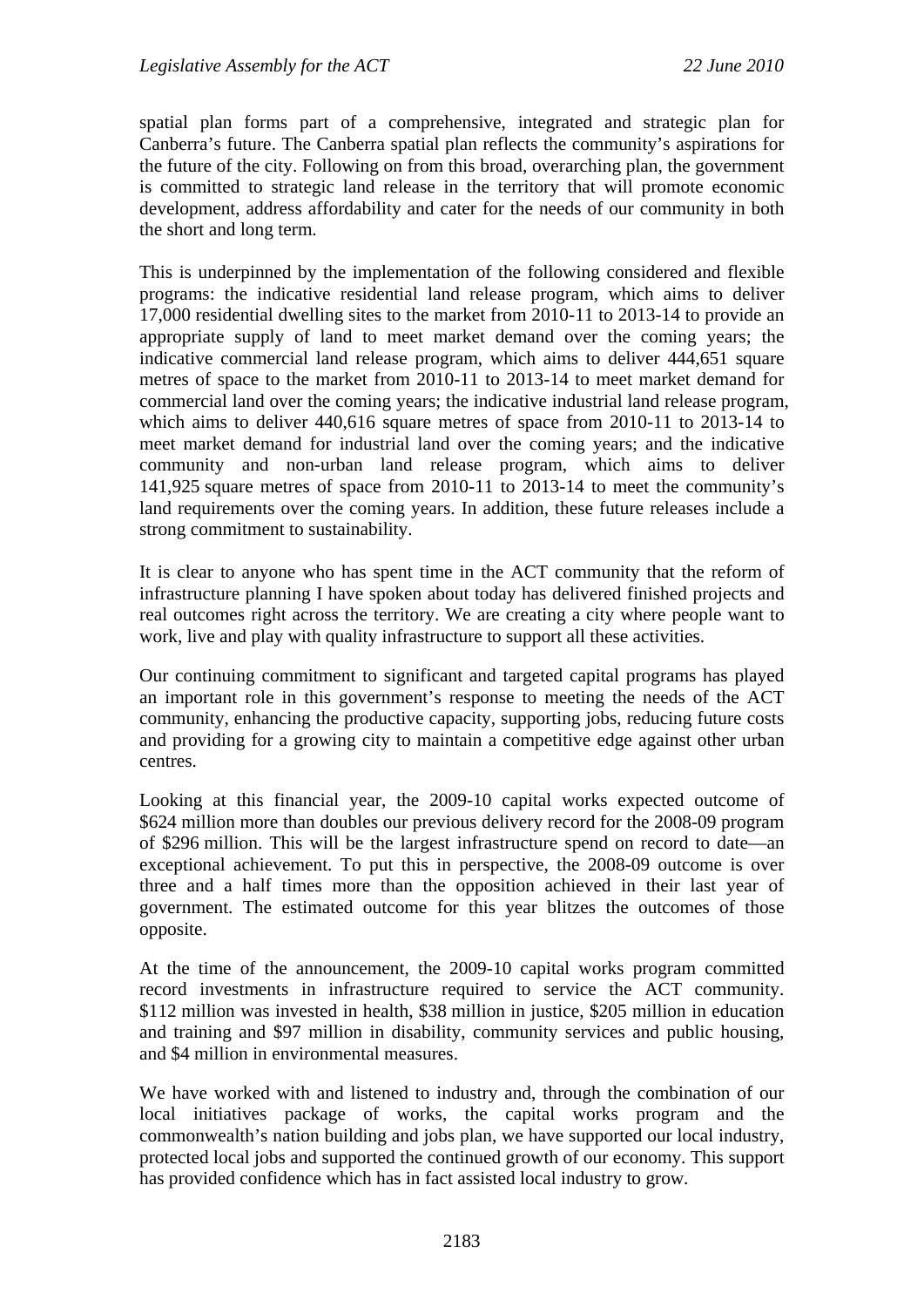As a result of enhanced reporting regimes and the publication of quarterly reports, the community is being informed on project delivery achievements and a progression of major projects. Key achievements of 2009-10 already include completion of the upgrade of Tharwa Drive; the completion of the upgrade of many other vital road stretches in the ACT as part of the nation building black spot program; we have got 24 new road safety message signs; there is a heap of issues which this government has actually delivered. However, time, like your good self, Madam Assistant Speaker Le Couteur, does not permit me to go on boasting forever.

**MR RATTENBURY** (Molonglo) (4.26): I would like to take the opportunity to focus on the issues of water and energy, particularly in the infrastructure plan. I would like to focus on these because they will be important challenges in the year ahead. Whilst I understand that there are a number of processes that the government is working through at the moment, the infrastructure report does little to elaborate on those plans, except to say that we have a problem.

It has been pointed out to some extent already, but the infrastructure plan is largely a reiteration of where the ACT government is up to on a range of these issues rather than a forward-looking document that is strategically assembled to paint a picture for the future: where we will be in 10, 15, 20 and perhaps further years down the track.

In terms of climate change, we already have the government working on energy policy. We have the climate targets legislation set to come, and we have the next action plan under weathering the change. On water, we have the think water, act water strategy. There is a bunch of things going on, but, again, the point I would like to draw out in looking at these two issues in particular is that there is no sense of where we are trying to get to. There is very much a sense of "here is what we are doing now", but to my mind there is a lack of overarching targets and a sense of where we want to be. I will pick up on a couple of specific examples in the document.

On water, I think it is fair to say that most of the water infrastructure is underway, and we have had quite some debates in this place about these issues already. Perhaps most famously, the government has chosen to invest heavily on behalf of ACT water users in constructing the new Cotter Dam, and the Greens have certainly been concerned about whether it is the most strategic and most cost-effective of the options, particularly once the higher price tag came through. I have often made the point that, while it is easy to open dams—although I think they thought it would be easier on this one—it is harder to put in place long-term measures to save water.

I think it is important to acknowledge here that Canberrans have shown a tremendous capability to conserve water in the last five years or so, and that has been quite impressive. But it is essential that a new dam not make us complacent about putting in place measures that will reduce our demand. It is something that we are going to need to do as we face the challenges of a growing population and the development of new suburbs.

I note that the paper does not really tackle the issue of non-potable water. I acknowledge that the government is already doing some work around the stormwater ponds, capturing water for reuse on ovals and irrigation of parks. I think that is a good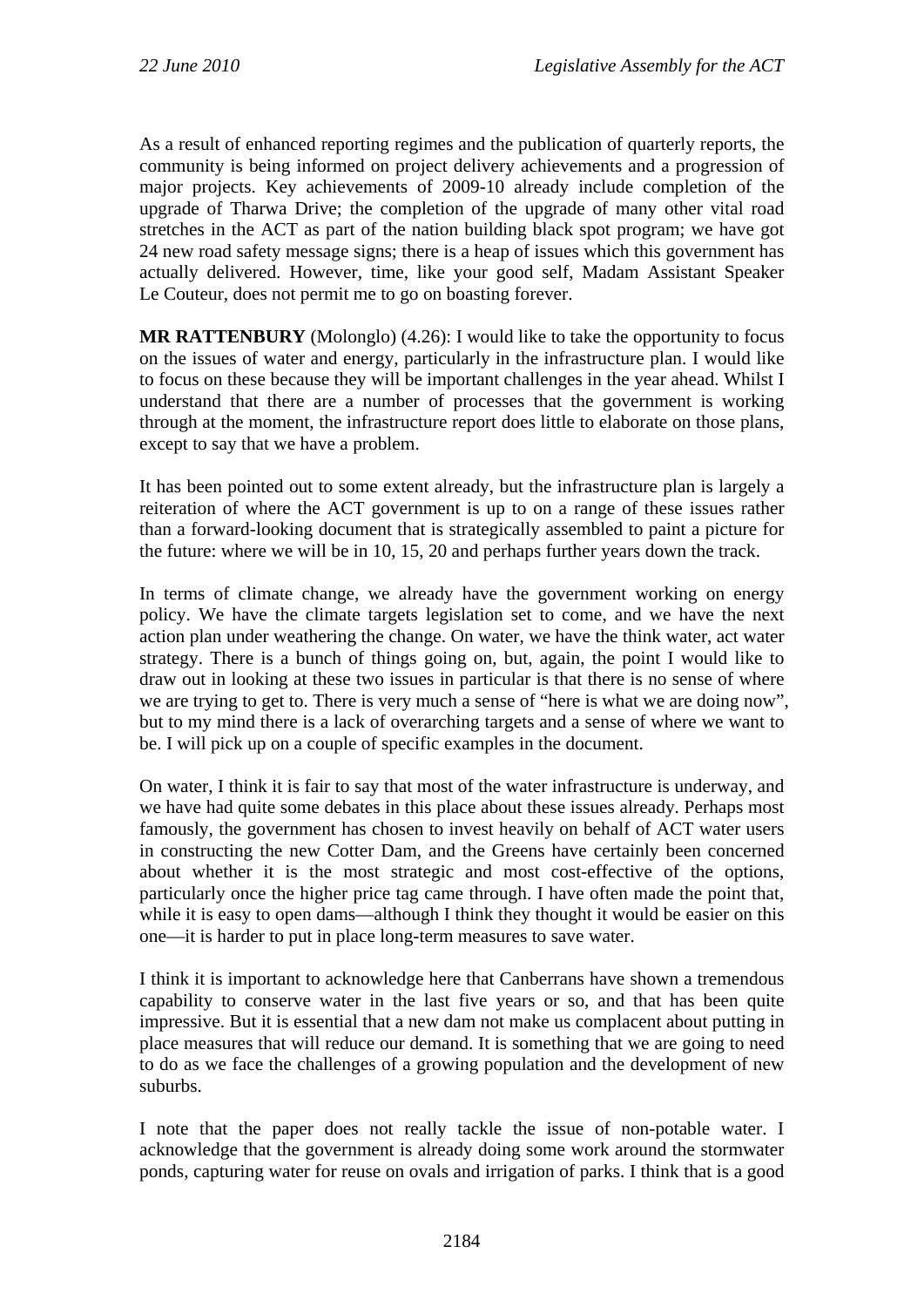measure, and that is touched on in the document, but there is no real sense of what we are going to do to deliver non-potable water on a regular scale at household level.

The new development at Molonglo is one that we have talked about already, and it is a perfect example of where this should be being built in. If you talk to people in the industry, they have got some tremendously innovative ideas of where we could be going on non-potable water infrastructure. But they say things like "we might need to do things like create a grey water authority" because some of these new systems that are, say, household scale, will require a level of coordination, maintenance, thinking about how they can fit together and ensuring that people are not getting faulty systems and creating health issues. There is nothing in here that says, for example, in 15 years time, we need a grey water authority. Why not? Why is that vision not in an infrastructure plan?

Then there are the statements that are just glib words on the page. For example, ACTEW advise that there will be a need for major asset replacement for water infrastructure over the next 10 years, as a high proportion of the ACT infrastructure was built around 50 years ago. That is it. Anybody that is delivered any useful information from that sentence is doing far better than I.

Then we come to energy, and, again, it is these statements that have no back-up that are of deep concern to me in this plan. We are in the stage in the ACT where, in the old days, electricity infrastructure and energy infrastructure was all about big power stations and big transmission lines. We have historically had one access point into the ACT. We are now building the second one after the sort of analysis that was done after the bushfires. Once that is in place, energy security in the traditional sense in the ACT is not going to be an issue. But there are question marks about what is energy security in the future. They are issues around the price of energy. Supply, from the point of view of big power stations around Australia, is not going to be the issue. It is about price; it is about ageing grid infrastructure; it is about decentralisation of energy; it is about what is the energy infrastructure we want in the future.

The paper says that the ACT enjoys a relatively reliable supply of electricity through the national electricity market transmission infrastructure from New South Wales. There is no discussion of whether that is what we want. Where is the vision that says, "Actually, we want the ACT to be able to generate 20 per cent of its own energy in 10 years time"? That would be an infrastructure plan.

My favourite one in here though is that it says that in the next five years the government expects to complete development of a distributed generation capacity in the ACT. Really? What is the perceived end point here? What is the completion of development of distributed energy generation capacity? There is no number; there is no target. There is a time line at least, but I do not actually understand what that means.

That captures the essence of the problems with this document, and it is a real shame. Ms Le Couteur talked about it as being a starting point. I think it is very much a starting point, but I think there is so much more that could be done to spell out what an infrastructure plan could be for the ACT. I have only picked up on the two particular areas of interest to me.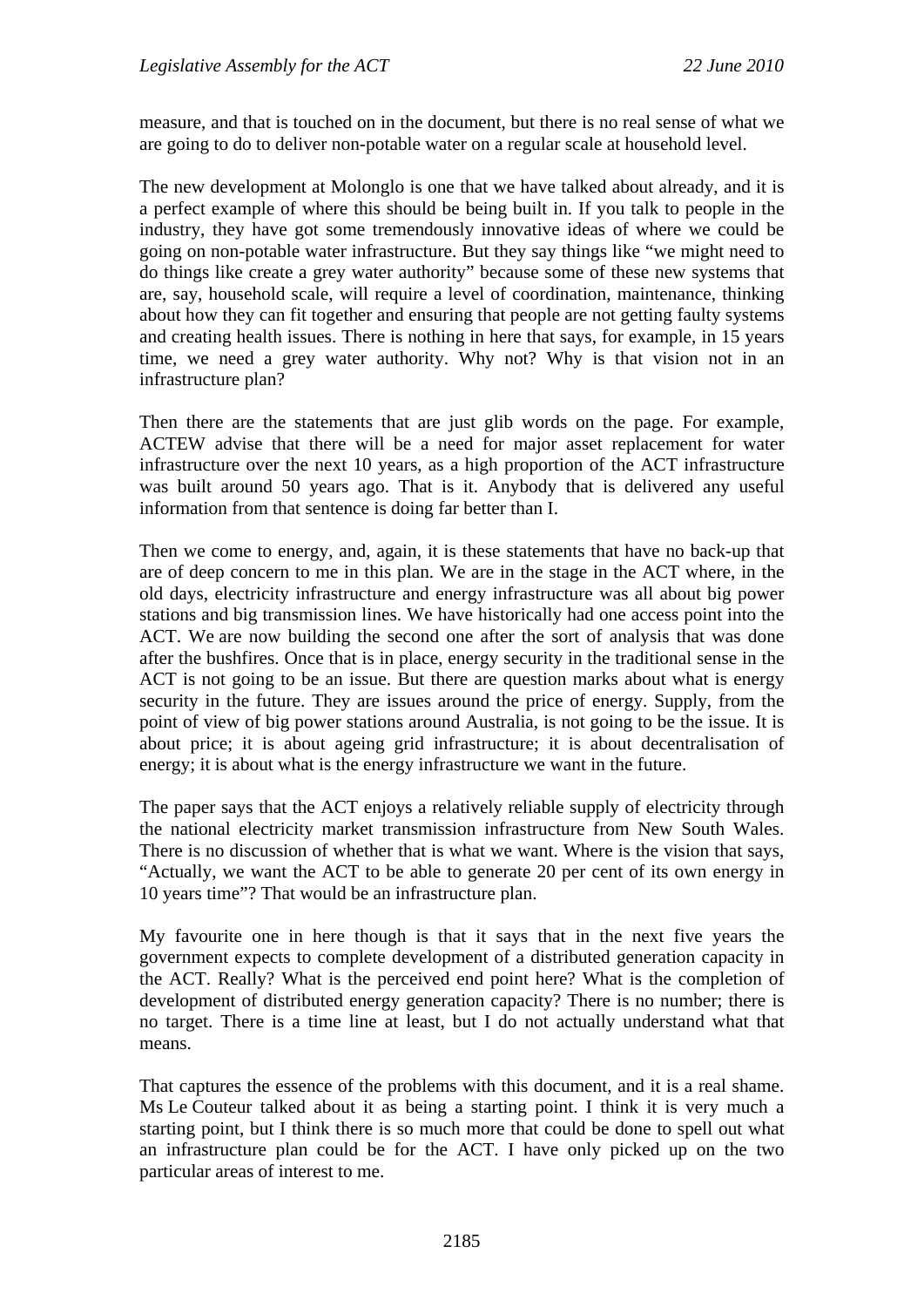I would encourage the government to go back on this one, do some more work and talk to some of the stakeholders. I note Mr Stanhope talked about the Property Council welcoming the plan. I think they had to. I have been in lobby organisations. You just do not kick the government; you have to take that measured approach and try and drag them along.

**MR ASSISTANT SPEAKER** (Mr Hargreaves): Sorry, Mr Rattenbury, the time for discussion has now expired.

# **Independent reviewer of government advertising**

Debate resumed.

**MR RATTENBURY** (Molonglo) (4.33): I would like to speak to some of the arguments that Mr Seselja made in the debate earlier today which, frankly, I found a little surprising. I understand that there may have been some further discussions during the course of the day. I am hopeful that when Mr Seselja arrives back in the chamber, we will find that we have made a way forward because, frankly, I thought that Mr Seselja's approach was somewhat undermining of the very legislation that he had written, brought to this chamber and had successfully passed with the support of the Greens.

I think the intent of the legislation was a good one: create a system whereby there is a check and balance to ensure that the government does not unduly take advantage of its role through the executive to use public funds in order essentially to gain political advantage through advertising processes.

But I think that Mr Seselja has sort of moved the goalposts because when we first debated this particular section around the appointment of the reviewer earlier in the year when we passed the legislation, Mr Seselja said:

We therefore propose that the minister make a choice that must be confirmed by a two-thirds majority of the Assembly and must be genuinely independent, qualified, and appropriate.

That is a perfectly good description. Mr Seselja made those comments in the context of the specific section that was about appointing the independent reviewer. The earlier suggestion had been that the Auditor-General do it. There was an amendment to create this role of independent reviewer.

But now Mr Seselja has come in here this morning and talked about the need for the best applicant. He has talked about our needing the best person for the job. I do not think that that is the test created in the legislation. I do not think it is the role of the Assembly necessarily to sit here and cast judgement on who is the best person because we set up a process that requires the minister to make an appointment. We did not set up legislation that said, "The Assembly will act like a big selection panel. All the members of the Assembly will receive all of the CVs and we will all sit here and decide who the best one is."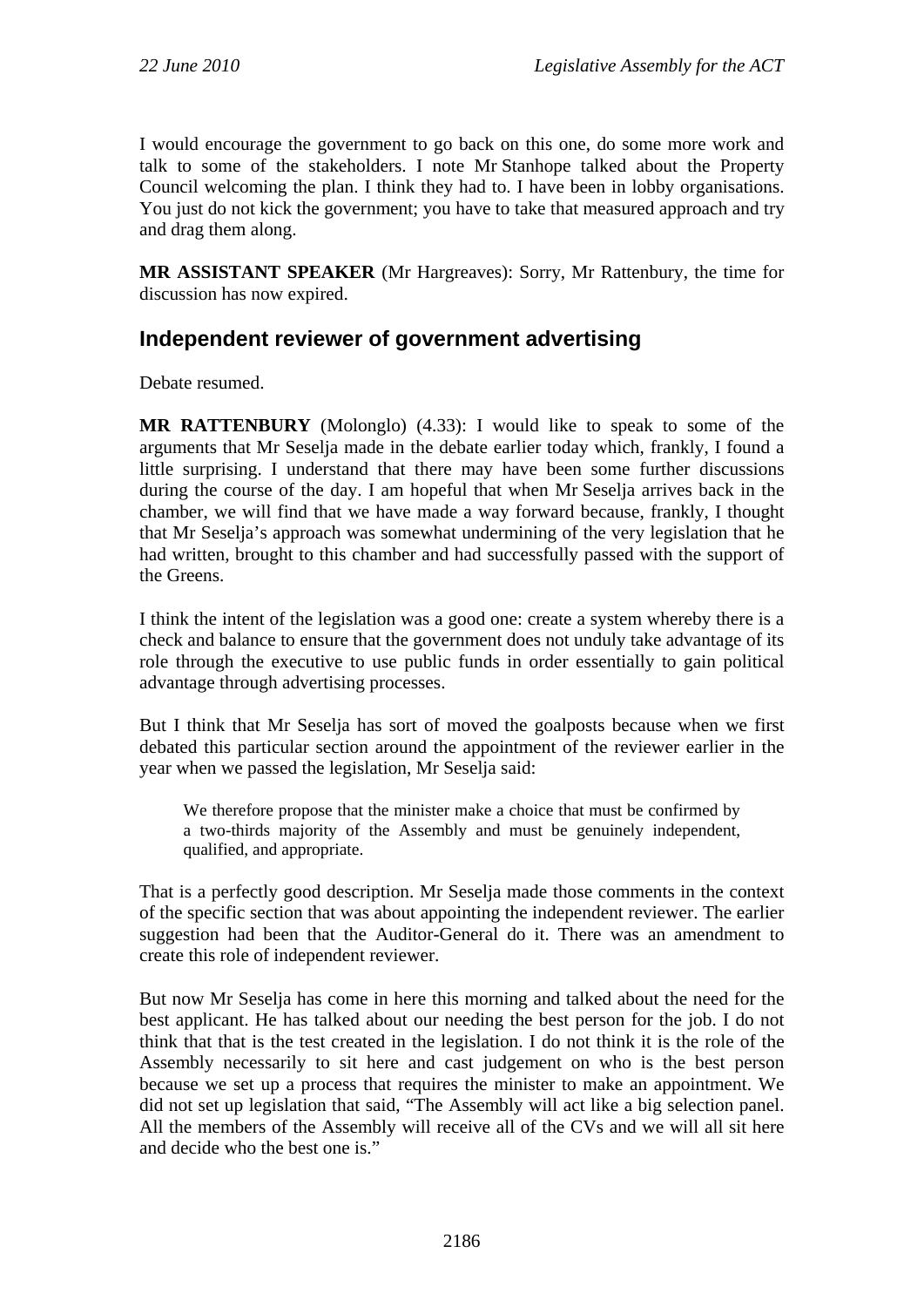I think that the legislation was designed in a way that said, and I think Mr Seselja stated it very well, we need somebody who is genuinely independent, qualified and appropriate. My concern is that Mr Seselja is now setting up a different question. I think he has changed the threshold. That particularly comes through for me because he specifically said in the debate this morning that he has no criticisms of either person proposed here. I think the test for the Assembly is to say: "Are the people put forward by the government inappropriate? Are they biased? Do they lack the expertise?" Having no criticism of the candidates that are put forward, I do not think that it is for Mr Seselja and the Liberal Party to block this appointment because they have no grounds to oppose.

The candidates put forward do meet Mr Seselja's criteria that he spelled out in the earlier debate of being independent, qualified and appropriate. I have not heard any arguments, and nor have my colleagues in the Greens, that are contradictory to those criteria that Mr Seselja set out. I think we are in a very difficult situation here where if we feel they are going to take this approach, we may actually undermine what I think was a good piece of legislation that Mr Seselia brought forward. By blocking the nominees put forward—as I say, in this case the Greens have looked at the CVs and we feel that they do have the necessary skills, qualifications and independence—we start to create a quagmire that detracts from the purpose of the legislation.

I think we have got a good piece of legislation. We should simply let it get into operation and we should appoint the reviewer, get the guidelines in place and let the legislation start rolling. It may be that in 12 months time or two years time, we need to come back and tweak the legislation. We may need to come back and say, "That did not quite work as we envisaged." We see that all the time with the various SLAB bills and the like that the government brings through. There is always some finetuning to do. I would actually urge Mr Seselja and his colleagues to rethink the position they took this morning. Let us get this underway so that we can get this important legislation into play.

**MR STANHOPE** (Ginninderra—Chief Minister, Minister for Transport, Minister for Territory and Municipal Services, Minister for Business and Economic Development, Minister for Land and Property Services, Minister for Aboriginal and Torres Strait Islander Affairs and Minister for the Arts and Heritage) (4.38), in reply: I will just close the debate. I will not belabour the point but I have to say that I agree entirely with everything that Mr Rattenbury has said. I do not need to repeat that. I agree entirely, in toto, with the sentiment he expressed and essentially the examples he used.

The government have genuinely sought, in good faith, to implement the legislation. We acknowledge that it was legislation that we were not particularly or initially enamoured of, that we felt it unnecessary and at one level we might maintain that position. But we accept the legislation; we voted for it. We have sought through a transparent process, a public process, to call for expressions of interest.

Through that process, I did not invite Mr Volker or Mr Hull to nominate. I did not invite them to nominate. I did not speak with them or urge them to nominate. I did not identify them as potential appointees. They lodged an expression of interest. A position was taken to the government, to the executive. The cabinet accepted that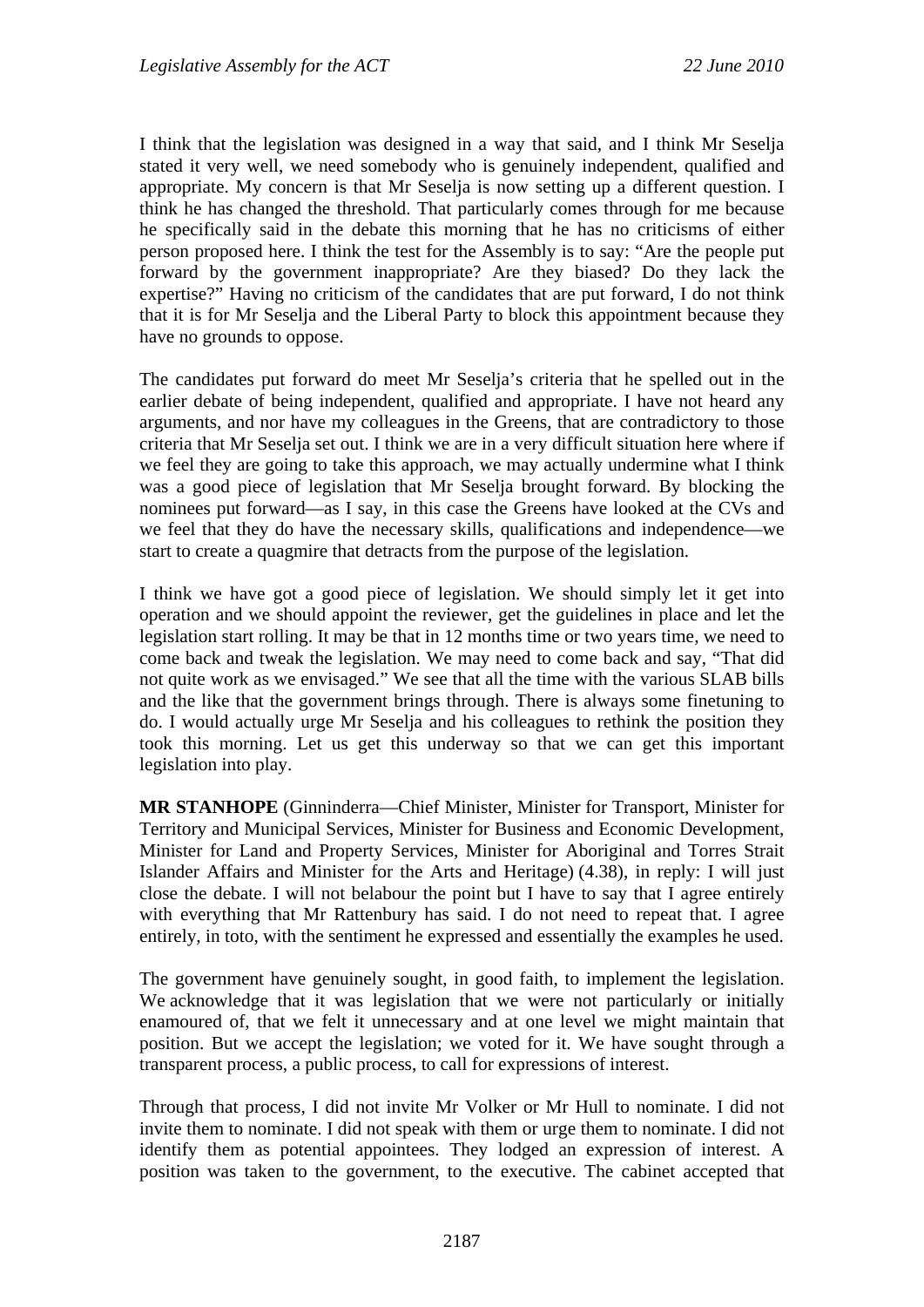Derek Volker and Crispin Hull enjoyed all of the qualifications that one would expect. I have absolutely no suspicion or reason to believe that either of them is partisan in any way.

Even if they did have a particular political position or philosophical ideology—we all vote and we all do, but I do not know what it is—they are thorough and utter professionals. You only have to go to the extensive and impressive CVs, their records of achievement and independence.

I will just go very briefly to some of Mr Volker's previous work to reinforce the point. He headed the commonwealth Department of Employment, Education and Training for three years. He headed the Department of Social Security for six years and the Department of Veterans' Affairs for five years. He was chairman and then president of the Repatriation Commission and deputy secretary to the Department of Immigration and Ethnic Affairs. He has extensive international experience as a member of the executive board of the United Nations High Commission for Refugees and chairman of the ILO committee on the application of conventions and recommendations.

He is a member of the OECD manpower and social affairs committee; chairman of the government relations group in one of Australia's largest and most senior and most respected legal firms, Corrs Chambers Westgarth; a principal consultant of Corrs Solutions; a private consultant for a number of Australian and international companies; and director of several companies, including New Wallsend Coal Pty Ltd.

He is on the board of Australian Venture Capital, was chair of the ACT Skills Commission, chair of the ACT business inventive scheme panel, chair of the Australian Capital Tourism Corporation, chair of the ACT Education Services Export Council, member of the Canberra Partnership Board, member of the Calvary Hospital Community Advisory Council, chairman of Technical Aid to the Disabled (ACT), chairman of Juvenile Diabetes Research Foundation walk to cure diabetes committee, fellow of the Australian Institute of Public Administration and an Officer of the Order of Australia.

He fits absolutely to a tee Mr Seselja's criteria: independent, qualified and appropriate. Indeed, I do not know of any more patently, objectively and obviously independent, qualified and appropriate candidate. I submit his name to the Assembly consistent with the legislation. I urge members, in order to ensure that this legislation is implemented, becomes operational, as the government has sought to do, to ensure that it is implemented in the spirit that I hope all members of this place are supportive of when it was voted on and became the law of the territory, and that we do not reduce it to some tawdry, political, point-scoring exercise.

**MR ASSISTANT SPEAKER** (Mr Hargreaves): The debate is now concluded. Section 12(4) of the Government Agencies (Campaign Advertising) Act 2009 requires that the appointment of the reviewer be passed by a two-thirds majority of the Assembly.

Question put:

That **Mr Stanhope's** motion be agreed to.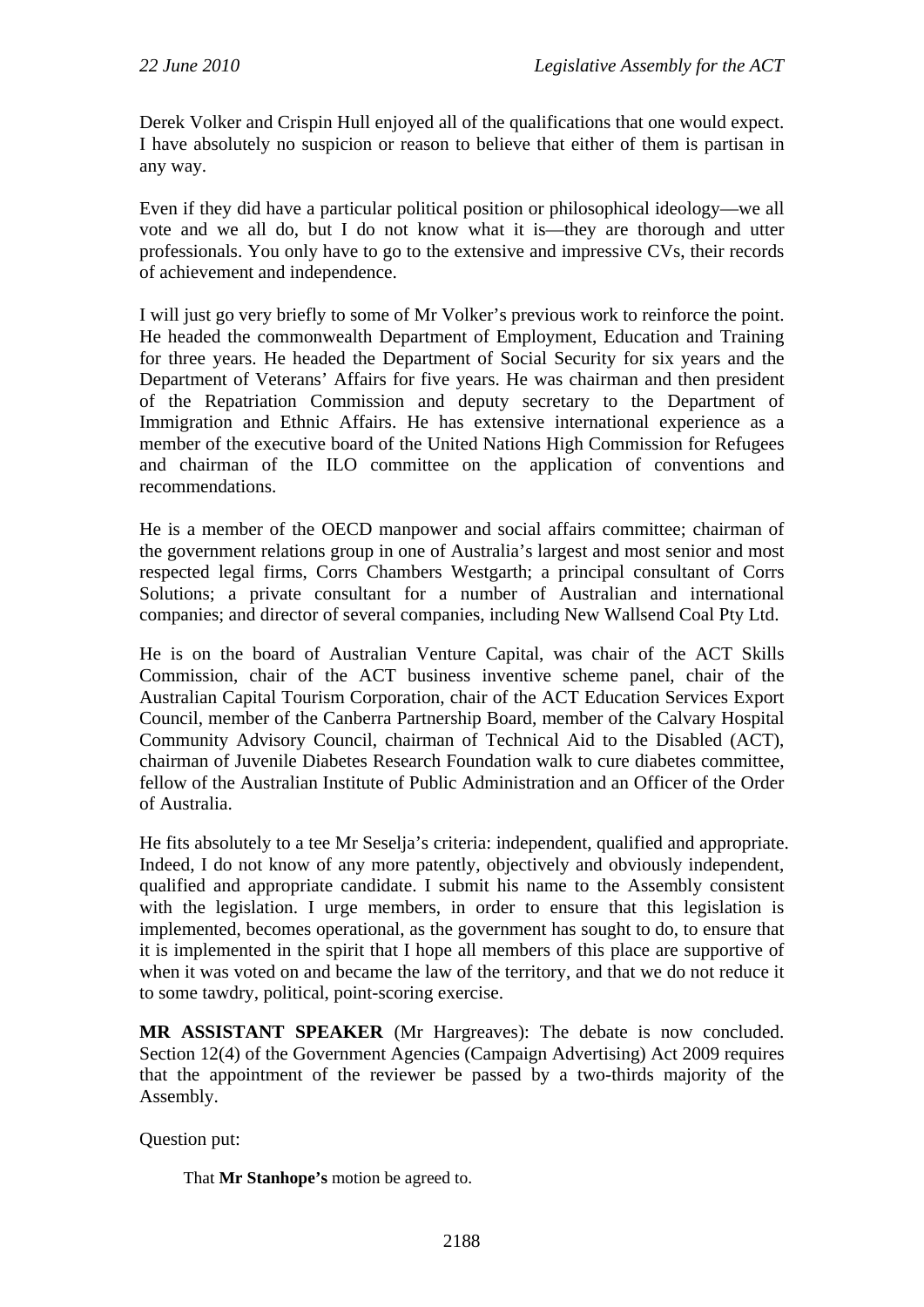*A call of the Assembly having commenced—* 

**Mr Rattenbury**: Are you guys going to knock this off, seriously?

**Mr Seselja**: We are voting against it. We said that we are voting against it. That is what we said.

**Mr Stanhope**: So it was just a political stunt, after all. You were never serious about the legislation.

**MR ASSISTANT SPEAKER**: Order, members!

**Mr Seselja**: It's not for you to tell us—

**MR ASSISTANT SPEAKER**: Order! The Leader of the Opposition will come to order.

**Mr Corbell**: What's wrong with the nomination?

**MR ASSISTANT SPEAKER**: Order, members, please.

**Mr Corbell**: That's the question, Zed. What's deficient with the nomination?

**Mr Seselja**: What's wrong with the other seven?

**Mr Corbell:** Is the nominee acceptable or isn't he? What's wrong with the nominee? That's the point.

**Mr Seselja**: What's wrong with the other seven? Show us the other seven and I'll tell you.

**MR ASSISTANT SPEAKER**: The Leader of the Opposition and the Attorney-General will come to order, please.

**Mrs Dunne**: You can twist all you like, Simon. You got yourself into this.

**MR ASSISTANT SPEAKER**: Mrs Dunne! Mrs Dunne, I have called the chamber to order. You are sitting there asking me to warn you. I will do it.

The Assembly voted—

Ayes 9 Noes 4

Mr Barr Ms Hunter Mrs Dunne Ms Bresnan Ms Le Couteur Mr Hanson Ms Burch Mr Rattenbury Mr Seselja Mr Corbell Mr Stanhope Mr Smyth Mr Hargreaves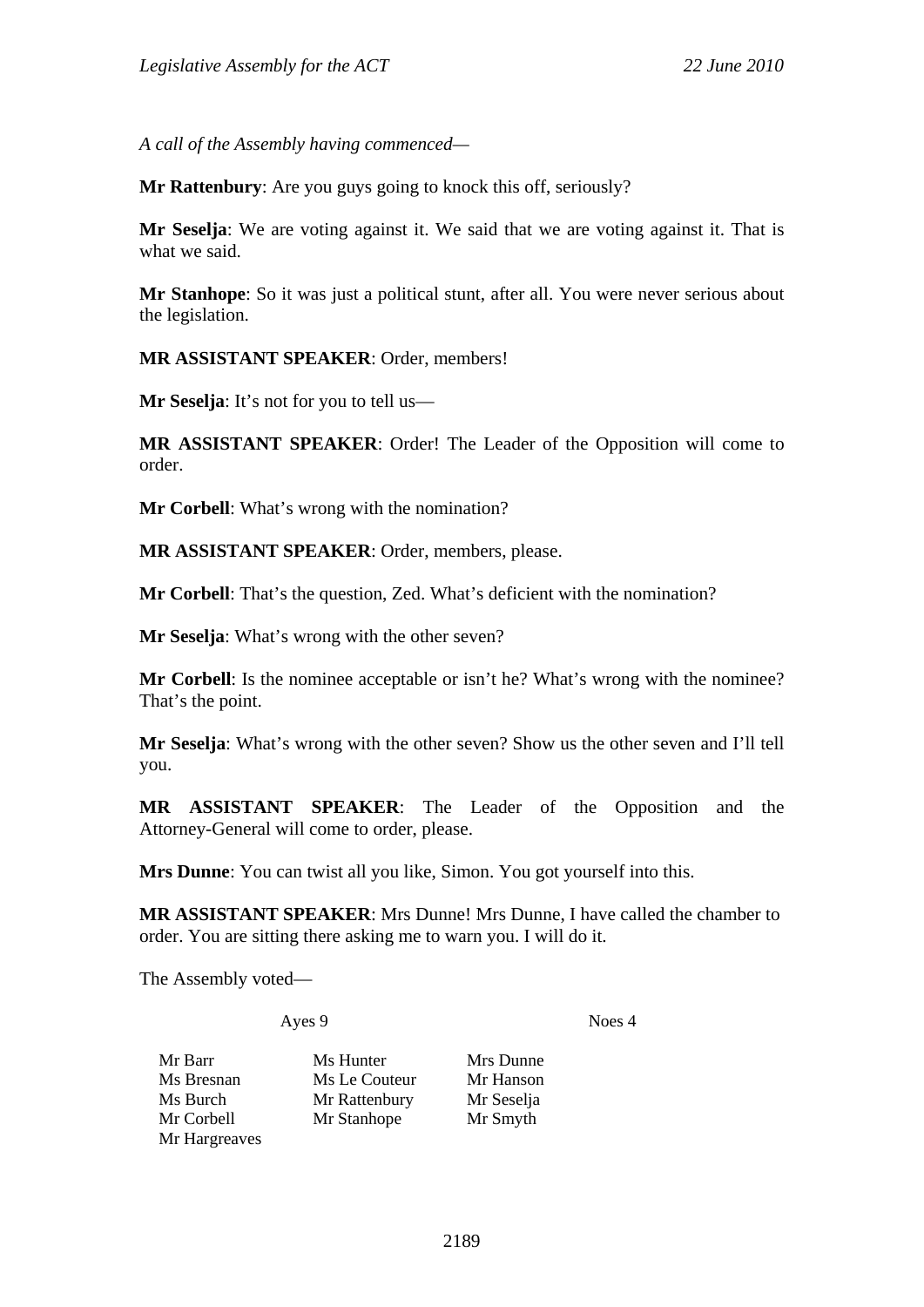**MR ASSISTANT SPEAKER**: Section 12(4) of the Government Agencies (Campaign Advertising) Act requires the appointment of a reviewer by a two-thirds majority of this Assembly. As a two-thirds majority was not achieved, I declare the result of the motion in the negative.

# **Duties Amendment Bill 2010**

Debate resumed from 6 May 2010, on motion by **Ms Gallagher**:

That this bill be agreed to in principle.

**MR SMYTH** (Brindabella) (4.46): The opposition will be supporting this bill. I thank the Treasurer for arranging a briefing on the bill. What the bill does is remove duty that applies when a person wishes to register a caravan or a camper trailer in the ACT for the first time. It does not apply to any other trailer. This was a budget measure; hence, I was told, no consultation was held prior to the announcement.

Nevertheless, many representations were received by the government from ACT residents, from people moving to the ACT and from the caravan association seeking the removal of this impost. It will bring the ACT into line with New South Wales. It has, in fact, applied in New South Wales for the last 12 months. I was told during the briefing that New South Wales had already seen a 41 per cent increase in registrations of caravans over that period. One can, therefore, anticipate that the abolition of this impost will lead to an increase in registrations of caravans and camper trailers in the ACT. I am happy to support this proposal.

**MS HUNTER** (Ginninderra-Parliamentary Convenor, ACT Greens) (4.48): The ACT Greens are happy to support the Duties Amendment Bill 2010. As has been outlined, the change makes our duty requirements consistent with New South Wales, which abolished this duty in July last year. This should encourage the purchase and registration of caravans and camper trailers in the ACT rather than in New South Wales. I understand that this amendment has come about because of feedback from the revenue office and individuals, rather than the industry itself, though I do note that the National Caravan Association has been pushing this issue for some time now, particularly since Western Australia first adopted this measure.

In the last 12 months, there was a 42 per cent increase in receipts for caravan registrations in New South Wales and a 31 per cent increase in transfers following the decision to exempt the duty there. The ACT has had no such changes and it seems reasonable that this would be because of the significant financial advantages in purchasing and registering caravans over the border. This artificial difference obviously makes it more difficult to calculate the compulsory third party costs and premiums and deprives the ACT of revenue that would otherwise flow, all things being equal.

I note that the budget papers provide that this measure will mean a reduction in revenue of approximately \$300,000. As the Treasurer noted, the evidence suggests that we can reasonably expect an increase in registrations, which should go some way to making up for this.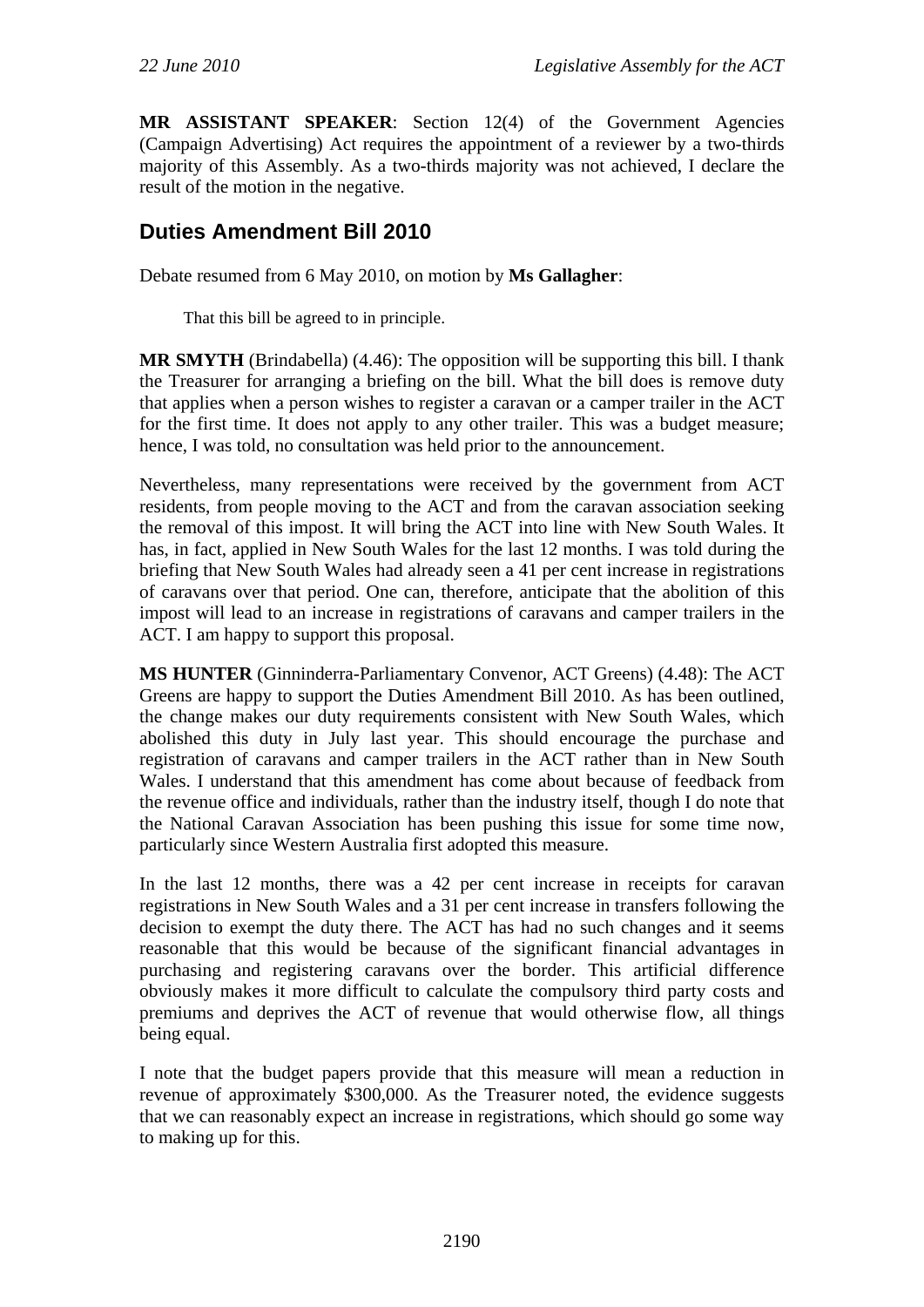The ACT Greens agree that this is a reasonable measure to ensure the competitiveness of the caravan industry and remove the disincentive for people to buy and register their caravans and camper trailers here rather than in New South Wales. The ACT Greens are pleased to support the bill.

**MR CORBELL** (Molonglo—Attorney-General, Minister for the Environment, Climate Change and Water, Minister for Energy and Minister for Police and Emergency Services) (4.50): On behalf of the Treasurer, I would like to thank members for their support of this bill. The bill amends the Duties Act 1999 to abolish the duty on an application to register or transfer the registration of caravans and camper trailers in the ACT. The ACT is one of three jurisdictions, including Tasmania and Victoria, who continue to impose this duty.

This abolition is warmly welcomed by Canberra's caravan and camping industry as they will no longer be disadvantaged compared to their New South Wales counterparts. This bill will remove the duties disincentive currently placed on prospective caravan owners to register their vans in the ACT. It is also expected to see the return of current caravan owners who initially registered elsewhere to avoid the burden of duty in the ACT.

Duty will still be payable on the registration of motorised campers, such as Winnebagos and various other motor homes. However, the revenue that will be forgone from the measure contained in this bill is likely to be offset by registration fees as more people purchase or transfer the registration of their non-motorised caravans and camper trailers to the ACT.

The bill gives effect to revenue measures announced in the ACT 2010-11 budget and I thank members for their support of the bill.

Question resolved in the affirmative.

Bill agreed to in principle.

Leave granted to dispense with the detail stage.

Bill agreed to.

## **Revenue Legislation Amendment Bill 2010**

Debate resumed from 6 May 2010, on motion by **Ms Gallagher**:

That this bill be agreed to in principle.

**MR SMYTH** (Brindabella) (4.52): The opposition will be supporting this bill and again I thank the Treasurer for arranging a briefing on this matter. There are two separate components to the bill. The first relates to a discrete set of trusts for people with special disabilities. These trusts are established under commonwealth legislation and are intended to assist people with severe disabilities and their families to provide as fully as possible for the person with the disability.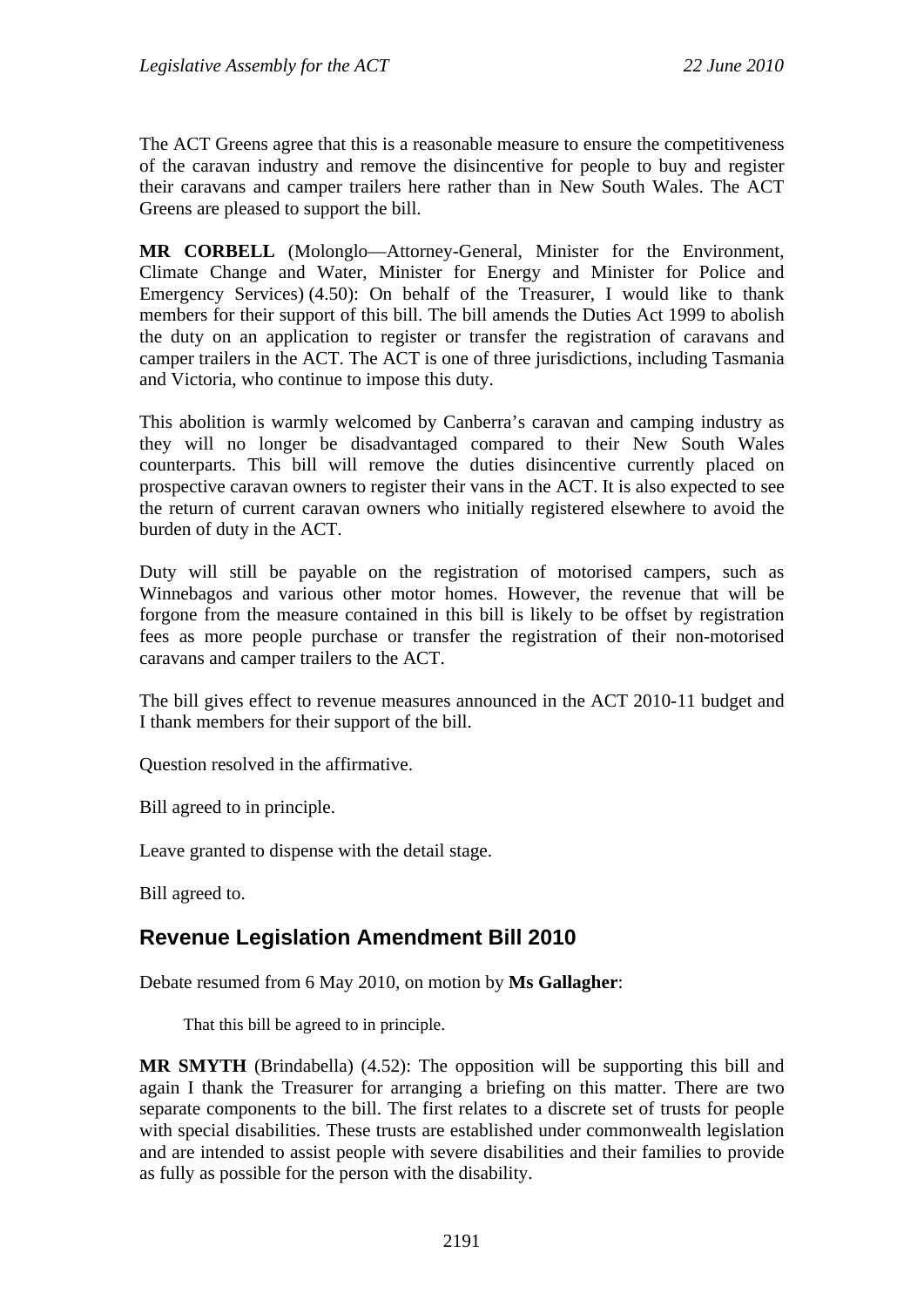The proposals in this bill extend the advantages that are offered by these trusts. They exempt from duty residential property that is bought for the person with the disability, permit trustees of these trusts to act by seeking the deferral or a rebate of rates and, in exceptional circumstances, permit the commissioner to determine to defer rates on properties that are occupied by a person with a severe disability.

As a community, we need to do what we can to enable people with severe disabilities to live in the community as comfortably as is possible and, as an important adjunct to that objective, we need to assist the families of a person who has a severe disability to cope with all the demands that they face. I commend these proposals.

The second matter relates to people who work as employees and who volunteer for duties when an emergency arises. The bill proposes an exemption from payroll tax for wages that are paid to employees who volunteer for an emergency operation. Services performed in an emergency operation will be defined in the Emergencies Act. This proposal is not expected to cause a significant loss of revenue, although of course it is not possible to model any potential loss of revenue because of our lack of knowledge of any emergencies occurring.

It is interesting to note that a related matter was discussed on local radio yesterday. This followed suggestions made at a conference of fire-fighting organisations, the Rural Fire Services Association of New South Wales, at their AGM in Canberra. I attended the conference over the weekend. One of the issues they raised was, of course, that the number of volunteers was declining.

One solution suggested was for compensation to be paid for employees who volunteer for duty when an emergency exists. This is a good step in the right direction and I think it is an issue that we may have cause to visit in the future as well. The opposition supports both these proposals.

**MS HUNTER** (Ginninderra—Parliamentary Convenor, ACT Greens) (4.54): This bill sets out four very positive amendments and the ACT Greens are pleased to support this bill. In regard to disability trusts, the removal of the requirement to pay stamp duty on a property transfer where the property is acquired by a special disability trust as a principal place of residence of the beneficiary of the trust is a fair, reasonable and socially responsible change.

I am sure that everyone in the community understands that, along with the huge emotional costs, those with significant disability also face enormous additional financial costs and have an additional limitation on their ability to generate income. It is therefore reasonable that the community forgo this revenue in order to help people in these circumstances.

Consistent with this reasoning, the ACT Greens also support the provisions that allow the Commissioner for Revenue to defer the payment of rates, both upon request and without request, on a property that is the principal place of residence of a beneficiary of a special disability trust. These provisions recognise that people with disabilities are not always capable of managing their financial affairs and allow the commissioner to manage these cases. I note too that the interest on deferred rates will be charged at the discount interest rate, which we think is appropriate.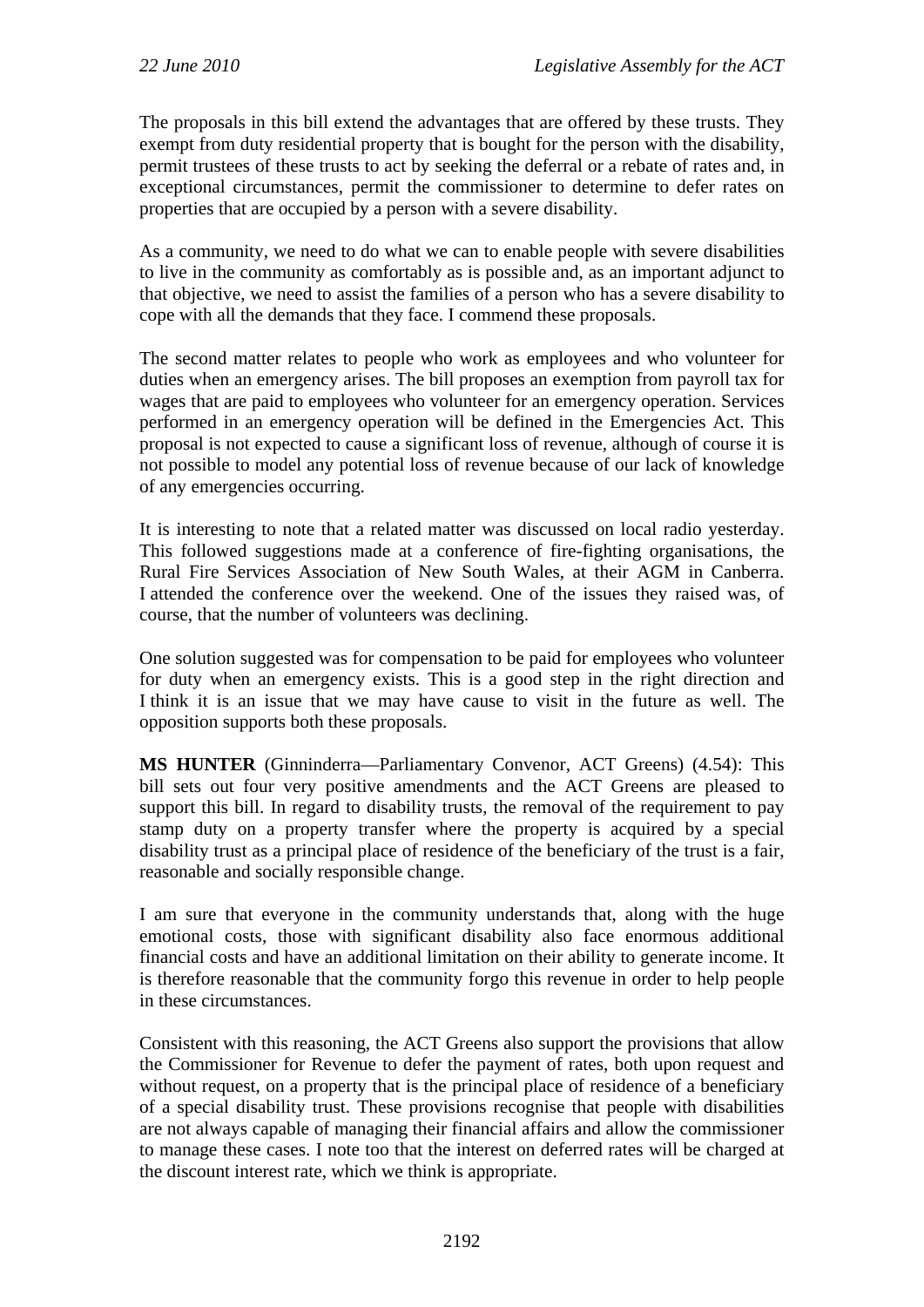We have been informed by the Treasury department that the commonwealth has written to all states and territories to ask that these measures be put in place. We are happy to support this type of initiative and, as I understand it, the ACT has acted promptly to put these measures into place. I congratulate the government on doing that.

This is a positive initiative and I think, as a community, we need to further recognise the needs of not only those with disabilities but also the carers. It may well be worth while considering how these types of exemptions could be applied to others with a disability and the carers, even though they may not be the beneficiaries of such a trust.

On the payroll tax changes, the Greens also support the provisions exempting the listed emergency service activities from payroll tax. This amendment applies to all employees undertaking the listed volunteer activities so that employers do not have to pay payroll tax when they continue to pay wages whilst an employee undertakes the listed volunteer activities. Where staff are paid for their time even though, rather than being at work, they are making a contribution to either the Canberra community or another Australian community in need, employers should be congratulated. It is both reasonable and appropriate that they do not have to pay additional costs when they already, effectively, are facilitating a tremendous contribution to the community.

The Treasurer's office has also indicated to me that this is part of an all-jurisdiction harmonisation process of payroll tax for this type of community service. Whilst the exact cost of the revenue forgone by the community is unclear, the ACT Greens are happy to accept that the social good that arises from each of the amendments justifies this cost.

While we are discussing reducing costs and disincentives for employers to pay employees for time spent volunteering rather than being at work, I think it is worth considering the nature and scope of volunteer activities covered by the exemption and therefore I put the question: are there any other activities which should be covered by this type of exemption?

The minister may, under the current section  $2F(1)(b)$ , through a disallowable instrument, make other exemptions to payroll tax liability. And whilst there is no such instrument on the legislation register, section 9B provides an exemption for maternity, paternity and primary carer leave payments, though I note these payments are limited to 14 weeks.

This is, of course, a debate for another day but I thought it worth while to raise the issue. This is something that we should be exploring to further encourage volunteering and help people participate in volunteer activities. Would employers be more willing to let their staff undertake these activities if they did not have to pay payroll tax? Is this a lever that we should use more to achieve good social outcomes and encourage volunteering in the community? As I said at the outset, the Greens are happy to support this bill.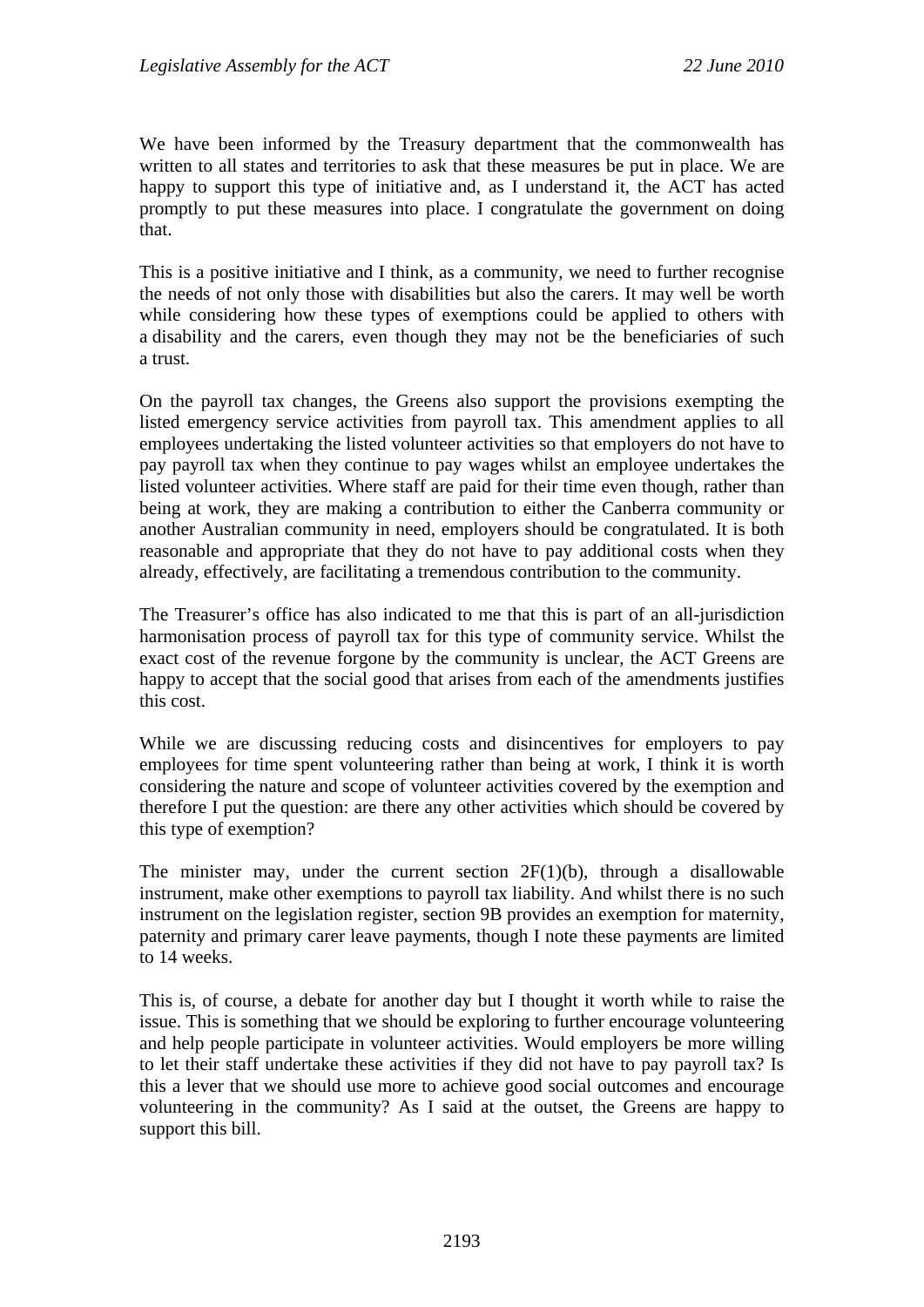**MR CORBELL** (Molonglo—Attorney-General, Minister for the Environment, Climate Change and Water, Minister for Energy and Minister for Police and Emergency Services) (4.59): Again on behalf of the Treasurer, I thank members for their support of this bill. The bill amends the Duties Act 1999, the Rates Act 2004 and the Payroll Tax Act 1987.

In 2006, the Australian government introduced provisions for families to establish a special disability trust. The purpose of these trusts is to assist immediate family members and carers to make private financial provision for the current and future care and accommodation needs of a family member with a severe disability.

Special disability trusts provide families with greater flexibility in providing for the future care of a family member with a disability. However, the duty payable on the transfer of property to a special disability trust has been a disincentive and an additional financial burden on these families.

The amendment of the Duties Act will remove this disincentive by providing an exemption from duty where property is transferred to a special disability trust. This exemption will assist families to provide for the current and future care of a family member with a disability.

Under the special disability trust arrangements, the property must provide only for the accommodation and care needs of the beneficiary of the trust. Exempting duty on the transfer of property to these trusts will reduce some of the financial burden that may prevent such a transfer occurring.

In addition, to further assist these families, the amendments to the Rates Act will extend to a special disability trust eligibility for a rates rebate and deferral of rates. Where the trust is the owner of a property and the property will be used for the accommodation and care of the beneficiary, the trust will be eligible for concessions normally provided to eligible pensioners.

Under the current provisions, a special disability trust is not eligible for the rates rebate as the owner must be an eligible pensioner and reside in the property. A special disability trust will also have the option of deferring the payment of rates should it choose to.

These amendments to exempt a special disability trust from duty and provide rates concessions are another example of how the Labor government is contributing to the aims and objectives set out in challenge 2014. Challenge 2014 lays out a 10-year vision for disability in the ACT and challenges the whole community, including government, to take responsibility for effective change.

In supporting families and people with a disability, the government, through Disability ACT, continues to develop an approach that is flexible, responsive and, as much as possible, planned and equitable.

The bill also makes changes to the Payroll Tax Act. These changes will exempt wages paid or payable to an employee who takes part in activities under the Emergencies Act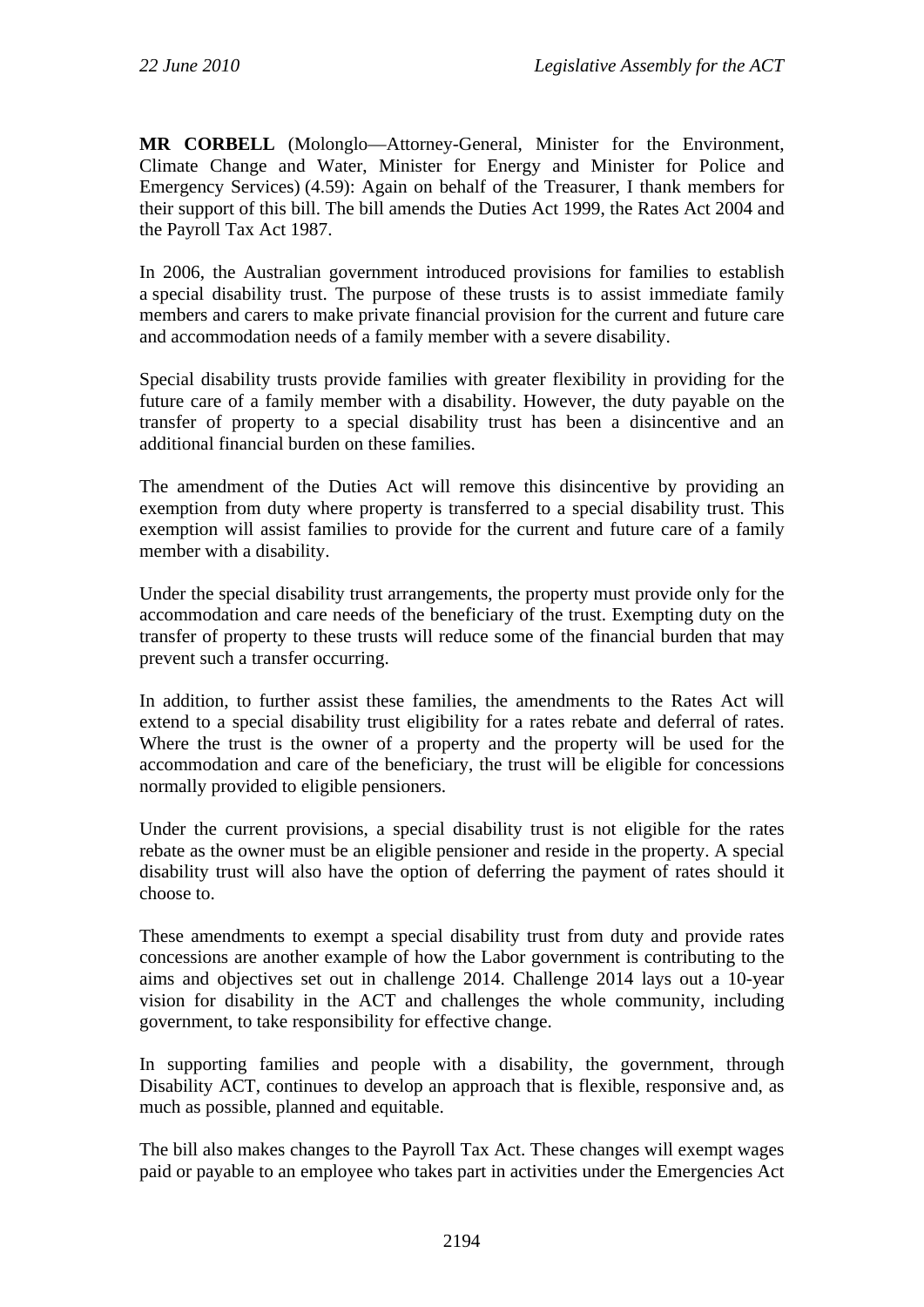2004. This will include volunteer members of the Rural Fire Service, State Emergency Service, community fire units, as well as casual volunteers and emergency service support volunteers who help out in emergencies in and around the ACT.

I am particularly pleased, as Minister for Police and Emergency Services, that the government is providing this important reform. It recognises that many ACT employers support these activities by allowing their employees to participate in emergency situations as volunteers.

The amendment to the Payroll Tax Act to exempt wages paid to employees during an emergency will reduce the financial burden on businesses and provide a further incentive to these employers to continue in their very important task of supporting their employees to participate as volunteers, to help protect everyone in the community. I thank members for their support of the bill and I commend it to the Assembly.

Question resolved in the affirmative.

Bill agreed to in principle.

Leave granted to dispense with the detail stage.

Bill agreed to.

# **Crimes (Sentence Administration) Amendment Bill 2010**

Debate resumed from 25 March 2010, on motion by **Mr Corbell**:

That this bill be agreed to in principle.

Motion (by **Mrs Dunne**) negatived:

That debate be adjourned.

**MRS DUNNE** (Ginninderra) (5.03): About a week ago I wrote to the Attorney-General—and I copied the letter to the Greens' representative on Attorney-General's matters—asking the Attorney-General to address the issues that were raised in the scrutiny of bills report—the second set of comments that the scrutiny of bills committee raised in relation to this important bill. This is a bill which the Canberra Liberals will be supporting, but in doing so I have to draw members' attention to the quantity and the strength of the comments made by the scrutiny of bills committee and the complete and abject failure of the Attorney to address those issues.

The bill is a significant policy change and, by its very nature, has significant human rights implications. In the ordinary course, when there are significant policy changes and human rights implications it would be proper for those implications to be examined, reasoned and argued in the explanatory statement and in the presentation speech. In the case of this bill, these matters of policy change and human rights implications have been left entirely unaddressed, save for two mentions. One is the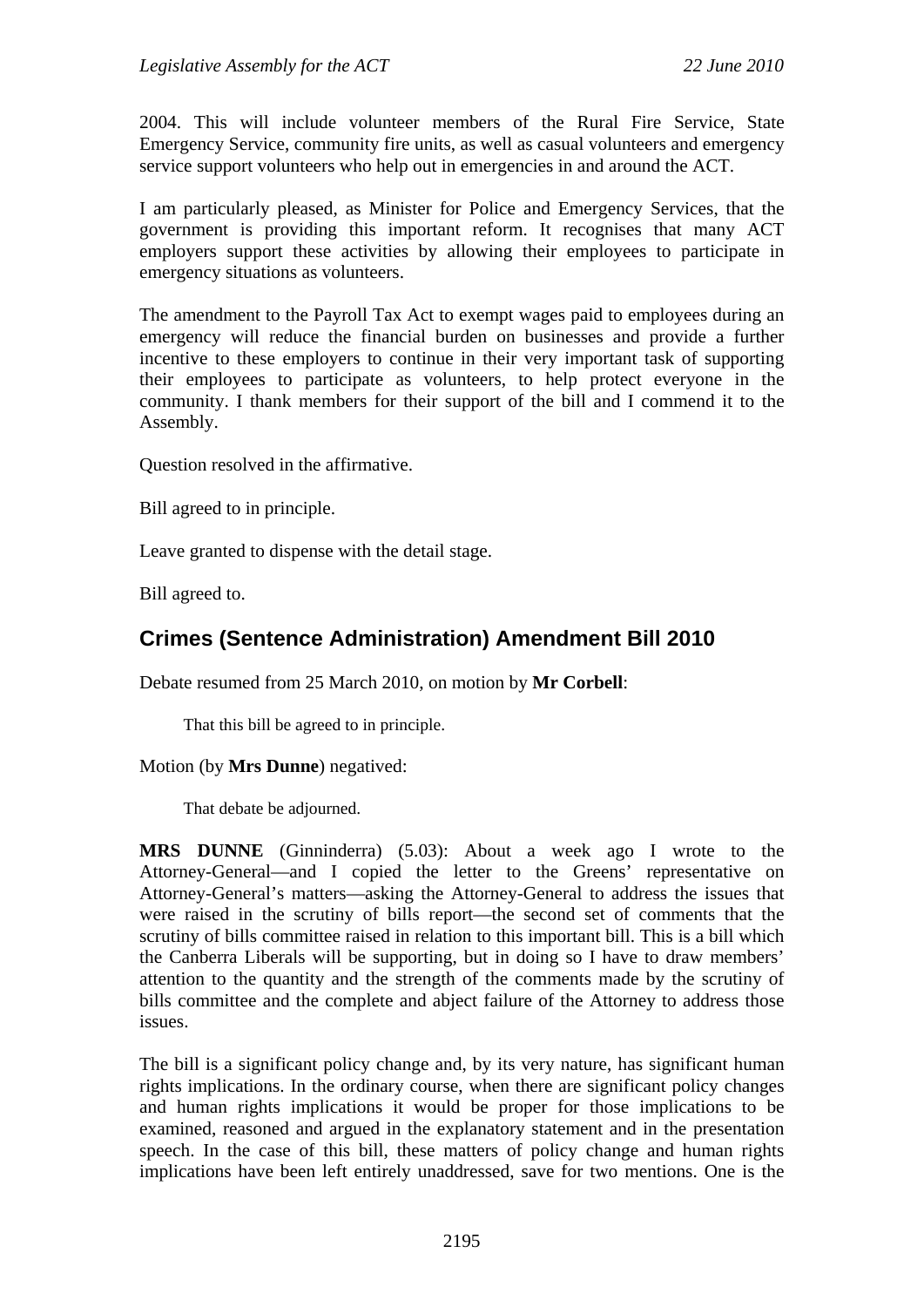human rights compatibility statement, where there was the standard, bland statement that this bill complies with the Human Rights Act. The other is the Attorney-General's presentation speech, where he claims that the bill serves to correct the human rights deficiencies of the current legislation. The explanatory statement is completely devoid of even a single mention of the implications of these changes in relation to the Human Rights Act. Indeed, the explanatory statement provides scant narrative on the purpose and construct of the bill—barely half a page in all.

For such an important change in policy and for a matter that has such a significant impact on human rights one would expect that an explanatory statement narrative and I am not talking about the clause-by-clause detail—would carry discussion about matters such as: the history of this initiative; why the current law is deficient; how the new law will address that deficiency; how it will benefit the people of the ACT; and what administrative and legal implications there might be for this law.

The attorney's explanatory statement and his presentation speech address few, if any, of these matters. They certainly provided no answers. In fact, they were so scant on in their discussion of this matter that the scrutiny of bills committee was moved to devote fully 17 pages of commentary on this important bill in its report No 22.

Arising from that commentary were: one recommendation that the minister provide further advice to the Assembly; four recommendations that the explanatory statement provide further explanation; five recommendations that the bill be amended in some manner; and 18 recommendations that the minister respond to particular issues raised. In addition, the committee raised nine issues as matters for attention but which did not require the attorney to respond.

The attorney's response to those 17 pages ran to four pages but, like the explanatory statement and his presentation speech, was scant on substance but excessive on rhetoric and arrogance. It prompted the committee in response to make a further six pages of discussion on the attorney's response. The committee's assessment of the attorney's response can be summed up by its comment—and I quote—"In some parts, the Attorney-General's response is deficient in accuracy and courtesy."

The attorney's disdain for the importance of explanatory statements and presentation speeches and for the due diligence of the scrutiny committee process is shameful. This disdain is underscored by the fact that this attorney has failed to provide any further substantive response to the committee's further commentary. I note that circulated to me in the chamber today was a copy of a two-paragraph letter from the attorney saying that he has provided a response which was timely and detailed. He believes it was a thoughtful response and really he is not going to do anything more about the issue. This was on the back of me writing to the attorney well over a week ago asking him to address the issues that were raised in scrutiny report No 23, which was circulated to members last Monday and tabled in this place today.

The inadequacy of the attorney's explanatory statement, his presentation speech and his response motivated 23 pages of commentary from the committee. It is a testament to his lack of respect for our process of democracy. It is a testament to his disregard for the right of the people of the ACT to be fully and properly informed about such major policy changes.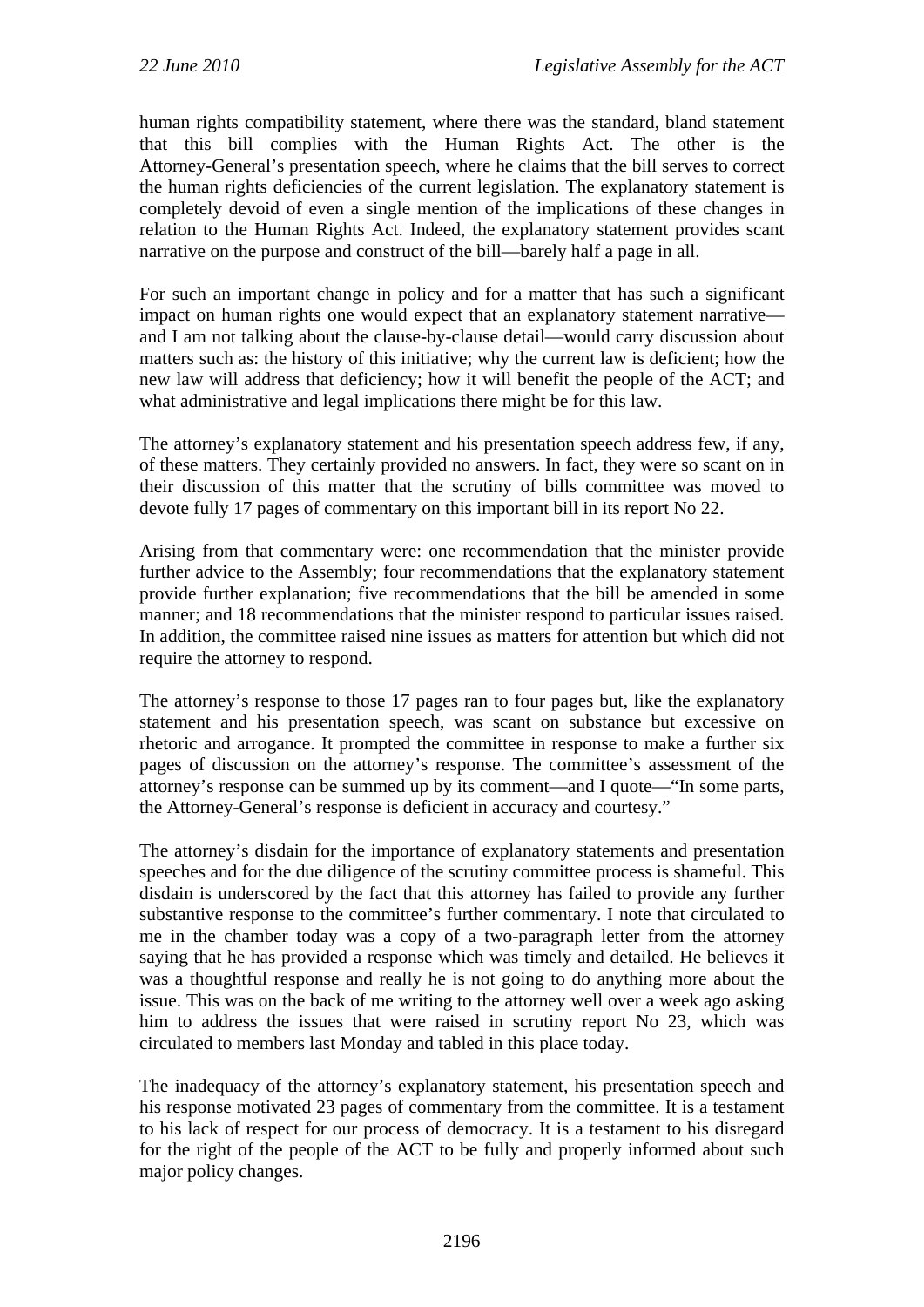There is one positive in all of this, and that is that the scrutiny committee proposes and I quote from the committee's report No 23—"to develop a position paper on the issue of the desired content of an explanatory statement". I think that this will be a good move and will help inform departments and ministers, and also members of this place, about the importance of this extrinsic material.

All that said, the bill that the attorney has put forward, notwithstanding the shortcomings of its delivery, has merit. Let me go into the detail. The scheme of enforcement options that this bill introduces is divided into a number of stages. The first involves the suspension of the driver's licence, including prevention from getting one, which already exists. Then follows suspension of car registration and, finally, provision of the defaulter's details to a credit provider.

The next stage involves an examination order, meaning the JACS department can examine the financial position of the defaulter and their capacity to pay. If the defaulter fails to comply or gives false and misleading information an arrest warrant can be issued so the defaulter is required to provide the information under oath in a court hearing.

Finally, the court, on the application of JACS, will be able to issue a range of fine enforcement orders but, in doing so, must have regard to whether the order would cause undue hardship. Orders can be income redirection, subject to income protection legislation; financial institution deduction by lump sum or instalment; seizure and sale of personal property, subject to time limits, applications for the return of the property and whether the property constitutes a "necessity of life"; and voluntary community work orders to be administered by Volunteering ACT. Under these arrangements the debt will be discharged at the rate of \$37.50 per hour.

I note that in New South Wales the discharge rate is only \$15 per hour. I also note that voluntary community work orders will not be available to persons previously convicted of a violent offence. If all else fails, barring imprisonment, the chief executive can remit the fine. If the last resort of imprisonment is ordered, the fine is discharged at the rate of \$300 per day or \$500 per day for a person under 18 years at the time the offence was committed which led to the fine being imposed. I note that the current rate of discharge is \$100. The reparations provisions, which I referred to earlier, will mean that victims of crime will not need to pursue a civil action to seek reparation. Reparation orders will follow the same scheme as for recovery of court-imposed fines that I have outlined.

I note from the Attorney-General's presentation speech that these reforms will bring the ACT into line with other jurisdictions. I would add here, Mr Assistant Speaker, that while it does bring us into line with other jurisdictions, we are almost unique in being a human rights jurisdiction. If we do make such impositions as seizing people's property, for instance, to pay fines, it does have implications in relation to the operation of the Human Rights Act. It is incumbent upon the Attorney-General, of all people in this place, to recognise that.

It is quite clear that the policy intent is to ensure that the community is not left out of pocket by people failing to pay their fines and that that is an appropriate motivation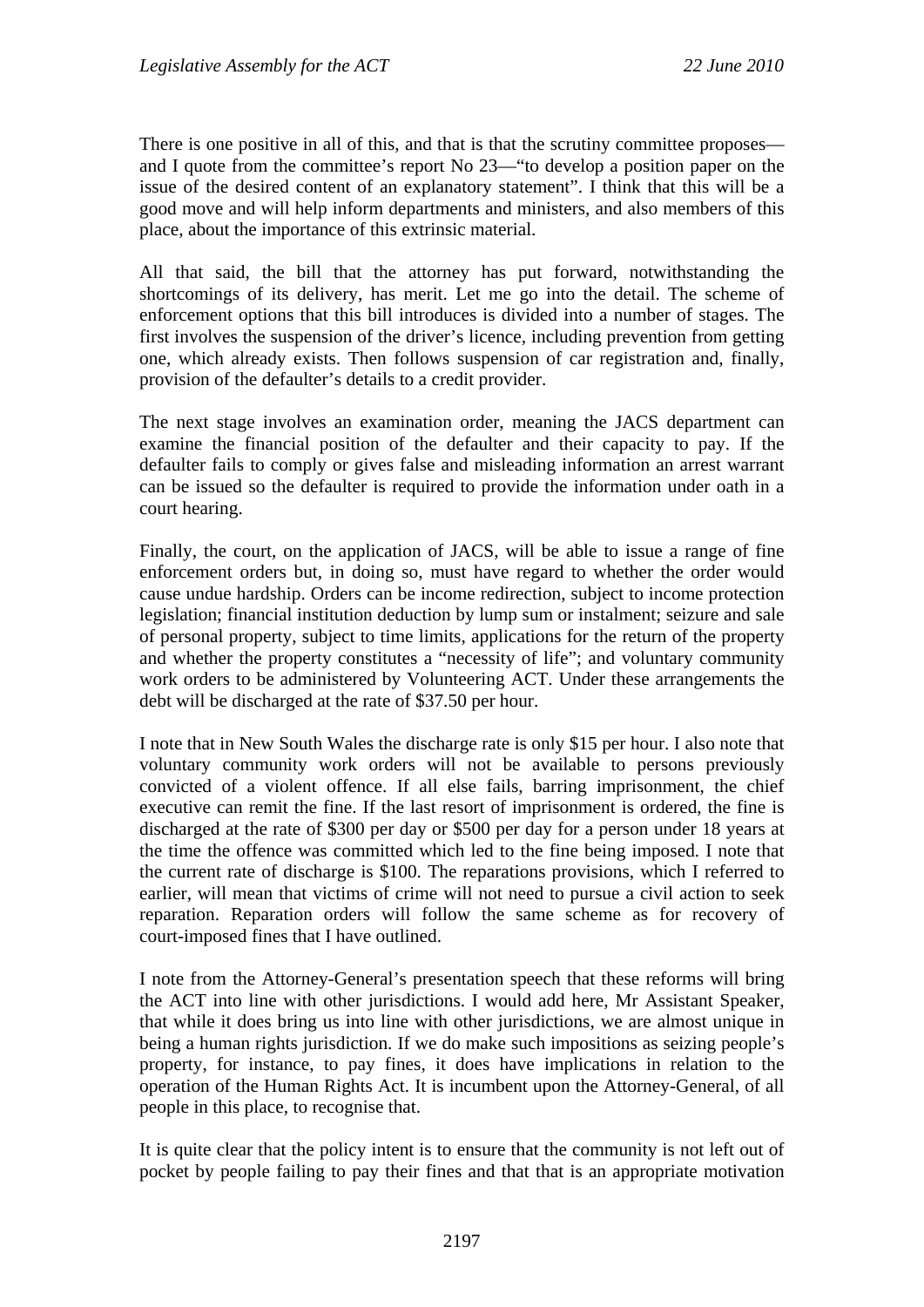for impinging upon people's human rights. But it is also incumbent upon the Attorney-General to address these issues when he brings forward legislation such as this. It is not sufficient to say that we are doing what is done in other states.

I have only one question that I hope the attorney will address in his closing remarks, and that is whether the full process, as contemplated in the bill, must be followed, or whether certain elements can be skipped over to reach a pragmatic solution. For example—and there may be others—could an examination be avoided in certain circumstances and the parties move directly to an application to the court for a voluntary community service order? Such an approach may save considerable time and expense for everyone involved and deliver a result that is beneficial to all parties, especially the ACT community. If the bill is prescriptive as to the process that must be followed, it is a matter that we will want to monitor to see whether the process can be streamlined in the future.

Notwithstanding the Attorney-General's totally inadequate handling of the process behind a bill that makes a significant policy change and has a big impact on the ACT community, it has sufficient merit that warrants the support of the Canberra Liberals.

**MR RATTENBURY** (Molonglo) (5.14): The Greens welcome this bill being brought before the Assembly because it addresses a problem that we have campaigned on in the past. On that basis we will be supporting the bill today. The fact that people can be sent to jail as a way to repay a fine is problematic, in our view. If you accept the rationale that prison should be primarily aimed at rehabilitating offenders, you cannot help but see that prison is simply the wrong place for fine defaulters in many circumstances.

People who fail to pay fines will generally be experiencing financial stresses of one kind or another. Whatever the reason, be it a lack of a job, rising mortgage payments or the need to pay off other debts, people do let fines go by unpaid. To then send these people to jail is a huge disruption to family and work life. The disruption can only hamper the ability to keep up with financial demands. Put simply, it is hard to keep a job and make mortgage repayments from inside prison. Prison cannot and will not rehabilitate people to pay their fines next time if they have lost their job because they had to go to prison.

The Greens have campaigned for alternatives to prison. In 2006, my predecessor, Deb Foskey, proposed amendments to give the court the discretion for court-ordered community work. That proposal was a good example of a way of letting fine defaulters retain their links with family and work, while at the same time addressing the non-payment. The government did not support the proposal at the time, citing a number of technical reasons why it needed more consideration. We are pleased those issues have now been sorted out. Most importantly, the government has partnered with Volunteering ACT who will assist in the practicalities of administering the scheme.

The bill today does include voluntary community work as an option for fine defaulters. However, it also adds a number of other options for the court to consider. Those other options are: an earning directions order; a financial institution direction order; and a property seizure and sale order. These options are of a different category to a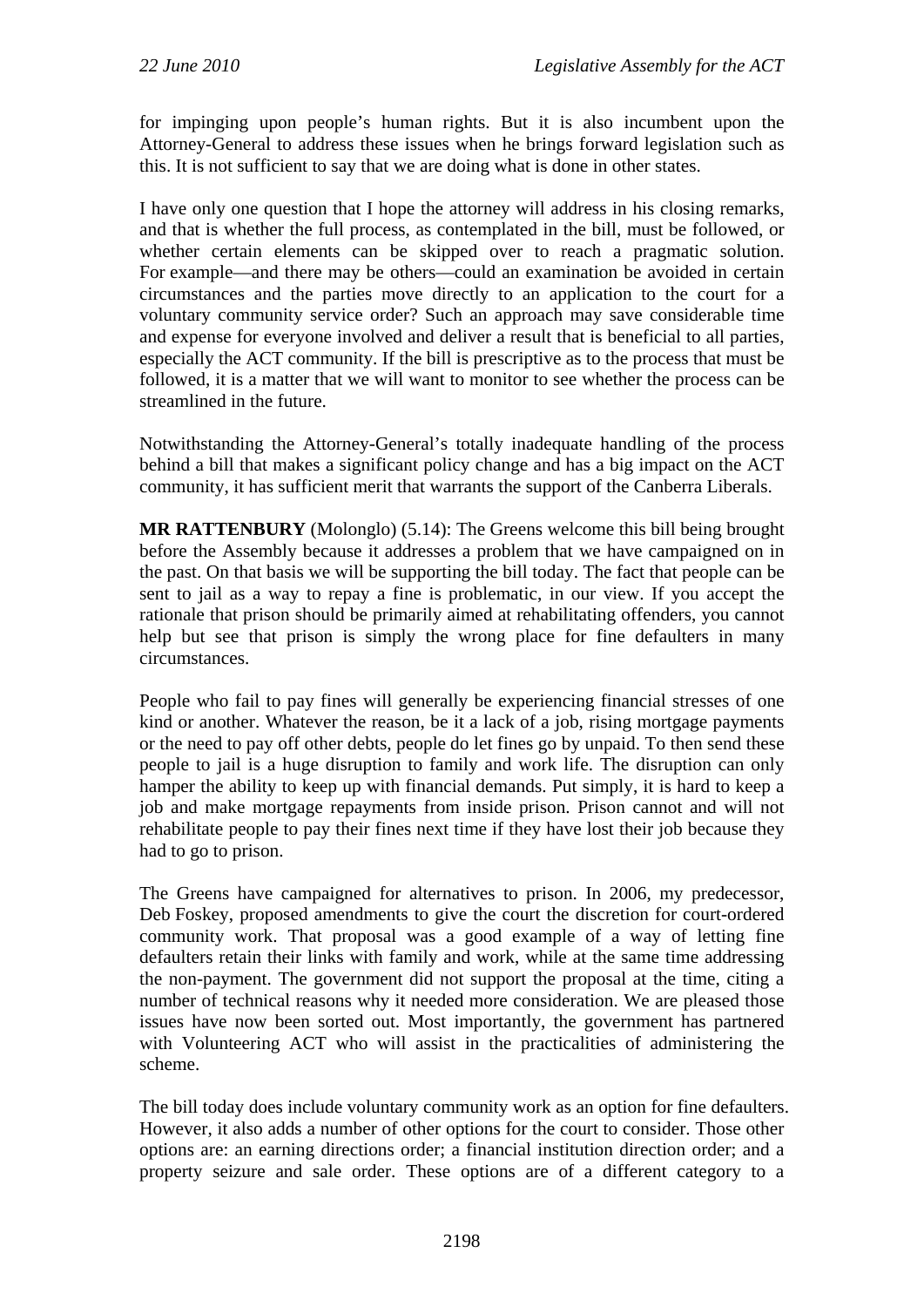community work order. They will result in the fine effectively being paid to government. They will also, clearly, result in money being deducted from the fine defaulter without their consent. If these mechanisms are followed for the wrong defaulters, they have the possibility of being no better than sending them to prison. If money is seized from the wrong type of defaulter, the financial hardship that caused them to default in the first place will simply be exacerbated.

The Greens have looked closely into this issue. We can see that the legislation has gone to some lengths to ensure that the court does not impose an order that would cause hardship on the defaulter or their family. This is a crucial aspect of the legislation. The Greens have some amendments that we believe will strengthen and reinforce those protections. To a large extent our amendments simply clarify the government's intention that no financial order be made that is unfair or causes undue hardship. Part of the Greens' concern to make this legislation as clear as possible is the understanding that, for some, a financial deduction order will be entirely appropriate. There will be some people who have not paid a fine yet who could have and simply should have. That is, they did have the money in the bank and the financial ability to pay. For this set of people deduction orders will be appropriate.

However, there is a different set of people who need to be protected by the legislation. These are the people who did not pay the fine because they could not, or they simply had too many other competing financial pressures. It would be inappropriate to have court order deductions for these people and the Greens amendments will make it clear that for these people community work orders are the best option.

I will talk in detail to the Greens' amendments a little later on. For now it is enough to say we support the bill. It is a large improvement on the current situation where fine defaulters are sent to prison without an examination of other alternatives. In a nutshell, this is what the bill achieves. It ensures that all other options are examined before a defaulter is sent to prison to repay their fine. The bill today gives practical effect to the statement that prison should be a last resort. That is the substance of the bill.

I want to pick up very briefly on the comments Mrs Dunne made. The Greens share the concerns Mrs Dunne has raised about the quality of some explanatory statements that come before this place. This is not an issue that is isolated to this bill alone. It is an issue that we have had some concerns with. We certainly had quite a discussion in the party room on this issue recently. I note in this case that the exchange of information revealed that we needed to be convinced about the merits of this bill and then sort through some of the details. We absolutely needed to make sure we got it right. I have a view that we should have had that in the first place.

We are able to move forward on this bill today, having received that additional information—and we are pleased to have got to that—but I also note the statement Mrs Dunne made to the house this morning, which she reiterated in her comments a moment ago, that the scrutiny of bills committee will now be working on this matter on an ongoing basis. I guess the reason we are prepared to move forward today is that we believe this is a systemic issue. It is not isolated to this bill and we do not see a reason, having answered the questions and the concerns that we had, to delay this bill. Rather, we need to move forward on a process of improving some of the concerns around the nature of explanatory statements.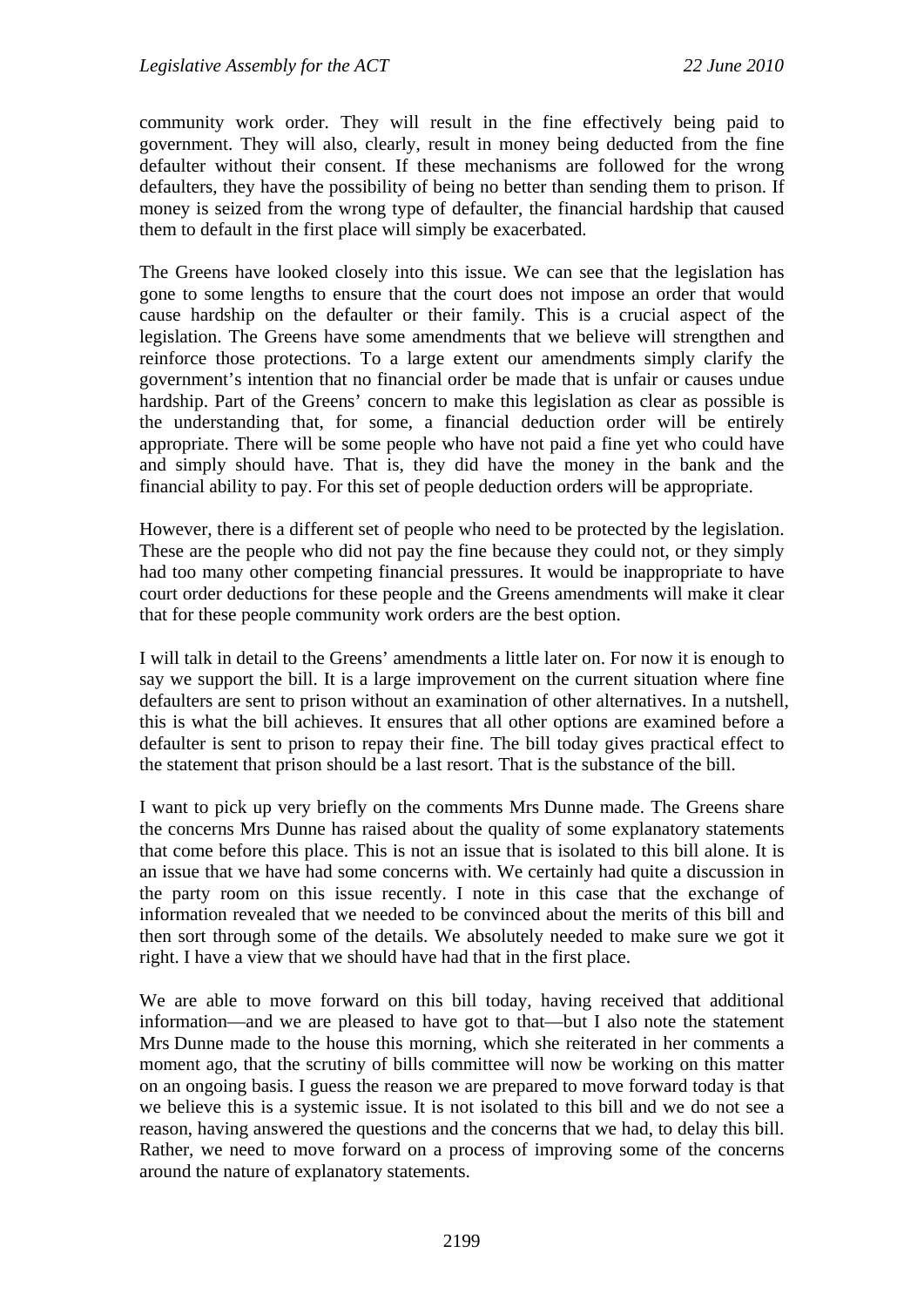**MR CORBELL** (Molonglo—Attorney-General, Minister for the Environment, Climate Change and Water, Minister for Energy and Minister for Police and Emergency Services) (5.20), in reply: I thank Mr Rattenbury for his support of this bill and I regret that the Liberal Party is adopting the position it is in relation to this bill.

**Mrs Dunne**: We are supporting it. We are just giving you—

**MR ASSISTANT SPEAKER** (Mr Hargreaves): Mrs Dunne, if you want to talk to yourself, could you do so in mime, please? You are interrupting the proceedings.

**MR CORBELL**: This is an important bill which improves the regime for court-imposed fine collection in the territory. It has been a longstanding deficiency that there have not been alternatives to imprisonment easily available to the courts for those who default on court-imposed fines. And it is a more just measure for the court to have available to it alternatives to imprisonment for people who default on fine repayment. It is for that reason that the government has introduced these changes today.

I note that Mrs Dunne feels that in some way the government's response to the scrutiny of bills committee process was deficient. I draw to Mrs Dunne's attention the detailed reply I provided in response to the scrutiny committee, and I am amused how Mrs Dunne brushes it off as a four-page reply that said nothing.

Far from that being the case—and I would like to outline some of those issues for the record—first of all, let us make it clear that in my response I addressed the issues around why the chief executive has discretion to request information relating to defaulters' property and financial circumstances before considering a payment arrangement. Obviously, I made it quite clear that this is an important provision that is needed should discretion be able to be exercised by the chief executive in relation to those matters.

I went on to address the separation of powers issues. I addressed the issues around the legal basis for the Road Transport Authority to suspend a driver's licence and vehicle registration. I addressed the incorrect assertion by the committee that the attempt to suspend a defaulter's drivers licence may result in cruel, inhumane or degrading punishment, which I thought was one of the more extraordinary responses in the scrutiny committee report. To suggest that the suspension of a defaulter's drivers licence amounted to cruel, inhumane or degrading punishment was, I thought, one of the more extraordinary attempts on the part of the committee chair in relation to this matter.

I went on to make the point in my response about the justification for the chief executive to act on reasonable grounds. I outlined the issues relating to the proposed examination processes in court, which was in open court and involved the registrar of the court, in relation to a person's ability to pay a fine. I outlined a whole range of other matters in addition to that. This was not some desultory and inattentive response to a scrutiny committee report. It was a detailed response. It was made in good faith and it attempted in good faith to address all of the issues raised by the scrutiny committee.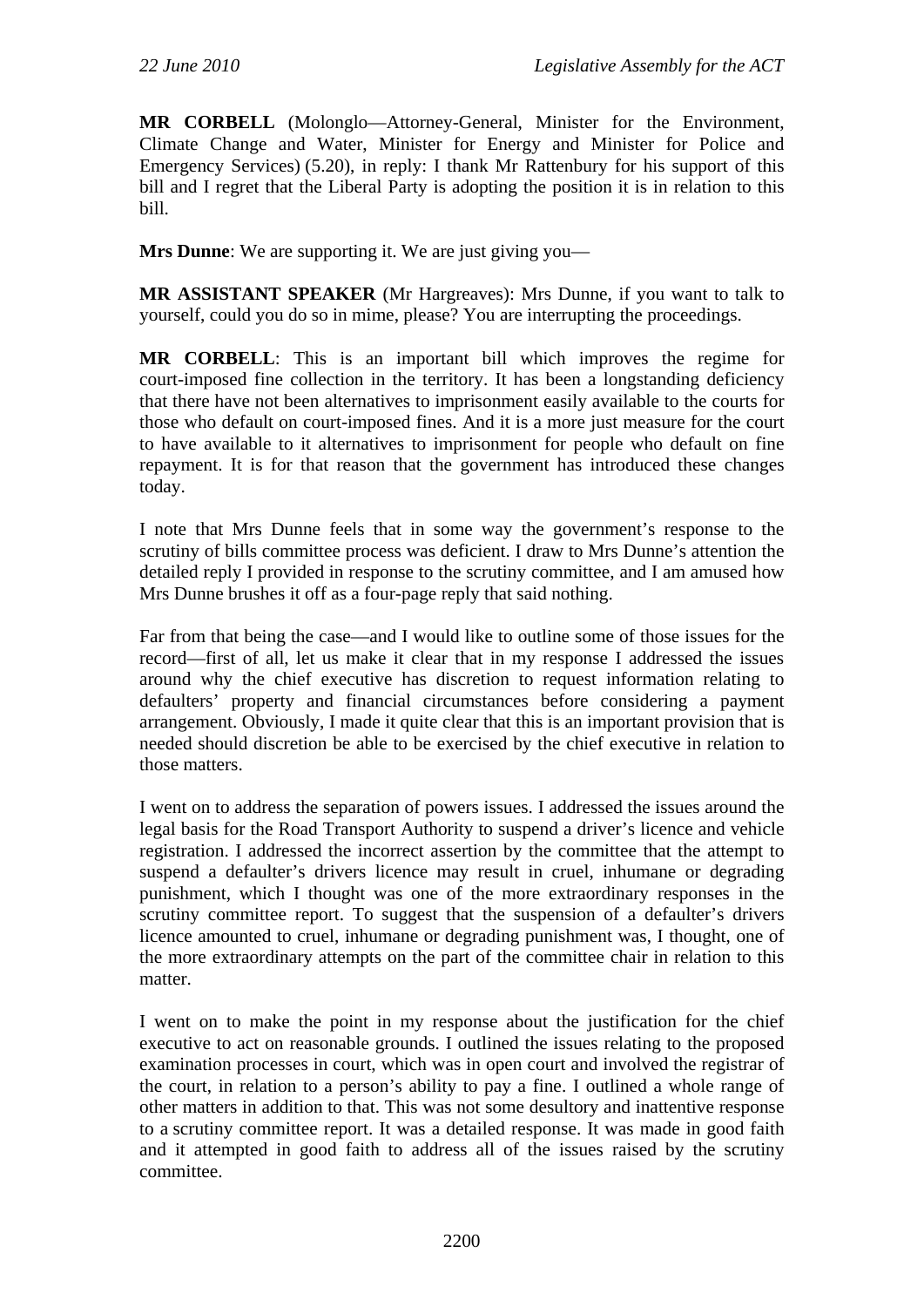I note that the committee issued a further report in response to the government's response to its initial report, and Mrs Dunne then made the demand that the government should respond to that before the matter was debated. I do not share that view. This becomes a circular process. The scrutiny committee makes a report, the government responds to the report, the scrutiny committee does not agree and makes another report and demands the government respond to that and so on. No, that is not the way the scrutiny process operates.

The government presents the bill, the scrutiny committee looks at the bill and makes comment on it as it sees fit. The government responds to that comment and then members are informed on these matters ahead of the debate. That is the purpose of the scrutiny process. It is not meant to be some alternative to debate in this place on the appropriateness or otherwise of provisions of a particular bill. That is this place's job.

I do not agree with the approach suggested by Mrs Dunne that, until the scrutiny committee is satisfied, the bill cannot be debated in this place. That is not the job of the scrutiny committee.

I turn to the provisions of the bill itself. As members would be aware, the bill introduces a new enforcement scheme for court-imposed fines and it modernises our fine enforcement scheme process and brings it largely into line with other Australian jurisdictions. The scheme will result in a higher level of recovery of outstanding fines and more flexible options for people experiencing difficulty in paying a fine. The new options also mean that a number of actions that are not currently available can be pursued before the last resort, imprisonment, is considered.

The imposition of a fine is a way of punishing someone who has broken the law. The principles of common law dictate, and the community expects, that the punishment will be administered. If this punishment is not administered, the offender is effectively avoiding that punishment.

There are certain groups, however, that are more susceptible to difficulties in discharging the punishment and that require special treatment. People under the age of 18 are in one of these groups. The government is committed to ensuring that young fine defaulters, that is people who are under the age of 18 at the time the offence for which they were fined was committed, are not treated unfairly under the new scheme.

Under the current scheme, young fine defaulters can be imprisoned in limited circumstances. As is the case with all other offenders, the new fine enforcement scheme proposed in this bill provides a number of options that can be pursued against a young defaulter before imprisonment is considered. Of particular importance is the option of a voluntary community work order.

It is fair to say that, in general, young defaulters are the least likely to have the means to discharge the fine through payment, earnings redirection, financial institution deduction or property seizure and sale. Undertaking voluntary community work will allow a young defaulter to avoid prison. Undertaking voluntary community work may also be of benefit to the young defaulter, not only in terms of discharging an outstanding fine but also in the development of life skills.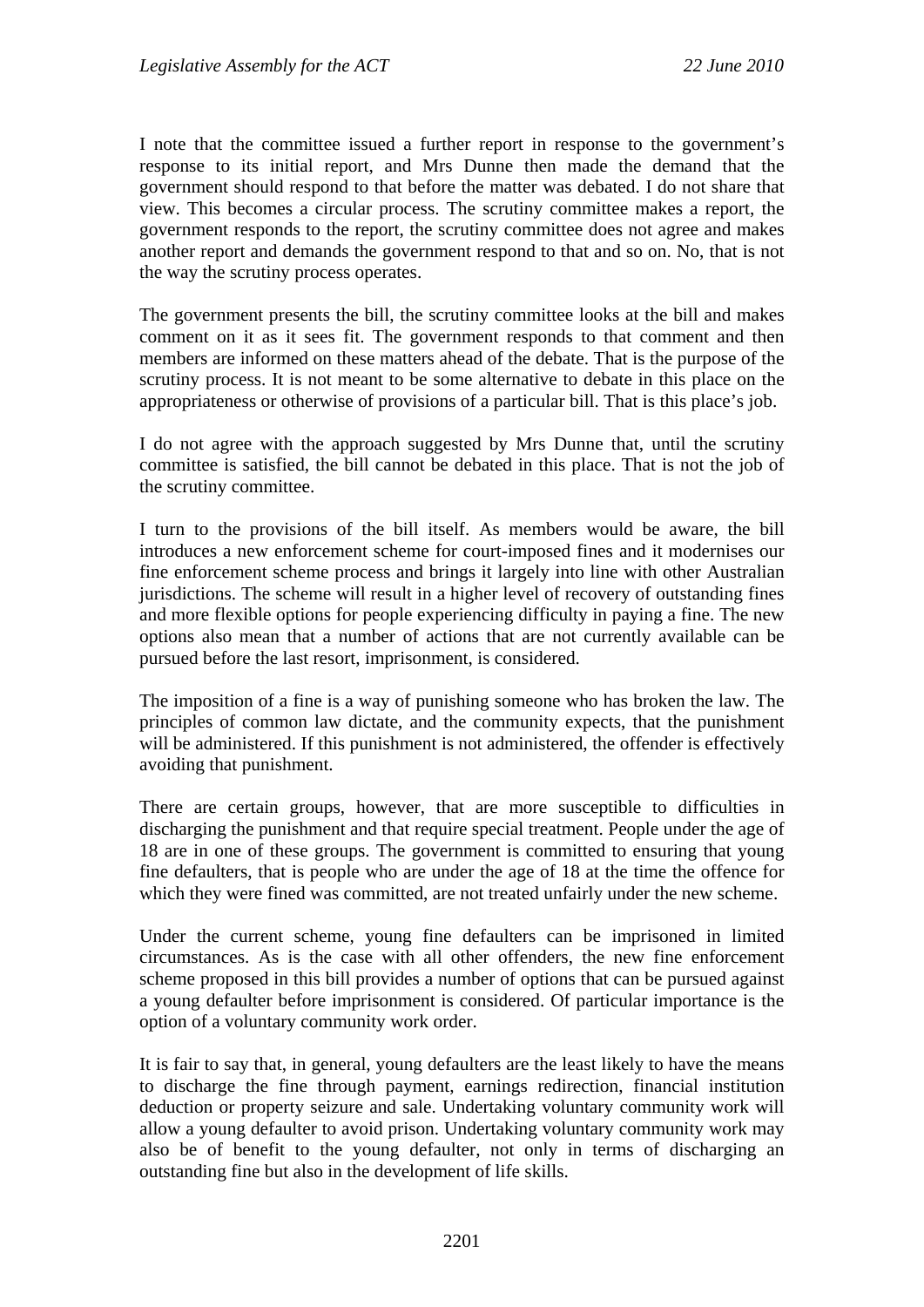As you have heard, Mr Assistant Speaker, Volunteering ACT has agreed to work with the government to administer the voluntary community work scheme. This is a great example of government working together with a community organisation, and I thank Volunteering ACT for taking on this role.

To further protect young defaulters, the Department of Justice and Community Safety and the Department of Housing and Community Services are developing a protocol relating to young defaulters, particularly those in the care of the territory, and how they will be dealt with under the new enforcement scheme. This protocol will mean that the fine enforcement unit within the Magistrates Court will be liaising regularly with the office for children and young people when any young offender defaults on a fine. Any relevant information the office for children and young people has about a young defaulter will be shared with the fine enforcement unit, subject of course to any legislative privacy restrictions.

Appropriate enforcement strategies will then be discussed and decided upon, and the office for children and young people will be involved throughout the fine enforcement process. If, in the unlikely event, it is deemed appropriate for a young fine defaulter to be imprisoned in order to discharge an outstanding fine, the government is increasing the rate at which a fine will be discharged from \$300 per day of imprisonment to \$500 per day of imprisonment.

Furthermore, the maximum period of time for which a young fine defaulter will be able to be imprisoned will be seven days, after which the fine will be taken to be fully discharged. It is envisaged that young offenders would mostly access the imprisonment provisions as a means of cutting out or paying off fines when in custody for other matters. This will assist young offenders to have a clean slate when released back into the community. I would also make the observation that imprisonment itself is a discretionary power and would need to be determined by the court, obviously, on a case-by-case basis.

These protections that I have mentioned will ensure that young defaulters, particularly those who are in the care of the territory, will not be treated unfairly or unreasonably under the new fine enforcement scheme. As you have heard, one of the new reforms to fine enforcement contained in this bill is the ability for the court to order that a fine defaulter's earnings be redirected in order to satisfy the outstanding debt. The definition of earnings is quite broad and includes a pension, benefit or similar payment. As the explanatory statement to the bill elaborates, a pension, benefit or similar payment could include social security benefits.

As I stated when presenting this bill to the Assembly, any earnings redirection order the court makes must comply with any relevant income protection legislation. This is particularly relevant where a fine defaulter receives a social security benefit administered by Centrelink. Social security payments administered by Centrelink are protected by commonwealth legislation from being redirected or garnisheed through a court order. It is not the intention of the government for this bill to be inconsistent with commonwealth legislation. The reference to a pension, benefit or similar payment in the definition of earnings is worded for maximum coverage of all types of earnings. This definition appears in other legislation, such as the Queensland State Penalties Enforcement Act 1999 and the ACT Court Procedures Rules 2006.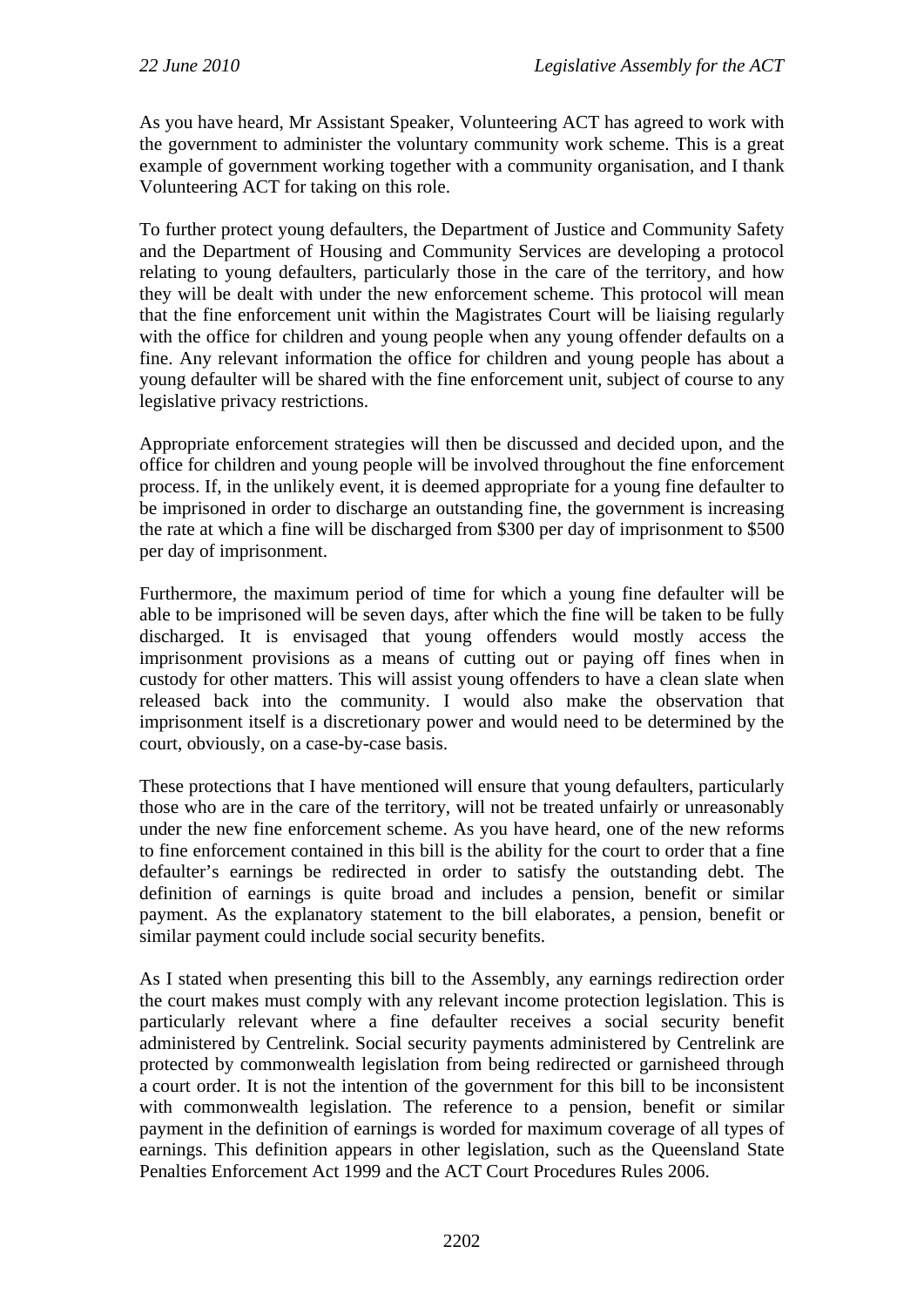Officers from my department are liaising with officers from Centrelink with a view to accessing Centrelink's centrepay scheme. Centrepay is a direct billing service offered to people who receive regular payments from Centrelink. Centrepay is available for a range of expenses, including rent, utility bills and, of particular relevance, court fines. This service is both free and voluntary for a person receiving regular payments from Centrelink. The person receiving the Centrelink payments has a choice.

The ability of fine defaulters who receive a Centrelink payment to use centrepay will result in a person being able to discharge their debt in a way that is the least onerous on the person. It will also mean that outstanding fines will be recovered and a person will discharge their criminal sanction imposed by the court.

This bill is an important reform to the territory's criminal law. The raft of fine enforcement options will allow some flexibility in the way in which fine defaulters discharge their court-imposed fines. The new options will also increase the territory's ability to recover outstanding fines. I thank those members who have indicated their support for the bill today, and I commend it to the Assembly.

Question resolved in the affirmative.

Bill agreed to in principle.

#### **Detail stage**

Bill, by leave, taken as a whole.

**MR RATTENBURY** (Molonglo) (5.33), by leave: I move amendments Nos 1 to 4 circulated in my name together *[see schedule 1 at page 2211]*.

These amendments, as I touched on earlier, clarify the proposed legislation and put into effect the stated intent of the government. At the heart of our amendments is the acknowledgement that the chief executive of JACS has an important discretionary role in how this legislation is applied.

One key role for the chief executive is making the choice between applying for a fine enforcement order and applying for a voluntary community work order. The two are quite different, as I touched on earlier. A fine enforcement order authorises government intervention into a fine defaulter's personal bank account or the seizure and sale of their property. On the other hand, a voluntary community work order enables a defaulter to repay their fine through community work. So the chief executive has an important decision to make. In light of the financial circumstances of the fine defaulter, what is the most appropriate method—fine enforcement or voluntary work?

Amendment 1 requires the chief executive to set out the reasons why he or she believes that a fine enforcement order would not be unfair or cause undue hardship. The amendment would require them to set out the reasons for their intended course of action. Amendments 2, 3 and 4 clarify what the primary consideration is for the court when deciding whether to make a fine enforcement order. The test of unfairness or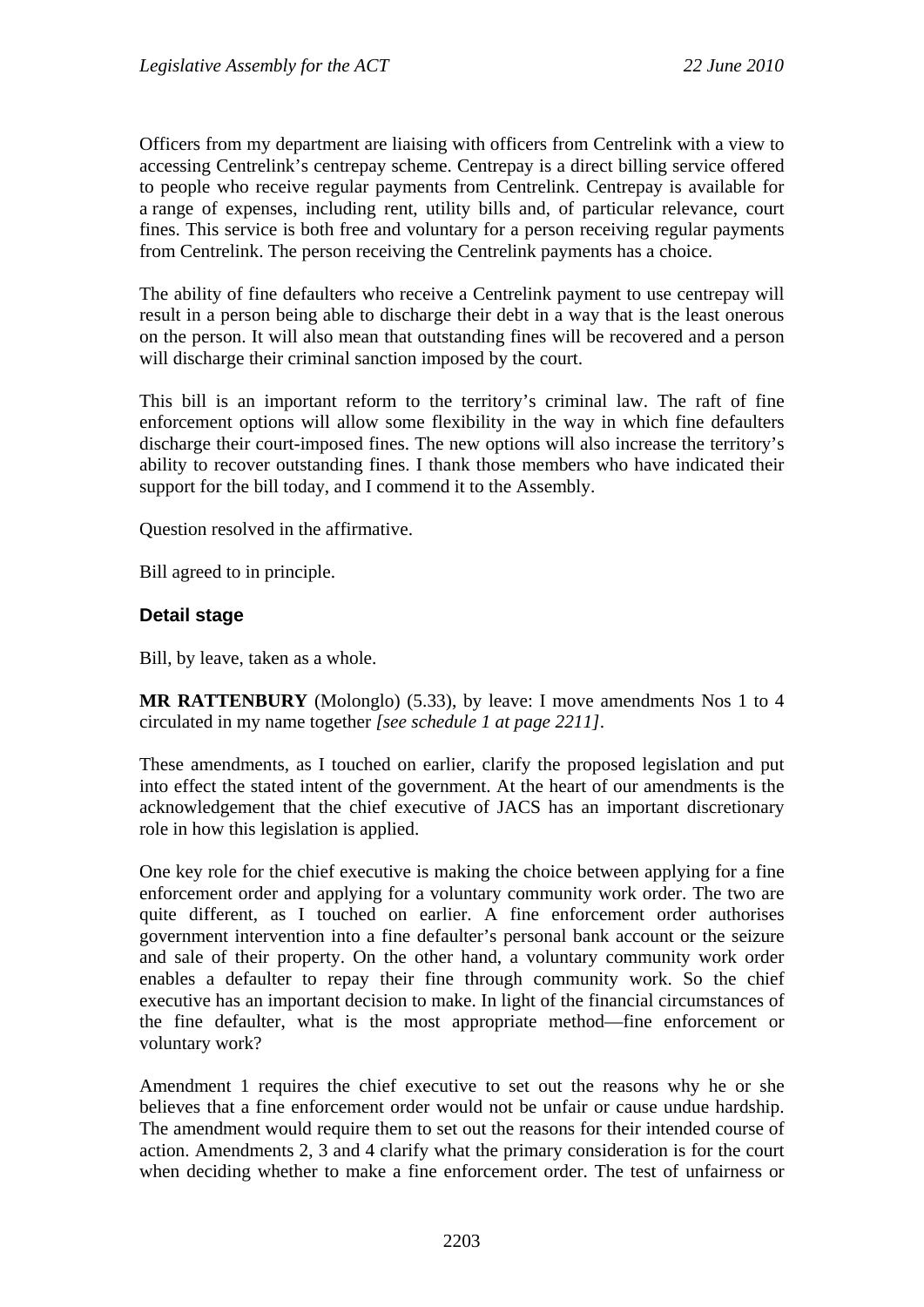undue hardship is set as the key consideration, and then the factors that may be taken into account are listed. This flows from the presentation speech given by the attorney, where he said:

… I would like to reassure members that all orders have safeguards built into them. The most important safeguard is that the court must not make an order if such an order would be unfair or cause undue hardship.

To conclude, these amendments support the intent of the bill and clarify a number of key provisions. The amendments should be made because they reaffirm the important principle that fine enforcement orders will be inappropriate for some fine defaulters. I understand these amendments will be supported, and I thank members in advance for that support, as there is simply an intent, I guess, to just bring that crispness that I think we would all intend into legislation.

**MRS DUNNE** (Ginninderra) (5.36): The Liberal opposition will be supporting Mr Rattenbury's amendments. In addition to the proposed requirements for the chief executive to state the reasons for seeking fine enforcement, the first amendment would require the chief executive to state why the order would not be unfair or cause undue hardship. This amendment goes to the central theme of the bill and reinforces its support.

The second amendment is similar to the first, adding provision to the requirement for the Magistrates Court to consider questions of fairness and hardship as well as the interests of justice in making a fine enforcement order. The other two amendments are subsequent on those. The Liberal opposition is happy to support these amendments.

**MR CORBELL**: (Molonglo-Attorney-General, Minister for the Environment, Climate Change and Water, Minister for Energy and Minister for Police and Emergency Services) (5.37): The government will be supporting these amendments. The amendments require the chief executive to include in an application to the court information about why a fine enforcement order would not be unfair or cause undue hardship. It is likely that the chief executive would have to provide this type of information at some stage in the proceedings in any event. The amendments will allow the court to be in a better position to make a decision, without requiring further information from the chief executive.

Under the current proposed wording of the provision, the court will be required to take into account the hardship caused when deciding an application on the grounds of the interests of justice. The amendments will emphasise the notion of undue hardship and unfairness already entrenched in the provision. Therefore, the government will support these amendments as they reflect the underlying policy intent in the new fine enforcement scheme.

Amendments agreed to.

Bill, as a whole, as amended, agreed to.

Bill, as amended, agreed to.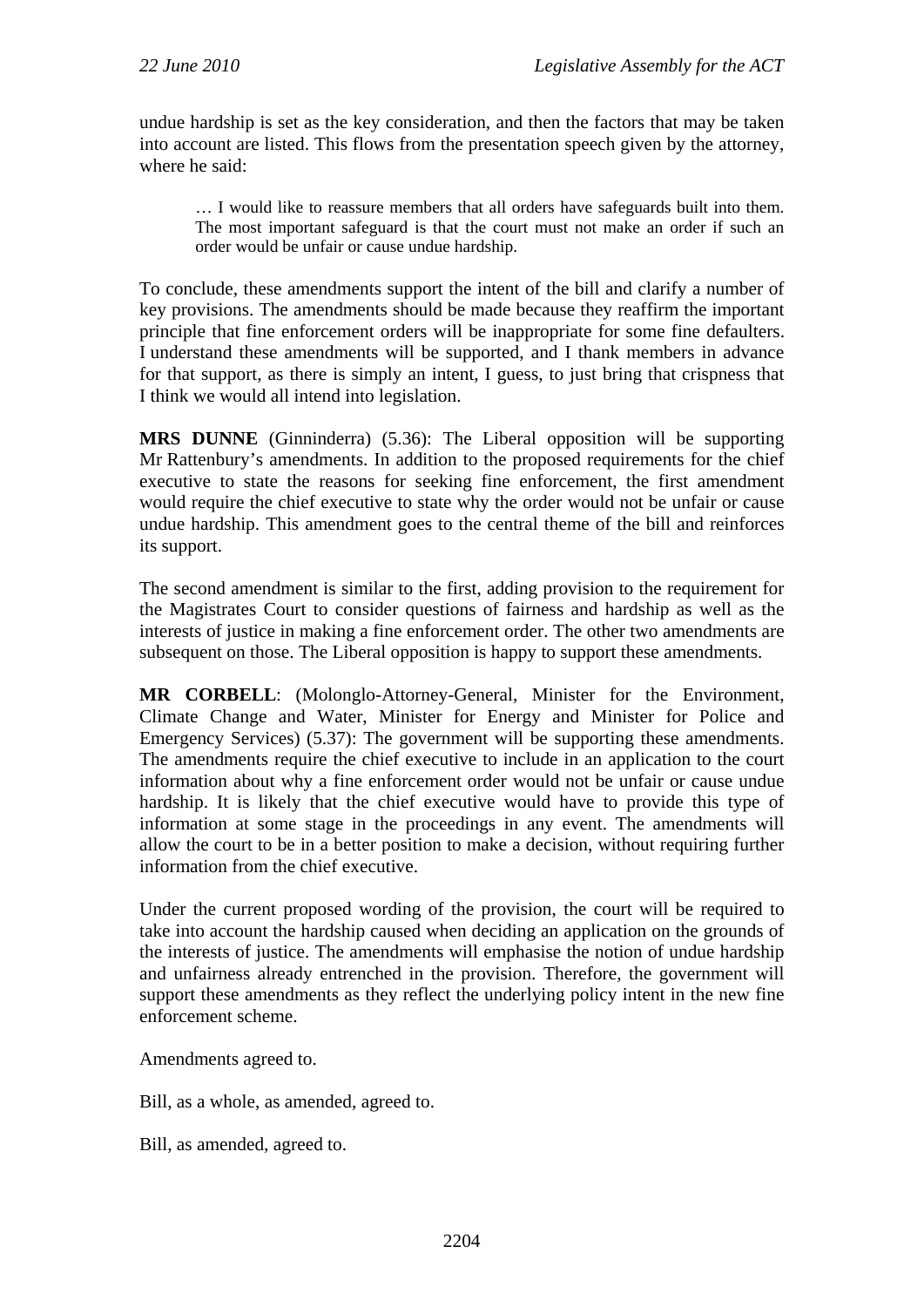# **Adjournment**

## Motion (by **Mr Corbell)** proposed:

That the Assembly do now adjourn.

# **CEO sleep-out**

**MR SESELJA** (Molonglo—Leader of the Opposition) (5.38): I want to make quick mention of the CEO sleep-out which I had the opportunity to participate in last week. The CEO sleep-out is a fundraiser for St Vincent de Paul, and it is designed to raise awareness of homelessness by getting local CEOs, community leaders and business leaders to sleep rough for a night and experience just a glimpse of what unfortunately some people in our community are still experiencing on a regular basis. It is designed to raise money and awareness and to get CEOs and community leaders thinking about how they can make the situation better, how they can improve things, for vulnerable Canberrans and those who find themselves homeless.

I want to make mention of the wonderful efforts of St Vincent de Paul in arranging the CEO sleep-out. I think it was a great success. In Canberra, \$337,761 was raised by CEOs, which is an outstanding effort. It is testament to the generosity of many Canberrans, and indeed the generosity of many CEOs who made their time available.

I want to make mention of some of the people who helped bring it about. From the St Vincent de Paul Society, there were Nicoll Parton, Stephanie Hawkins, Marlene Plumb, Barbara Knackstedt, and Bob Wilson, who is the CEO and who also participated in the sleep-out.

Paul Kane was, I believe, the top fundraiser from St George Bank, with \$24½ thousand. Cheryl Cartwright raised \$12,070 and Catherine Carter raised \$10,150. I want to make mention of some of those people who got behind the sleep-out and indeed some of those who participated. There were far too many people to mention in terms of donors and supporters. Some made small donations and some made large donations; they were all very welcome.

I want to pay tribute to some of those people. We had a number of prominent names and others. There were people from my own office such as Maria Violi and Ian Hagan. I mention Robyn Hendry; John Mackay; Kate Carnell; Brian Acworth; David Flannery; the Canberra Raiders and Russell Boyd. Indeed, we had Amanda Bresnan on the list; I did not actually realise that, but thank you to Amanda. There were Ivan Slavich; Angela Samuels; Christina Samuels; ActewAGL retail; Chris Wood; Bruce and Barbara Coe; Nick Samaris from the *Canberra City Weekly*; the University of Canberra; Norma Whiting; Sam De Lorenzo; our own Karen Doyle from the Assembly; John Runko; Steven O'Brien; and AIT Property Investment. They were just some of the people who supported my fundraising efforts and I would like to thank each and every one of them.

I would also like to make mention, in the short time I have left, of some of those who contributed and who were part of the CEO sleep-out. I will not be able to mention everyone, but Dr Dion Klein was there from the WISE Academy; Tony Stubbs from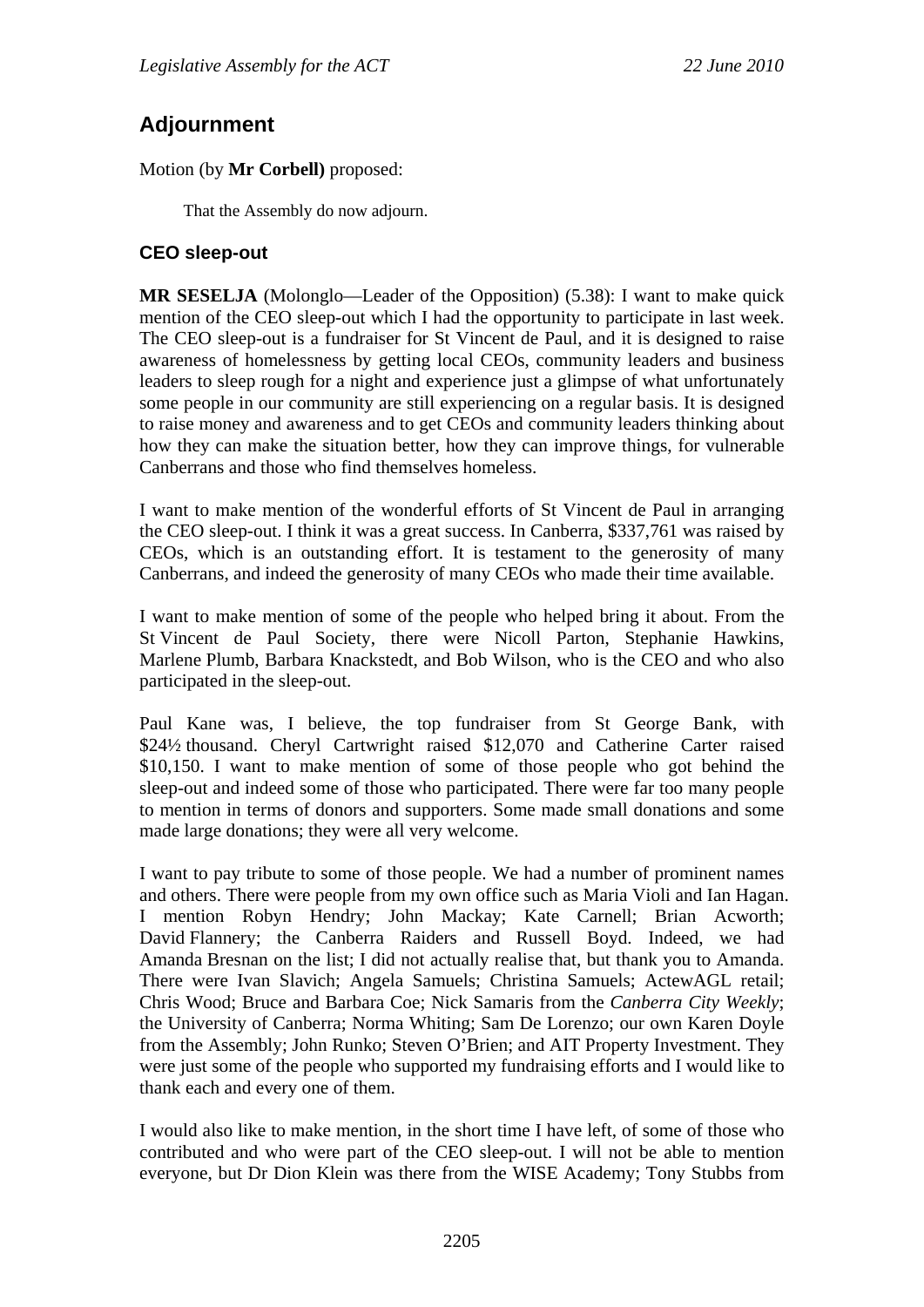the Heart Foundation; Keith Todd from OzHelp; Fergus Nelson from Just Better Care; Peter Mundey from Canberra Imaging Group; Michael Will from DLA Phillips Fox; Jonathon Beaumont from Gillian Beaumont Legal; Terry Weber from PricewaterhouseCoopers; Rob Patterson, Community CPS Australia; Bill Andrews from Snedden Hall & Gallop; Sarah McPhillips from Bentleys of Canberra; Carol James, the Mayor of the Goulburn Mulwaree Council; Ann Cassidy from Calvary John James Hospital; Danny O'Brien, the Mulloon Institute; Maryanne Gore from Project Lighting; Anthony Willis from DLA Phillips Fox; Andrew Balmaks from Noetic Corporation; Laurie McDonald, Canberra Furnished Accommodation; David Inall, Cattle Council of Australia; Peter Murphy, Noetic Solutions Pty Ltd; Anna-Maria Arabia from the Federation of Australian Scientific and Technological Societies; Roslyn Dundas from ACTCOSS; David Templeman from Alcohol and Other Drugs Council; Roger Tall, Capital Chemist and Paperchain Bookstore; Bill Delves from Ernst & Young; Debra Cerasa from the Royal College of Nursing; Peter Howman from the DHA; Andrew Sayers, National Museum of Australia; Adrienne Moss, Rotary Club of Hall; Garth Morrison from GrayMorr Consulting; Tim Hyde from RiotACT; Chris Holmes from Single Cell; John Griggs from Webb Australia Group; Brendan Shaw, Medicines Australia; Gary Rumble, DLA Phillips Fox; David McCooey, General Manager, Ablaze Total Solutions; Evelyn Callaghan, Deakin and Park schools for early learning; Meredith Wright, Daltons Books; Martyn O'Connor, Parkhill Financial Group; Andrew Cappie-Wood from the Chief Minister's Department; Ilea Buffier from Ninetwofive Interiors; Hugh Chalmers, Meyer Vandenberg; Regina Neary, ACT Nursing Service; Tim Benson, B2B in Canberra; Stephen Parker, Vice-Chancellor of the University of Canberra.

I have run out of time. Perhaps Ms Burch can take up the challenge. But well done to all those who participated in what was a wonderful event which raised a lot of money and hopefully a lot of awareness.

# **Mr Joshua Gordon**

**MR DOSZPOT** (Brindabella) (5.44): Last Friday night was one of the special occasions that we organise twice a year when we call together a group of friends to assist in raising funds for a worthy cause. On Friday last, 18 June, around 300 people joined us at the Southern Cross Club in Woden for our quiz night fundraising function which this year we dedicated to Joshua Gordon to try and help him reach for the stars.

Joshua Gordon is 20 years of age and an amazing young man. In February 2007 he began figure skating. He had never before been on the ice or skated. Within six weeks of beginning lessons, Joshua had passed 10 Aussie skate badges and within seven months he was representing Australia at the New Zealand national figure skating championships. He brought home the first gold medal ever won by an Australian in a Special Olympics division. In January 2008, Joshua won first prize in the technical preliminary division, in the mainstream competition, at the summer trophy competition in Brisbane.

Ten years ago Joshua was assessed as having autistic spectrum disorder, ASD, intellectual impairment II and level 6 speech language impairment, SLI. Despite his challenges, he has now qualified at intermediate men's level in his sport and has only three tests to pass to obtain senior men's qualifications under the testing program of the national federation, Ice Skating Australia.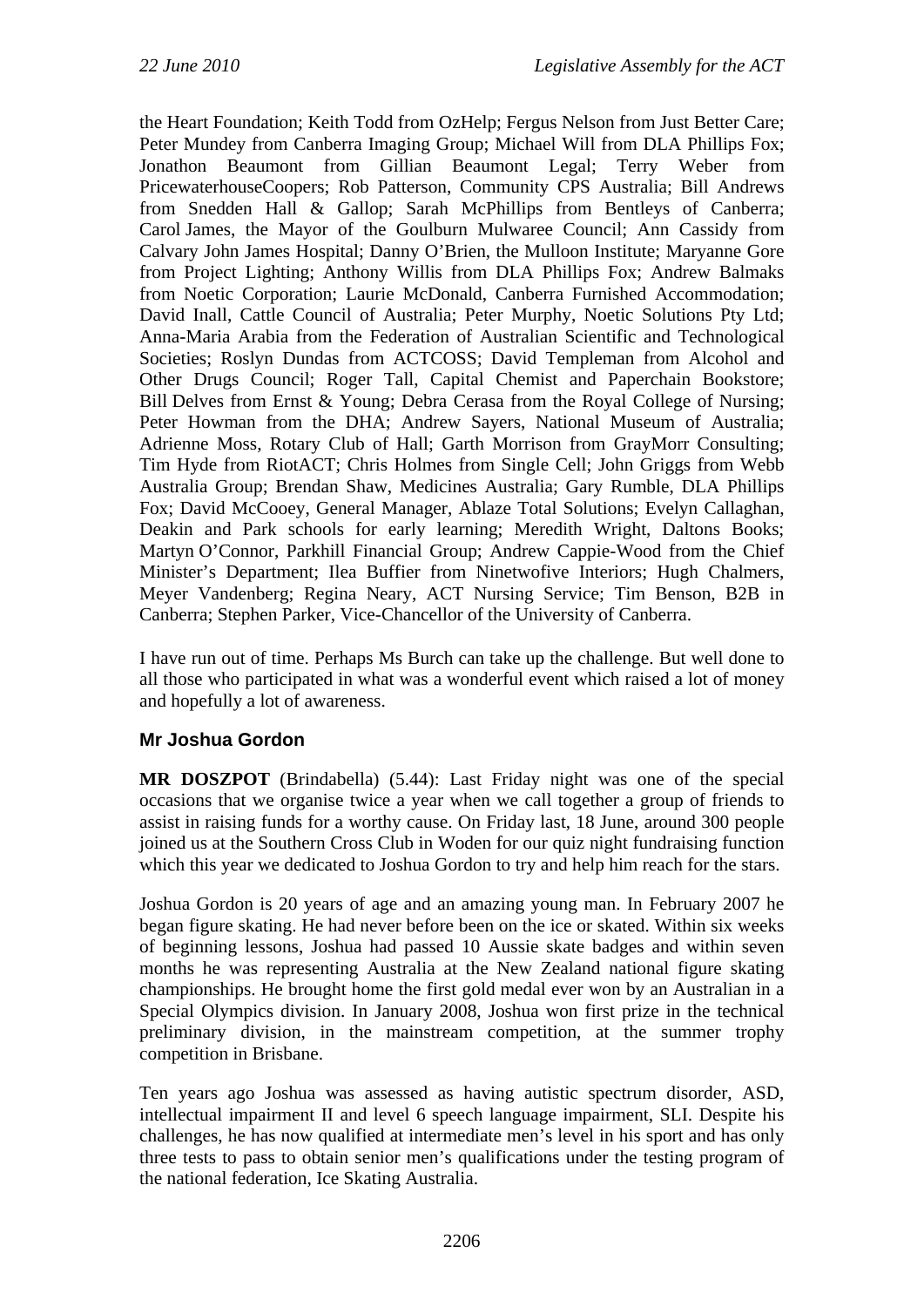Joshua's ultimate dream is to compete at the 2014 Winter Olympics and to build a successful career within his sport, either in ice shows or by becoming a professional coach for young skaters. His determination and commitment to achieve what many people would once have thought unachievable have been met with the greatest admiration from his coaches, judges and officials within the sport. Most importantly, Joshua wants to show the world that people with a disability are just as capable of achieving their dreams as anyone else. He is determined to one day be self-sufficient so that he no longer has to rely on a government disability allowance.

Joshua's training consists of six hours of lessons every Tuesday, Wednesday and Thursday in Sydney with Australia's highest qualified world Olympic coaches. Recently Joshua gained employment at Dendy Cinemas on Friday, Saturday and Sunday, to assist his parents with the many expenses associated with his dream—a dream that is shared by his parents, Anita and Randall Gordon.

On Friday night, thanks to the generosity of the Southern Cross Club and close to 300 members of our fantastic Canberra community, we went a long way to assisting Joshua to reach for the stars. Through the generosity of the attendees and the many sponsors and donors, almost \$16,000 was raised. We cannot name everyone, but the generosity of the Lords Taverners, George Lemezina Homes, Organised Interiors of Hume; Virgin Airlines, Richard Rolfe and Audi need to be recognised. And the volunteers need to be recognised: Lachlan Kennedy and Erin Molan, who acted as MCs, and Kate Davis, who performed wonders with her involvement.

It was a bipartisan effort, and I thank Ms Bresnan for her contribution to the prizes, to assist with the fundraising. And I mention my colleagues: Alistair Coe, who was also a great contributor, and Mr Hanson and Mr Seselja.

**Mr Hanson**: Who won the trivia quiz?

**MR DOSZPOT**: As it turned out, despite being non-partisan it was a fairly competitive night, and I am not going to say who won.

I would like to recognise some of the other people who contributed: the Rotary Club of Canberra City; Blake Adams; Megan Barons; Susan Blinksell; Kate Davis; Emily Davis; Adam and Annette Doszpot; Amy Doszpot and Edward Spence; Maureen Doszpot; Merlin Kong; Chris Inglis; Colleen McInerny; Margaret Mackie; Maria Russoniello; Karin Semecky; Janica Spiteri; Lorenza Van De Kley; Maria Violi; and Magda Viglatgis.

All in all, I would like to thank the 300-odd people who contributed to a great night and quiz. It was a great opportunity to raise funds for a very worthy young man.

### **Canberra Refugee Support group**

**MS BRESNAN** (Brindabella) (5.49): I would like to speak on an event I attended on 15 June for World Refugee Day. It was the scholarships presentation from the Canberra Refugee Support group; Mr Doszpot and Mr Coe were also at the event. The purpose of the Canberra Refugee Support scholarships program is to recognise meritorious performance and to encourage and support outstanding refugee students in the pursuit of their personal development goals.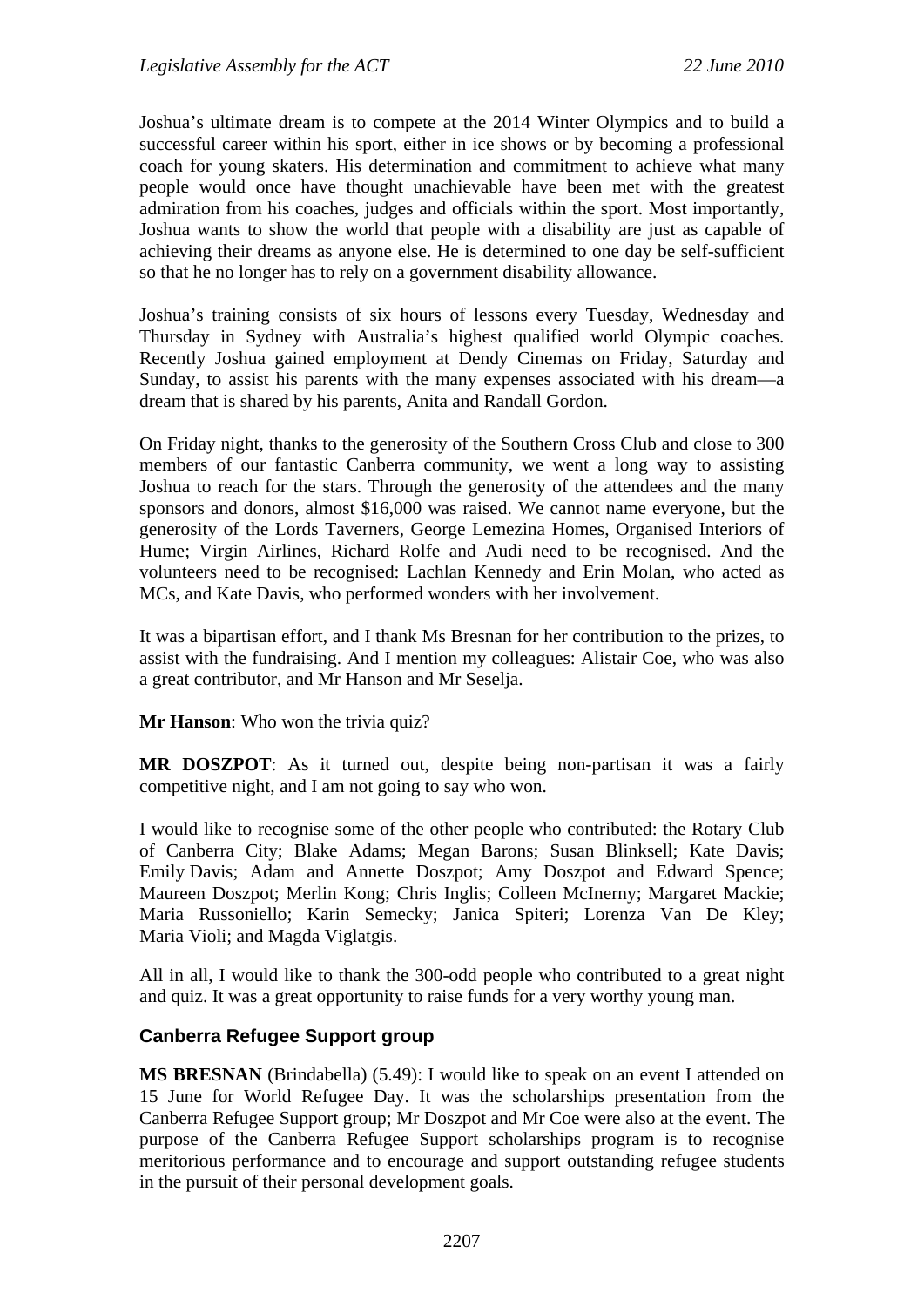This was a really inspiring event to go to. We heard the stories of some of the scholarship recipients and what they had been through, some of them in their very young lives, with some as young as 17 coming out here on their own and having to support themselves and also study. We do not quite know what some people have been through and the hardships they have had to go through in their life. There were recipients representing a number of different countries, including Burma, Sudan, Afghanistan and a number of other countries.

There was a very interesting keynote address from Richard Towle, who is the UNHCR regional representative for Australia, New Zealand, PNG and the South Pacific. One of the very salient facts which he pointed out was that at the moment there are approximately 15 million refugees across the world who will not be able to return to their countries of origin. He said that that is about the highest level we have seen since 1990. It is always good to keep that in our minds when we are talking about refugee issues.

I had the great honour to speak to an ethnic Hazara man from Afghanistan. He told me his story. He had come out to Australia in 1999 by boat; he had had to flee the country because of what was happening there with the Taliban. His village had been teaching girls at school, and they had been threatening that if they did not stop this practice they would go into the village and kill people there. That did happen, so he had to leave. In 2002 he managed to bring his whole family out here. He was very proud of his three daughters, who were all going through university; his oldest was about to graduate. It was very inspiring to speak to him. He made the point that Afghanistan is still a very dangerous country and that there are a lot of people who will not be able to return there.

I would like to congratulate everyone who received the scholarships and to congratulate the Canberra Refugee Support group on the wonderful work that they do in supporting refugees in the community, particularly for this program, which, as it says, recognises the contributions that refugees make to our community. I wish them all the luck with this program in the future.

#### **Mothers Day classic fun run Diabetes singing bee Podmore Foundation Red Shield Salvation Army doorknock appeal Vietnam Veterans and Veterans Federation**

**MR HANSON** (Molonglo) (5.52): I have had the privilege of attending a number of events since we last sat. Notably, one of them was the Mothers Day classic fun run. I noticed that a couple of other members from the Assembly also participated. I saw Katy Gallagher out there, and Amanda Bresnan. More notably, though, Zed Seselja was there; I did not actually see him, because he was behind me all the way. I was looking for him, but I was looking in the wrong place; I should have been looking behind me. Unfortunately, Zed came in a little bit behind me, but I am sure he will do better next time. I am sure that he will be inspired to after listening to this speech.

On 15 May, I participated in the diabetes singing bee, which was a great night, a fantastic night, that raised in the order of \$120,000 for a very worthy cause. It was a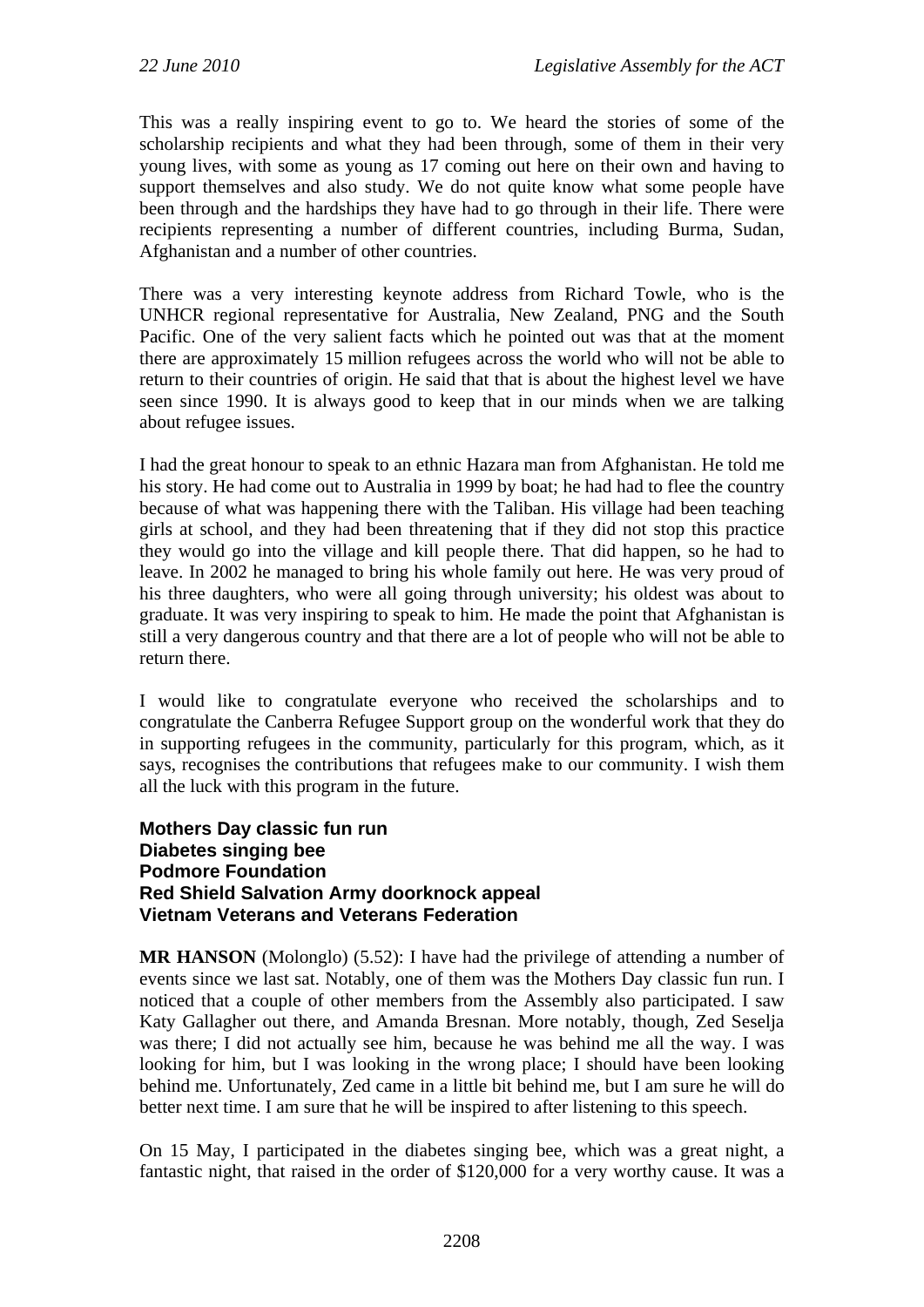very well organised and well-attended event; I commend Laurel Davies and Romina, who organised the event, and all those people that participated and contributed to the singers. I do not think they got value for money, but I thank all of those people that sponsored me. I have thanked them personally and I take this opportunity again to thank them very much for their support. And I commend the other contestants for what they are doing. James Blundell was the only genuine celebrity that turned up; and he did not win—who would have thought it?—in the singing bee.

I recently attended a Podmore Foundation event, and I note that Mary Porter and her partner were there. It is a very worthy charity, founded by a group of ex-RMC graduates. The focus of the charity is to provide money and to return opportunity. They give principally an amount of money to Yalari, which is a charity aimed at young Indigenous people, to provide them with an education. It finds young Indigenous people who are seeking opportunity where they can be sponsored to attend a school which otherwise they would not be able to attend. It gives them that opportunity. It is a fantastic event, and I had the privilege of sitting with Mick Dodson that night.

I move to the Red Shield Salvation Army doorknock appeal on 30 May. I thank Captain Jennifer Wheatley for getting me and Mr Coe out in the rain to go and knock on a few doors in Kingston. It is fair to say that some people were not as happy to see us knocking on their door on a Sunday morning as they were to see Natalie Forrest from Prime news. I commend her and her sister. They were out knocking on doors, and most people were probably more encouraged to open their door to a couple of very attractive blondes than they were to open them to me and Mr Coe. Nonetheless, we soldiered on and we did raise some money for a very worthy cause. I thank the Salvation Army for the opportunity to participate in that event.

On 15 June, I attended the Vietnam Veterans and Veterans Federation facility in Page at one of their Tuesday ladies functions. I was very lucky to attend that one, because that is the day that the ladies come and cook lunch, and it was splendid fare. I got an opportunity to meet a lot of the guys out there. They provide a facility where veterans from all conflicts, but principally the Vietnam conflict, can get together, meet and have some comradeship. They look after the guys and they make sure that they are supporting them through DVA claims or just helping them with any problems that they might have—just providing some mateship. That is a very important part of our community.

It is a sort of men's shed concept; they have got two sheds there, one for woodwork and one for metalwork. It is working very successfully. Most of it was self-help, but some money has been provided by the ACT government and some by DVA and the federal government through other schemes. But principally it is about a bunch of guys who have got together and made something work. They are looking after each other, and that is a great opportunity. I thank the president and all members of the Vietnam Veterans and Veterans Federation.

## **CEO sleep-out World Refugee Day**

**MS BURCH** (Brindabella—Minister for Disability, Housing and Community Services, Minister for Children and Young People, Minister for Ageing, Minister for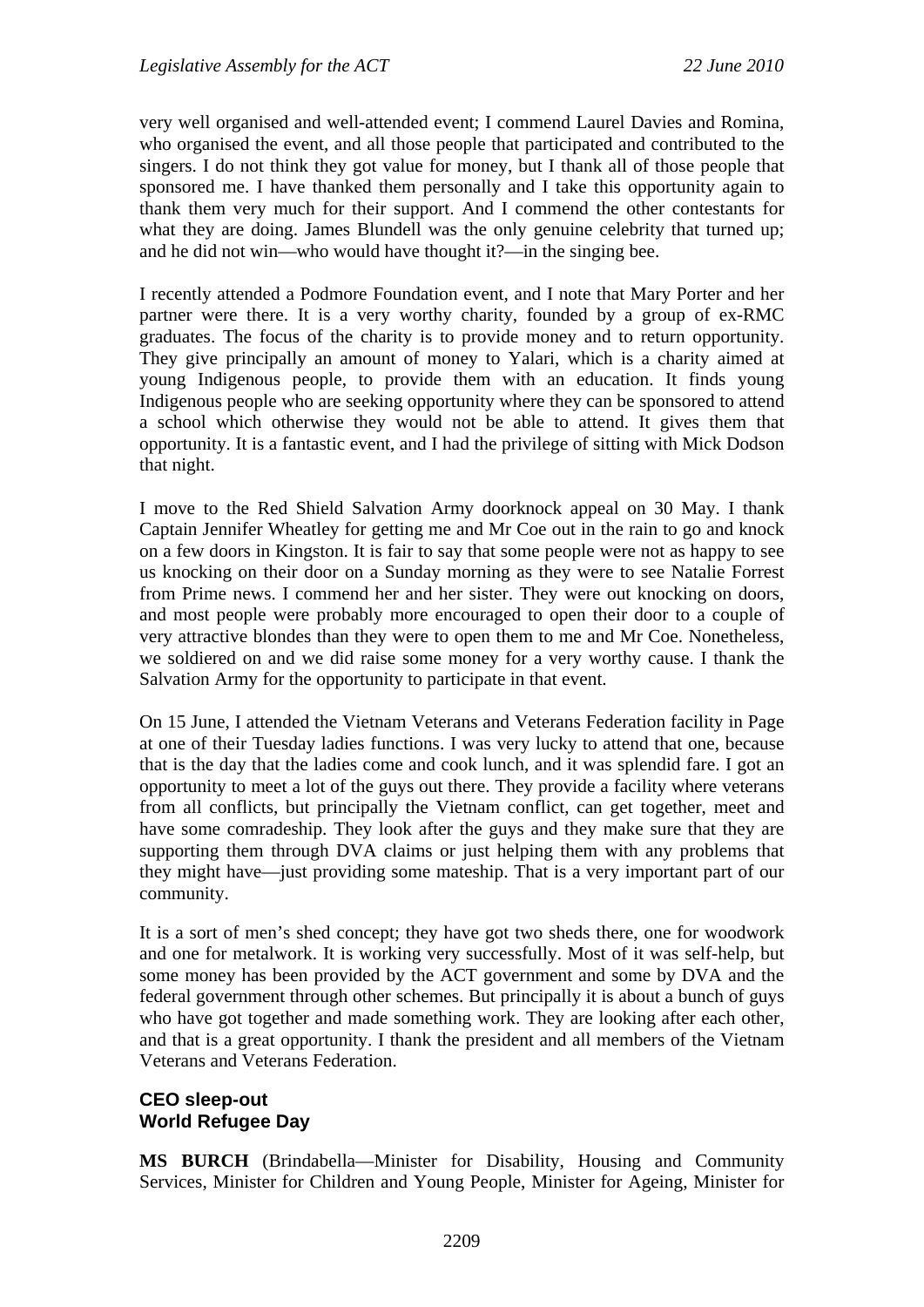Multicultural Affairs and Minister for Women) (5.57): I have a few things I would like to share with the Assembly. In regard to the CEO sleep-out, I, too, was there. I ventured into the cold of the night with the other 110 community leaders and chief executive officers. I thank the organisers for a very good night. The CEOs were there; I think they were challenged, many for the first time, by confronting the issue of homelessness.

Whilst I give credit to those that were there, I also want to give credit to two individuals who came and shared their story of homelessness with those there. To young Grace and perhaps not so young Wayne, I offer my heartfelt appreciation that they were able to share their stories with the CEOs and other folk that were there. It did get chilly, and I must admit that the cool of that blustery Thursday night come 4 o'clock was something that I will probably remember for some time.

Refugee Week and World Refugee Day have come to an end. On Saturday I had the pleasure of going to Companion House and the world refugee football or soccer competition. We had our own footy fever play-out at the AIS oval. We had a number of teams from our local Canberra community—the multicultural community, a refugee community—and also, for the first time, some community groups from Goulburn. The grand final was played out between our local Karen community and also the Liberia community from Goulburn. The Liberia team took home the trophy. The organisers from Companion House offered to keep it and have it engraved, but that trophy was not leaving their hands for at least the first week. I imagine they shared that win with their church group on the following day.

Also on World Refugee Day, Oxfam managed to pull together "Refugee realities", a camp down near Stage 88. I went down there at the weekend to have a look through that exhibition or camp. It was very challenging to walk through the different arrangements that they had—the camp going through a minefield and crossing borders. And there was a tent there with many refugee stories; it was quite challenging and confronting to read through some of their stories.

Oxfam considered it to be a success. Over 3,000 people went through in the last two weeks, so that is 3,000 more people in this community who are more aware and understanding of the plight of refugees and asylum seekers. Australia takes about 1.6 per cent of the world's refugees; that is a small number when, as Ms Bresnan said, there are many millions who are displaced and have no place to call home. Given that the theme for this year was "home", let me say, as the Minister for Multicultural Affairs and a member of the Canberra community, that it is good that we here in the ACT have a welcoming and warming community for refugees and asylum seekers.

On "Refugee realities", I would like to thank Oxfam and the wonderful local sponsors and also the volunteers who put in time and effort in planning, erecting, managing and providing the escorts through that very live reality of a refugee.

Question resolved in the affirmative.

# **The Assembly adjourned at 6.01 pm.**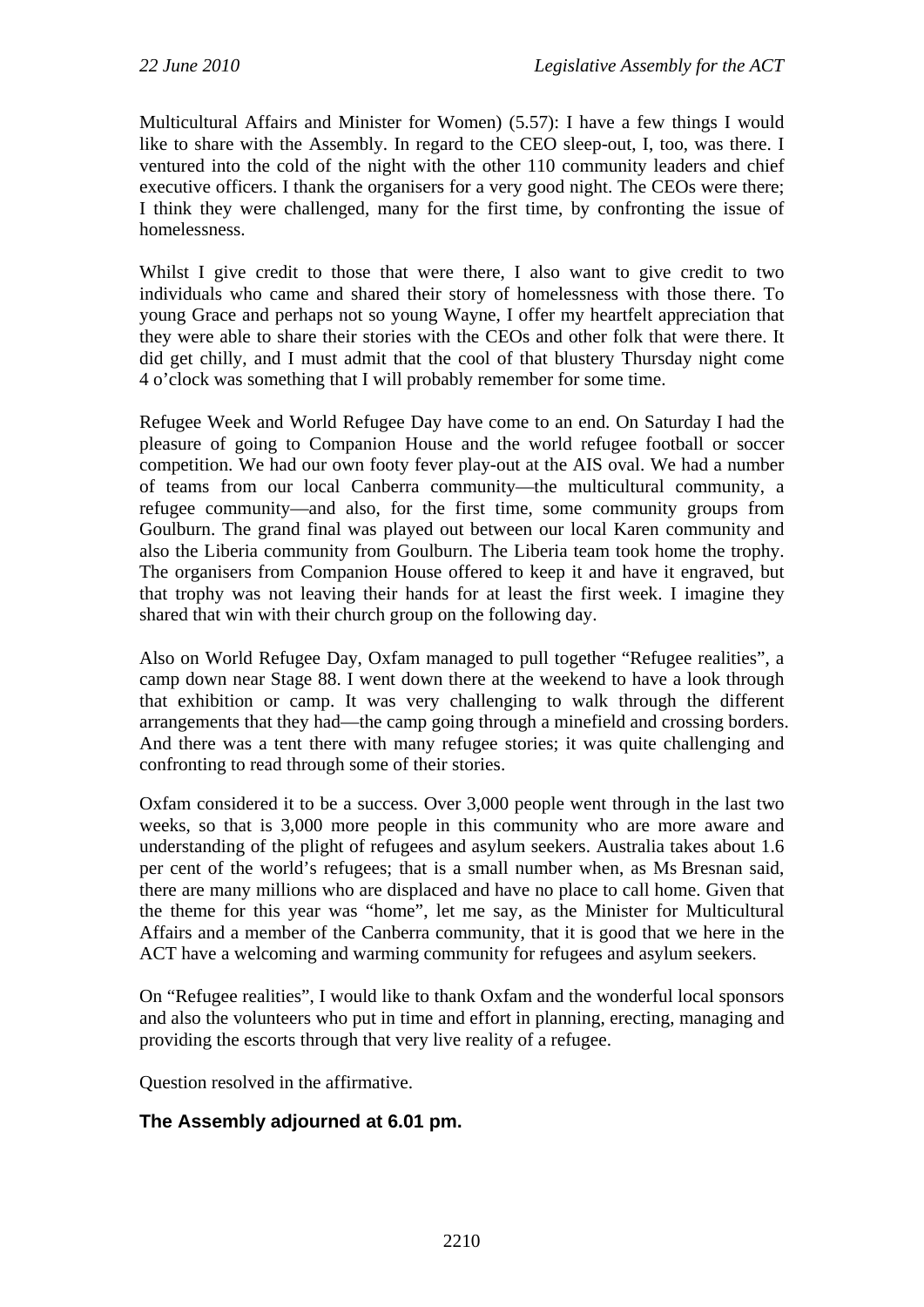# **Schedule of amendments**

#### **Schedule 1**

#### **Crimes (Sentence Administration) Amendment Bill 2010**

Amendments moved by Mr Rattenbury

**1 Clause 6 Proposed new section 116W (2) (a) Page 25, line 11—** 

*omit proposed new section 116W (2) (a), substitute* 

- (a) a statement setting out the grounds of the application including—
	- (i) the reasons why the chief executive considers the order would not be unfair or cause undue hardship to the fine defaulter or any other person affected by the order; and
	- (ii) if the chief executive seeks a particular fine enforcement order—the reasons why the chief executive seeks the order;

#### **2 Clause 6 Proposed new section 116X (1) Page 26, line 4—**

*omit proposed new section 116X (1), substitute* 

- (1) The Magistrates Court may, on application by the chief executive, make a fine enforcement order against a fine defaulter if the court is satisfied that—
	- (a) the order would not be unfair or cause undue hardship to the defaulter or any other person affected by the order; and

#### **Example—other person affected**

a dependent of the defaulter

- *Note* An example is part of the Act is not exhaustive and may extend, but does not limit, the meaning of the provision in which it appears (see Legislation Act, s 126 and s 132).
- (b) it is otherwise in the interests of justice to make the order.

#### **3**

**Clause 6 Proposed new section 116X (3) Page 26, line 12—** 

*omit* 

In deciding whether it is in the interests of justice to make a fine enforcement order against a fine defaulter